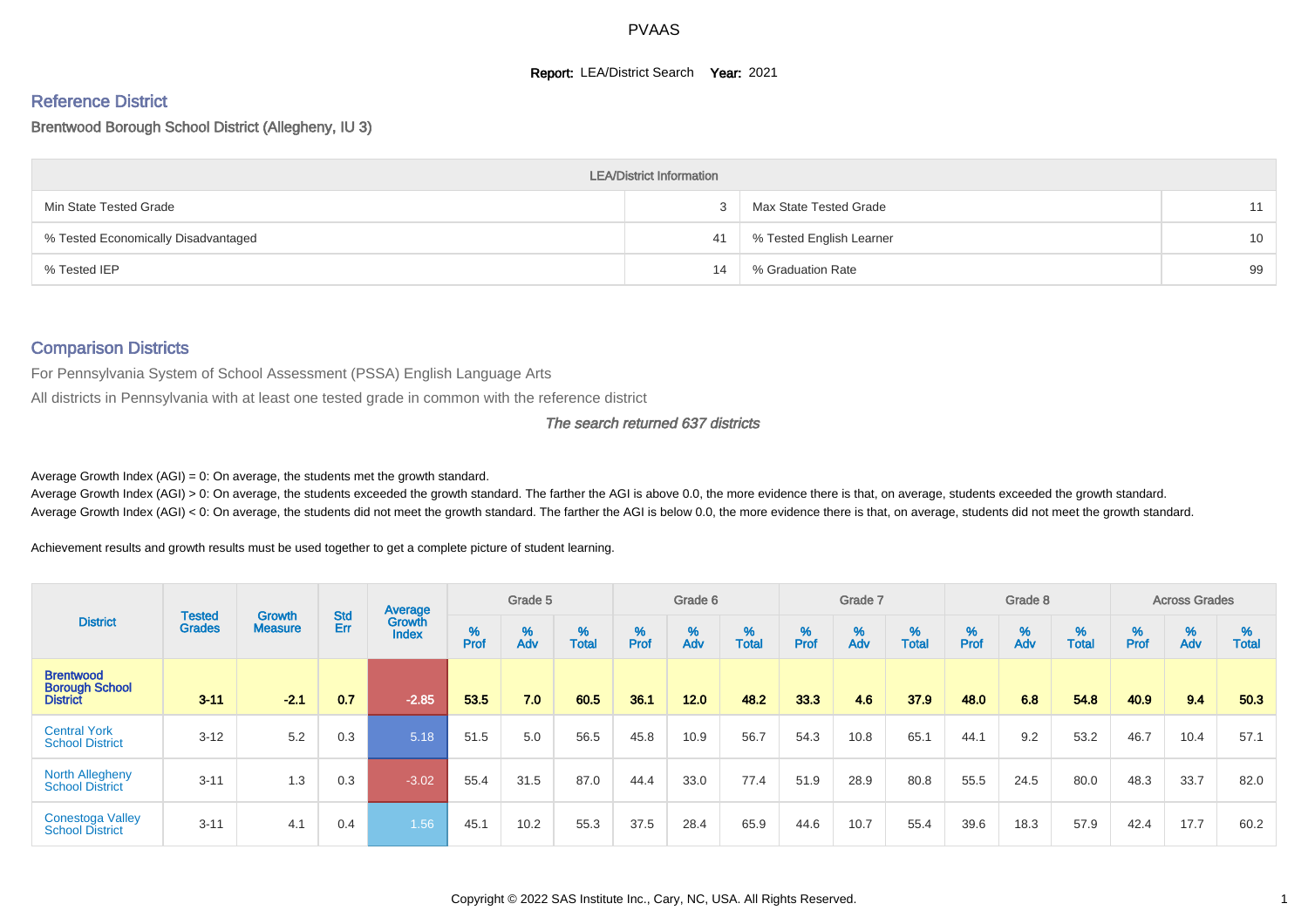| <b>District</b>                                                                |                                |                                 | <b>Std</b> | Average                       |           | Grade 5  |                   |           | Grade 6  |                   |           | Grade 7  |                   |           | Grade 8  |                   |           | <b>Across Grades</b> |                   |
|--------------------------------------------------------------------------------|--------------------------------|---------------------------------|------------|-------------------------------|-----------|----------|-------------------|-----------|----------|-------------------|-----------|----------|-------------------|-----------|----------|-------------------|-----------|----------------------|-------------------|
|                                                                                | <b>Tested</b><br><b>Grades</b> | <b>Growth</b><br><b>Measure</b> | Err        | <b>Growth</b><br><b>Index</b> | %<br>Prof | %<br>Adv | %<br><b>Total</b> | %<br>Prof | %<br>Adv | %<br><b>Total</b> | %<br>Prof | %<br>Adv | %<br><b>Total</b> | %<br>Prof | %<br>Adv | %<br><b>Total</b> | %<br>Prof | %<br>Adv             | %<br><b>Total</b> |
| <b>Brentwood</b><br><b>Borough School</b><br><b>District</b>                   | $3 - 11$                       | $-2.1$                          | 0.7        | $-2.85$                       | 53.5      | 7.0      | 60.5              | 36.1      | 12.0     | 48.2              | 33.3      | 4.6      | 37.9              | 48.0      | 6.8      | 54.8              | 40.9      | 9.4                  | 50.3              |
| Spring-Ford Area<br>School District                                            | $3 - 11$                       | 2.9                             | 0.3        | 4.35                          | 62.0      | 13.4     | 75.4              | 51.9      | 27.2     | 79.1              | 52.7      | 21.3     | 74.0              | 52.4      | 21.8     | 74.2              | 51.9      | 24.7                 | 76.6              |
| <b>South Western</b><br><b>School District</b>                                 | $3 - 12$                       | 0.9                             | 0.4        | $-4.30$                       | 49.8      | 9.7      | 59.5              | 38.7      | 21.6     | 60.3              | 37.1      | 5.7      | 42.8              | 46.5      | 7.4      | 53.9              | 43.5      | 12.7                 | 56.2              |
| <b>Souderton Area</b><br><b>School District</b>                                | $3 - 11$                       | $-0.1$                          | 0.3        | $-5.82$                       | 56.4      | 17.7     | 74.1              | 48.0      | 16.2     | 64.2              | 56.6      | 10.1     | 66.8              | 47.3      | 11.1     | 58.4              | 50.2      | 17.4                 | 67.7              |
| <b>North Penn School</b><br><b>District</b>                                    | $3 - 11$                       | 1.5                             | 0.2        | $-4.25$                       | 53.0      | 12.7     | 65.7              | 41.4      | 33.0     | 74.4              | 53.7      | 13.2     | 66.9              | 48.2      | 18.4     | 66.7              | 47.4      | 19.9                 | 67.3              |
| <b>Lower Merion</b><br><b>School District</b>                                  | $3 - 11$                       | 1.5                             | 0.3        | $-0.93$                       | 56.1      | 29.4     | 85.5              | 43.9      | 40.6     | 84.5              | 54.5      | 29.1     | 83.6              | 49.4      | 29.4     | 78.8              | 47.8      | 36.9                 | 84.6              |
| <b>Armstrong School</b><br><b>District</b>                                     | $3 - 11$                       | 3.2                             | 0.3        | 2.49                          | 46.0      | 6.3      | 52.3              | 44.4      | 17.4     | 61.8              | 48.7      | 8.8      | 57.5              | 45.3      | 11.5     | 56.8              | 45.4      | 12.6                 | 58.0              |
| <b>Upper Saint Clair</b><br><b>School District</b>                             | $3 - 11$                       | 2.6                             | 0.4        | $-1.04$                       | 49.8      | 35.9     | 85.7              | 47.4      | 39.0     | 86.5              | 58.5      | 31.1     | 89.6              | 48.7      | 42.2     | 90.9              | 46.0      | 42.0                 | 88.0              |
| <b>Mifflin County</b><br><b>School District</b>                                | $3 - 11$                       | 2.7                             | 0.4        | 1.34                          | 49.5      | 8.0      | 57.4              | 35.1      | 15.2     | 50.3              | 45.2      | 7.3      | 52.5              | 40.4      | 4.9      | 45.3              | 40.4      | 9.0                  | 49.4              |
| <b>Circle Of Seasons</b><br><b>Charter School</b>                              | $3-8$                          | 11.4                            | 1.3        | 3.16                          | 65.7      | 11.4     | 77.1              | 50.0      | 20.0     | 70.0              | 44.4      | 19.4     | 63.9              |           |          |                   | 50.8      | 18.6                 | 69.5              |
| <b>Millcreek Township</b><br><b>School District</b>                            | $3 - 11$                       | 2.0                             | 0.3        | $-0.09$                       | 49.1      | 17.2     | 66.3              | 43.6      | 22.3     | 66.0              | 46.9      | 17.3     | 64.2              | 44.9      | 17.2     | 62.1              | 45.8      | 19.9                 | 65.8              |
| <b>Saucon Valley</b><br><b>School District</b>                                 | $3 - 11$                       | 3.7                             | 0.6        | $-0.12$                       | 50.8      | 21.0     | 71.8              | 43.6      | 21.5     | 65.1              | 42.4      | 18.0     | 60.4              | 50.0      | 20.2     | 70.2              | 42.6      | 23.9                 | 66.5              |
| <b>Bedford Area</b><br><b>School District</b>                                  | $3 - 11$                       | 5.0                             | 0.6        | 3.94                          | 54.2      | 3.4      | 57.6              | 37.1      | 16.4     | 53.4              | 44.8      | 13.8     | 58.6              | 42.8      | 12.2     | 55.0              | 46.2      | 12.2                 | 58.4              |
| Wissahickon<br><b>School District</b>                                          | $3 - 10$                       | 2.9                             | 0.3        | 1.29                          | 58.6      | 18.8     | 77.4              | 42.2      | 37.2     | 79.4              | 56.8      | 19.3     | 76.1              | 49.3      | 28.5     | 77.8              | 49.2      | 28.7                 | 77.9              |
| <b>Memphis Street</b><br><b>Academy Charter</b><br>School @ JP<br><b>Jones</b> | $5-8$                          | 4.3                             | 0.8        | $-0.02$                       | 13.3      | 0.0      | 13.3              | 12.9      | 0.0      | 12.9              | 21.3      | 1.6      | 23.0              | 18.0      | 0.0      | 18.0              | 16.6      | 0.6                  | 17.2              |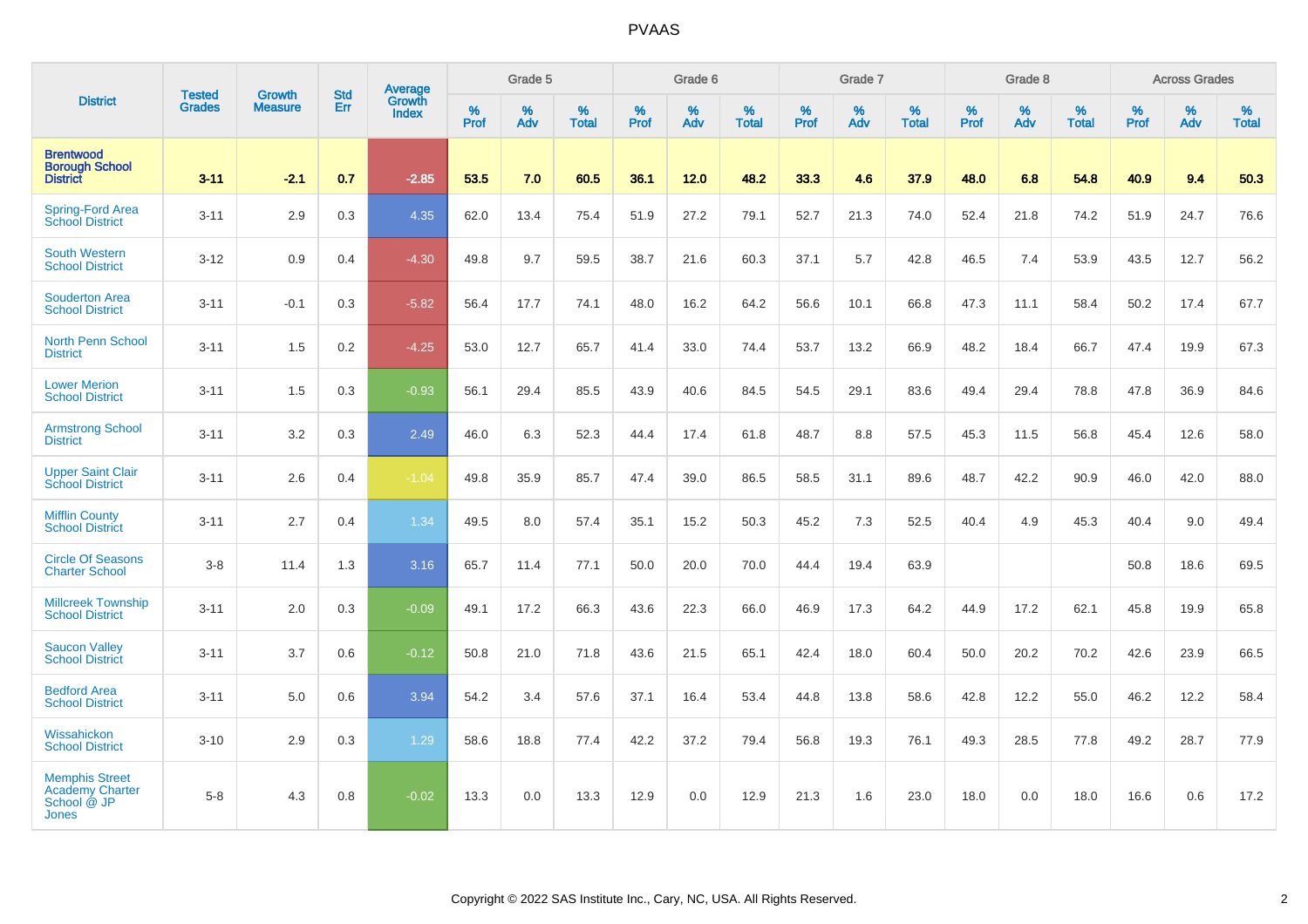| <b>District</b>                                                        |                                |                                 | <b>Std</b> | <b>Average</b>         |              | Grade 5  |                   |           | Grade 6  |                   |           | Grade 7  |                   |           | Grade 8  |                   |           | <b>Across Grades</b> |                   |
|------------------------------------------------------------------------|--------------------------------|---------------------------------|------------|------------------------|--------------|----------|-------------------|-----------|----------|-------------------|-----------|----------|-------------------|-----------|----------|-------------------|-----------|----------------------|-------------------|
|                                                                        | <b>Tested</b><br><b>Grades</b> | <b>Growth</b><br><b>Measure</b> | Err        | Growth<br><b>Index</b> | $\%$<br>Prof | %<br>Adv | %<br><b>Total</b> | %<br>Prof | %<br>Adv | %<br><b>Total</b> | %<br>Prof | %<br>Adv | %<br><b>Total</b> | %<br>Prof | %<br>Adv | %<br><b>Total</b> | %<br>Prof | %<br>Adv             | %<br><b>Total</b> |
| <b>Brentwood</b><br><b>Borough School</b><br><b>District</b>           | $3 - 11$                       | $-2.1$                          | 0.7        | $-2.85$                | 53.5         | 7.0      | 60.5              | 36.1      | 12.0     | 48.2              | 33.3      | 4.6      | 37.9              | 48.0      | 6.8      | 54.8              | 40.9      | 9.4                  | 50.3              |
| <b>South Fayette</b><br><b>Township School</b><br><b>District</b>      | $3 - 11$                       | 1.9                             | 0.4        | $-1.71$                | 60.2         | 23.2     | 83.4              | 44.7      | 39.0     | 83.7              | 56.4      | 27.0     | 83.4              | 46.8      | 40.6     | 87.4              | 49.6      | 35.9                 | 85.4              |
| Canon-Mcmillan<br><b>School District</b>                               | $3 - 11$                       | 2.0                             | 0.3        | $-0.84$                | 60.2         | 11.0     | 71.3              | 41.6      | 31.2     | 72.8              | 51.6      | 18.2     | 69.7              | 56.9      | 17.7     | 74.6              | 50.9      | 21.6                 | 72.5              |
| <b>Line Mountain</b><br><b>School District</b>                         | $3 - 11$                       | 5.9                             | 0.7        | 1.90                   | 43.9         | 13.6     | 57.6              | 43.1      | 23.6     | 66.7              | 48.0      | 21.4     | 69.4              | 43.7      | 11.3     | 54.9              | 43.0      | 17.5                 | 60.5              |
| <b>Littlestown Area</b><br><b>School District</b>                      | $3 - 11$                       | 4.6                             | 0.6        | 1.56                   | 49.6         | 3.5      | 53.1              | 50.8      | 15.6     | 66.4              | 37.0      | 7.4      | 44.4              | 55.6      | 6.4      | 61.9              | 45.7      | 9.8                  | 55.5              |
| <b>Bradford Area</b><br><b>School District</b>                         | $3 - 12$                       | 3.9                             | 0.5        | 2.51                   | 53.6         | 11.3     | 64.9              | 40.7      | 19.2     | 59.9              | 47.0      | 11.6     | 58.6              | 46.2      | 16.0     | 62.2              | 45.7      | 15.1                 | 60.8              |
| <b>Eastern York</b><br><b>School District</b>                          | $3 - 11$                       | 3.8                             | 0.5        | 0.25                   | 50.9         | 9.2      | 60.1              | 49.3      | 23.0     | 72.3              | 49.4      | 23.9     | 73.3              | 50.0      | 16.1     | 66.1              | 48.6      | 16.2                 | 64.8              |
| <b>South Eastern</b><br><b>School District</b>                         | $3 - 11$                       | 2.3                             | 0.5        | $-2.60$                | 55.2         | 6.3      | 61.5              | 42.2      | 16.2     | 58.4              | 48.3      | 12.9     | 61.2              | 43.6      | 10.5     | 54.1              | 46.7      | 14.1                 | 60.8              |
| <b>Crawford Central</b><br><b>School District</b>                      | $3 - 11$                       | 3.3                             | 0.4        | 1.65                   | 48.1         | 4.2      | 52.3              | 37.2      | 13.2     | 50.4              | 40.0      | 13.1     | 53.1              | 42.5      | 12.0     | 54.5              | 40.4      | 10.5                 | 50.9              |
| <b>Folk Arts-Cultural</b><br><b>Treasures Charter</b><br><b>School</b> | $3 - 7$                        | 7.1                             | 1.0        | $-1.67$                | 50.0         | 6.8      | 56.8              | 42.2      | 37.8     | 80.0              | 52.3      | 11.4     | 63.6              |           |          |                   | 46.5      | 14.6                 | 61.1              |
| <b>Upper Merion Area</b><br><b>School District</b>                     | $3 - 11$                       | 3.6                             | 0.5        | 0.70                   | 55.7         | 7.0      | 62.7              | 45.2      | 26.4     | 71.6              | 53.5      | 10.8     | 64.3              | 43.3      | 14.0     | 57.3              | 47.7      | 19.3                 | 67.0              |
| <b>Homer-Center</b><br><b>School District</b>                          | $3 - 11$                       | 6.3                             | 0.8        | 0.67                   | 57.1         | 1.6      | 58.7              | 47.7      | 13.6     | 61.4              | 48.0      | 8.2      | 56.2              | 50.8      | 14.9     | 65.7              | 45.3      | 11.7                 | 56.9              |
| <b>Exeter Township</b><br><b>School District</b>                       | $3 - 11$                       | 3.1                             | 0.4        | $-0.09$                | 49.8         | 11.2     | 61.0              | 44.2      | 26.3     | 70.5              | 49.4      | 9.5      | 58.9              | 44.3      | 14.6     | 59.0              | 46.4      | 15.0                 | 61.4              |
| <b>Northern York</b><br><b>County School</b><br><b>District</b>        | $3 - 11$                       | 0.6                             | 0.4        | $-4.14$                | 53.3         | 9.4      | 62.7              | 39.4      | 14.4     | 53.8              | 44.9      | 8.2      | 53.1              | 39.9      | 7.2      | 47.1              | 44.2      | 12.9                 | 57.1              |
| <b>Curwensville Area</b><br><b>School District</b>                     | $3 - 11$                       | 4.2                             | 0.8        | $-2.07$                | 46.3         | 19.5     | 65.8              | 40.0      | 30.0     | 70.0              | 43.7      | 18.3     | 62.0              | 62.0      | 8.4      | 70.4              | 48.5      | 17.9                 | 66.4              |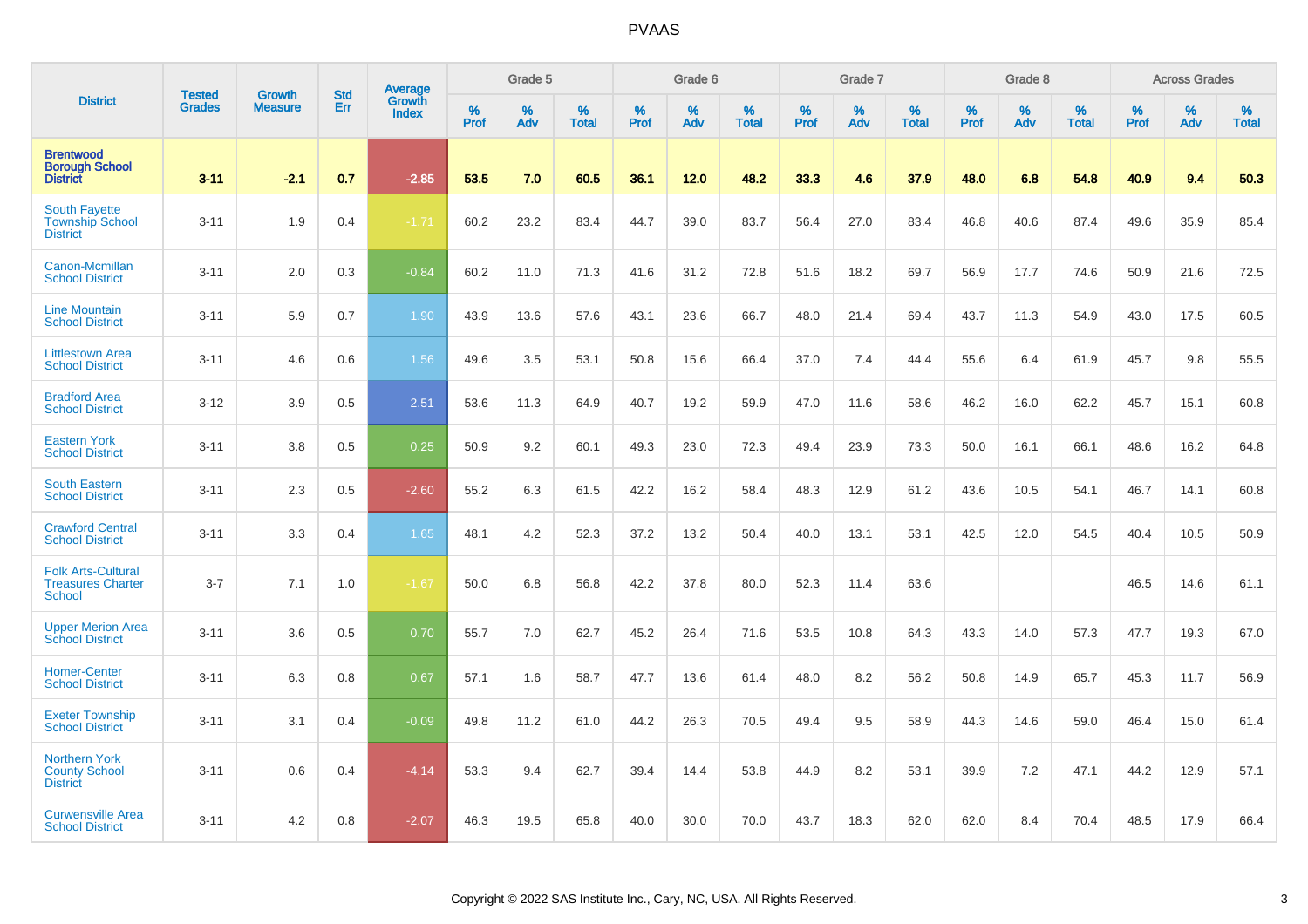|                                                              | <b>Tested</b> | <b>Growth</b>  | <b>Std</b> | Average                       |              | Grade 5  |                   |           | Grade 6  |                   |           | Grade 7  |                   |           | Grade 8  |                   |           | <b>Across Grades</b> |                   |
|--------------------------------------------------------------|---------------|----------------|------------|-------------------------------|--------------|----------|-------------------|-----------|----------|-------------------|-----------|----------|-------------------|-----------|----------|-------------------|-----------|----------------------|-------------------|
| <b>District</b>                                              | <b>Grades</b> | <b>Measure</b> | Err        | <b>Growth</b><br><b>Index</b> | $\%$<br>Prof | %<br>Adv | %<br><b>Total</b> | %<br>Prof | %<br>Adv | %<br><b>Total</b> | %<br>Prof | %<br>Adv | %<br><b>Total</b> | %<br>Prof | %<br>Adv | %<br><b>Total</b> | %<br>Prof | %<br>Adv             | %<br><b>Total</b> |
| <b>Brentwood</b><br><b>Borough School</b><br><b>District</b> | $3 - 11$      | $-2.1$         | 0.7        | $-2.85$                       | 53.5         | 7.0      | 60.5              | 36.1      | 12.0     | 48.2              | 33.3      | 4.6      | 37.9              | 48.0      | 6.8      | 54.8              | 40.9      | 9.4                  | 50.3              |
| <b>Glendale School</b><br><b>District</b>                    | $3 - 10$      | 3.8            | 0.9        | $-1.43$                       | 50.0         | 12.5     | 62.5              | 40.7      | 24.1     | 64.8              | 44.6      | 20.0     | 64.6              | 44.9      | 14.3     | 59.2              | 47.2      | 15.2                 | 62.4              |
| <b>West Perry School</b><br><b>District</b>                  | $3 - 11$      | 3.7            | 0.5        | 1.36                          | 45.0         | 8.7      | 53.7              | 41.7      | 21.8     | 63.5              | 44.2      | 7.9      | 52.1              | 53.3      | 13.3     | 66.7              | 44.0      | 14.2                 | 58.2              |
| <b>Smethport Area</b><br><b>School District</b>              | $3 - 12$      | 6.2            | 0.8        | 2.05                          | 54.0         | 8.0      | 62.0              | 43.3      | 21.7     | 65.0              | 33.8      | 9.2      | 43.1              | 46.9      | 12.5     | 59.4              | 41.6      | 15.0                 | 56.6              |
| <b>Downingtown Area</b><br><b>School District</b>            | $3 - 11$      | $-0.3$         | 0.4        | $-6.66$                       | 56.2         | 27.7     | 83.8              | 42.9      | 39.9     | 82.8              | 53.8      | 24.3     | 78.0              | 49.8      | 32.5     | 82.3              | 49.4      | 33.5                 | 82.9              |
| <b>State College Area</b><br><b>School District</b>          | $3 - 11$      | 1.7            | 0.4        | $-0.30$                       | 58.6         | 18.2     | 76.8              | 47.1      | 26.1     | 73.2              | 62.2      | 15.2     | 77.4              | 47.5      | 16.5     | 64.0              | 50.8      | 22.8                 | 73.6              |
| New Hope-<br>Solebury School<br><b>District</b>              | $3 - 11$      | 2.7            | 0.6        | $-0.64$                       | 63.4         | 11.8     | 75.3              | 46.1      | 25.5     | 71.6              | 50.0      | 22.9     | 72.9              | 60.2      | 25.9     | 86.1              | 51.8      | 23.2                 | 75.0              |
| <b>Montour School</b><br><b>District</b>                     | $3 - 11$      | 2.4            | 0.5        | $-2.17$                       | 61.9         | 17.1     | 79.0              | 49.0      | 25.0     | 74.0              | 46.2      | 29.7     | 75.9              | 51.0      | 22.5     | 73.5              | 49.5      | 25.4                 | 74.9              |
| <b>Harrisburg City</b><br><b>School District</b>             | $3 - 11$      | 1.6            | 0.4        | $-3.71$                       | 6.5          | 0.3      | 6.7               | 14.5      | 1.7      | 16.2              | 15.4      | 1.9      | 17.3              | 20.3      | 2.1      | 22.4              | 12.6      | 1.0                  | 13.6              |
| <b>Penncrest School</b><br><b>District</b>                   | $3 - 11$      | 2.8            | 0.5        | $-2.07$                       | 37.4         | 10.6     | 48.0              | 39.5      | 19.2     | 58.7              | 38.5      | 6.5      | 45.0              | 35.0      | 10.2     | 45.2              | 39.6      | 11.2                 | 50.7              |
| <b>Central Dauphin</b><br><b>School District</b>             | $3 - 11$      | 1.6            | 0.2        | 0.79                          | 46.1         | 7.7      | 53.8              | 40.5      | 15.0     | 55.5              | 41.1      | 7.5      | 48.6              | 39.4      | 10.3     | 49.7              | 41.3      | 11.4                 | 52.8              |
| <b>Lewisburg Area</b><br><b>School District</b>              | $3 - 11$      | 4.0            | 0.6        | 2.23                          | 53.1         | 21.2     | 74.3              | 38.8      | 38.8     | 77.7              | 42.6      | 30.9     | 73.5              | 43.0      | 31.1     | 74.1              | 44.8      | 30.1                 | 74.9              |
| <b>Hempfield School</b><br><b>District</b>                   | $3 - 11$      | 2.2            | 0.3        | 1.72                          | 52.4         | 9.3      | 61.6              | 44.6      | 23.5     | 68.1              | 43.1      | 21.1     | 64.2              | 46.0      | 20.1     | 66.1              | 45.8      | 20.4                 | 66.2              |
| <b>Richard Allen</b><br>Preparatory<br><b>Charter School</b> | $5-8$         | 4.8            | 0.7        | 0.43                          | 9.3          | 0.0      | 9.3               | 16.1      | 0.0      | 16.1              | 16.7      | 1.8      | 18.5              | 19.1      | 1.8      | 20.9              | 16.4      | 1.1                  | 17.5              |
| <b>Radnor Township</b><br><b>School District</b>             | $3 - 12$      | 1.9            | 0.4        | 0.63                          | 54.7         | 29.0     | 83.7              | 53.9      | 37.8     | 91.7              | 48.0      | 32.3     | 80.3              | 51.4      | 36.7     | 88.1              | 49.6      | 36.7                 | 86.4              |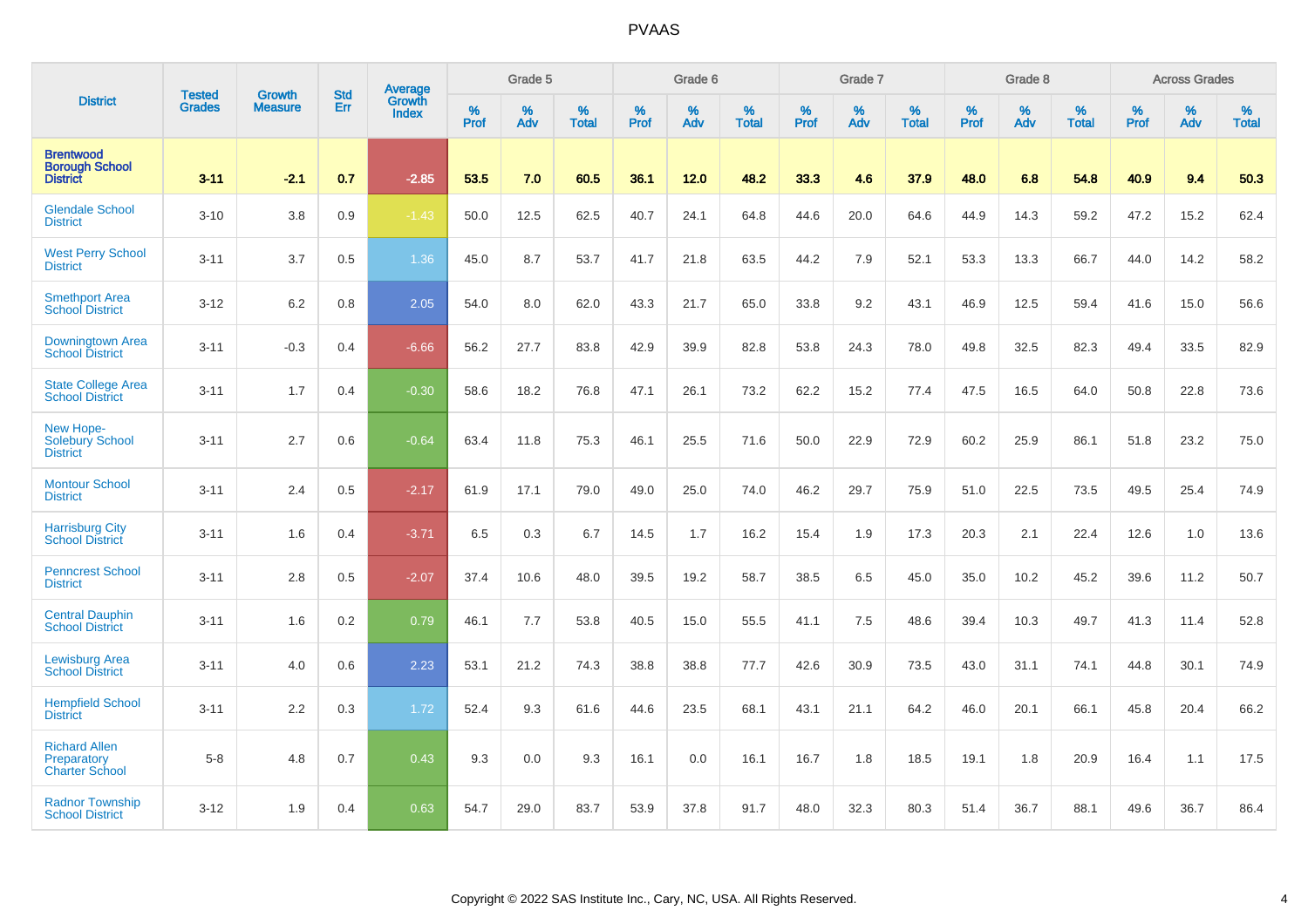| <b>District</b>                                                   | <b>Tested</b> | <b>Growth</b>  | <b>Std</b> | Average                |                     | Grade 5  |                   |                     | Grade 6  |                   |              | Grade 7  |                   |              | Grade 8  |                   |                     | <b>Across Grades</b> |                   |
|-------------------------------------------------------------------|---------------|----------------|------------|------------------------|---------------------|----------|-------------------|---------------------|----------|-------------------|--------------|----------|-------------------|--------------|----------|-------------------|---------------------|----------------------|-------------------|
|                                                                   | <b>Grades</b> | <b>Measure</b> | <b>Err</b> | Growth<br><b>Index</b> | $\%$<br><b>Prof</b> | %<br>Adv | %<br><b>Total</b> | $\%$<br><b>Prof</b> | %<br>Adv | %<br><b>Total</b> | $\%$<br>Prof | %<br>Adv | %<br><b>Total</b> | $\%$<br>Prof | %<br>Adv | %<br><b>Total</b> | $\%$<br><b>Prof</b> | %<br>Adv             | %<br><b>Total</b> |
| <b>Brentwood</b><br><b>Borough School</b><br><b>District</b>      | $3 - 11$      | $-2.1$         | 0.7        | $-2.85$                | 53.5                | 7.0      | 60.5              | 36.1                | 12.0     | 48.2              | 33.3         | 4.6      | 37.9              | 48.0         | 6.8      | 54.8              | 40.9                | 9.4                  | 50.3              |
| <b>Unionville-Chadds</b><br><b>Ford School</b><br><b>District</b> | $3 - 11$      | 0.8            | 0.4        | $-2.11$                | 61.2                | 24.6     | 85.8              | 48.8                | 36.0     | 84.8              | 54.4         | 26.8     | 81.2              | 45.3         | 38.9     | 84.2              | 48.0                | 37.1                 | 85.2              |
| <b>Universal Alcorn</b><br><b>Charter School</b>                  | $3-8$         | 6.0            | 0.9        | 1.47                   | 32.1                | 9.4      | 41.5              | 34.0                | 6.0      | 40.0              | 37.5         | 3.6      | 41.1              | 28.2         | 0.0      | 28.2              | 29.2                | 4.4                  | 33.6              |
| <b>Penns Valley Area</b><br><b>School District</b>                | $3 - 12$      | 2.5            | 0.6        | $-1.18$                | 56.1                | 8.2      | 64.3              | 41.8                | 33.0     | 74.8              | 45.7         | 1.9      | 47.6              | 35.8         | 8.5      | 44.3              | 44.5                | 13.0                 | 57.5              |
| Southern Columbia<br><b>Area School</b><br><b>District</b>        | $3 - 11$      | 1.6            | 0.7        | $-4.85$                | 56.2                | 5.5      | 61.6              | 46.9                | 25.0     | 71.9              | 51.5         | 14.8     | 66.3              | 39.4         | 11.7     | 51.1              | 47.9                | 16.1                 | 64.0              |
| <b>Southern Lehigh</b><br><b>School District</b>                  | $3 - 11$      | 0.9            | 0.5        | $-4.48$                | 57.9                | 13.1     | 71.0              | 37.4                | 44.8     | 82.2              | 55.9         | 17.4     | 73.2              | 56.4         | 16.7     | 73.1              | 51.9                | 24.2                 | 76.1              |
| <b>Ephrata Area</b><br><b>School District</b>                     | $3 - 11$      | $-0.2$         | 0.4        | $-2.91$                | 50.5                | 10.3     | 60.8              | 47.6                | 12.7     | 60.4              | 40.8         | 5.2      | 46.0              | 39.2         | 7.3      | 46.5              | 45.1                | 12.6                 | 57.6              |
| <b>Moshannon Valley</b><br><b>School District</b>                 | $3 - 10$      | 5.6            | 0.8        | 2.17                   | 51.1                | 2.1      | 53.2              | 24.1                | 22.2     | 46.3              | 45.2         | 1.6      | 46.8              | 41.8         | 6.0      | 47.8              | 39.6                | 7.8                  | 47.4              |
| Philadelphia<br>Academy Charter<br><b>School</b>                  | $3 - 11$      | 1.9            | 0.8        | $-1.74$                | 42.3                | 9.0      | 51.3              | 48.0                | 28.6     | 76.6              | 51.5         | 19.1     | 70.6              | 42.6         | 16.7     | 59.3              | 45.5                | 14.9                 | 60.4              |
| <b>Bangor Area</b><br><b>School District</b>                      | $3 - 12$      | 3.3            | 0.5        | 1.42                   | 38.6                | 14.4     | 52.9              | 45.3                | 16.7     | 62.0              | 47.3         | 9.5      | 56.8              | 43.3         | 8.0      | 51.3              | 44.8                | 13.6                 | 58.4              |
| <b>Solanco School</b><br><b>District</b>                          | $3 - 11$      | 2.8            | 0.4        | 2.25                   | 47.3                | 9.0      | 56.2              | 52.1                | 16.9     | 69.0              | 37.0         | 14.8     | 51.7              | 40.8         | 15.0     | 55.9              | 43.0                | 14.5                 | 57.5              |
| <b>Mifflinburg Area</b><br><b>School District</b>                 | $3 - 11$      | 1.9            | 0.6        | $-2.04$                | 60.8                | 8.0      | 68.8              | 47.8                | 20.7     | 68.5              | 47.1         | 5.8      | 52.9              | 53.8         | 8.6      | 62.5              | 49.7                | 13.0                 | 62.7              |
| <b>Bear Creek</b><br>Community<br><b>Charter School</b>           | $3 - 8$       | 5.5            | 0.9        | 2.26                   | 51.9                | 7.7      | 59.6              | 47.1                | 19.6     | 66.7              | 42.3         | 7.7      | 50.0              | 34.7         | 10.2     | 44.9              | 45.2                | 12.1                 | 57.4              |
| <b>Fox Chapel Area</b><br><b>School District</b>                  | $3 - 11$      | 1.0            | 0.4        | $-5.04$                | 54.0                | 36.5     | 90.5              | 34.8                | 51.8     | 86.6              | 50.0         | 27.0     | 77.0              | 52.9         | 31.4     | 84.3              | 42.6                | 42.9                 | 85.5              |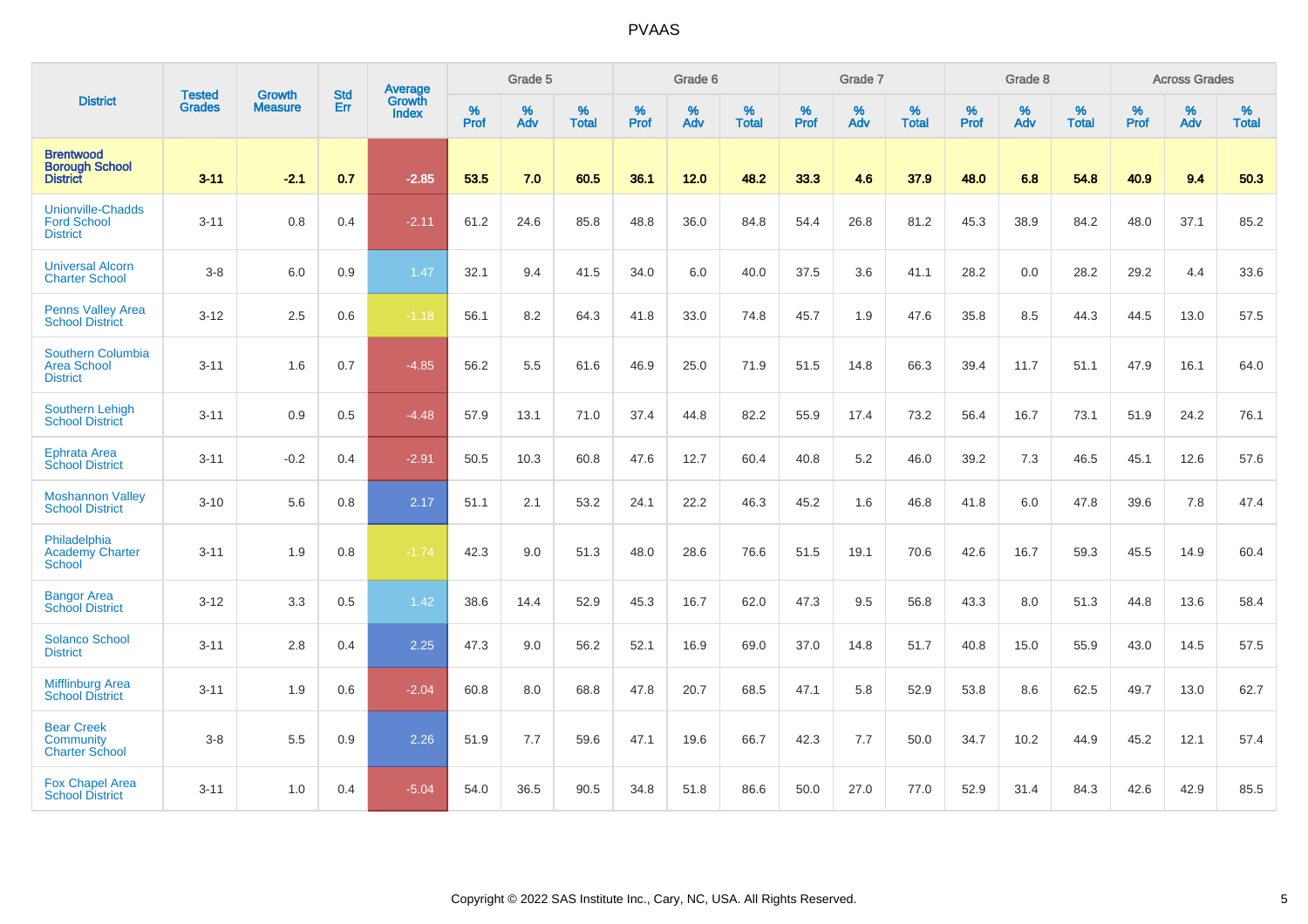|                                                                 | <b>Tested</b> | <b>Growth</b>  | <b>Std</b> | Average                       |           | Grade 5  |                   |           | Grade 6  |                   |           | Grade 7  |                   |           | Grade 8  |                   |           | <b>Across Grades</b> |                   |
|-----------------------------------------------------------------|---------------|----------------|------------|-------------------------------|-----------|----------|-------------------|-----------|----------|-------------------|-----------|----------|-------------------|-----------|----------|-------------------|-----------|----------------------|-------------------|
| <b>District</b>                                                 | <b>Grades</b> | <b>Measure</b> | Err        | <b>Growth</b><br><b>Index</b> | %<br>Prof | %<br>Adv | %<br><b>Total</b> | %<br>Prof | %<br>Adv | %<br><b>Total</b> | %<br>Prof | %<br>Adv | %<br><b>Total</b> | %<br>Prof | %<br>Adv | %<br><b>Total</b> | %<br>Prof | %<br>Adv             | %<br><b>Total</b> |
| <b>Brentwood</b><br><b>Borough School</b><br><b>District</b>    | $3 - 11$      | $-2.1$         | 0.7        | $-2.85$                       | 53.5      | 7.0      | 60.5              | 36.1      | 12.0     | 48.2              | 33.3      | 4.6      | 37.9              | 48.0      | 6.8      | 54.8              | 40.9      | 9.4                  | 50.3              |
| Philadelphia<br><b>Performing Arts</b><br><b>Charter School</b> | $3-9$         | 4.0            | 0.8        | $-1.81$                       | 42.9      | 9.1      | 52.0              | 54.6      | 18.2     | 72.7              | 52.9      | 20.7     | 73.6              | 58.8      | 11.8     | 70.6              | 50.6      | 15.6                 | 66.2              |
| <b>Universal Institute</b><br><b>Charter School</b>             | $3-8$         | 2.4            | 0.7        | $-1.60$                       | 20.3      | 0.0      | 20.3              | 21.9      | 1.4      | 23.3              | 28.6      | 0.0      | 28.6              | 35.2      | 3.4      | 38.6              | 26.8      | 1.5                  | 28.3              |
| <b>Warwick School</b><br><b>District</b>                        | $3 - 11$      | 0.0            | 0.4        | $-4.21$                       | 49.6      | 5.9      | 55.6              | 39.4      | 26.3     | 65.7              | 46.2      | 8.0      | 54.2              | 50.3      | 9.6      | 59.9              | 45.6      | 12.6                 | 58.2              |
| <b>Central Columbia</b><br><b>School District</b>               | $3 - 12$      | 3.0            | 0.5        | 0.57                          | 58.7      | 17.3     | 76.0              | 32.1      | 33.6     | 65.7              | 56.3      | 16.9     | 73.2              | 53.8      | 24.1     | 77.9              | 48.9      | 24.7                 | 73.6              |
| <b>Dubois Area</b><br><b>School District</b>                    | $3 - 11$      | $-0.6$         | 0.4        | $-4.44$                       | 47.0      | 5.7      | 52.6              | 39.4      | 17.4     | 56.8              | 43.4      | 8.5      | 51.8              | 36.6      | 8.8      | 45.4              | 42.2      | 13.1                 | 55.3              |
| <b>Hermitage School</b><br><b>District</b>                      | $3 - 12$      | 2.9            | 0.5        | 0.15                          | 52.9      | 7.9      | 60.7              | 33.3      | 40.3     | 73.6              | 50.4      | 24.5     | 74.8              | 51.0      | 19.3     | 70.3              | 47.0      | 22.0                 | 69.0              |
| <b>Chester</b><br>Community<br><b>Charter School</b>            | $3-8$         | 3.8            | 0.6        | 1.83                          | 15.7      | 0.8      | 16.4              | 11.9      | 1.8      | 13.8              | 15.2      | 1.0      | 16.2              | 14.8      | 0.0      | 14.8              | 13.2      | 0.7                  | 13.9              |
| <b>Ad Prima Charter</b><br>School                               | $3-8$         | 2.7            | 0.8        | $-2.46$                       | 25.9      | 1.8      | 27.8              | 34.7      | 16.3     | 51.0              | 36.1      | 3.3      | 39.3              | 27.4      | 4.8      | 32.3              | 33.2      | 4.8                  | 38.1              |
| <b>Juniata County</b><br><b>School District</b>                 | $3 - 12$      | 2.7            | 0.5        | 1.00                          | 42.6      | 3.0      | 45.6              | 31.9      | 6.2      | 38.1              | 36.6      | 5.5      | 42.1              | 36.5      | 8.4      | 44.9              | 36.0      | 7.7                  | 43.7              |
| <b>Greencastle-Antrim</b><br><b>School District</b>             | $3 - 11$      | 2.7            | 0.4        | 1.86                          | 46.3      | 16.4     | 62.7              | 41.0      | 28.2     | 69.2              | 45.4      | 20.7     | 66.1              | 51.7      | 14.7     | 66.4              | 44.6      | 20.8                 | 65.4              |
| <b>Athens Area</b><br><b>School District</b>                    | $3 - 11$      | 3.5            | 0.6        | 0.71                          | 57.1      | 10.7     | 67.9              | 39.6      | 18.7     | 58.2              | 56.9      | 5.1      | 62.0              | 45.3      | 7.2      | 52.5              | 45.8      | 12.8                 | 58.6              |
| <b>Jersey Shore Area</b><br><b>School District</b>              | $3 - 11$      | 1.7            | 0.5        | $-5.21$                       | 47.6      | 8.3      | 56.0              | 45.6      | 24.8     | 70.4              | 46.3      | 8.0      | 54.3              | 39.6      | 7.7      | 47.2              | 45.3      | 13.4                 | 58.7              |
| <b>Penn Manor</b><br><b>School District</b>                     | $3 - 11$      | 2.1            | 0.3        | 0.82                          | 53.4      | 10.5     | 63.8              | 46.5      | 23.0     | 69.5              | 48.2      | 16.2     | 64.4              | 43.7      | 15.4     | 59.1              | 46.8      | 18.7                 | 65.6              |
| <b>Brockway Area</b><br><b>School District</b>                  | $3 - 11$      | 4.2            | 0.7        | 1.96                          | 61.5      | 14.1     | 75.6              | 40.6      | 34.8     | 75.4              | 44.4      | 9.9      | 54.3              | 50.0      | 9.7      | 59.7              | 46.6      | 17.4                 | 64.0              |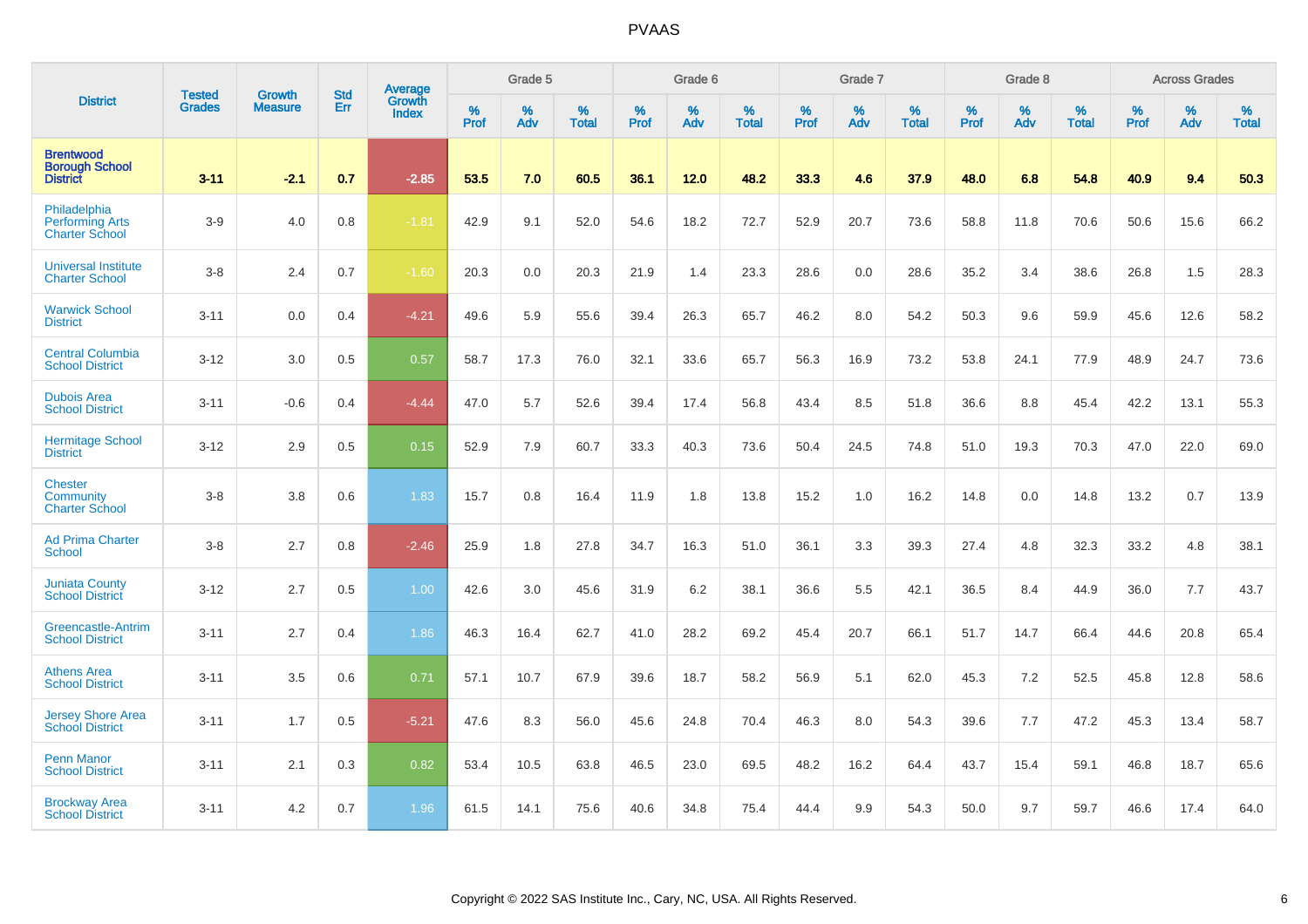| <b>District</b>                                              |                         | <b>Growth</b>  | <b>Std</b> | Average                |                     | Grade 5  |                      |              | Grade 6  |                      |                     | Grade 7     |                      |                     | Grade 8     |                   |              | <b>Across Grades</b> |                   |
|--------------------------------------------------------------|-------------------------|----------------|------------|------------------------|---------------------|----------|----------------------|--------------|----------|----------------------|---------------------|-------------|----------------------|---------------------|-------------|-------------------|--------------|----------------------|-------------------|
|                                                              | <b>Tested</b><br>Grades | <b>Measure</b> | Err        | Growth<br><b>Index</b> | $\%$<br><b>Prof</b> | %<br>Adv | $\%$<br><b>Total</b> | $\%$<br>Prof | %<br>Adv | $\%$<br><b>Total</b> | $\%$<br><b>Prof</b> | $\%$<br>Adv | $\%$<br><b>Total</b> | $\%$<br><b>Prof</b> | $\%$<br>Adv | %<br><b>Total</b> | $\%$<br>Prof | %<br>Adv             | %<br><b>Total</b> |
| <b>Brentwood</b><br><b>Borough School</b><br><b>District</b> | $3 - 11$                | $-2.1$         | 0.7        | $-2.85$                | 53.5                | 7.0      | 60.5                 | 36.1         | 12.0     | 48.2                 | 33.3                | 4.6         | 37.9                 | 48.0                | 6.8         | 54.8              | 40.9         | 9.4                  | 50.3              |
| <b>Warrior Run</b><br><b>School District</b>                 | $3 - 11$                | 2.6            | 0.6        | $-2.96$                | 48.0                | 6.5      | 54.6                 | 42.2         | 19.3     | 61.5                 | 46.3                | 15.7        | 62.0                 | 42.2                | 10.0        | 52.2              | 43.0         | 12.6                 | 55.6              |
| <b>Richland School</b><br><b>District</b>                    | $3 - 11$                | 3.6            | 0.6        | $-0.07$                | 51.5                | 18.4     | 69.9                 | 54.7         | 20.0     | 74.7                 | 51.6                | 14.1        | 65.6                 | 53.8                | 15.1        | 68.9              | 51.0         | 18.8                 | 69.8              |
| <b>Sayre Area School</b><br><b>District</b>                  | $3 - 11$                | 4.2            | 0.8        | $-2.23$                | 32.8                | 4.9      | 37.7                 | 51.8         | 19.8     | 71.6                 | 47.6                | 8.3         | 56.0                 | 39.0                | 4.9         | 43.9              | 44.6         | 10.7                 | 55.4              |
| <b>Derry Township</b><br><b>School District</b>              | $3 - 10$                | $-1.3$         | 1.3        | $-4.40$                | 57.1                | 20.9     | 78.0                 | 38.2         | 44.1     | 82.4                 | 66.7                | 20.8        | 87.5                 | 46.7                | 53.3        | 100.0             | 49.1         | 29.0                 | 78.2              |
| <b>Huntingdon Area</b><br><b>School District</b>             | $3 - 11$                | 1.8            | 0.6        | $-3.99$                | 41.6                | 3.5      | 45.1                 | 33.0         | 11.9     | 44.9                 | 34.5                | 7.9         | 42.4                 | 34.9                | 7.1         | 42.1              | 37.2         | 10.0                 | 47.2              |
| <b>Gettysburg Area</b><br><b>School District</b>             | $3 - 11$                | 2.5            | 0.4        | 1.99                   | 52.6                | 9.8      | 62.3                 | 42.6         | 22.5     | 65.1                 | 48.1                | 11.6        | 59.7                 | 44.9                | 10.3        | 55.1              | 45.0         | 16.0                 | 61.0              |
| <b>Carlisle Area</b><br><b>School District</b>               | $3 - 11$                | 1.8            | 0.4        | $-1.81$                | 40.6                | 13.9     | 54.4                 | 38.1         | 20.2     | 58.2                 | 42.0                | 13.0        | 55.0                 | 42.1                | 10.7        | 52.8              | 40.4         | 15.3                 | 55.7              |
| <b>Wayne Highlands</b><br><b>School District</b>             | $3 - 11$                | 2.9            | 0.5        | 1.22                   | 54.3                | 11.4     | 65.7                 | 49.3         | 20.3     | 69.6                 | 46.4                | 19.6        | 66.1                 | 49.7                | 14.1        | 63.8              | 47.2         | 17.9                 | 65.1              |
| <b>Milton Area School</b><br><b>District</b>                 | $3 - 11$                | 3.2            | 0.6        | 0.69                   | 51.7                | 5.8      | 57.5                 | 40.3         | 12.4     | 52.7                 | 48.9                | 13.3        | 62.2                 | 40.9                | 16.5        | 57.5              | 42.3         | 13.0                 | 55.3              |
| <b>Northern Tioga</b><br><b>School District</b>              | $3 - 12$                | 3.0            | 0.5        | 1.88                   | 45.2                | 2.6      | 47.7                 | 48.2         | 9.8      | 58.0                 | 41.7                | 7.0         | 48.7                 | 51.2                | 8.4         | 59.5              | 44.8         | 9.6                  | 54.4              |
| <b>Greenwood School</b><br><b>District</b>                   | $3 - 11$                | 4.5            | 0.8        | $-0.83$                | 51.5                | 3.0      | 54.6                 | 45.3         | 28.3     | 73.6                 | 43.6                | 9.1         | 52.7                 | 51.8                | 31.5        | 83.3              | 47.9         | 19.4                 | 67.3              |
| John B. Stetson<br><b>Charter School</b>                     | $5-8$                   | 3.5            | 0.6        | 1.73                   | 4.5                 | 0.0      | 4.5                  | 6.4          | 0.0      | 6.4                  | 10.2                | 0.0         | 10.2                 | 10.5                | 1.6         | 12.1              | 8.5          | 0.5                  | 8.9               |
| <b>Beaver Area</b><br><b>School District</b>                 | $3 - 10$                | $-1.0$         | 0.6        | $-4.92$                | 56.2                | 21.5     | 77.7                 | 40.0         | 48.3     | 88.3                 | 65.5                | 12.9        | 78.4                 | 53.6                | 16.1        | 69.6              | 50.4         | 29.6                 | 79.9              |
| <b>Upper Dublin</b><br><b>School District</b>                | $3 - 12$                | 2.0            | 0.4        | $-0.38$                | 62.0                | 16.3     | 78.3                 | 45.4         | 34.4     | 79.8                 | 59.5                | 20.0        | 79.5                 | 55.3                | 21.9        | 77.2              | 51.4         | 27.8                 | 79.3              |
| <b>Red Lion Area</b><br><b>School District</b>               | $3 - 11$                | 0.6            | 0.4        | $-3.42$                | 46.1                | 2.7      | 48.8                 | 38.1         | 15.8     | 54.0                 | 41.4                | 10.4        | 51.9                 | 38.8                | 7.5         | 46.3              | 40.6         | 9.4                  | 50.0              |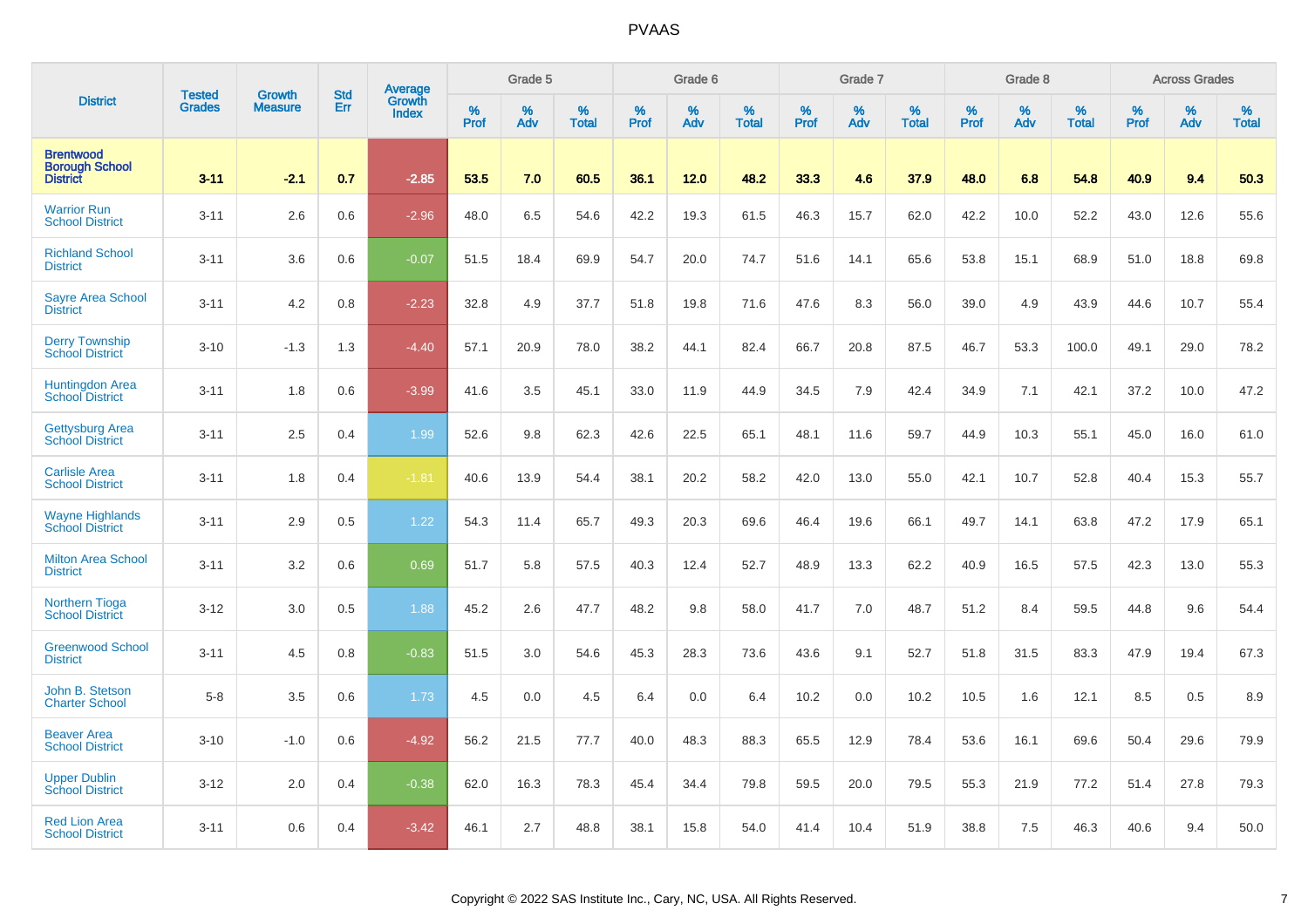| <b>District</b>                                                 |                                |                                 | <b>Std</b> | Average                       |           | Grade 5  |                   |           | Grade 6  |                   |           | Grade 7  |                   |           | Grade 8  |                   |           | <b>Across Grades</b> |                   |
|-----------------------------------------------------------------|--------------------------------|---------------------------------|------------|-------------------------------|-----------|----------|-------------------|-----------|----------|-------------------|-----------|----------|-------------------|-----------|----------|-------------------|-----------|----------------------|-------------------|
|                                                                 | <b>Tested</b><br><b>Grades</b> | <b>Growth</b><br><b>Measure</b> | Err        | <b>Growth</b><br><b>Index</b> | %<br>Prof | %<br>Adv | %<br><b>Total</b> | %<br>Prof | %<br>Adv | %<br><b>Total</b> | %<br>Prof | %<br>Adv | %<br><b>Total</b> | %<br>Prof | %<br>Adv | %<br><b>Total</b> | %<br>Prof | %<br>Adv             | %<br><b>Total</b> |
| <b>Brentwood</b><br><b>Borough School</b><br><b>District</b>    | $3 - 11$                       | $-2.1$                          | 0.7        | $-2.85$                       | 53.5      | 7.0      | 60.5              | 36.1      | 12.0     | 48.2              | 33.3      | 4.6      | 37.9              | 48.0      | 6.8      | 54.8              | 40.9      | 9.4                  | 50.3              |
| <b>Twin Valley School</b><br><b>District</b>                    | $3 - 12$                       | 2.3                             | 0.5        | $-1.85$                       | 50.9      | 8.9      | 59.8              | 41.4      | 26.0     | 67.3              | 39.6      | 19.3     | 58.9              | 54.2      | 16.1     | 70.2              | 45.6      | 20.6                 | 66.2              |
| <b>Midd-West School</b><br><b>District</b>                      | $3 - 11$                       | 1.2                             | 0.6        | $-2.83$                       | 52.2      | 3.0      | 55.2              | 42.5      | 9.7      | 52.2              | 51.0      | 5.1      | 56.1              | 48.8      | 8.0      | 56.8              | 46.3      | 8.6                  | 55.0              |
| <b>Upper Perkiomen</b><br><b>School District</b>                | $3 - 11$                       | 0.7                             | 0.4        | $-1.43$                       | 50.2      | 3.0      | 53.2              | 45.7      | 12.0     | 57.7              | 48.7      | 11.5     | 60.2              | 46.0      | 12.4     | 58.4              | 45.9      | 9.5                  | 55.3              |
| <b>Butler Area School</b><br><b>District</b>                    | $3 - 11$                       | 0.3                             | 0.3        | $-4.92$                       | 49.8      | 12.2     | 61.9              | 43.8      | 18.2     | 62.0              | 44.4      | 9.3      | 53.8              | 47.9      | 8.0      | 55.9              | 46.0      | 14.0                 | 60.0              |
| <b>West Allegheny</b><br><b>School District</b>                 | $3 - 12$                       | 0.3                             | 0.4        | $-4.74$                       | 60.9      | 19.8     | 80.6              | 44.4      | 28.3     | 72.6              | 56.6      | 17.0     | 73.6              | 50.7      | 12.1     | 62.8              | 50.7      | 26.1                 | 76.8              |
| <b>Bucks County</b><br><b>Montessori Charter</b><br>School      | $3-6$                          | 10.3                            | 1.9        | 3.15                          | 64.5      | 19.4     | 83.9              | 35.7      | 57.1     | 92.9              |           |          |                   |           |          |                   | 51.1      | 35.1                 | 86.2              |
| <b>Wyalusing Area</b><br><b>School District</b>                 | $3 - 12$                       | 1.0                             | 0.7        | $-4.53$                       | 36.1      | 2.4      | 38.6              | 43.1      | 13.7     | 56.9              | 43.5      | 12.0     | 55.4              | 36.8      | 3.8      | 40.6              | 39.8      | 9.9                  | 49.6              |
| <b>Millville Area</b><br><b>School District</b>                 | $3 - 12$                       | 5.0                             | 1.0        | 0.14                          | 63.8      | 2.1      | 66.0              | 43.4      | 22.6     | 66.0              | 44.4      | 13.3     | 57.8              | 52.6      | 10.5     | 63.2              | 50.2      | 13.2                 | 63.4              |
| <b>Delaware Valley</b><br><b>School District</b>                | $3 - 11$                       | 1.2                             | 0.4        | $-1.72$                       | 55.0      | 9.2      | 64.3              | 46.5      | 15.6     | 62.1              | 50.6      | 14.8     | 65.4              | 44.7      | 16.5     | 61.2              | 48.8      | 17.1                 | 65.9              |
| <b>Belmont Charter</b><br>School                                | $3 - 10$                       | 2.8                             | 0.9        | $-2.19$                       | 10.2      | 0.0      | 10.2              | 25.5      | 2.0      | 27.4              | 22.9      | 0.0      | 22.9              | 28.0      | 0.0      | 28.0              | 18.0      | 1.9                  | 19.9              |
| <b>Otto-Eldred School</b><br><b>District</b>                    | $3 - 11$                       | 5.1                             | 1.0        | 1.12                          | 57.1      | 9.5      | 66.7              | 47.5      | 15.0     | 62.5              | 42.2      | 11.1     | 53.3              | 35.4      | 12.5     | 47.9              | 43.8      | 11.1                 | 54.9              |
| <b>Towanda Area</b><br><b>School District</b>                   | $3 - 11$                       | 0.7                             | 0.6        | $-2.19$                       | 40.8      | 6.7      | 47.5              | 36.4      | 19.6     | 56.1              | 37.3      | 5.9      | 43.2              | 40.5      | 7.8      | 48.3              | 36.0      | 10.8                 | 46.7              |
| <b>Pennsbury School</b><br><b>District</b>                      | $3 - 11$                       | 0.6                             | 0.3        | $-2.67$                       | 56.7      | 12.6     | 69.3              | 48.5      | 21.9     | 70.3              | 52.0      | 14.7     | 66.7              | 49.3      | 18.0     | 67.3              | 49.0      | 20.2                 | 69.1              |
| <b>Southern York</b><br><b>County School</b><br><b>District</b> | $3 - 11$                       | $-0.7$                          | 0.5        | $-5.06$                       | 44.0      | 5.1      | 49.0              | 50.6      | 24.4     | 75.0              | 42.2      | 9.2      | 51.5              | 49.2      | 8.5      | 57.7              | 44.9      | 13.5                 | 58.4              |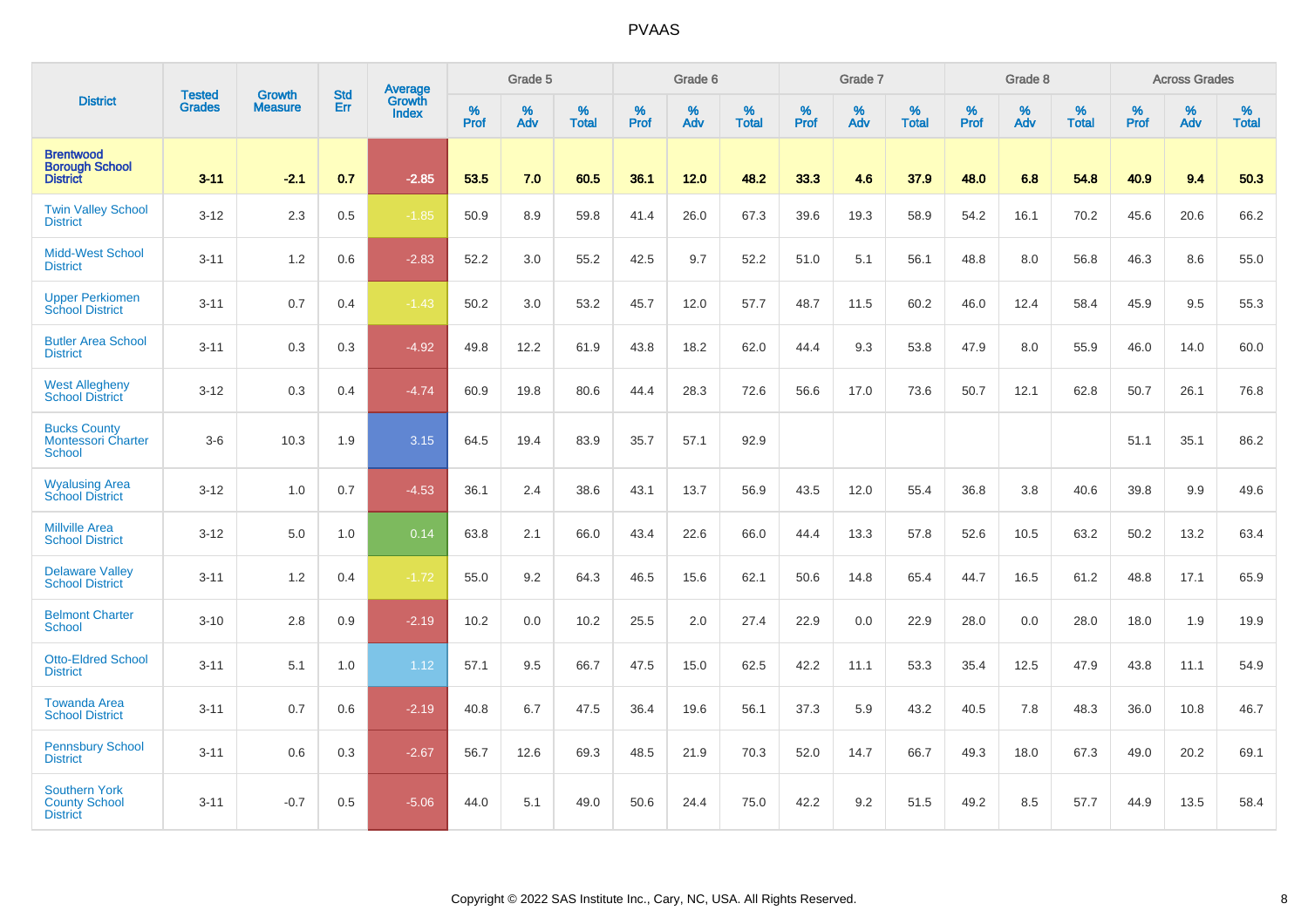| <b>District</b>                                              | <b>Tested</b> | <b>Growth</b>  | <b>Std</b> | Average                       |           | Grade 5  |                   |           | Grade 6  |                   |           | Grade 7  |                   |           | Grade 8  |                   |           | <b>Across Grades</b> |                   |
|--------------------------------------------------------------|---------------|----------------|------------|-------------------------------|-----------|----------|-------------------|-----------|----------|-------------------|-----------|----------|-------------------|-----------|----------|-------------------|-----------|----------------------|-------------------|
|                                                              | <b>Grades</b> | <b>Measure</b> | Err        | <b>Growth</b><br><b>Index</b> | %<br>Prof | %<br>Adv | %<br><b>Total</b> | %<br>Prof | %<br>Adv | %<br><b>Total</b> | %<br>Prof | %<br>Adv | %<br><b>Total</b> | %<br>Prof | %<br>Adv | %<br><b>Total</b> | %<br>Prof | %<br>Adv             | %<br><b>Total</b> |
| <b>Brentwood</b><br><b>Borough School</b><br><b>District</b> | $3 - 11$      | $-2.1$         | 0.7        | $-2.85$                       | 53.5      | 7.0      | 60.5              | 36.1      | 12.0     | 48.2              | 33.3      | 4.6      | 37.9              | 48.0      | 6.8      | 54.8              | 40.9      | 9.4                  | 50.3              |
| <b>Mercer Area</b><br><b>School District</b>                 | $3 - 11$      | 1.5            | 0.8        | $-2.57$                       | 56.9      | 1.7      | 58.6              | 31.3      | 35.8     | 67.2              | 46.8      | 14.3     | 61.0              | 61.3      | 8.0      | 69.3              | 46.7      | 16.6                 | 63.3              |
| <b>Hollidaysburg Area</b><br><b>School District</b>          | $3 - 11$      | 1.1            | 0.4        | $-5.69$                       | 54.2      | 10.2     | 64.4              | 40.4      | 26.5     | 67.0              | 47.0      | 17.2     | 64.2              | 45.4      | 11.8     | 57.2              | 45.9      | 17.3                 | 63.2              |
| <b>Penn-Delco School</b><br><b>District</b>                  | $3 - 11$      | 1.3            | 0.4        | $-2.22$                       | 51.9      | 12.9     | 64.7              | 40.8      | 17.9     | 58.7              | 48.7      | 16.8     | 65.4              | 45.6      | 6.2      | 51.8              | 46.1      | 12.9                 | 59.0              |
| <b>Universal Vare</b><br><b>Charter School</b>               | $6 - 8$       | 6.8            | 1.3        | 2.67                          |           |          |                   | 11.8      | 17.6     | 29.4              | 16.7      | 0.0      | 16.7              | 28.6      | 1.6      | 30.2              | 22.7      | 3.6                  | 26.4              |
| <b>Universal Daroff</b><br><b>Charter School</b>             | $3-8$         | 4.3            | 0.8        | 1.13                          | 14.5      | 0.0      | 14.5              | 20.4      | 1.8      | 22.2              | 12.5      | 2.1      | 14.6              | 21.8      | 0.0      | 21.8              | 15.2      | 1.3                  | 16.5              |
| Kennett<br>Consolidated<br><b>School District</b>            | $3 - 11$      | 1.3            | 0.4        | $-1.36$                       | 47.8      | 15.1     | 62.9              | 35.8      | 24.1     | 59.9              | 44.2      | 15.1     | 59.4              | 45.0      | 5.7      | 50.7              | 40.9      | 17.5                 | 58.4              |
| <b>Cambria Heights</b><br><b>School District</b>             | $3 - 10$      | 1.6            | 0.6        | $-2.34$                       | 62.9      | 5.6      | 68.5              | 42.6      | 24.8     | 67.3              | 51.0      | 5.2      | 56.2              | 48.2      | 13.4     | 61.6              | 49.1      | 11.7                 | 60.8              |
| Elizabethtown<br><b>Area School</b><br><b>District</b>       | $3 - 12$      | $-0.8$         | 0.4        | $-6.77$                       | 51.7      | 12.8     | 64.5              | 38.8      | 26.9     | 65.8              | 46.4      | 4.7      | 51.2              | 44.1      | 10.0     | 54.2              | 44.6      | 17.9                 | 62.5              |
| <b>Reading School</b><br><b>District</b>                     | $3 - 11$      | 1.5            | 0.4        | $-2.28$                       | 14.9      | 0.5      | 15.4              | 15.2      | 2.2      | 17.4              | 16.6      | 1.3      | 17.9              | 16.7      | 0.4      | 17.0              | 16.0      | 1.2                  | 17.2              |
| <b>Moon Area School</b><br><b>District</b>                   | $3 - 11$      | $-0.1$         | 0.4        | $-6.46$                       | 57.7      | 16.7     | 74.4              | 49.6      | 19.3     | 68.9              | 51.6      | 10.8     | 62.4              | 52.0      | 17.4     | 69.4              | 51.5      | 19.8                 | 71.3              |
| <b>Discovery Charter</b><br><b>School</b>                    | $3-8$         | 4.6            | 0.9        | 0.34                          | 36.4      | 2.3      | 38.6              | 27.3      | 9.1      | 36.4              | 35.6      | 3.4      | 39.0              | 45.7      | 5.7      | 51.4              | 29.8      | 3.4                  | 33.2              |
| <b>Franklin Regional</b><br><b>School District</b>           | $3 - 11$      | 1.8            | 0.4        | $-0.30$                       | 51.5      | 28.2     | 79.7              | 36.5      | 42.3     | 78.8              | 55.2      | 18.9     | 74.1              | 46.1      | 16.8     | 62.8              | 47.8      | 29.9                 | 77.6              |
| <b>Quaker Valley</b><br><b>School District</b>               | $3 - 11$      | 2.7            | 0.6        | 1.67                          | 56.0      | 24.1     | 80.1              | 33.6      | 45.4     | 79.0              | 53.5      | 25.7     | 79.2              | 57.6      | 23.5     | 81.1              | 47.9      | 33.9                 | 81.8              |
| <b>Keystone Central</b><br><b>School District</b>            | $3 - 11$      | 1.9            | 0.4        | 0.62                          | 36.0      | 3.6      | 39.7              | 38.1      | 13.8     | 52.0              | 33.4      | 4.4      | 37.8              | 37.3      | 3.6      | 40.9              | 36.9      | 7.7                  | 44.6              |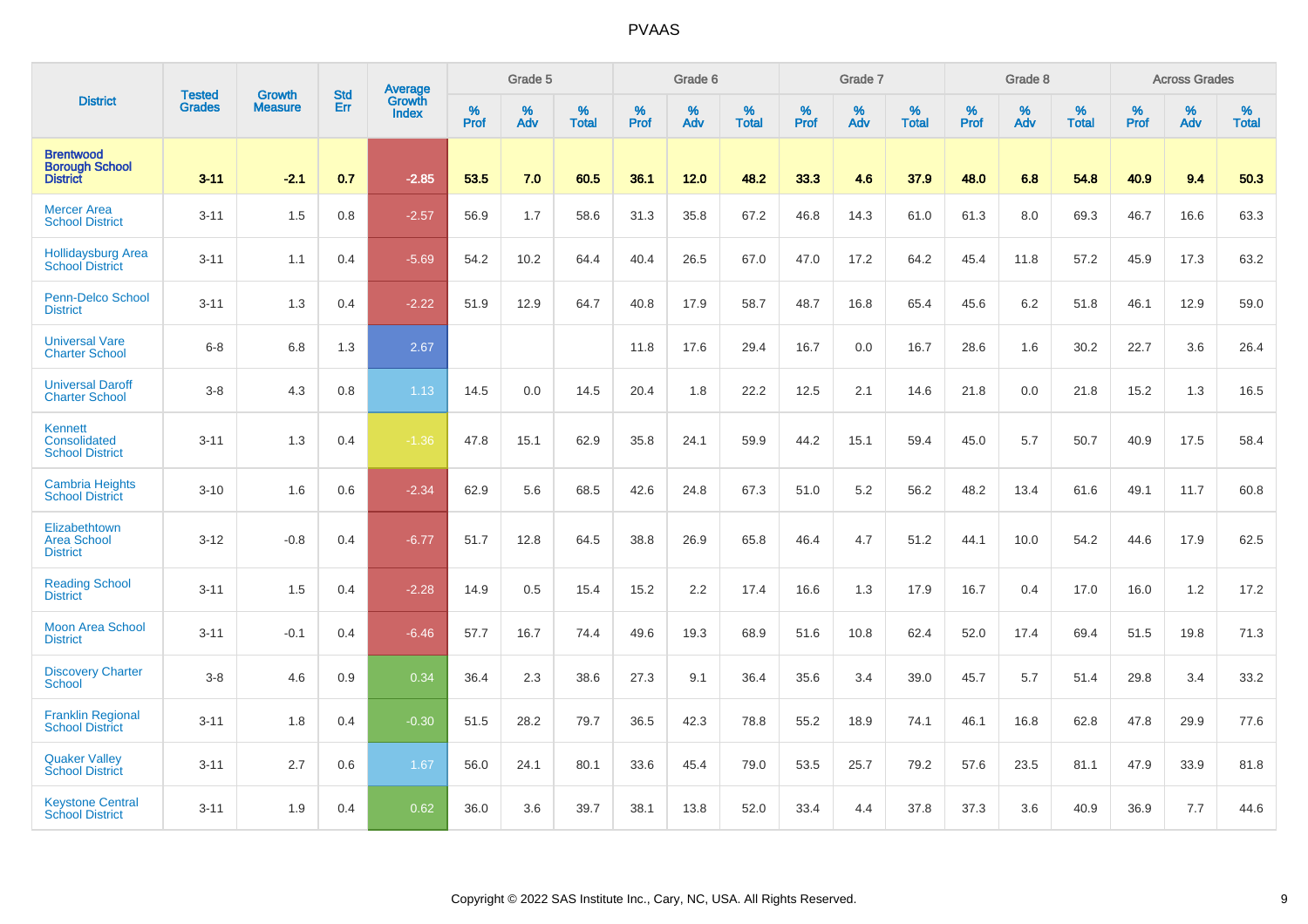| <b>District</b>                                                   |                                |                                 | <b>Std</b> | Average                       |           | Grade 5  |                   |           | Grade 6  |                   |           | Grade 7  |                   |           | Grade 8  |                   |           | <b>Across Grades</b> |                   |
|-------------------------------------------------------------------|--------------------------------|---------------------------------|------------|-------------------------------|-----------|----------|-------------------|-----------|----------|-------------------|-----------|----------|-------------------|-----------|----------|-------------------|-----------|----------------------|-------------------|
|                                                                   | <b>Tested</b><br><b>Grades</b> | <b>Growth</b><br><b>Measure</b> | Err        | <b>Growth</b><br><b>Index</b> | %<br>Prof | %<br>Adv | %<br><b>Total</b> | %<br>Prof | %<br>Adv | %<br><b>Total</b> | %<br>Prof | %<br>Adv | %<br><b>Total</b> | %<br>Prof | %<br>Adv | %<br><b>Total</b> | %<br>Prof | %<br>Adv             | %<br><b>Total</b> |
| <b>Brentwood</b><br><b>Borough School</b><br><b>District</b>      | $3 - 11$                       | $-2.1$                          | 0.7        | $-2.85$                       | 53.5      | 7.0      | 60.5              | 36.1      | 12.0     | 48.2              | 33.3      | 4.6      | 37.9              | 48.0      | 6.8      | 54.8              | 40.9      | 9.4                  | 50.3              |
| Lake-Lehman<br><b>School District</b>                             | $3 - 11$                       | 2.0                             | 0.6        | $-1.92$                       | 46.8      | 4.5      | 51.4              | 42.9      | 10.5     | 53.3              | 53.0      | 9.6      | 62.6              | 52.2      | 8.7      | 60.9              | 48.7      | 10.4                 | 59.1              |
| <b>Danville Area</b><br><b>School District</b>                    | $3 - 11$                       | 2.1                             | 0.5        | $-1.17$                       | 56.7      | 16.6     | 73.2              | 41.0      | 27.1     | 68.1              | 52.9      | 20.3     | 73.2              | 43.3      | 21.7     | 65.0              | 46.6      | 21.7                 | 68.3              |
| Esperanza<br><b>Academy Charter</b><br><b>School</b>              | $4 - 11$                       | 1.2                             | 0.5        | $-2.91$                       |           |          |                   | 17.4      | 0.5      | 17.9              | 22.3      | 1.4      | 23.6              | 18.9      | $0.5\,$  | 19.4              | 19.0      | 0.9                  | 19.9              |
| <b>Oxford Area</b><br><b>School District</b>                      | $3 - 11$                       | $-1.2$                          | 0.4        | $-9.53$                       | 43.9      | 6.1      | 50.0              | 41.5      | 17.6     | 59.0              | 44.6      | 7.0      | 51.6              | 30.2      | 3.9      | 34.2              | 39.6      | 10.3                 | 49.9              |
| <b>Wattsburg Area</b><br><b>School District</b>                   | $3 - 11$                       | 3.0                             | 0.6        | 0.15                          | 48.9      | 9.1      | 58.0              | 52.1      | 18.1     | 70.2              | 46.2      | 13.2     | 59.3              | 60.8      | 5.9      | 66.7              | 48.4      | 12.4                 | 60.8              |
| <b>Williamsport Area</b><br><b>School District</b>                | $3 - 11$                       | $-1.3$                          | 0.4        | $-6.70$                       | 46.8      | 4.8      | 51.6              | 43.8      | 8.8      | 52.5              | 34.6      | 4.8      | 39.4              | 26.0      | 5.8      | 31.8              | 37.7      | 8.5                  | 46.2              |
| Mt Lebanon<br><b>School District</b>                              | $3 - 11$                       | 0.4                             | 0.4        | $-1.43$                       | 60.1      | 27.2     | 87.2              | 39.7      | 50.2     | 89.8              | 46.8      | 35.3     | 82.2              | 52.4      | 35.7     | 88.1              | 48.2      | 38.9                 | 87.0              |
| <b>Somerset Area</b><br><b>School District</b>                    | $3 - 11$                       | 0.7                             | 0.6        | $-3.09$                       | 48.3      | 5.8      | 54.2              | 42.4      | 28.8     | 71.2              | 46.7      | 17.5     | 64.2              | 52.5      | 12.8     | 65.2              | 45.3      | 16.7                 | 62.0              |
| <b>Hanover Public</b><br><b>School District</b>                   | $3 - 11$                       | 1.6                             | 0.6        | $-3.85$                       | 40.6      | 3.0      | 43.6              | 42.4      | 9.4      | 51.8              | 45.4      | 6.2      | 51.5              | 38.7      | 7.3      | 46.0              | 42.0      | 12.7                 | 54.7              |
| <b>Keystone School</b><br><b>District</b>                         | $3 - 11$                       | 0.8                             | 0.8        | $-2.41$                       | 49.2      | 26.9     | 76.1              | 50.0      | 17.3     | 67.3              | 50.0      | 16.2     | 66.2              | 46.8      | 9.7      | 56.4              | 46.5      | 21.0                 | 67.5              |
| <b>Oil City Area</b><br><b>School District</b>                    | $3 - 11$                       | 2.6                             | 0.6        | 0.83                          | 47.2      | 2.8      | 50.0              | 41.1      | 9.7      | 50.8              | 32.8      | 4.7      | 37.5              | 42.0      | 7.6      | 49.6              | 39.2      | 7.8                  | 47.0              |
| <b>Avella Area School</b><br><b>District</b>                      | $3 - 12$                       | 2.7                             | 1.1        | $-3.10$                       | 42.5      | 2.5      | 45.0              | 42.4      | 18.2     | 60.6              | 60.0      | 5.7      | 65.7              | 63.0      | 18.5     | 81.5              | 46.7      | 12.6                 | 59.3              |
| <b>Colonial School</b><br><b>District</b>                         | $3 - 11$                       | 0.7                             | 0.4        | $-2.40$                       | 55.2      | 20.3     | 75.4              | 43.0      | 38.9     | 81.8              | 49.7      | 19.2     | 68.9              | 52.2      | 17.0     | 69.2              | 47.2      | 26.2                 | 73.5              |
| Pennsylvania<br><b>Distance Learning</b><br><b>Charter School</b> | $3 - 12$                       | 0.0                             | 0.7        | $-3.71$                       | 30.3      | 0.0      | 30.3              | 16.2      | 4.0      | 20.3              | 25.6      | 1.2      | 26.7              | 33.3      | 2.3      | 35.6              | 25.8      | 3.0                  | 28.8              |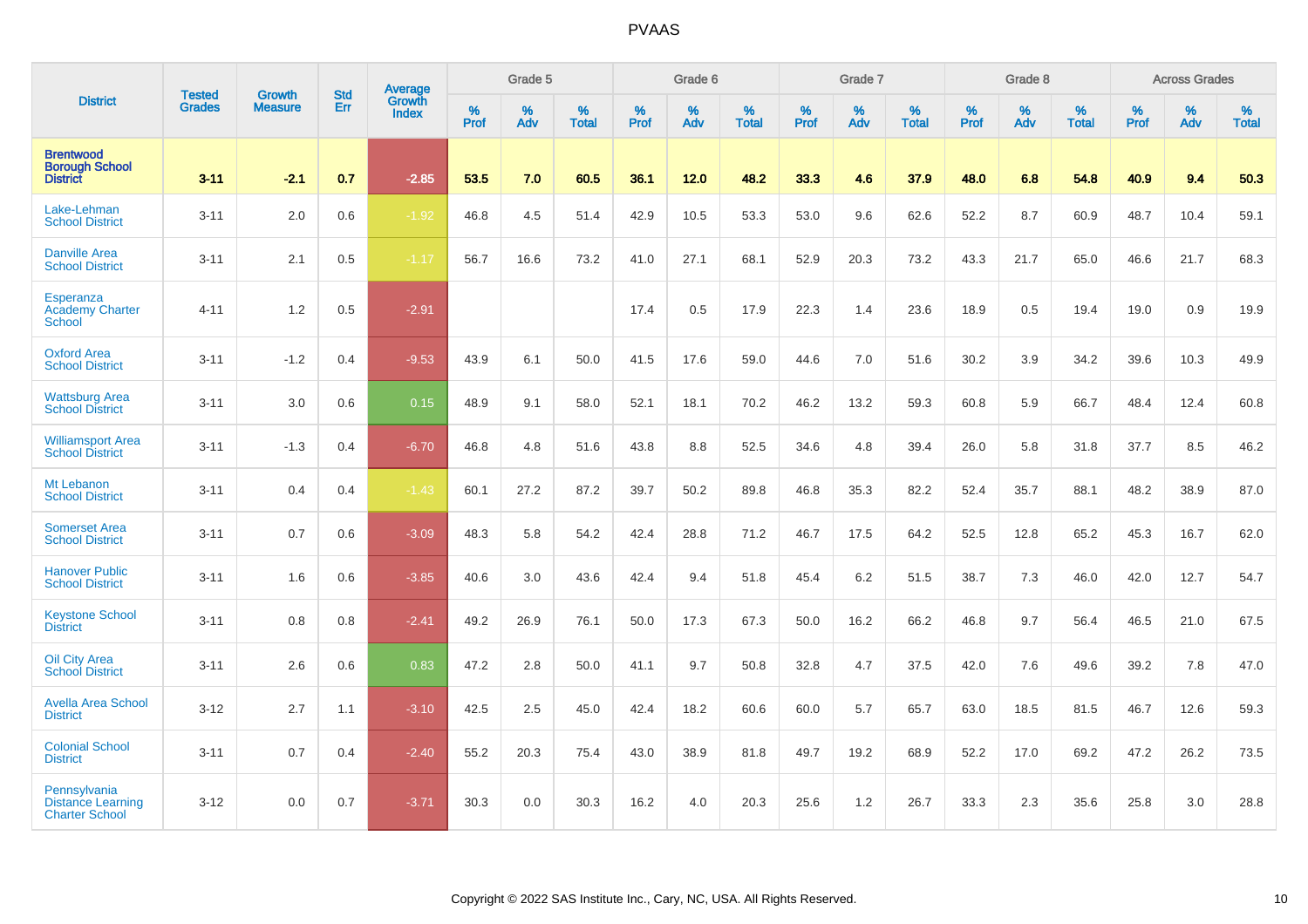|                                                              |                                |                                 | <b>Std</b> | Average                       |              | Grade 5  |                   |           | Grade 6  |                   |           | Grade 7  |                   |           | Grade 8  |                   |           | <b>Across Grades</b> |                   |
|--------------------------------------------------------------|--------------------------------|---------------------------------|------------|-------------------------------|--------------|----------|-------------------|-----------|----------|-------------------|-----------|----------|-------------------|-----------|----------|-------------------|-----------|----------------------|-------------------|
| <b>District</b>                                              | <b>Tested</b><br><b>Grades</b> | <b>Growth</b><br><b>Measure</b> | Err        | <b>Growth</b><br><b>Index</b> | $\%$<br>Prof | %<br>Adv | %<br><b>Total</b> | %<br>Prof | %<br>Adv | %<br><b>Total</b> | %<br>Prof | %<br>Adv | %<br><b>Total</b> | %<br>Prof | %<br>Adv | %<br><b>Total</b> | %<br>Prof | %<br>Adv             | %<br><b>Total</b> |
| <b>Brentwood</b><br><b>Borough School</b><br><b>District</b> | $3 - 11$                       | $-2.1$                          | 0.7        | $-2.85$                       | 53.5         | 7.0      | 60.5              | 36.1      | 12.0     | 48.2              | 33.3      | 4.6      | 37.9              | 48.0      | 6.8      | 54.8              | 40.9      | 9.4                  | 50.3              |
| <b>Universal</b><br><b>Creighton Charter</b><br>School       | $3 - 8$                        | $-0.0$                          | 0.7        | $-3.71$                       | 31.0         | 2.4      | 33.3              | 25.6      | 2.3      | 27.9              | 15.4      | 4.6      | 20.0              | 34.9      | 5.8      | 40.7              | 28.8      | 4.7                  | 33.5              |
| <b>Freire Charter</b><br>School                              | $5 - 11$                       | 1.6                             | 0.7        | $-0.46$                       | 17.5         | 0.0      | 17.5              | 31.4      | 1.4      | 32.9              | 28.3      | 2.0      | 30.3              | 33.6      | 3.7      | 37.4              | 27.6      | 1.9                  | 29.5              |
| <b>Tussey Mountain</b><br><b>School District</b>             | $3 - 12$                       | 1.8                             | 0.8        | $-0.68$                       | 44.8         | 3.4      | 48.3              | 46.3      | 8.5      | 54.9              | 45.2      | 0.0      | 45.2              | 47.2      | 2.8      | 50.0              | 40.7      | 6.3                  | 47.0              |
| <b>Kane Area School</b><br><b>District</b>                   | $3 - 10$                       | 3.4                             | 0.7        | 0.64                          | 40.8         | 19.7     | 60.6              | 40.6      | 15.6     | 56.2              | 50.8      | 6.0      | 56.7              | 50.0      | 9.8      | 59.8              | 44.4      | 10.2                 | 54.6              |
| <b>Riverside School</b><br><b>District</b>                   | $3 - 11$                       | 2.8                             | 0.6        | 0.20                          | 44.6         | 4.0      | 48.5              | 45.4      | 13.1     | 58.6              | 43.7      | 11.6     | 55.3              | 45.0      | 8.3      | 53.2              | 44.3      | 10.7                 | 55.0              |
| <b>Tacony Academy</b><br><b>Charter School</b>               | $3 - 11$                       | $-3.1$                          | 0.8        | $-5.48$                       | 26.5         | 1.5      | 27.9              | 21.7      | 4.4      | 26.1              | 48.0      | 1.4      | 49.3              | 17.1      | 5.7      | 22.9              | 25.6      | 2.4                  | 28.0              |
| Williamsburg<br><b>Community School</b><br><b>District</b>   | $3 - 11$                       | 3.1                             | 1.1        | $-3.37$                       | 53.1         | 3.1      | 56.2              | 51.4      | 17.1     | 68.6              | 47.6      | 9.5      | 57.1              | 43.8      | 12.5     | 56.2              | 43.4      | 15.8                 | 59.1              |
| <b>Spring Cove</b><br><b>School District</b>                 | $3 - 11$                       | 0.1                             | 0.6        | $-1.56$                       | 41.7         | 5.0      | 46.7              | 42.1      | 13.5     | 55.6              | 48.8      | 6.3      | 55.1              | 34.6      | 11.8     | 46.5              | 40.5      | 10.8                 | 51.3              |
| <b>Bellefonte Area</b><br><b>School District</b>             | $3 - 11$                       | $-0.0$                          | 0.5        | $-4.22$                       | 56.6         | 10.2     | 66.9              | 40.3      | 19.3     | 59.7              | 50.6      | 6.0      | 56.6              | 32.2      | 8.8      | 41.0              | 44.8      | 12.3                 | 57.1              |
| <b>East Penn School</b><br><b>District</b>                   | $3 - 11$                       | 1.0                             | 0.3        | $-0.16$                       | 59.9         | 7.4      | 67.3              | 45.2      | 18.0     | 63.2              | 52.5      | 15.0     | 67.5              | 53.3      | 14.4     | 67.7              | 49.9      | 15.8                 | 65.7              |
| Annville-Cleona<br><b>School District</b>                    | $3 - 12$                       | $-0.3$                          | 0.6        | $-3.96$                       | 47.5         | 11.2     | 58.8              | 39.6      | 21.9     | 61.5              | 54.0      | 12.6     | 66.7              | 32.4      | 17.6     | 50.0              | 44.0      | 15.5                 | 59.5              |
| Old Forge School<br><b>District</b>                          | $3 - 12$                       | 0.5                             | 0.8        | $-3.24$                       | 39.1         | 0.0      | 39.1              | 41.1      | 17.9     | 58.9              | 33.3      | 24.2     | 57.6              | 44.1      | 6.8      | 50.8              | 40.1      | 9.2                  | 49.3              |
| <b>Daniel Boone Area</b><br><b>School District</b>           | $3 - 12$                       | 0.9                             | 0.5        | $-2.03$                       | 54.5         | 3.9      | 58.4              | 31.7      | 16.1     | 47.8              | 46.1      | 7.4      | 53.4              | 42.8      | 9.2      | 52.0              | 42.6      | 10.0                 | 52.6              |
| Jefferson-Morgan<br><b>School District</b>                   | $3 - 10$                       | 2.7                             | 0.9        | $-0.58$                       | 45.1         | 2.8      | 47.9              | 40.0      | 7.3      | 47.3              | 41.8      | 5.4      | 47.3              | 44.4      | 6.7      | 51.1              | 41.7      | 6.6                  | 48.2              |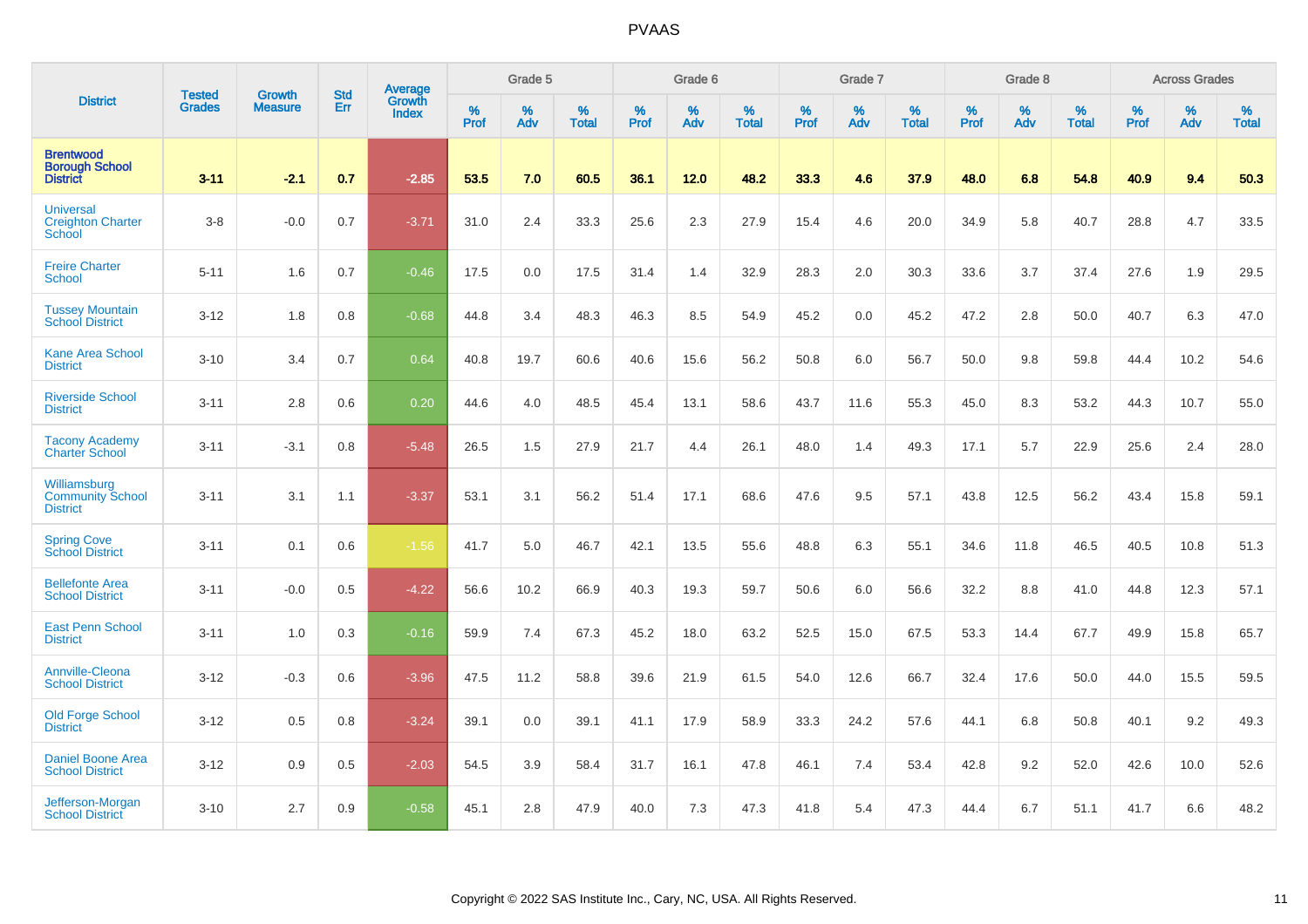|                                                              | <b>Tested</b> | <b>Growth</b>  | <b>Std</b> | Average                |           | Grade 5  |                   |           | Grade 6  |                   |           | Grade 7  |                   |           | Grade 8  |                   |           | <b>Across Grades</b> |                   |
|--------------------------------------------------------------|---------------|----------------|------------|------------------------|-----------|----------|-------------------|-----------|----------|-------------------|-----------|----------|-------------------|-----------|----------|-------------------|-----------|----------------------|-------------------|
| <b>District</b>                                              | <b>Grades</b> | <b>Measure</b> | Err        | <b>Growth</b><br>Index | %<br>Prof | %<br>Adv | %<br><b>Total</b> | %<br>Prof | %<br>Adv | %<br><b>Total</b> | %<br>Prof | %<br>Adv | %<br><b>Total</b> | %<br>Prof | %<br>Adv | %<br><b>Total</b> | %<br>Prof | %<br>Adv             | %<br><b>Total</b> |
| <b>Brentwood</b><br><b>Borough School</b><br><b>District</b> | $3 - 11$      | $-2.1$         | 0.7        | $-2.85$                | 53.5      | 7.0      | 60.5              | 36.1      | 12.0     | 48.2              | 33.3      | 4.6      | 37.9              | 48.0      | 6.8      | 54.8              | 40.9      | 9.4                  | 50.3              |
| <b>Jeannette City</b><br><b>School District</b>              | $3 - 11$      | 3.5            | 0.8        | $-0.39$                | 41.7      | 1.4      | 43.1              | 33.3      | 18.5     | 51.8              | 44.6      | 9.2      | 53.8              | 48.1      | 7.7      | 55.8              | 40.4      | 8.2                  | 48.6              |
| <b>Provident Charter</b><br><b>School</b>                    | $3-8$         | 4.1            | 1.1        | $-1.11$                | 19.6      | 0.0      | 19.6              | 15.8      | 5.3      | 21.0              | 13.6      | 0.0      | 13.6              | 17.2      | 3.4      | 20.7              | 16.4      | 2.9                  | 19.3              |
| Pennsylvania<br><b>Cyber Charter</b><br>School               | $3 - 11$      | 2.1            | 0.5        | $-0.33$                | 41.0      | 4.9      | 45.8              | 39.5      | 11.2     | 50.7              | 42.9      | 3.4      | 46.4              | 39.5      | 2.6      | 42.0              | 40.1      | 7.4                  | 47.5              |
| <b>Corry Area School</b><br><b>District</b>                  | $3 - 11$      | 2.4            | 0.6        | 0.99                   | 50.0      | 4.7      | 54.7              | 40.5      | 16.2     | 56.8              | 42.0      | 6.5      | 48.6              | 33.8      | 9.5      | 43.2              | 40.3      | 11.8                 | 52.1              |
| <b>Elk Lake School</b><br><b>District</b>                    | $3 - 11$      | 2.6            | 0.7        | $-0.65$                | 43.8      | 3.8      | 47.5              | 35.8      | 21.0     | 56.8              | 39.8      | 11.4     | 51.1              | 35.8      | 6.2      | 42.0              | 38.3      | 11.7                 | 50.0              |
| <b>Pine Grove Area</b><br><b>School District</b>             | $3 - 11$      | 0.9            | 0.6        | $-3.29$                | 55.8      | 1.0      | 56.8              | 41.0      | 14.5     | 55.6              | 44.7      | 0.8      | 45.5              | 45.5      | 6.2      | 51.8              | 46.5      | 10.4                 | 56.9              |
| <b>East Lycoming</b><br><b>School District</b>               | $3 - 11$      | $-0.6$         | 0.6        | $-4.76$                | 63.9      | 6.7      | 70.6              | 45.3      | 24.5     | 69.8              | 57.8      | 10.7     | 68.6              | 43.0      | 12.4     | 55.4              | 47.7      | 14.9                 | 62.6              |
| <b>Muncy School</b><br><b>District</b>                       | $3 - 11$      | 0.3            | 0.7        | $-3.30$                | 49.2      | 11.5     | 60.7              | 48.7      | 30.8     | 79.5              | 58.0      | 8.7      | 66.7              | 44.4      | 12.2     | 56.7              | 49.3      | 16.0                 | 65.3              |
| Shenandoah<br>Valley School<br><b>District</b>               | $3 - 11$      | 1.7            | 0.9        | $-3.50$                | 37.3      | 3.0      | 40.3              | 31.4      | 9.8      | 41.2              | 36.2      | 1.7      | 37.9              | 26.3      | 0.0      | 26.3              | 34.3      | 5.0                  | 39.4              |
| <b>Palmerton Area</b><br><b>School District</b>              | $3 - 11$      | 1.6            | 0.6        | $-0.73$                | 54.9      | 3.7      | 58.5              | 47.3      | 14.6     | 61.8              | 42.6      | 11.6     | 54.3              | 38.3      | 11.2     | 49.5              | 45.2      | 11.6                 | 56.8              |
| <b>Pottsgrove School</b><br><b>District</b>                  | $3 - 11$      | $-0.4$         | 0.5        | $-2.94$                | 39.7      | 5.4      | 45.1              | 42.3      | 6.4      | 48.7              | 53.1      | 9.1      | 62.3              | 40.4      | 3.7      | 44.2              | 43.1      | 7.6                  | 50.7              |
| <b>Pleasant Valley</b><br><b>School District</b>             | $3 - 11$      | 1.4            | 0.5        | $-2.68$                | 52.2      | 0.9      | 53.1              | 50.0      | 8.3      | 58.3              | 47.0      | 10.5     | 57.5              | 51.9      | 7.6      | 59.5              | 48.1      | 6.4                  | 54.6              |
| <b>Rose Tree Media</b><br><b>School District</b>             | $3 - 10$      | 0.1            | 0.4        | $-2.51$                | 62.5      | 14.0     | 76.5              | 41.0      | 44.4     | 85.4              | 51.8      | 27.0     | 78.8              | 56.2      | 22.8     | 79.0              | 51.9      | 27.9                 | 79.8              |
| <b>Abington School</b><br><b>District</b>                    | $3 - 10$      | $-2.8$         | 0.3        | $-9.26$                | 49.8      | 10.0     | 59.7              | 44.9      | 27.5     | 72.5              | 49.5      | 11.6     | 61.1              | 41.4      | 10.4     | 51.8              | 44.9      | 18.8                 | 63.8              |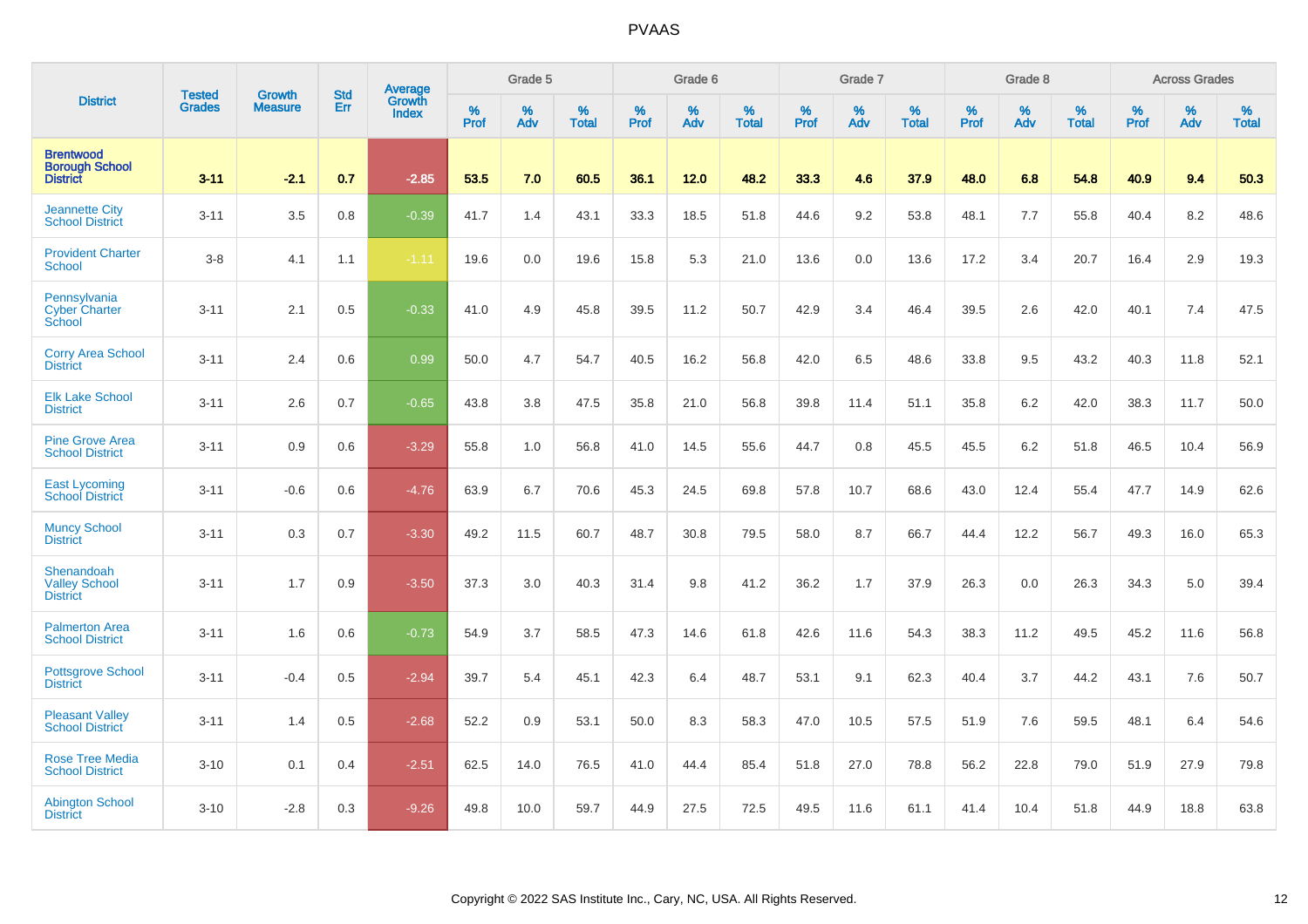|                                                                           |                                |                                 |                   | Average                |                  | Grade 5  |                   |           | Grade 6  |                   |           | Grade 7  |                   |           | Grade 8  |                   |                  | <b>Across Grades</b> |                   |
|---------------------------------------------------------------------------|--------------------------------|---------------------------------|-------------------|------------------------|------------------|----------|-------------------|-----------|----------|-------------------|-----------|----------|-------------------|-----------|----------|-------------------|------------------|----------------------|-------------------|
| <b>District</b>                                                           | <b>Tested</b><br><b>Grades</b> | <b>Growth</b><br><b>Measure</b> | <b>Std</b><br>Err | Growth<br><b>Index</b> | %<br><b>Prof</b> | %<br>Adv | %<br><b>Total</b> | %<br>Prof | %<br>Adv | %<br><b>Total</b> | %<br>Prof | %<br>Adv | %<br><b>Total</b> | %<br>Prof | %<br>Adv | %<br><b>Total</b> | %<br><b>Prof</b> | %<br>Adv             | %<br><b>Total</b> |
| <b>Brentwood</b><br><b>Borough School</b><br><b>District</b>              | $3 - 11$                       | $-2.1$                          | 0.7               | $-2.85$                | 53.5             | 7.0      | 60.5              | 36.1      | 12.0     | 48.2              | 33.3      | 4.6      | 37.9              | 48.0      | 6.8      | 54.8              | 40.9             | 9.4                  | 50.3              |
| <b>Wellsboro Area</b><br><b>School District</b>                           | $3 - 11$                       | $-0.6$                          | 0.6               | $-4.07$                | 62.1             | 6.9      | 69.0              | 41.8      | 15.3     | 57.1              | 46.6      | 15.2     | 61.9              | 44.3      | 15.5     | 59.8              | 45.8             | 12.9                 | 58.7              |
| <b>Hampton Township</b><br><b>School District</b>                         | $3 - 11$                       | 1.7                             | 0.5               | $-3.34$                | 50.3             | 30.7     | 81.0              | 35.6      | 44.2     | 79.8              | 54.6      | 26.3     | 81.0              | 46.9      | 34.3     | 81.1              | 44.1             | 38.5                 | 82.7              |
| <b>Mohawk Area</b><br><b>School District</b>                              | $3 - 11$                       | 0.9                             | 0.6               | $-2.08$                | 43.7             | 6.8      | 50.5              | 44.7      | 21.3     | 66.0              | 56.9      | 7.8      | 64.7              | 55.9      | 8.6      | 64.5              | 46.4             | 17.1                 | 63.5              |
| <b>Robert Benjamin</b><br><b>Wiley Community</b><br><b>Charter School</b> | $3-8$                          | 3.6                             | 0.9               | $-1.43$                | 20.9             | 0.0      | 20.9              | 23.4      | 4.3      | 27.7              | 28.1      | 1.8      | 29.8              | 31.1      | 0.0      | 31.1              | 24.2             | 2.4                  | 26.5              |
| <b>Rockwood Area</b><br><b>School District</b>                            | $3 - 11$                       | 1.8                             | 0.9               | $-0.76$                | 65.8             | 2.4      | 68.3              | 38.1      | 31.0     | 69.0              | 63.0      | 6.5      | 69.6              | 50.8      | 19.0     | 69.8              | 52.2             | 13.4                 | 65.7              |
| <b>Laboratory Charter</b><br><b>School</b>                                | $3-8$                          | 3.4                             | 1.2               | $-4.40$                | 17.2             | 0.0      | 17.2              | 26.2      | 7.1      | 33.3              | 52.0      | 0.0      | 52.0              | 33.3      | 4.8      | 38.1              | 27.2             | 2.4                  | 29.6              |
| <b>California Area</b><br><b>School District</b>                          | $3 - 10$                       | 1.5                             | 0.8               | $-1.20$                | 51.8             | 3.7      | 55.6              | 39.4      | 9.1      | 48.5              | 46.4      | 17.9     | 64.3              | 50.0      | 18.5     | 68.5              | 45.7             | 14.1                 | 59.8              |
| <b>Mid Valley School</b><br><b>District</b>                               | $3 - 10$                       | $-0.4$                          | 0.6               | $-5.84$                | 41.6             | 5.0      | 46.5              | 48.8      | 10.4     | 59.2              | 38.6      | 2.4      | 40.9              | 26.2      | 2.7      | 28.9              | 38.8             | 7.4                  | 46.2              |
| <b>Union School</b><br><b>District</b>                                    | $3 - 12$                       | 2.7                             | 1.0               | $-0.02$                | 21.2             | 6.1      | 27.3              | 40.9      | 20.4     | 61.4              | 40.5      | 0.0      | 40.5              | 40.0      | 6.7      | 46.7              | 37.0             | 8.4                  | 45.4              |
| <b>Bethel Park School</b><br><b>District</b>                              | $3 - 11$                       | 0.5                             | 0.4               | $-3.33$                | 59.3             | 14.8     | 74.2              | 44.6      | 30.2     | 74.9              | 57.6      | 17.0     | 74.5              | 54.5      | 19.6     | 74.1              | 52.1             | 24.5                 | 76.6              |
| Loyalsock<br><b>Township School</b><br><b>District</b>                    | $3 - 12$                       | 1.2                             | 0.6               | $-1.86$                | 48.3             | 12.9     | 61.2              | 43.9      | 17.4     | 61.2              | 50.8      | 7.0      | 57.8              | 51.0      | 5.0      | 56.0              | 45.5             | 13.2                 | 58.7              |
| <b>Eastern Lancaster</b><br><b>County School</b><br><b>District</b>       | $3 - 12$                       | 1.1                             | 0.5               | $-1.40$                | 48.1             | 3.9      | 51.9              | 38.7      | 12.0     | 50.8              | 35.4      | 4.6      | 39.9              | 38.0      | 15.5     | 53.5              | 39.2             | 9.3                  | 48.5              |
| <b>Chestnut Ridge</b><br><b>School District</b>                           | $3 - 12$                       | 1.2                             | 0.7               | $-2.28$                | 53.8             | 4.4      | 58.2              | 42.0      | 19.8     | 61.7              | 57.9      | 3.2      | 61.0              | 50.5      | 6.2      | 56.7              | 47.9             | 11.6                 | 59.5              |
| Conemaugh<br><b>Township Area</b><br><b>School District</b>               | $3 - 12$                       | 2.5                             | 0.8               | $-1.19$                | 53.2             | 22.6     | 75.8              | 36.1      | 36.1     | 72.1              | 62.5      | 18.1     | 80.6              | 50.7      | 16.4     | 67.1              | 50.9             | 24.8                 | 75.7              |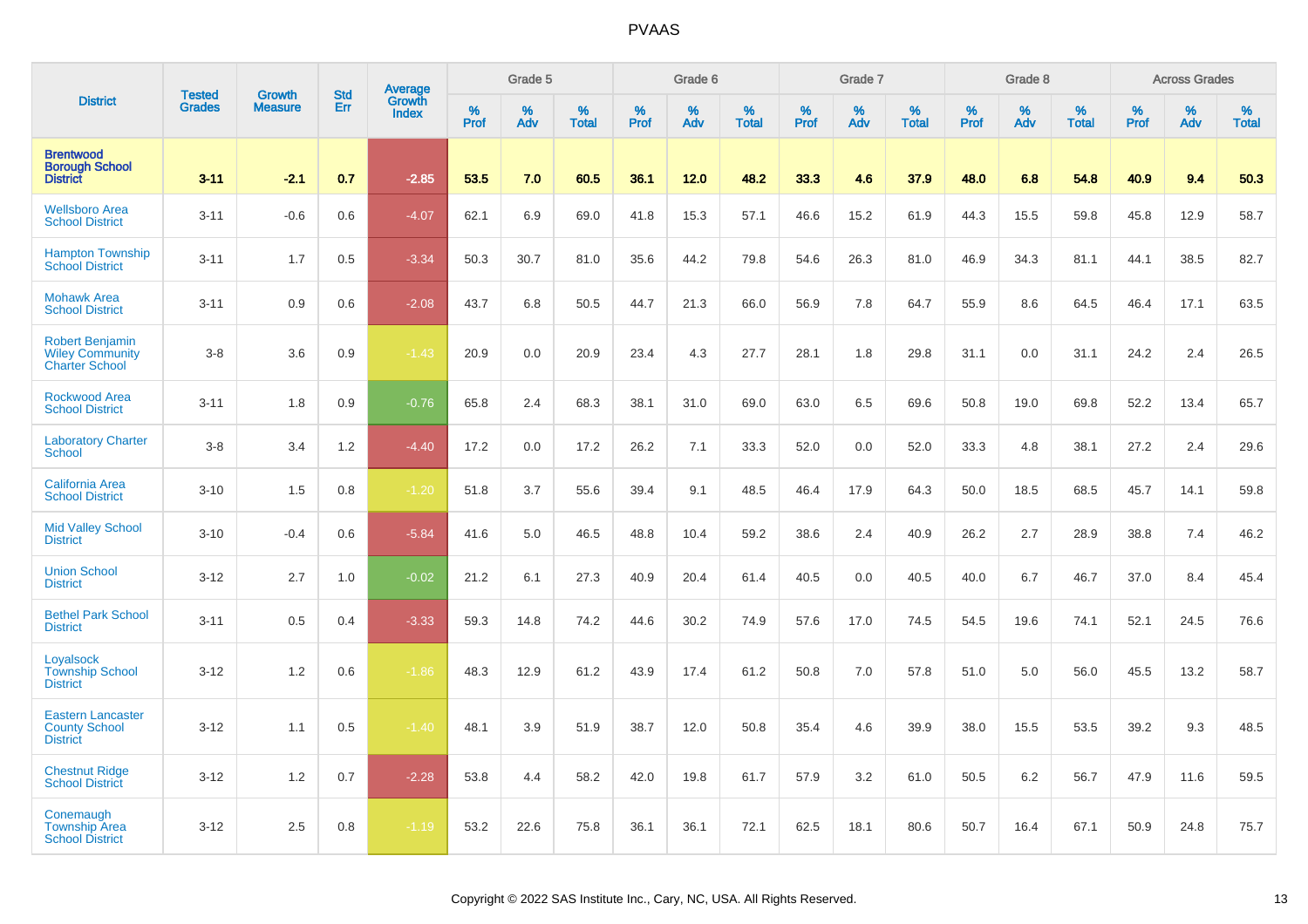|                                                                    |                                | <b>Growth</b>  | <b>Std</b> |                                          |              | Grade 5  |                   |           | Grade 6  |                   |           | Grade 7  |                   |                  | Grade 8  |                   |           | <b>Across Grades</b> |                   |
|--------------------------------------------------------------------|--------------------------------|----------------|------------|------------------------------------------|--------------|----------|-------------------|-----------|----------|-------------------|-----------|----------|-------------------|------------------|----------|-------------------|-----------|----------------------|-------------------|
| <b>District</b>                                                    | <b>Tested</b><br><b>Grades</b> | <b>Measure</b> | Err        | <b>Average</b><br>Growth<br><b>Index</b> | $\%$<br>Prof | %<br>Adv | %<br><b>Total</b> | %<br>Prof | %<br>Adv | %<br><b>Total</b> | %<br>Prof | %<br>Adv | %<br><b>Total</b> | %<br><b>Prof</b> | %<br>Adv | %<br><b>Total</b> | %<br>Prof | %<br>Adv             | %<br><b>Total</b> |
| <b>Brentwood</b><br><b>Borough School</b><br><b>District</b>       | $3 - 11$                       | $-2.1$         | 0.7        | $-2.85$                                  | 53.5         | 7.0      | 60.5              | 36.1      | 12.0     | 48.2              | 33.3      | 4.6      | 37.9              | 48.0             | 6.8      | 54.8              | 40.9      | 9.4                  | 50.3              |
| <b>East Pennsboro</b><br><b>Area School</b><br><b>District</b>     | $3 - 11$                       | 1.2            | 0.5        | $-1.85$                                  | 47.0         | 4.8      | 51.8              | 35.0      | 18.1     | 53.1              | 50.6      | 10.0     | 60.6              | 47.1             | 8.2      | 55.3              | 44.2      | 11.4                 | 55.5              |
| <b>Riverside Beaver</b><br><b>County School</b><br><b>District</b> | $3 - 11$                       | 2.3            | 0.6        | $-2.61$                                  | 53.1         | 9.4      | 62.5              | 37.0      | 36.0     | 73.0              | 48.8      | 12.5     | 61.2              | 51.6             | 15.8     | 67.4              | 45.6      | 22.4                 | 68.1              |
| <b>Big Spring School</b><br><b>District</b>                        | $3 - 11$                       | $-0.3$         | 0.5        | $-3.93$                                  | 50.0         | 14.6     | 64.6              | 45.6      | 12.0     | 57.6              | 52.2      | 8.8      | 61.0              | 49.7             | 9.2      | 58.9              | 47.8      | 15.2                 | 63.0              |
| <b>KIPP Philadelphia</b><br><b>Charter School</b>                  | $3-8$                          | 2.8            | 0.9        | 0.52                                     | 13.5         | 0.0      | 13.5              | 28.0      | 0.0      | 28.0              | 29.0      | 0.0      | 29.0              | 25.6             | 0.0      | 25.6              | 21.5      | 0.4                  | 21.9              |
| <b>People For People</b><br><b>Charter School</b>                  | $3 - 12$                       | 3.5            | 1.0        | $-0.65$                                  | 12.9         | 3.2      | 16.1              | 19.4      | 0.0      | 19.4              | 23.1      | 0.0      | 23.1              | 6.8              | 0.0      | 6.8               | 13.2      | 0.4                  | 13.6              |
| <b>Grove City Area</b><br><b>School District</b>                   | $3 - 12$                       | 1.6            | 0.6        | $-1.18$                                  | 45.0         | 21.0     | 66.0              | 36.9      | 23.8     | 60.7              | 58.9      | 16.1     | 75.0              | 47.1             | 12.6     | 59.7              | 45.7      | 20.1                 | 65.8              |
| <b>West Jefferson</b><br><b>Hills School District</b>              | $3 - 11$                       | 0.0            | 0.4        | $-3.98$                                  | 58.9         | 14.8     | 73.8              | 50.5      | 19.9     | 70.4              | 60.2      | 13.1     | 73.3              | 57.6             | 17.7     | 75.4              | 53.0      | 20.4                 | 73.4              |
| <b>Russell Byers</b><br><b>Charter School</b>                      | $3-8$                          | 1.4            | 0.9        | $-1.06$                                  | 18.2         | 1.8      | 20.0              | 36.8      | 0.0      | 36.8              | 28.1      | 0.0      | 28.1              | 14.3             | 2.0      | 16.3              | 22.4      | 3.0                  | 25.3              |
| <b>Wyoming Valley<br/>West School</b><br><b>District</b>           | $3 - 11$                       | 0.9            | 0.5        | $-1.24$                                  | 41.0         | 4.2      | 45.2              | 32.6      | 7.6      | 40.3              | 40.5      | 4.2      | 44.6              | 30.1             | 12.1     | 42.2              | 35.8      | 6.9                  | 42.7              |
| Wilkinsburg<br><b>Borough School</b><br><b>District</b>            | $3-6$                          | 4.8            | 1.4        | 0.90                                     | 41.5         | 0.0      | 41.5              | 25.6      | 2.3      | 27.9              |           |          |                   |                  |          |                   | 23.5      | 1.0                  | 24.5              |
| Altoona Area<br><b>School District</b>                             | $3 - 12$                       | 1.1            | 0.3        | $-1.92$                                  | 43.5         | 4.0      | 47.5              | 30.6      | 11.2     | 41.8              | 38.3      | 4.3      | 42.6              | 43.8             | 7.2      | 51.0              | 37.4      | 6.8                  | 44.1              |
| <b>Southern Fulton</b><br><b>School District</b>                   | $3 - 11$                       | 0.0            | 0.9        | $-1.64$                                  | 53.2         | 6.4      | 59.6              | 41.4      | 15.5     | 56.9              | 40.4      | 0.0      | 40.4              | 32.0             | 8.0      | 40.0              | 43.4      | 7.9                  | 51.3              |
| Pen Argyl Area<br><b>School District</b>                           | $3 - 12$                       | 2.2            | 0.6        | $-0.55$                                  | 50.0         | 10.0     | 60.0              | 43.9      | 13.4     | 57.3              | 44.6      | 9.1      | 53.6              | 44.7             | 4.8      | 49.5              | 46.0      | 11.3                 | 57.2              |
| <b>Derry Area School</b><br><b>District</b>                        | $3 - 11$                       | 2.2            | 0.6        | $-0.34$                                  | 44.6         | 8.3      | 52.9              | 44.4      | 29.1     | 73.5              | 49.6      | 17.1     | 66.7              | 43.1             | 12.9     | 56.0              | 44.1      | 17.4                 | 61.5              |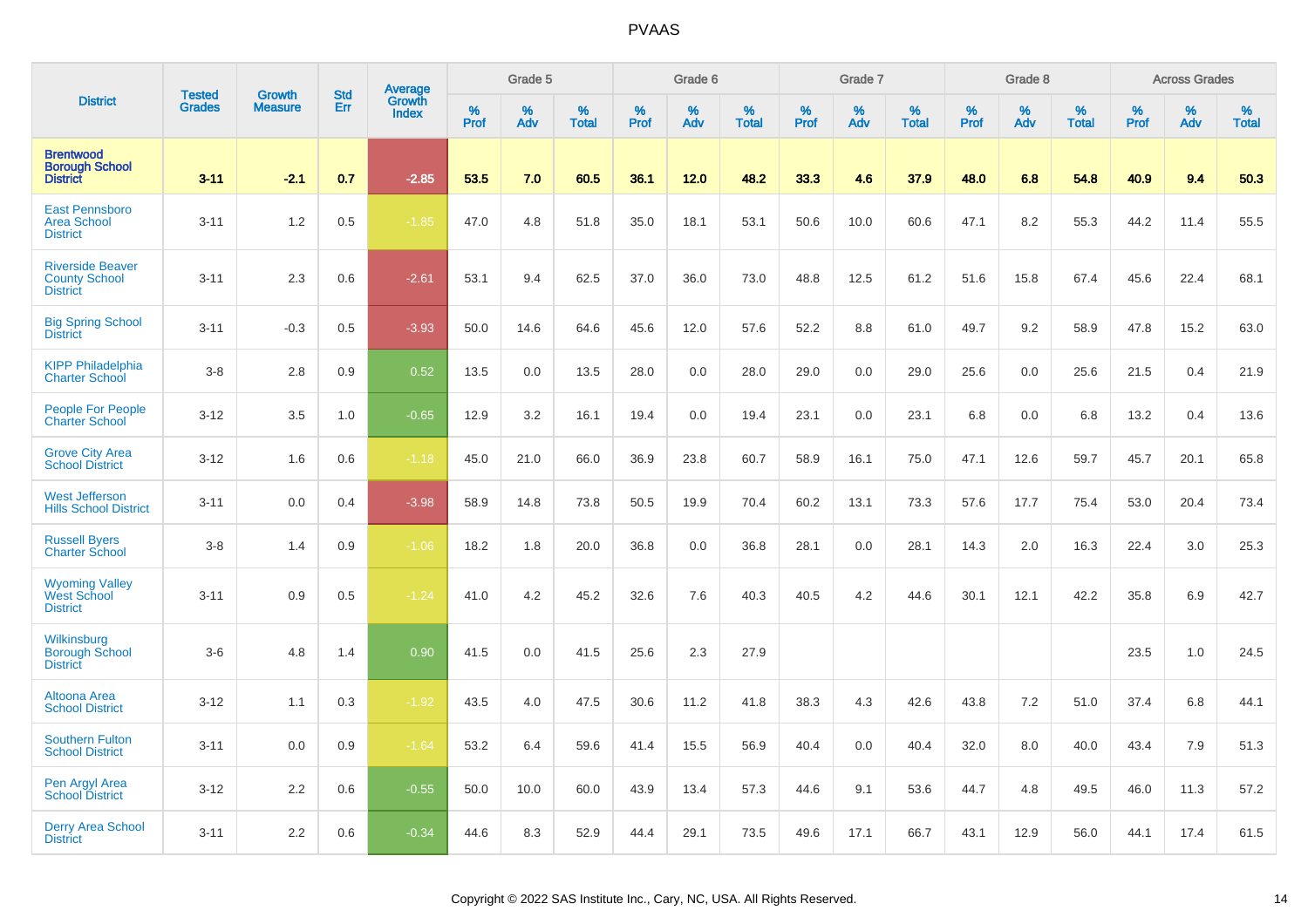|                                                                   |                                |                                 | <b>Std</b> | Average                |           | Grade 5  |                   |           | Grade 6  |                   |           | Grade 7  |                   |           | Grade 8  |                   |           | <b>Across Grades</b> |                   |
|-------------------------------------------------------------------|--------------------------------|---------------------------------|------------|------------------------|-----------|----------|-------------------|-----------|----------|-------------------|-----------|----------|-------------------|-----------|----------|-------------------|-----------|----------------------|-------------------|
| <b>District</b>                                                   | <b>Tested</b><br><b>Grades</b> | <b>Growth</b><br><b>Measure</b> | Err        | Growth<br><b>Index</b> | %<br>Prof | %<br>Adv | %<br><b>Total</b> | %<br>Prof | %<br>Adv | %<br><b>Total</b> | %<br>Prof | %<br>Adv | %<br><b>Total</b> | %<br>Prof | %<br>Adv | %<br><b>Total</b> | %<br>Prof | %<br>Adv             | %<br><b>Total</b> |
| <b>Brentwood</b><br><b>Borough School</b><br><b>District</b>      | $3 - 11$                       | $-2.1$                          | 0.7        | $-2.85$                | 53.5      | 7.0      | 60.5              | 36.1      | 12.0     | 48.2              | 33.3      | 4.6      | 37.9              | 48.0      | 6.8      | 54.8              | 40.9      | 9.4                  | 50.3              |
| <b>Mastery Charter</b><br>School - Gratz<br>Campus                | $7 - 10$                       | 5.0                             | 1.4        | 1.26                   |           |          |                   |           |          |                   | 19.4      | 0.0      | 19.4              | 7.3       | 0.0      | 7.3               | 13.0      | 0.0                  | 13.0              |
| Wallenpaupack<br>Area School<br><b>District</b>                   | $3 - 11$                       | 1.8                             | 0.5        | $-0.06$                | 54.8      | 4.2      | 59.0              | 52.1      | 8.5      | 60.6              | 49.3      | 12.8     | 62.2              | 40.4      | 6.8      | 47.3              | 47.2      | 10.0                 | 57.2              |
| <b>Bald Eagle Area</b><br><b>School District</b>                  | $3 - 11$                       | 0.1                             | 0.6        | $-2.50$                | 54.7      | 4.7      | 59.4              | 41.6      | 7.9      | 49.5              | 32.2      | 2.5      | 34.8              | 34.2      | 14.0     | 48.2              | 39.5      | 10.5                 | 50.0              |
| <b>Cumberland Valley</b><br><b>School District</b>                | $3 - 12$                       | 0.2                             | 0.2        | $-3.90$                | 59.3      | 12.9     | 72.1              | 45.0      | 24.7     | 69.7              | 53.8      | 17.0     | 70.9              | 51.0      | 16.9     | 67.8              | 49.2      | 22.4                 | 71.6              |
| <b>Souderton Charter</b><br>School<br>Collaborative               | $3-8$                          | 4.3                             | 1.3        | $-0.07$                | 74.1      | 25.9     | 100.0             | 48.0      | 48.0     | 96.0              | 33.3      | 61.9     | 95.2              | 47.1      | 41.2     | 88.2              | 50.7      | 40.8                 | 91.6              |
| <b>Clarion-Limestone</b><br><b>Area School</b><br><b>District</b> | $3 - 12$                       | 1.8                             | 0.9        | $-0.57$                | 54.6      | 29.1     | 83.6              | 57.7      | 26.9     | 84.6              | 41.7      | 16.7     | 58.3              | 44.7      | 12.8     | 57.4              | 47.0      | 20.8                 | 67.7              |
| <b>Ridgway Area</b><br><b>School District</b>                     | $3 - 11$                       | 2.8                             | 0.8        | $-0.56$                | 57.4      | 6.6      | 63.9              | 45.9      | 32.8     | 78.7              | 48.3      | 8.3      | 56.7              | 57.4      | 8.2      | 65.6              | 51.0      | 16.6                 | 67.6              |
| Hatboro-Horsham<br><b>School District</b>                         | $3 - 11$                       | 1.3                             | 0.4        | $-0.67$                | 55.0      | 7.8      | 62.7              | 49.0      | 19.5     | 68.5              | 52.9      | 10.9     | 63.8              | 51.3      | 9.1      | 60.5              | 49.9      | 13.8                 | 63.7              |
| <b>Sharon City School</b><br><b>District</b>                      | $3 - 11$                       | 1.0                             | 0.6        | $-2.38$                | 36.8      | 3.5      | 40.3              | 30.8      | 15.0     | 45.8              | 33.3      | 1.8      | 35.2              | 42.1      | 6.4      | 48.4              | 34.2      | 6.1                  | 40.2              |
| <b>Riverview School</b><br><b>District</b>                        | $3 - 11$                       | $-2.8$                          | 0.8        | $-4.29$                | 71.2      | 9.6      | 80.8              | 39.7      | 29.5     | 69.2              | 54.8      | 1.6      | 56.4              | 38.0      | 10.1     | 48.1              | 48.9      | 19.2                 | 68.1              |
| <b>Portage Area</b><br><b>School District</b>                     | $3 - 10$                       | 1.0                             | 0.9        | $-2.55$                | 50.0      | 9.5      | 59.5              | 52.0      | 28.0     | 80.0              | 54.0      | 3.2      | 57.1              | 49.1      | 7.6      | 56.6              | 51.5      | 15.6                 | 67.2              |
| Susquehanna<br><b>Township School</b><br><b>District</b>          | $3 - 12$                       | $-0.5$                          | $0.5\,$    | $-2.27$                | 42.6      | 1.2      | 43.8              | 30.8      | 2.0      | 32.8              | 27.1      | 2.8      | 29.9              | 33.8      | 6.1      | 39.9              | 34.8      | 4.8                  | 39.6              |
| <b>Clairton City</b><br><b>School District</b>                    | $3 - 11$                       | 0.7                             | 0.8        | $-1.61$                | 12.5      | 2.1      | 14.6              | 22.1      | 5.9      | 27.9              | 17.7      | 0.0      | 17.7              | 25.5      | 0.0      | 25.5              | 19.3      | 1.5                  | 20.8              |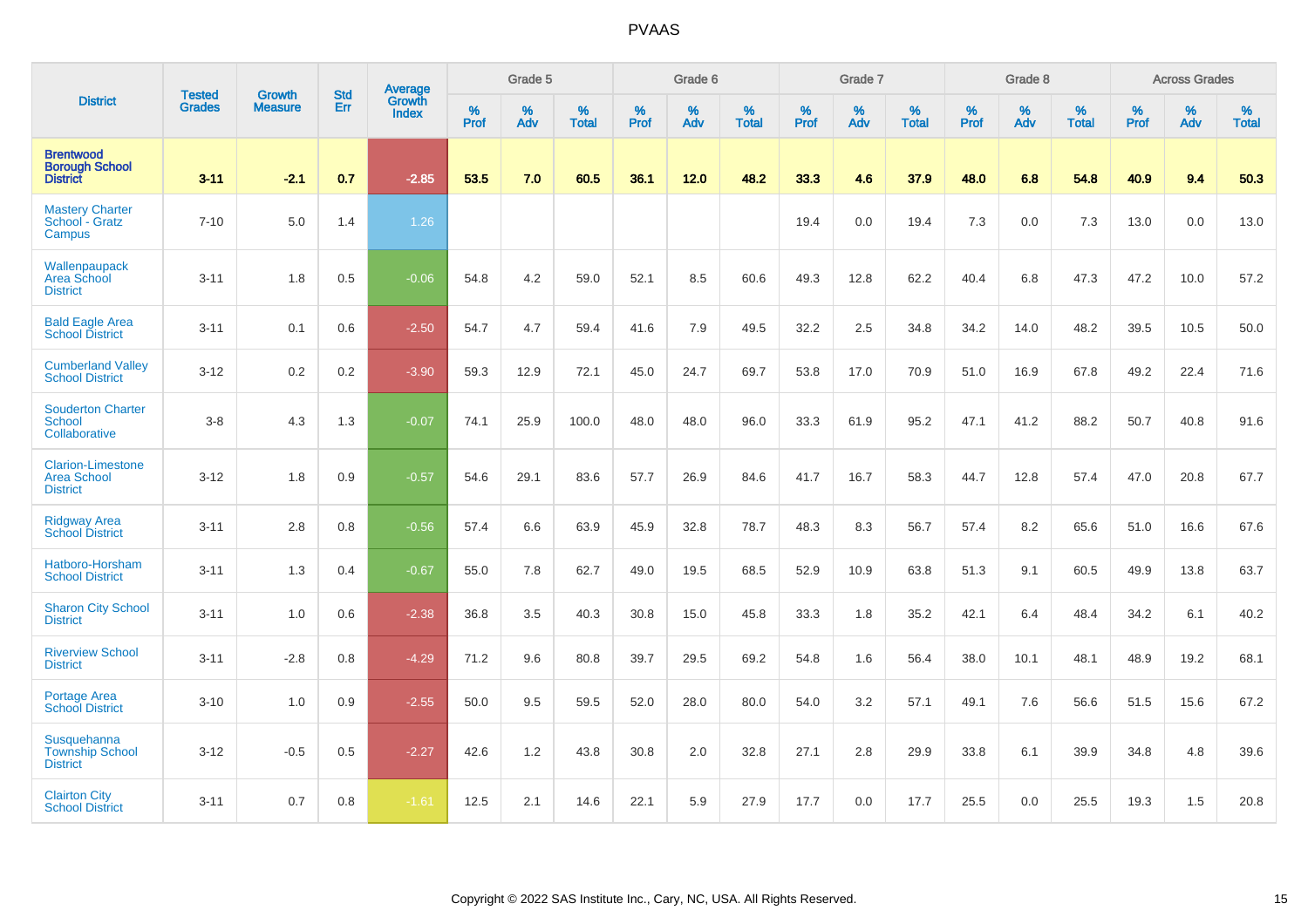|                                                              | <b>Tested</b> | <b>Growth</b>  | <b>Std</b> | Average                |           | Grade 5  |                   |           | Grade 6  |                   |           | Grade 7  |                   |           | Grade 8  |                   |           | <b>Across Grades</b> |                   |
|--------------------------------------------------------------|---------------|----------------|------------|------------------------|-----------|----------|-------------------|-----------|----------|-------------------|-----------|----------|-------------------|-----------|----------|-------------------|-----------|----------------------|-------------------|
| <b>District</b>                                              | <b>Grades</b> | <b>Measure</b> | Err        | Growth<br><b>Index</b> | %<br>Prof | %<br>Adv | %<br><b>Total</b> | %<br>Prof | %<br>Adv | %<br><b>Total</b> | %<br>Prof | %<br>Adv | %<br><b>Total</b> | %<br>Prof | %<br>Adv | %<br><b>Total</b> | %<br>Prof | %<br>Adv             | %<br><b>Total</b> |
| <b>Brentwood</b><br><b>Borough School</b><br><b>District</b> | $3 - 11$      | $-2.1$         | 0.7        | $-2.85$                | 53.5      | 7.0      | 60.5              | 36.1      | 12.0     | 48.2              | 33.3      | 4.6      | 37.9              | 48.0      | 6.8      | 54.8              | 40.9      | 9.4                  | 50.3              |
| <b>Wyomissing Area</b><br>School District                    | $3 - 12$      | $-1.6$         | 0.6        | $-4.87$                | 47.3      | 14.7     | 62.0              | 50.5      | 21.8     | 72.3              | 47.3      | 11.6     | 58.9              | 46.4      | 13.6     | 60.0              | 46.4      | 19.4                 | 65.8              |
| <b>Sto-Rox School</b><br><b>District</b>                     | $3 - 10$      | $-0.0$         | 0.9        | $-1.18$                | 16.1      | 2.2      | 18.3              | 27.9      | 1.2      | 29.1              | 0.0       | 0.0      | 0.0               | 2.9       | 0.0      | 2.9               | 16.8      | 1.0                  | 17.9              |
| <b>Centennial School</b><br><b>District</b>                  | $3 - 10$      | 1.2            | 0.3        | 0.36                   | 49.0      | 5.4      | 54.4              | 41.7      | 11.3     | 53.0              | 46.4      | 7.1      | 53.6              | 43.6      | 5.1      | 48.7              | 44.3      | 10.2                 | 54.4              |
| <b>Vida Charter</b><br><b>School</b>                         | $3-6$         | 3.8            | 1.9        | $-0.39$                | 56.0      | 16.0     | 72.0              | 27.8      | 27.8     | 55.6              |           |          |                   |           |          |                   | 33.7      | 19.8                 | 53.5              |
| <b>Avon Grove</b><br><b>School District</b>                  | $3 - 10$      | $-1.5$         | 0.4        | $-5.53$                | 48.2      | 14.6     | 62.9              | 44.6      | 18.7     | 63.3              | 59.8      | 14.8     | 74.6              | 46.8      | 16.7     | 63.5              | 46.7      | 15.4                 | 62.1              |
| <b>Owen J Roberts</b><br><b>School District</b>              | $3 - 11$      | $-2.3$         | 0.3        | $-11.48$               | 59.8      | 15.0     | 74.8              | 41.4      | 38.7     | 80.1              | 56.3      | 10.6     | 67.0              | 51.6      | 11.0     | 62.6              | 50.6      | 21.3                 | 71.8              |
| <b>West Chester Area</b><br><b>School District</b>           | $3 - 11$      | $-1.6$         | 0.3        | $-7.85$                | 58.7      | 13.5     | 72.2              | 51.5      | 23.7     | 75.1              | 53.1      | 14.1     | 67.2              | 57.3      | 13.9     | 71.2              | 52.6      | 21.5                 | 74.0              |
| <b>Pottsville Area</b><br><b>School District</b>             | $3 - 12$      | $-1.5$         | 0.5        | $-5.24$                | 43.0      | 3.7      | 46.7              | 39.2      | 7.7      | 46.8              | 34.4      | 4.9      | 39.3              | 40.4      | 4.1      | 44.4              | 39.7      | 6.1                  | 45.8              |
| <b>Easton Area</b><br><b>School District</b>                 | $3 - 12$      | 0.1            | 0.4        | $-1.51$                | 43.5      | 2.4      | 45.9              | 33.8      | 7.9      | 41.8              | 40.1      | 7.2      | 47.2              | 35.4      | 6.0      | 41.4              | 36.9      | 7.9                  | 44.8              |
| <b>Jamestown Area</b><br><b>School District</b>              | $3 - 11$      | 2.7            | 1.2        | $-1.24$                | 47.4      | 0.0      | 47.4              | 30.6      | 19.4     | 50.0              | 41.4      | 6.9      | 48.3              | 54.6      | 0.0      | 54.6              | 41.2      | 7.9                  | 49.1              |
| <b>Girard School</b><br><b>District</b>                      | $3 - 11$      | 1.9            | 0.6        | $-2.29$                | 54.5      | 12.5     | 67.0              | 38.1      | 22.9     | 61.0              | 47.8      | 16.2     | 64.0              | 54.1      | 7.3      | 61.5              | 45.5      | 17.8                 | 63.3              |
| <b>Mastery Charter</b><br>School -<br>Shoemaker<br>Campus    | $7 - 10$      | 5.8            | 1.6        | 1.55                   |           |          |                   |           |          |                   | 26.7      | 6.7      | 33.3              | 25.9      | 0.0      | 25.9              | 26.3      | 3.5                  | 29.8              |
| <b>Northeastern York</b><br><b>School District</b>           | $3 - 11$      | 1.5            | 0.4        | $-0.02$                | 51.8      | 13.3     | 65.0              | 45.0      | 21.5     | 66.5              | 48.5      | 11.0     | 59.5              | 43.2      | 18.2     | 61.5              | 46.8      | 17.3                 | 64.1              |
| <b>Troy Area School</b><br><b>District</b>                   | $3 - 10$      | 0.2            | 0.6        | $-2.82$                | 45.0      | 1.0      | 46.0              | 25.5      | 5.9      | 31.4              | 45.6      | 6.5      | 52.2              | 42.4      | 10.2     | 52.5              | 39.4      | 6.6                  | 46.0              |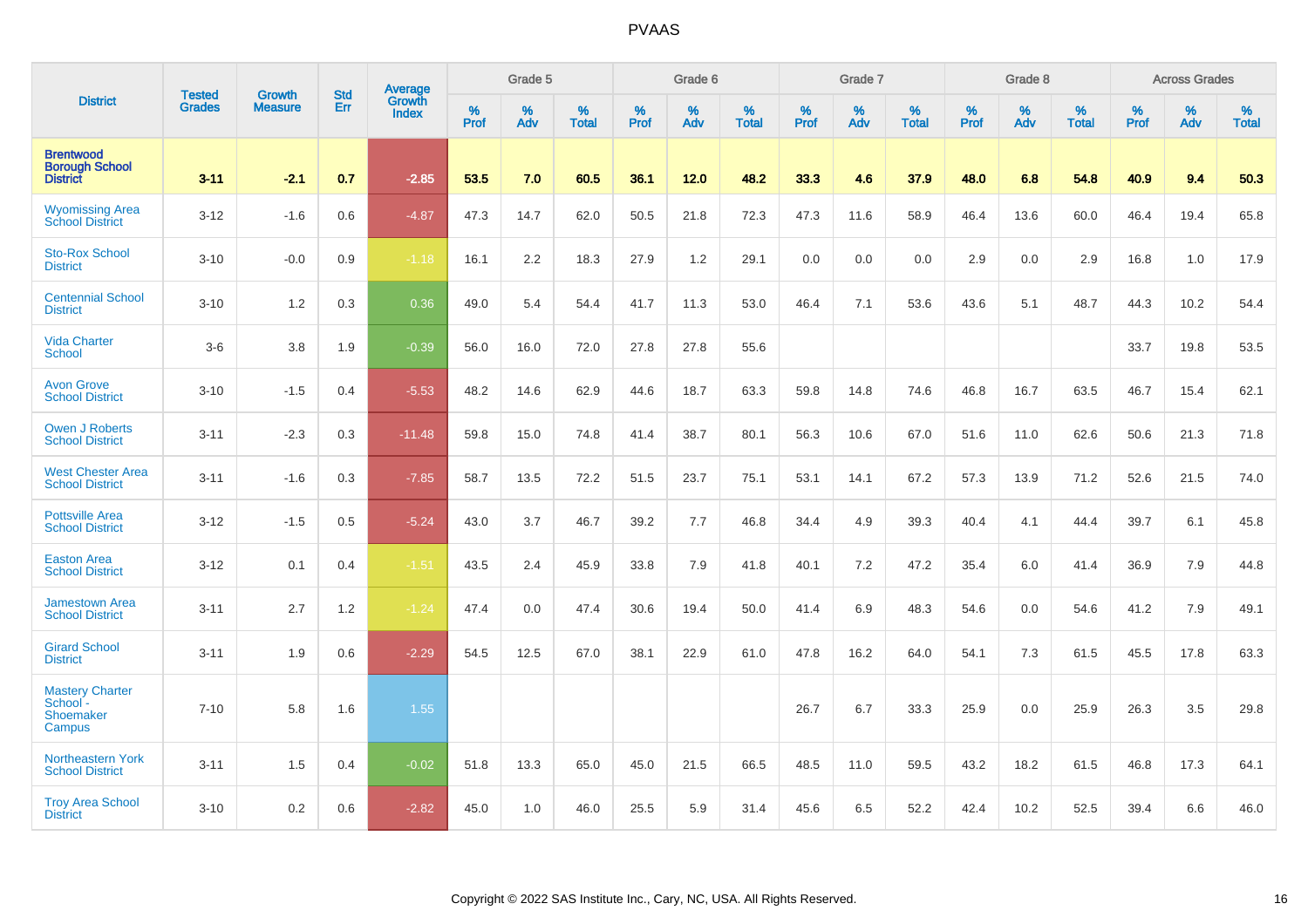|                                                                    |                                | <b>Growth</b>  | <b>Std</b> | Average                |              | Grade 5  |                   |           | Grade 6  |                   |           | Grade 7  |                   |           | Grade 8  |                   |           | <b>Across Grades</b> |                   |
|--------------------------------------------------------------------|--------------------------------|----------------|------------|------------------------|--------------|----------|-------------------|-----------|----------|-------------------|-----------|----------|-------------------|-----------|----------|-------------------|-----------|----------------------|-------------------|
| <b>District</b>                                                    | <b>Tested</b><br><b>Grades</b> | <b>Measure</b> | Err        | Growth<br><b>Index</b> | $\%$<br>Prof | %<br>Adv | %<br><b>Total</b> | %<br>Prof | %<br>Adv | %<br><b>Total</b> | %<br>Prof | %<br>Adv | %<br><b>Total</b> | %<br>Prof | %<br>Adv | %<br><b>Total</b> | %<br>Prof | %<br>Adv             | %<br><b>Total</b> |
| <b>Brentwood</b><br><b>Borough School</b><br><b>District</b>       | $3 - 11$                       | $-2.1$         | 0.7        | $-2.85$                | 53.5         | 7.0      | 60.5              | 36.1      | 12.0     | 48.2              | 33.3      | 4.6      | 37.9              | 48.0      | 6.8      | 54.8              | 40.9      | 9.4                  | 50.3              |
| Claysburg-Kimmel<br><b>School District</b>                         | $3 - 11$                       | 2.9            | 0.8        | $-0.45$                | 52.3         | 3.1      | 55.4              | 34.6      | 15.4     | 50.0              | 35.1      | 8.8      | 43.9              | 43.9      | 7.0      | 50.9              | 43.5      | 8.7                  | 52.2              |
| <b>Stroudsburg Area</b><br><b>School District</b>                  | $3 - 11$                       | 1.1            | 0.4        | $-2.29$                | 39.1         | 4.0      | 43.1              | 39.0      | 11.2     | 50.2              | 46.4      | 8.5      | 54.9              | 48.9      | 7.8      | 56.7              | 40.7      | 9.2                  | 49.9              |
| Tredyffrin-<br><b>Easttown School</b><br><b>District</b>           | $3 - 10$                       | 0.5            | 0.4        | $-3.06$                | 65.0         | 22.0     | 87.0              | 47.7      | 39.5     | 87.2              | 56.5      | 29.3     | 85.8              | 48.6      | 39.7     | 88.4              | 52.0      | 36.6                 | 88.6              |
| <b>Avon Grove</b><br><b>Charter School</b>                         | $3 - 11$                       | 1.7            | 0.6        | 0.18                   | 53.3         | 4.9      | 58.2              | 47.4      | 18.2     | 65.7              | 51.1      | 16.3     | 67.4              | 38.6      | 9.9      | 48.5              | 42.6      | 14.8                 | 57.4              |
| <b>Peters Township</b><br><b>School District</b>                   | $3 - 11$                       | $-0.2$         | 0.4        | $-4.46$                | 62.9         | 24.3     | 87.3              | 48.1      | 33.6     | 81.7              | 57.8      | 25.7     | 83.5              | 63.8      | 20.1     | 83.9              | 52.4      | 33.7                 | 86.1              |
| <b>Millersburg Area</b><br><b>School District</b>                  | $3 - 11$                       | $-0.2$         | 0.8        | $-2.79$                | 47.1         | 3.9      | 51.0              | 41.5      | 0.0      | 41.5              | 51.6      | 3.1      | 54.7              | 40.3      | 3.2      | 43.6              | 44.2      | 7.4                  | 51.5              |
| <b>Central Fulton</b><br><b>School District</b>                    | $3 - 11$                       | 0.7            | 0.8        | $-1.60$                | 43.4         | 7.9      | 51.3              | 36.2      | 8.7      | 44.9              | 42.7      | 2.7      | 45.3              | 53.6      | 16.1     | 69.6              | 45.7      | 8.1                  | 53.8              |
| <b>Susquenita School</b><br><b>District</b>                        | $3 - 11$                       | 0.7            | 0.6        | $-1.50$                | 46.7         | 9.2      | 55.8              | 45.3      | 8.5      | 53.8              | 38.0      | 7.4      | 45.4              | 42.1      | 6.5      | 48.6              | 43.0      | 11.2                 | 54.2              |
| <b>Ellwood City Area</b><br><b>School District</b>                 | $3 - 11$                       | 0.6            | 0.6        | $-2.25$                | 53.8         | 11.5     | 65.4              | 47.0      | 14.8     | 61.7              | 43.0      | 10.7     | 53.7              | 41.3      | 8.3      | 49.5              | 45.3      | 10.3                 | 55.6              |
| <b>Greater Johnstown</b><br><b>School District</b>                 | $3 - 11$                       | $-0.2$         | 0.5        | $-3.14$                | 21.9         | 0.0      | 21.9              | 21.0      | 2.7      | 23.6              | 26.7      | 0.6      | 27.3              | 23.4      | 0.6      | 24.0              | 21.6      | 1.8                  | 23.4              |
| Punxsutawney<br><b>Area School</b><br><b>District</b>              | $3 - 11$                       | 1.1            | 0.6        | $-0.16$                | 52.2         | 9.4      | 61.6              | 54.9      | 13.3     | 68.1              | 36.8      | 5.6      | 42.4              | 40.0      | 5.4      | 45.4              | 41.5      | 12.4                 | 53.8              |
| <b>Northern Bedford</b><br><b>County School</b><br><b>District</b> | $3 - 11$                       | $-0.1$         | 0.8        | $-2.76$                | 46.9         | 14.3     | 61.2              | 57.6      | 28.8     | 86.4              | 43.1      | 17.2     | 60.3              | 50.0      | 15.6     | 65.6              | 46.8      | 20.5                 | 67.3              |
| <b>Karns City Area</b><br><b>School District</b>                   | $3 - 11$                       | $-0.9$         | 0.6        | $-3.82$                | 56.2         | 9.0      | 65.2              | 46.6      | 14.8     | 61.4              | 47.4      | 1.7      | 49.1              | 40.7      | 1.8      | 42.6              | 44.7      | 6.8                  | 51.5              |
| Palmyra Area<br><b>School District</b>                             | $3 - 11$                       | $-0.7$         | 0.4        | $-2.98$                | 54.6         | 19.4     | 74.0              | 44.9      | 24.2     | 69.1              | 58.9      | 12.6     | 71.5              | 53.4      | 10.9     | 64.3              | 49.8      | 21.3                 | 71.1              |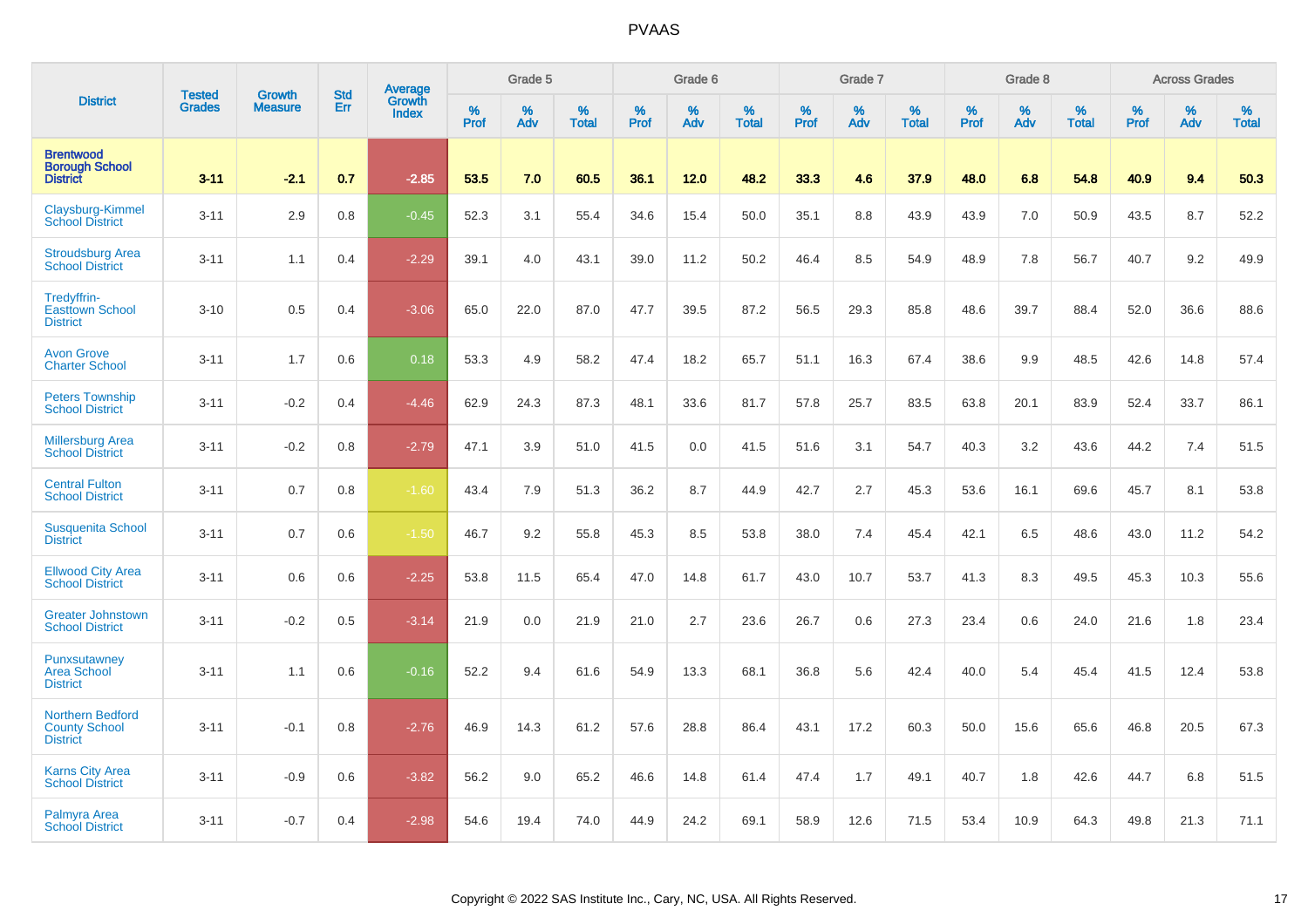|                                                                  |                                |                                 | <b>Std</b> | Average                |           | Grade 5  |                   |           | Grade 6  |                   |           | Grade 7  |                   |           | Grade 8  |                   |           | <b>Across Grades</b> |                   |
|------------------------------------------------------------------|--------------------------------|---------------------------------|------------|------------------------|-----------|----------|-------------------|-----------|----------|-------------------|-----------|----------|-------------------|-----------|----------|-------------------|-----------|----------------------|-------------------|
| <b>District</b>                                                  | <b>Tested</b><br><b>Grades</b> | <b>Growth</b><br><b>Measure</b> | Err        | Growth<br><b>Index</b> | %<br>Prof | %<br>Adv | %<br><b>Total</b> | %<br>Prof | %<br>Adv | %<br><b>Total</b> | %<br>Prof | %<br>Adv | %<br><b>Total</b> | %<br>Prof | %<br>Adv | %<br><b>Total</b> | %<br>Prof | %<br>Adv             | %<br><b>Total</b> |
| <b>Brentwood</b><br><b>Borough School</b><br><b>District</b>     | $3 - 11$                       | $-2.1$                          | 0.7        | $-2.85$                | 53.5      | 7.0      | 60.5              | 36.1      | 12.0     | 48.2              | 33.3      | 4.6      | 37.9              | 48.0      | 6.8      | 54.8              | 40.9      | 9.4                  | 50.3              |
| <b>Boys Latin Of</b><br>Philadelphia<br><b>Charter School</b>    | $6 - 12$                       | 2.7                             | 0.8        | 1.58                   |           |          |                   | 9.0       | 1.5      | 10.4              | 18.1      | 1.2      | 19.3              | 22.6      | 1.1      | 23.7              | 17.3      | 1.2                  | 18.5              |
| <b>York City School</b><br><b>District</b>                       | $3 - 12$                       | 1.0                             | 0.3        | 0.06                   | 13.6      | 0.5      | 14.1              | 17.2      | 1.8      | 19.1              | 14.9      | 0.0      | 14.9              | 16.0      | 0.2      | 16.2              | 15.3      | 0.7                  | 15.9              |
| Pennsylvania<br>Virtual Charter<br><b>School</b>                 | $3 - 11$                       | 2.2                             | 0.7        | $-0.98$                | 51.9      | 4.7      | 56.6              | 41.9      | 14.0     | 55.9              | 38.4      | 13.1     | 51.5              | 43.8      | 9.0      | 52.8              | 42.3      | 11.6                 | 53.9              |
| <b>Northeast Bradford</b><br><b>School District</b>              | $3 - 10$                       | 3.0                             | 0.9        | 0.26                   | 57.5      | 2.5      | 60.0              | 37.8      | 11.1     | 48.9              | 39.6      | 11.3     | 50.9              | 40.4      | 7.0      | 47.4              | 45.2      | 9.9                  | 55.1              |
| <b>Western Beaver</b><br><b>County School</b><br><b>District</b> | $3 - 11$                       | $-1.5$                          | 1.2        | $-3.15$                | 37.5      | 12.5     | 50.0              | 57.1      | 31.0     | 88.1              | 52.1      | 8.3      | 60.4              | 52.8      | 5.6      | 58.3              | 50.0      | 17.8                 | 67.8              |
| <b>Young Scholars Of</b><br><b>Central PA Charter</b><br>School  | $3 - 8$                        | 3.9                             | 1.2        | $-0.71$                | 35.6      | 13.3     | 48.9              | 28.0      | 12.0     | 40.0              | 50.0      | 14.3     | 64.3              | 43.8      | 0.0      | 43.8              | 42.6      | 11.6                 | 54.2              |
| <b>Weatherly Area</b><br><b>School District</b>                  | $3 - 11$                       | 0.6                             | 1.1        | $-1.95$                | 53.8      | 0.0      | 53.8              | 48.5      | 15.2     | 63.6              | 53.3      | 3.3      | 56.7              | 29.7      | 13.5     | 43.2              | 41.9      | 6.9                  | 48.8              |
| <b>Redbank Valley</b><br><b>School District</b>                  | $3 - 11$                       | 2.3                             | 0.7        | $-0.29$                | 64.3      | 4.3      | 68.6              | 38.8      | 13.8     | 52.5              | 54.6      | 12.5     | 67.0              | 55.4      | 15.4     | 70.8              | 50.6      | 13.7                 | 64.4              |
| <b>West Middlesex</b><br><b>Area School</b><br><b>District</b>   | $3 - 10$                       | $-1.3$                          | 0.9        | $-5.66$                | 52.2      | 17.4     | 69.6              | 41.0      | 26.2     | 67.2              | 44.4      | 5.6      | 50.0              | 35.7      | 4.8      | 40.5              | 42.5      | 12.1                 | 54.6              |
| <b>Pan American</b><br><b>Academy Charter</b><br><b>School</b>   | $3 - 8$                        | 0.9                             | 0.8        | $-2.78$                | 19.3      | 1.8      | 21.0              | 17.1      | 0.0      | 17.1              | 28.1      | 1.8      | 29.8              | 21.3      | 1.6      | 23.0              | 19.6      | 2.0                  | 21.5              |
| <b>Pequea Valley</b><br><b>School District</b>                   | $3 - 11$                       | 1.3                             | 0.6        | $-1.96$                | 46.4      | 1.8      | 48.2              | 36.6      | 7.5      | 44.1              | 43.0      | 4.7      | 47.7              | 37.9      | 6.8      | 44.7              | 37.7      | 6.5                  | 44.2              |
| <b>United School</b><br><b>District</b>                          | $3 - 11$                       | 0.7                             | 0.8        | $-2.04$                | 52.4      | 0.0      | 52.4              | 54.0      | 14.3     | 68.2              | 52.3      | 7.7      | 60.0              | 35.8      | 16.4     | 52.2              | 47.1      | 12.4                 | 59.5              |
| <b>Donegal School</b><br><b>District</b>                         | $3 - 12$                       | 1.3                             | 0.5        | 0.56                   | 42.0      | 11.6     | 53.6              | 40.9      | 18.8     | 59.7              | 44.4      | 12.4     | 56.8              | 32.4      | 16.2     | 48.6              | 39.5      | 16.0                 | 55.5              |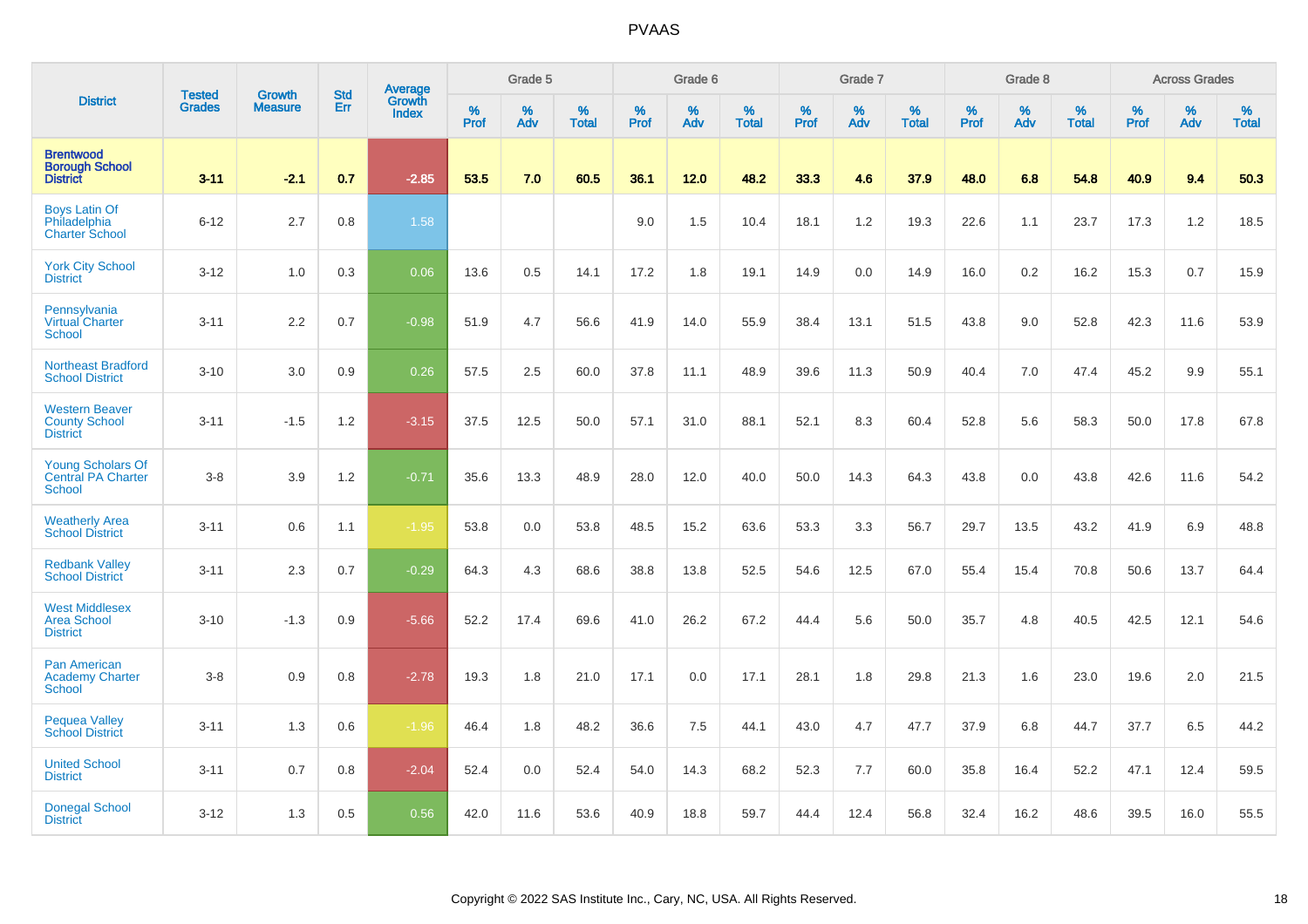|                                                                      | <b>Tested</b> | <b>Growth</b>  | <b>Std</b> |                                          |              | Grade 5  |                   |           | Grade 6  |                   |           | Grade 7  |                   |           | Grade 8  |                   |           | <b>Across Grades</b> |                   |
|----------------------------------------------------------------------|---------------|----------------|------------|------------------------------------------|--------------|----------|-------------------|-----------|----------|-------------------|-----------|----------|-------------------|-----------|----------|-------------------|-----------|----------------------|-------------------|
| <b>District</b>                                                      | <b>Grades</b> | <b>Measure</b> | Err        | <b>Average</b><br>Growth<br><b>Index</b> | $\%$<br>Prof | %<br>Adv | %<br><b>Total</b> | %<br>Prof | %<br>Adv | %<br><b>Total</b> | %<br>Prof | %<br>Adv | %<br><b>Total</b> | %<br>Prof | %<br>Adv | %<br><b>Total</b> | %<br>Prof | %<br>Adv             | %<br><b>Total</b> |
| <b>Brentwood</b><br><b>Borough School</b><br><b>District</b>         | $3 - 11$      | $-2.1$         | 0.7        | $-2.85$                                  | 53.5         | 7.0      | 60.5              | 36.1      | 12.0     | 48.2              | 33.3      | 4.6      | 37.9              | 48.0      | 6.8      | 54.8              | 40.9      | 9.4                  | 50.3              |
| <b>Slippery Rock Area</b><br><b>School District</b>                  | $3 - 11$      | 0.3            | 0.6        | $-2.10$                                  | 61.1         | 15.1     | 76.2              | 42.1      | 32.3     | 74.4              | 51.6      | 6.6      | 58.2              | 47.2      | 18.1     | 65.4              | 47.2      | 24.9                 | 72.1              |
| <b>Bellwood-Antis</b><br><b>School District</b>                      | $3 - 10$      | 1.5            | 0.7        | $-1.63$                                  | 46.1         | 3.4      | 49.4              | 34.4      | 16.7     | 51.1              | 44.0      | 10.7     | 54.8              | 41.3      | 26.1     | 67.4              | 41.8      | 16.7                 | 58.6              |
| <b>Lincoln Leadership</b><br><b>Academy Charter</b><br><b>School</b> | $3 - 12$      | 1.6            | 0.9        | $-0.39$                                  | 29.6         | 0.0      | 29.6              | 25.0      | 12.5     | 37.5              | 24.5      | 5.7      | 30.2              | 22.0      | 2.4      | 24.4              | 28.4      | 5.4                  | 33.8              |
| <b>Hopewell Area</b><br><b>School District</b>                       | $3 - 11$      | $-0.3$         | 0.6        | $-3.20$                                  | 53.8         | 3.0      | 56.8              | 50.4      | 19.0     | 69.4              | 48.3      | 10.7     | 59.1              | 42.6      | 6.6      | 49.2              | 48.2      | 11.9                 | 60.1              |
| <b>Spring Grove Area</b><br>School District                          | $3 - 11$      | $-0.1$         | 0.4        | $-4.54$                                  | 49.1         | 16.7     | 65.7              | 40.9      | 25.0     | 65.9              | 47.4      | 15.5     | 63.0              | 50.4      | 6.8      | 57.2              | 46.5      | 19.3                 | 65.8              |
| <b>Upper Darby</b><br><b>School District</b>                         | $3 - 12$      | 0.7            | 0.3        | $-1.00$                                  | 30.9         | 2.9      | 33.8              | 29.8      | 6.5      | 36.3              | 26.4      | 1.4      | 27.7              | 29.9      | 3.6      | 33.4              | 30.4      | 5.0                  | 35.4              |
| <b>Big Beaver Falls</b><br>Area School<br><b>District</b>            | $3 - 11$      | $-0.7$         | 0.6        | $-3.07$                                  | 44.1         | 2.9      | 47.1              | 30.8      | 1.9      | 32.7              | 29.7      | 5.0      | 34.6              | 27.8      | 2.1      | 29.9              | 33.1      | 3.7                  | 36.8              |
| Mechanicsburg<br><b>Area School</b><br><b>District</b>               | $3 - 11$      | 0.3            | 0.4        | $-2.81$                                  | 48.1         | 12.0     | 60.1              | 45.6      | 16.3     | 61.9              | 46.2      | 12.4     | 58.6              | 52.3      | 8.7      | 61.0              | 46.4      | 13.9                 | 60.2              |
| <b>William Penn</b><br><b>School District</b>                        | $3 - 12$      | 1.4            | 0.5        | 0.26                                     | 24.0         | 0.5      | 24.5              | 31.6      | 2.8      | 34.5              | 30.8      | 0.6      | 31.4              | 21.8      | 2.4      | 24.2              | 26.1      | 2.5                  | 28.6              |
| <b>North Pocono</b><br><b>School District</b>                        | $3 - 11$      | 0.3            | 0.6        | $-2.05$                                  | 55.8         | 8.5      | 64.3              | 57.8      | 12.1     | 69.8              | 61.3      | 16.0     | 77.3              | 48.7      | 12.4     | 61.1              | 54.2      | 17.4                 | 71.6              |
| <b>Bentworth School</b><br><b>District</b>                           | $3 - 11$      | 2.1            | 0.7        | 1.13                                     | 60.3         | 15.4     | 75.6              | 46.1      | 6.7      | 52.8              | 52.5      | 20.0     | 72.5              | 43.3      | 11.9     | 55.2              | 52.1      | 16.1                 | 68.2              |
| <b>Marion Center</b><br><b>Area School</b><br><b>District</b>        | $3 - 10$      | 2.0            | 0.7        | 0.03                                     | 52.6         | 10.3     | 62.8              | 45.6      | 22.3     | 68.0              | 52.9      | 5.9      | 58.8              | 49.5      | 7.4      | 56.8              | 49.1      | 13.2                 | 62.3              |
| <b>Selinsgrove Area</b><br><b>School District</b>                    | $3 - 12$      | $-1.5$         | 0.5        | $-3.62$                                  | 51.9         | 4.4      | 56.4              | 46.4      | 19.0     | 65.4              | 39.7      | 16.7     | 56.4              | 47.6      | 12.6     | 60.2              | 44.8      | 15.2                 | 60.0              |
| <b>Montrose Area</b><br><b>School District</b>                       | $3 - 10$      | 1.0            | 0.7        | $-0.88$                                  | 50.0         | 16.2     | 66.2              | 40.2      | 28.3     | 68.5              | 38.2      | 13.2     | 51.5              | 45.0      | 10.0     | 55.0              | 43.8      | 18.3                 | 62.0              |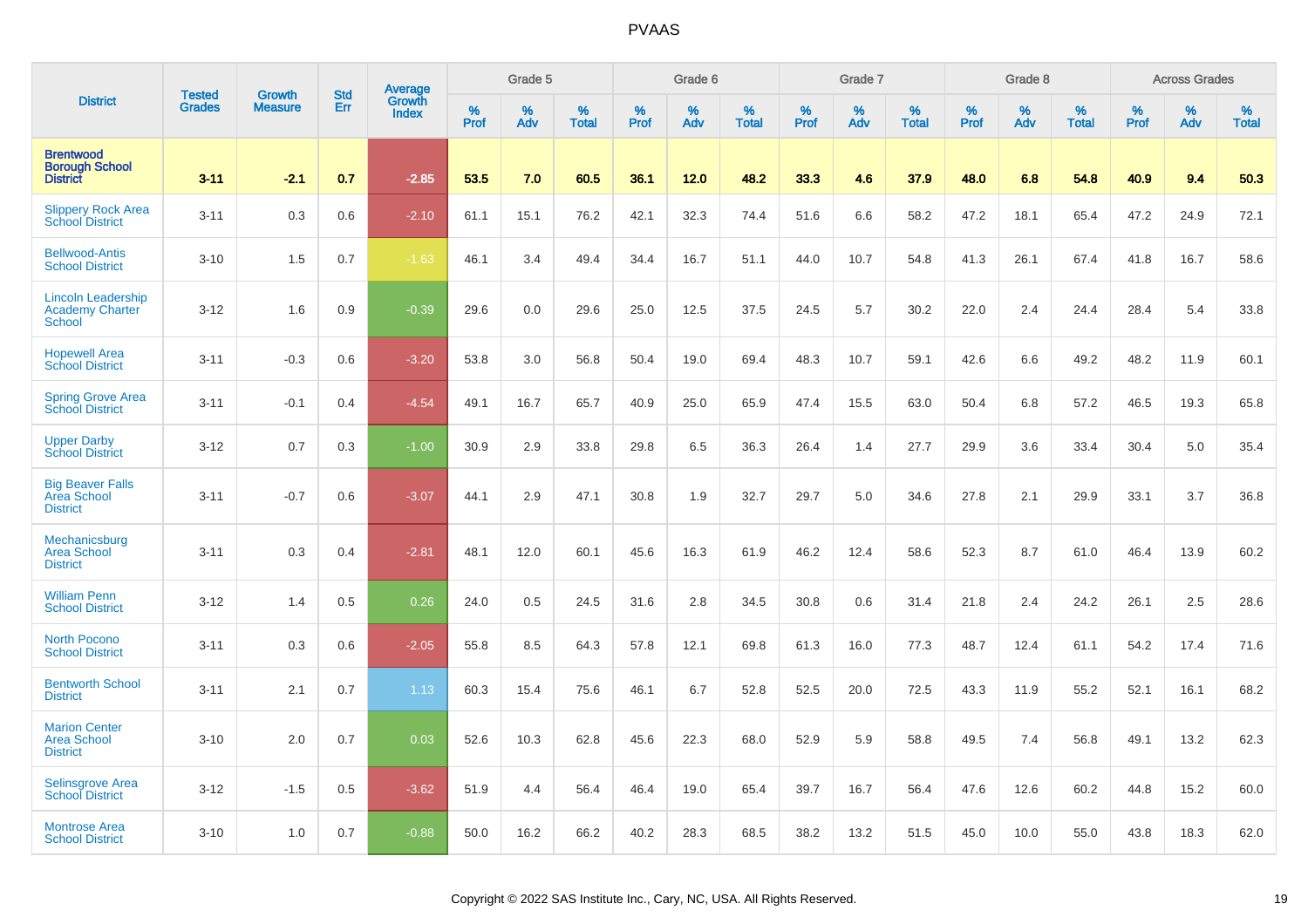|                                                                 |                                |                                 | <b>Std</b> | Average                       |                  | Grade 5  |                   |           | Grade 6  |                   |           | Grade 7  |                   |           | Grade 8  |                   |           | <b>Across Grades</b> |                   |
|-----------------------------------------------------------------|--------------------------------|---------------------------------|------------|-------------------------------|------------------|----------|-------------------|-----------|----------|-------------------|-----------|----------|-------------------|-----------|----------|-------------------|-----------|----------------------|-------------------|
| <b>District</b>                                                 | <b>Tested</b><br><b>Grades</b> | <b>Growth</b><br><b>Measure</b> | Err        | <b>Growth</b><br><b>Index</b> | %<br><b>Prof</b> | %<br>Adv | %<br><b>Total</b> | %<br>Prof | %<br>Adv | %<br><b>Total</b> | %<br>Prof | %<br>Adv | %<br><b>Total</b> | %<br>Prof | %<br>Adv | %<br><b>Total</b> | %<br>Prof | %<br>Adv             | %<br><b>Total</b> |
| <b>Brentwood</b><br><b>Borough School</b><br><b>District</b>    | $3 - 11$                       | $-2.1$                          | 0.7        | $-2.85$                       | 53.5             | 7.0      | 60.5              | 36.1      | 12.0     | 48.2              | 33.3      | 4.6      | 37.9              | 48.0      | 6.8      | 54.8              | 40.9      | 9.4                  | 50.3              |
| <b>Manchester</b><br><b>Academic Charter</b><br><b>School</b>   | $3 - 8$                        | 2.1                             | 1.1        | $-2.61$                       | 12.0             | 0.0      | 12.0              | 35.7      | 3.6      | 39.3              | 46.2      | 0.0      | 46.2              | 31.4      | 0.0      | 31.4              | 30.7      | 1.7                  | 32.4              |
| <b>Blue Ridge School</b><br><b>District</b>                     | $3 - 11$                       | 2.2                             | 0.8        | $-0.09$                       | 42.5             | 8.2      | 50.7              | 46.0      | 8.1      | 54.0              | 50.0      | 16.1     | 66.1              | 47.1      | 8.6      | 55.7              | 45.4      | 10.7                 | 56.1              |
| Northern Cambria<br><b>School District</b>                      | $3 - 11$                       | 1.6                             | 0.8        | $-0.85$                       | 40.0             | 5.4      | 45.4              | 33.3      | 7.4      | 40.7              | 53.7      | 5.6      | 59.3              | 47.7      | 4.6      | 52.3              | 42.9      | 6.6                  | 49.4              |
| <b>Scranton School</b><br><b>District</b>                       | $3 - 12$                       | $-0.8$                          | 0.5        | $-3.18$                       | 35.9             | 1.7      | 37.6              | 29.4      | 4.2      | 33.6              | 24.9      | 2.8      | 27.7              | 26.3      | 5.8      | 32.2              | 29.5      | 4.0                  | 33.5              |
| <b>Mastery Charter</b><br>School - Hardy<br><b>Williams</b>     | $3 - 11$                       | 0.9                             | 1.2        | $-1.53$                       | 10.3             | 0.0      | 10.3              | 37.8      | 13.5     | 51.4              | 29.2      | 0.0      | 29.2              |           |          |                   | 21.1      | 3.6                  | 24.7              |
| <b>Meyersdale Area</b><br><b>School District</b>                | $3 - 11$                       | 2.0                             | 0.8        | $-1.63$                       | 51.8             | 13.0     | 64.8              | 55.4      | 12.3     | 67.7              | 62.3      | 1.9      | 64.2              | 54.2      | 5.1      | 59.3              | 52.4      | 10.9                 | 63.3              |
| <b>Cornell School</b><br><b>District</b>                        | $3 - 11$                       | $-0.8$                          | 1.1        | $-2.17$                       | 36.7             | 0.0      | 36.7              | 34.9      | 7.0      | 41.9              | 35.9      | 0.0      | 35.9              | 24.3      | 2.7      | 27.0              | 32.9      | 6.1                  | 39.0              |
| <b>Tidioute</b><br>Community<br><b>Charter School</b>           | $3 - 11$                       | 2.0                             | 1.5        | $-0.21$                       | 69.2             | 0.0      | 69.2              | 61.1      | 5.6      | 66.7              | 26.3      | 0.0      | 26.3              | 37.0      | 0.0      | 37.0              | 43.2      | 4.0                  | 47.2              |
| <b>Minersville Area</b><br><b>School District</b>               | $3 - 11$                       | $-1.1$                          | 0.7        | $-2.58$                       | 42.5             | 2.7      | 45.2              | 38.7      | 24.0     | 62.7              | 40.0      | 4.0      | 44.0              | 46.6      | 1.4      | 48.0              | 42.2      | 10.0                 | 52.2              |
| <b>York Academy</b><br><b>Regional Charter</b><br>School        | $3 - 11$                       | 0.3                             | 0.8        | $-2.68$                       | 33.3             | 5.0      | 38.3              | 55.9      | 11.9     | 67.8              | 47.3      | 7.3      | 54.6              | 35.1      | 12.3     | 47.4              | 40.8      | 14.1                 | 54.9              |
| <b>MaST Community</b><br><b>Charter School</b>                  | $3 - 10$                       | $-4.3$                          | 0.6        | $-7.34$                       | 56.4             | 9.9      | 66.3              | 45.3      | 21.7     | 67.0              | 59.8      | 12.8     | 72.6              | 54.4      | 12.6     | 67.0              | 51.0      | 14.1                 | 65.2              |
| Apollo-Ridge<br><b>School District</b>                          | $3 - 12$                       | $-2.9$                          | 0.7        | $-4.42$                       | 45.6             | 1.5      | 47.1              | 25.3      | 9.6      | 34.9              | 34.6      | 0.0      | 34.6              | 42.1      | 5.3      | 47.4              | 38.1      | 6.5                  | 44.6              |
| <b>North Clarion</b><br><b>County School</b><br><b>District</b> | $3 - 12$                       | 2.6                             | 1.0        | $-0.17$                       | 51.1             | 8.9      | 60.0              | 46.3      | 19.5     | 65.8              | 45.2      | 4.8      | 50.0              | 54.6      | 11.4     | 65.9              | 45.1      | 12.2                 | 57.3              |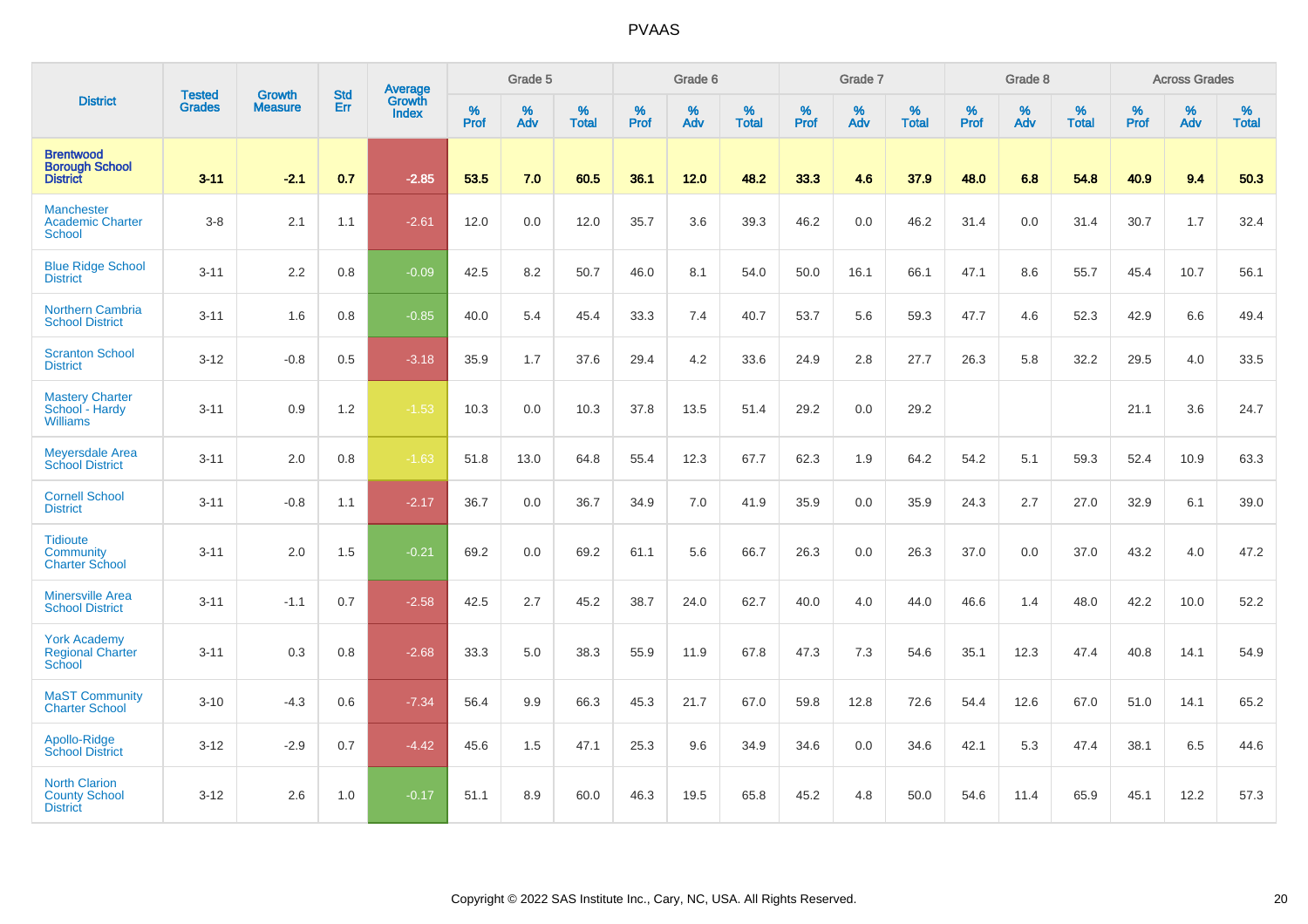|                                                                       | <b>Tested</b> | <b>Growth</b>  | <b>Std</b> | Average         |              | Grade 5  |                   |           | Grade 6  |                   |           | Grade 7  |                   |           | Grade 8  |                   |           | <b>Across Grades</b> |                   |
|-----------------------------------------------------------------------|---------------|----------------|------------|-----------------|--------------|----------|-------------------|-----------|----------|-------------------|-----------|----------|-------------------|-----------|----------|-------------------|-----------|----------------------|-------------------|
| <b>District</b>                                                       | <b>Grades</b> | <b>Measure</b> | Err        | Growth<br>Index | $\%$<br>Prof | %<br>Adv | %<br><b>Total</b> | %<br>Prof | %<br>Adv | %<br><b>Total</b> | %<br>Prof | %<br>Adv | %<br><b>Total</b> | %<br>Prof | %<br>Adv | %<br><b>Total</b> | %<br>Prof | $\%$<br>Adv          | %<br><b>Total</b> |
| <b>Brentwood</b><br><b>Borough School</b><br><b>District</b>          | $3 - 11$      | $-2.1$         | 0.7        | $-2.85$         | 53.5         | 7.0      | 60.5              | 36.1      | 12.0     | 48.2              | 33.3      | 4.6      | 37.9              | 48.0      | 6.8      | 54.8              | 40.9      | 9.4                  | 50.3              |
| <b>Jenkintown School</b><br><b>District</b>                           | $3 - 11$      | 1.5            | 1.0        | $-1.16$         | 68.0         | 8.0      | 76.0              | 54.0      | 18.9     | 73.0              | 42.9      | 35.7     | 78.6              | 60.6      | 21.2     | 81.8              | 53.1      | 25.8                 | 78.9              |
| <b>South Middleton</b><br><b>School District</b>                      | $3 - 11$      | 0.8            | 0.5        | $-3.53$         | 48.5         | 12.1     | 60.6              | 45.2      | 21.0     | 66.1              | 44.4      | 12.9     | 57.3              | 42.1      | 12.0     | 54.1              | 45.4      | 16.9                 | 62.3              |
| <b>North East School</b><br><b>District</b>                           | $3 - 11$      | 0.8            | 0.6        | $-0.63$         | 61.2         | 9.5      | 70.7              | 44.8      | 21.6     | 66.4              | 50.0      | 9.3      | 59.3              | 56.9      | 16.8     | 73.7              | 52.6      | 15.4                 | 68.0              |
| <b>Shenango Area</b><br><b>School District</b>                        | $3 - 11$      | 1.9            | 0.7        | $-0.12$         | 46.4         | 19.0     | 65.5              | 37.5      | 25.0     | 62.5              | 45.7      | 9.6      | 55.3              | 41.1      | 18.9     | 60.0              | 42.3      | 18.7                 | 61.1              |
| <b>Indiana Area</b><br><b>School District</b>                         | $3 - 11$      | 1.1            | 0.5        | $-0.73$         | 57.2         | 12.8     | 70.0              | 37.5      | 22.5     | 60.0              | 53.6      | 16.6     | 70.2              | 52.0      | 16.3     | 68.4              | 49.3      | 18.5                 | 67.7              |
| <b>Southern Tioga</b><br><b>School District</b>                       | $3 - 11$      | 1.4            | 0.6        | $-0.62$         | 38.5         | 4.2      | 42.7              | 39.6      | 14.2     | 53.8              | 44.9      | 3.6      | 48.6              | 37.2      | 8.3      | 45.4              | 38.5      | 7.0                  | 45.6              |
| <b>New Foundations</b><br><b>Charter School</b>                       | $3 - 11$      | $-0.9$         | 0.8        | $-1.98$         | 37.0         | 9.3      | 46.3              | 38.1      | 9.5      | 47.6              | 50.8      | 3.3      | 54.1              | 36.1      | 6.0      | 42.2              | 41.1      | 6.7                  | 47.8              |
| Southern<br><b>Huntingdon County</b><br><b>School District</b>        | $3 - 11$      | 1.1            | 0.7        | $-0.83$         | 47.1         | 2.9      | 50.0              | 26.6      | 7.6      | 34.2              | 43.2      | 4.6      | 47.7              | 41.5      | 3.7      | 45.1              | 39.6      | 5.6                  | 45.2              |
| <b>Mckeesport Area</b><br><b>School District</b>                      | $3 - 12$      | 0.3            | 0.5        | $-3.77$         | 30.5         | 0.6      | 31.1              | 29.1      | 1.3      | 30.4              | 24.1      | 0.0      | 24.1              | 22.6      | 1.0      | 23.7              | 25.9      | 2.4                  | 28.3              |
| <b>Everett Area</b><br><b>School District</b>                         | $3 - 11$      | $-0.2$         | 0.7        | $-3.44$         | 41.4         | 9.2      | 50.6              | 34.9      | 11.6     | 46.5              | 47.5      | 5.9      | 53.5              | 37.3      | 9.3      | 46.7              | 40.8      | 11.4                 | 52.2              |
| Young Scholars Of<br>Western<br>Pennsylvania<br><b>Charter School</b> | $3-8$         | 2.0            | 1.1        | 0.04            | 27.3         | 9.1      | 36.4              | 40.6      | 6.2      | 46.9              | 32.1      | 3.6      | 35.7              | 43.5      | 8.7      | 52.2              | 31.2      | 9.1                  | 40.3              |
| <b>Propel Charter</b><br>School - East                                | $3-8$         | 1.1            | 1.0        | $-2.14$         | 32.5         | 0.0      | 32.5              | 34.3      | 11.4     | 45.7              | 33.3      | 9.1      | 42.4              | 29.4      | 0.0      | 29.4              | 31.6      | 4.7                  | 36.3              |
| <b>Blue Mountain</b><br><b>School District</b>                        | $3 - 10$      | 0.0            | 0.5        | $-2.39$         | 60.1         | 12.0     | 72.2              | 50.9      | 12.4     | 63.3              | 52.0      | 10.1     | 62.0              | 47.3      | 11.5     | 58.8              | 52.0      | 15.0                 | 67.0              |
| <b>Port Allegany</b><br><b>School District</b>                        | $3 - 11$      | $-1.8$         | 0.8        | $-3.92$         | 34.3         | 2.9      | 37.1              | 31.9      | 2.9      | 34.8              | 32.9      | 5.7      | 38.6              | 40.3      | 3.2      | 43.6              | 35.0      | 5.9                  | 40.8              |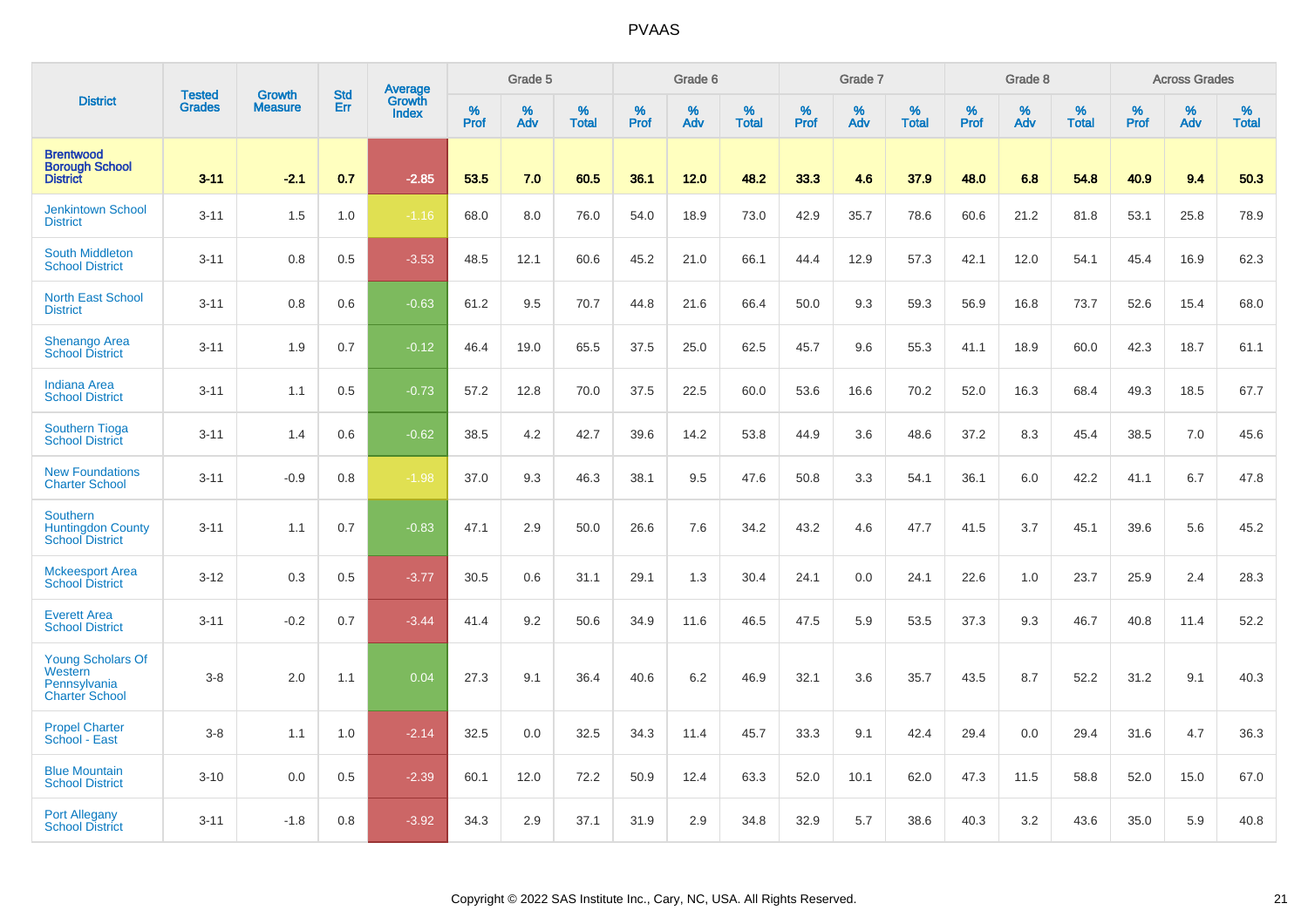|                                                                    |                                | <b>Growth</b>  | <b>Std</b> | Average                |                     | Grade 5  |                   |              | Grade 6  |                   |              | Grade 7  |                   |              | Grade 8  |                   |              | <b>Across Grades</b> |                   |
|--------------------------------------------------------------------|--------------------------------|----------------|------------|------------------------|---------------------|----------|-------------------|--------------|----------|-------------------|--------------|----------|-------------------|--------------|----------|-------------------|--------------|----------------------|-------------------|
| <b>District</b>                                                    | <b>Tested</b><br><b>Grades</b> | <b>Measure</b> | Err        | Growth<br><b>Index</b> | $\%$<br><b>Prof</b> | %<br>Adv | %<br><b>Total</b> | $\%$<br>Prof | %<br>Adv | %<br><b>Total</b> | $\%$<br>Prof | %<br>Adv | %<br><b>Total</b> | $\%$<br>Prof | %<br>Adv | %<br><b>Total</b> | $\%$<br>Prof | %<br>Adv             | %<br><b>Total</b> |
| <b>Brentwood</b><br><b>Borough School</b><br><b>District</b>       | $3 - 11$                       | $-2.1$         | 0.7        | $-2.85$                | 53.5                | 7.0      | 60.5              | 36.1         | 12.0     | 48.2              | 33.3         | 4.6      | 37.9              | 48.0         | 6.8      | 54.8              | 40.9         | 9.4                  | 50.3              |
| <b>Valley View School</b><br><b>District</b>                       | $3 - 11$                       | 1.0            | 0.8        | $-2.65$                | 62.4                | 1.8      | 64.2              | 41.4         | 10.3     | 51.7              | 53.7         | 4.9      | 58.5              | 42.6         | 4.9      | 47.5              | 49.9         | 7.2                  | 57.1              |
| <b>Aspira Bilingual</b><br><b>Cyber Charter</b><br>School          | $3 - 11$                       | 2.8            | 1.6        | $-0.41$                |                     |          |                   | 12.9         | 0.0      | 12.9              | 0.0          | $0.0\,$  | 0.0               | 0.0          | 0.0      | 0.0               | 5.9          | $0.0\,$              | 5.9               |
| <b>Duquesne City</b><br><b>School District</b>                     | $3 - 8$                        | 3.1            | 1.4        | 0.73                   | 11.3                | 0.0      | 11.3              | 10.8         | 2.7      | 13.5              |              |          |                   |              |          |                   | 14.8         | 0.6                  | 15.3              |
| <b>North Star School</b><br><b>District</b>                        | $3 - 11$                       | $-0.3$         | 0.7        | $-4.18$                | 44.3                | 3.8      | 48.1              | 35.9         | 17.2     | 53.1              | 44.4         | 8.3      | 52.8              | 49.5         | 17.2     | 66.7              | 44.5         | 15.3                 | 59.8              |
| <b>South Butler</b><br><b>County School</b><br><b>District</b>     | $3 - 10$                       | 1.0            | 0.5        | $-0.14$                | 59.9                | 14.3     | 74.2              | 50.7         | 14.5     | 65.2              | 44.7         | 11.4     | 56.1              | 53.7         | 13.0     | 66.7              | 50.5         | 17.8                 | 68.3              |
| <b>Albert Gallatin</b><br><b>Area School</b><br><b>District</b>    | $3 - 11$                       | 0.4            | 0.5        | $-1.30$                | 45.8                | 5.4      | 51.2              | 34.0         | 8.4      | 42.4              | 39.7         | 2.2      | 41.8              | 37.8         | 5.3      | 43.0              | 38.7         | 7.6                  | 46.2              |
| <b>Upper Moreland</b><br><b>Township School</b><br><b>District</b> | $3 - 11$                       | $-0.3$         | 0.4        | $-3.84$                | 54.1                | 10.5     | 64.6              | 42.4         | 21.0     | 63.4              | 53.7         | 8.4      | 62.1              | 41.0         | 14.2     | 55.1              | 46.0         | 16.1                 | 62.1              |
| <b>Clarion Area</b><br><b>School District</b>                      | $3 - 11$                       | 1.1            | 0.9        | $-1.14$                | 58.3                | 2.1      | 60.4              | 46.4         | 7.1      | 53.6              | 44.8         | 4.5      | 49.2              | 39.0         | 11.9     | 50.8              | 45.1         | 10.1                 | 55.2              |
| <b>Warren County</b><br><b>School District</b>                     | $3 - 11$                       | 0.2            | 0.4        | $-1.64$                | 38.6                | 4.0      | 42.5              | 41.0         | 8.0      | 49.0              | 33.4         | 4.1      | 37.5              | 43.1         | 4.7      | 47.8              | 38.0         | 6.9                  | 44.8              |
| <b>Palisades School</b><br><b>District</b>                         | $3 - 11$                       | 0.4            | 0.6        | $-3.48$                | 53.1                | 13.5     | 66.7              | 48.5         | 19.2     | 67.7              | 60.2         | 10.7     | 70.9              | 43.2         | 9.1      | 52.3              | 48.5         | 17.4                 | 65.9              |
| <b>Premier Arts And</b><br><b>Science Charter</b><br><b>School</b> | $3-5$                          | 5.2            | 2.1        | 2.52                   | 16.7                | 0.0      | 16.7              |              |          |                   |              |          |                   |              |          |                   | 14.2         | 1.9                  | 16.0              |
| <b>Interboro School</b><br><b>District</b>                         | $3 - 12$                       | 0.3            | 0.4        | $-2.03$                | 42.9                | 4.5      | 47.3              | 40.0         | 11.7     | 51.7              | 44.0         | 8.7      | 52.7              | 44.2         | 7.4      | 51.6              | 41.8         | 8.7                  | 50.4              |
| <b>Gateway School</b><br><b>District</b>                           | $3 - 11$                       | $-1.0$         | 0.4        | $-5.60$                | 48.9                | 5.6      | 54.5              | 42.7         | 10.8     | 53.5              | 49.3         | 10.8     | 60.1              | 43.7         | 14.0     | 57.7              | 45.5         | 12.1                 | 57.7              |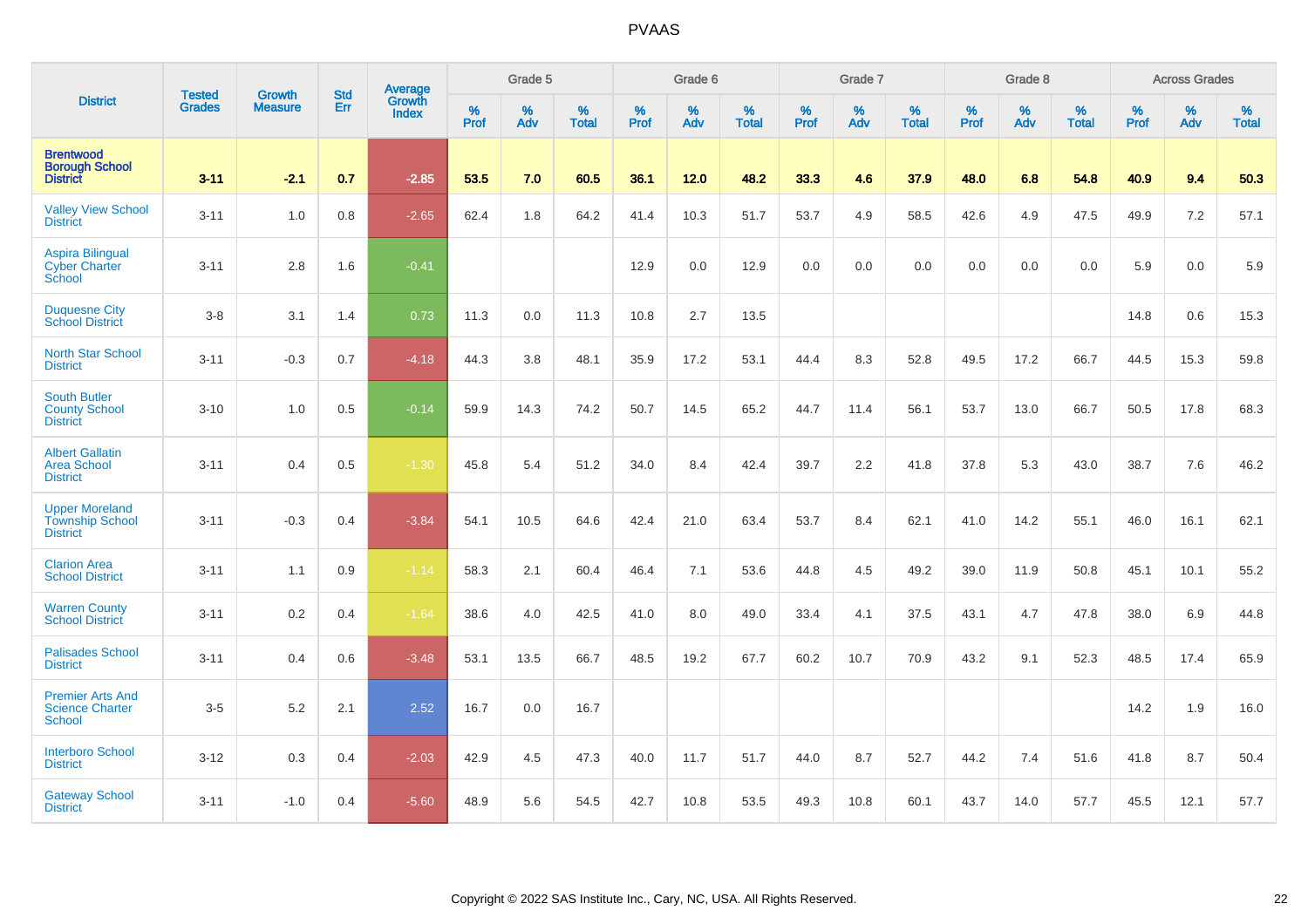|                                                                    |                                |                                 | <b>Std</b> | Average                |                     | Grade 5  |                   |                     | Grade 6  |                   |                     | Grade 7  |                   |                     | Grade 8  |                   |                     | <b>Across Grades</b> |                   |
|--------------------------------------------------------------------|--------------------------------|---------------------------------|------------|------------------------|---------------------|----------|-------------------|---------------------|----------|-------------------|---------------------|----------|-------------------|---------------------|----------|-------------------|---------------------|----------------------|-------------------|
| <b>District</b>                                                    | <b>Tested</b><br><b>Grades</b> | <b>Growth</b><br><b>Measure</b> | Err        | Growth<br><b>Index</b> | $\%$<br><b>Prof</b> | %<br>Adv | %<br><b>Total</b> | $\%$<br><b>Prof</b> | %<br>Adv | %<br><b>Total</b> | $\%$<br><b>Prof</b> | %<br>Adv | %<br><b>Total</b> | $\%$<br><b>Prof</b> | %<br>Adv | %<br><b>Total</b> | $\%$<br><b>Prof</b> | %<br>Adv             | %<br><b>Total</b> |
| <b>Brentwood</b><br><b>Borough School</b><br><b>District</b>       | $3 - 11$                       | $-2.1$                          | 0.7        | $-2.85$                | 53.5                | 7.0      | 60.5              | 36.1                | 12.0     | 48.2              | 33.3                | 4.6      | 37.9              | 48.0                | 6.8      | 54.8              | 40.9                | 9.4                  | 50.3              |
| <b>Dallastown Area</b><br><b>School District</b>                   | $3 - 11$                       | $-2.2$                          | 0.3        | $-6.90$                | 53.1                | 7.2      | 60.3              | 44.3                | 30.9     | 75.1              | 45.3                | 9.3      | 54.7              | 43.8                | 11.1     | 54.9              | 44.8                | 19.1                 | 63.9              |
| <b>Saint Marys Area</b><br><b>School District</b>                  | $3 - 11$                       | $-1.5$                          | 0.6        | $-3.55$                | 48.7                | 2.6      | 51.3              | 42.7                | 13.7     | 56.4              | 40.8                | 7.7      | 48.5              | 46.4                | 8.0      | 54.3              | 44.6                | 11.0                 | 55.6              |
| <b>Lebanon School</b><br><b>District</b>                           | $3 - 11$                       | $-0.4$                          | 0.4        | $-2.17$                | 29.4                | 2.5      | 31.9              | 21.7                | 5.5      | 27.2              | 20.0                | 2.5      | 22.5              | 21.9                | 1.2      | 23.0              | 25.5                | 3.4                  | 28.8              |
| Southwest<br>Leadership<br><b>Academy Charter</b><br><b>School</b> | $3 - 8$                        | 0.2                             | 1.1        | $-5.76$                | 9.1                 | 0.0      | 9.1               | 16.1                | 6.4      | 22.6              | 15.8                | 2.6      | 18.4              | 20.8                | 0.0      | 20.8              | 19.0                | 3.3                  | 22.3              |
| <b>Chester-Upland</b><br><b>School District</b>                    | $3 - 11$                       | 0.8                             | 0.8        | $-1.40$                | 15.4                | 0.0      | 15.4              | 18.2                | 2.6      | 20.8              | 12.4                | 0.0      | 12.4              | 9.8                 | 0.0      | 9.8               | 15.6                | 1.0                  | 16.6              |
| <b>Penn Cambria</b><br><b>School District</b>                      | $3 - 11$                       | $-0.4$                          | 0.6        | $-3.40$                | 56.8                | 0.9      | 57.7              | 46.5                | 7.1      | 53.5              | 58.1                | 7.7      | 65.8              | 52.3                | 7.8      | 60.2              | 48.8                | 9.2                  | 58.0              |
| <b>Farrell Area School</b><br><b>District</b>                      | $3 - 11$                       | 1.3                             | 1.0        | $-0.92$                | 26.7                | 0.0      | 26.7              | 31.7                | 2.4      | 34.2              | 20.4                | 0.0      | 20.4              | 28.2                | 0.0      | 28.2              | 25.9                | 2.3                  | 28.2              |
| <b>Greater Latrobe</b><br><b>School District</b>                   | $3 - 11$                       | $-3.1$                          | 0.4        | $-8.08$                | 55.6                | 5.8      | 61.4              | 42.2                | 21.1     | 63.2              | 49.0                | 10.1     | 59.1              | 46.2                | 20.0     | 66.2              | 46.9                | 15.6                 | 62.5              |
| <b>Seven Generations</b><br><b>Charter School</b>                  | $3-5$                          | 5.1                             | 2.1        | 2.46                   | 62.2                | 2.7      | 64.9              |                     |          |                   |                     |          |                   |                     |          |                   | 48.0                | 8.8                  | 56.8              |
| Northwood<br><b>Academy Charter</b><br>School                      | $3 - 8$                        | $-0.1$                          | 0.7        | $-3.80$                | 23.4                | 1.3      | 24.7              | 44.2                | 6.5      | 50.6              | 37.5                | 5.6      | 43.1              | 29.6                | 13.0     | 42.6              | 31.0                | 5.4                  | 36.4              |
| <b>Philadelphia City</b><br><b>School District</b>                 | $3 - 12$                       | $-0.0$                          | 0.2        | $-2.50$                | 24.2                | 3.5      | 27.7              | 22.9                | 8.1      | 31.0              | 26.8                | 6.5      | 33.4              | 22.4                | 4.6      | 27.1              | 23.1                | 6.3                  | 29.4              |
| <b>Mastery Charter</b><br>School - Harrity<br>Campus               | $3-8$                          | 0.5                             | 1.2        | $-2.57$                | 13.6                | 0.0      | 13.6              | 12.8                | 2.1      | 14.9              | 26.5                | 0.0      | 26.5              | 11.1                | 7.4      | 18.5              | 18.2                | 2.0                  | 20.2              |
| <b>Middletown Area</b><br><b>School District</b>                   | $3 - 11$                       | $-0.3$                          | 0.6        | $-2.50$                | 40.9                | 6.3      | 47.2              | 28.7                | 7.0      | 35.7              | 43.8                | 5.6      | 49.3              | 38.5                | 3.8      | 42.3              | 37.8                | 8.2                  | 46.0              |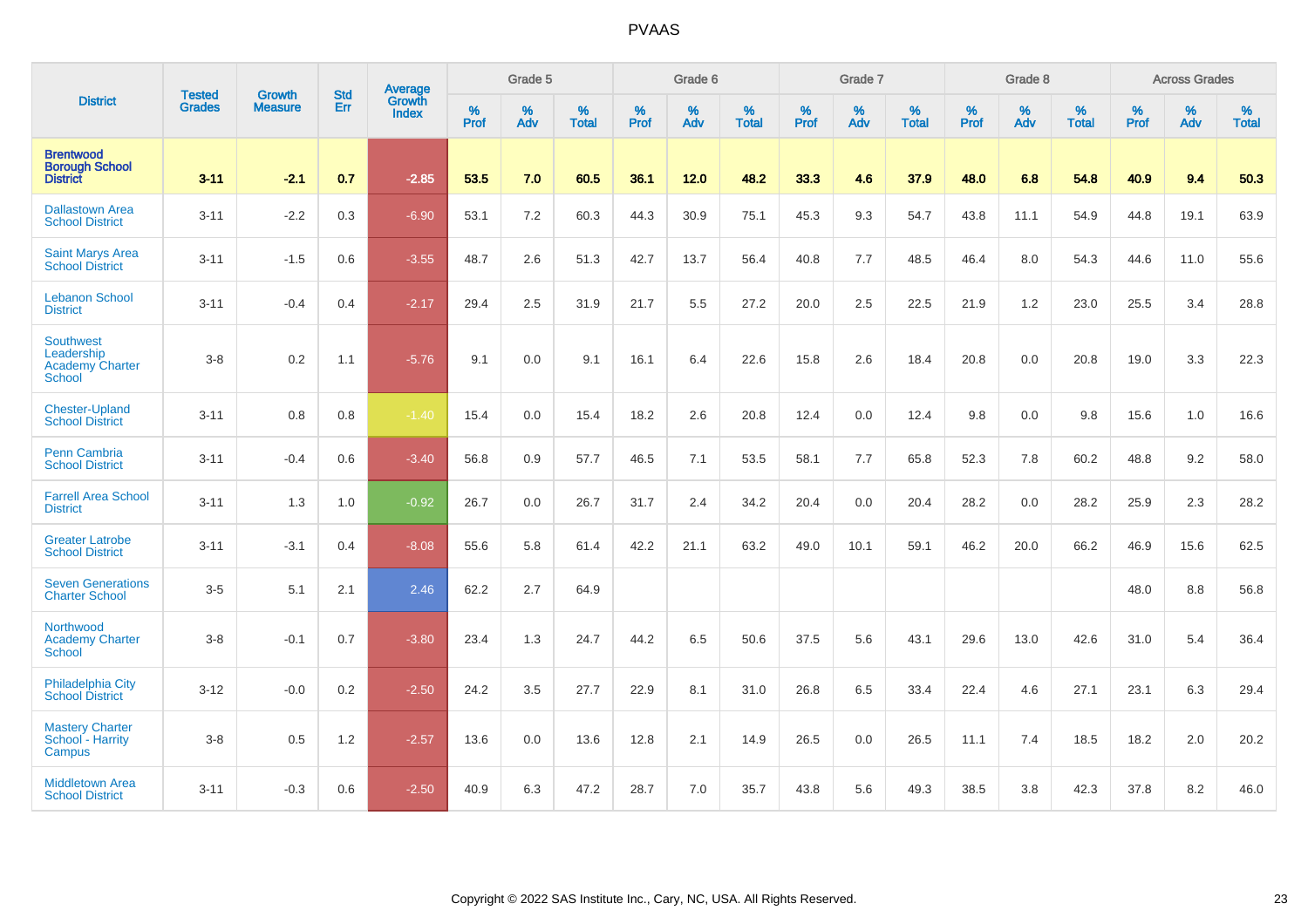|                                                                                | <b>Tested</b> | <b>Growth</b>  | <b>Std</b> | <b>Average</b>         |           | Grade 5  |                   |           | Grade 6  |                   |           | Grade 7  |                   |           | Grade 8  |                   |           | <b>Across Grades</b> |                   |
|--------------------------------------------------------------------------------|---------------|----------------|------------|------------------------|-----------|----------|-------------------|-----------|----------|-------------------|-----------|----------|-------------------|-----------|----------|-------------------|-----------|----------------------|-------------------|
| <b>District</b>                                                                | <b>Grades</b> | <b>Measure</b> | Err        | Growth<br><b>Index</b> | %<br>Prof | %<br>Adv | %<br><b>Total</b> | %<br>Prof | %<br>Adv | %<br><b>Total</b> | %<br>Prof | %<br>Adv | %<br><b>Total</b> | %<br>Prof | %<br>Adv | %<br><b>Total</b> | %<br>Prof | %<br>Adv             | %<br><b>Total</b> |
| <b>Brentwood</b><br><b>Borough School</b><br><b>District</b>                   | $3 - 11$      | $-2.1$         | 0.7        | $-2.85$                | 53.5      | 7.0      | 60.5              | 36.1      | 12.0     | 48.2              | 33.3      | 4.6      | 37.9              | 48.0      | 6.8      | 54.8              | 40.9      | 9.4                  | 50.3              |
| Allegheny-Clarion<br><b>Valley School</b><br><b>District</b>                   | $3 - 10$      | 2.1            | 1.0        | 0.11                   | 42.5      | 5.0      | 47.5              | 42.1      | 15.8     | 57.9              | 43.9      | 2.4      | 46.3              | 40.0      | 0.0      | 40.0              | 40.9      | 9.1                  | 50.0              |
| <b>Eastern Lebanon</b><br><b>County School</b><br><b>District</b>              | $3 - 11$      | $-0.3$         | 0.5        | $-4.72$                | 48.9      | 2.8      | 51.7              | 42.0      | 9.1      | 51.1              | 45.1      | 8.0      | 53.1              | 29.8      | 7.0      | 36.8              | 42.0      | 9.1                  | 51.0              |
| <b>West Philadelphia</b><br>Achievement<br>Charter<br><b>Elementary School</b> | $3-5$         | 3.8            | 1.6        | 2.40                   | 21.0      | 0.0      | 21.0              |           |          |                   |           |          |                   |           |          |                   | 18.1      | 1.5                  | 19.6              |
| <b>Southeast Delco</b><br><b>School District</b>                               | $3 - 10$      | $-0.6$         | 0.6        | $-3.13$                | 28.6      | 0.0      | 28.6              | 30.4      | 1.8      | 32.1              | 29.2      | 1.5      | 30.8              | 34.4      | 3.8      | 38.2              | 28.9      | 2.4                  | 31.3              |
| <b>Union City Area</b><br><b>School District</b>                               | $3 - 12$      | 0.2            | 0.7        | $-1.85$                | 34.8      | 1.4      | 36.2              | 35.5      | 16.1     | 51.6              | 44.7      | 10.5     | 55.3              | 42.2      | 8.9      | 51.1              | 39.0      | 12.5                 | 51.5              |
| <b>Conewago Valley</b><br><b>School District</b>                               | $3 - 12$      | 0.7            | 0.4        | $-2.40$                | 52.1      | 3.4      | 55.5              | 44.7      | 14.0     | 58.7              | 46.4      | 8.8      | 55.2              | 46.8      | 5.7      | 52.5              | 46.9      | 10.0                 | 56.9              |
| <b>Haverford</b><br><b>Township School</b><br><b>District</b>                  | $3 - 11$      | 0.2            | 0.3        | $-2.60$                | 55.4      | 23.8     | 79.2              | 51.1      | 27.6     | 78.7              | 55.0      | 18.3     | 73.3              | 44.5      | 32.3     | 76.7              | 49.2      | 29.5                 | 78.6              |
| <b>Mastery Charter</b><br>School - Pickett<br>Campus                           | $6 - 10$      | 1.6            | 1.1        | $-0.80$                |           |          |                   | 4.9       | 0.0      | 4.9               | 15.4      | 0.0      | 15.4              | 8.8       | 2.9      | 11.8              | 9.6       | 0.9                  | 10.5              |
| <b>Fort Leboeuf</b><br><b>School District</b>                                  | $3 - 11$      | 0.0            | 0.5        | $-2.79$                | 47.7      | 21.9     | 69.7              | 39.4      | 26.8     | 66.2              | 49.2      | 15.1     | 64.2              | 42.1      | 16.6     | 58.6              | 45.4      | 23.3                 | 68.7              |
| <b>Methacton School</b><br><b>District</b>                                     | $3 - 11$      | 0.4            | 0.4        | $-4.06$                | 64.7      | 8.3      | 73.0              | 54.9      | 21.0     | 75.9              | 56.6      | 11.2     | 67.8              | 49.7      | 21.0     | 70.7              | 55.3      | 17.3                 | 72.6              |
| <b>Conemaugh Valley</b><br><b>School District</b>                              | $3 - 12$      | 0.5            | 0.9        | $-1.99$                | 52.9      | 3.9      | 56.9              | 30.0      | 30.0     | 60.0              | 44.2      | 5.8      | 50.0              | 49.1      | 9.4      | 58.5              | 43.3      | 12.5                 | 55.8              |
| <b>Shamokin Area</b><br><b>School District</b>                                 | $3 - 11$      | 1.2            | 0.5        | $-1.27$                | 42.9      | 2.1      | 45.0              | 32.6      | 9.4      | 42.0              | 44.0      | 1.5      | 45.5              | 31.3      | 5.5      | 36.8              | 34.3      | 5.8                  | 40.1              |
| <b>Penn-Trafford</b><br><b>School District</b>                                 | $3 - 11$      | 0.1            | 0.4        | $-2.24$                | 59.8      | 20.9     | 80.7              | 45.7      | 34.7     | 80.4              | 56.2      | 23.2     | 79.4              | 54.3      | 14.9     | 69.1              | 51.0      | 27.6                 | 78.6              |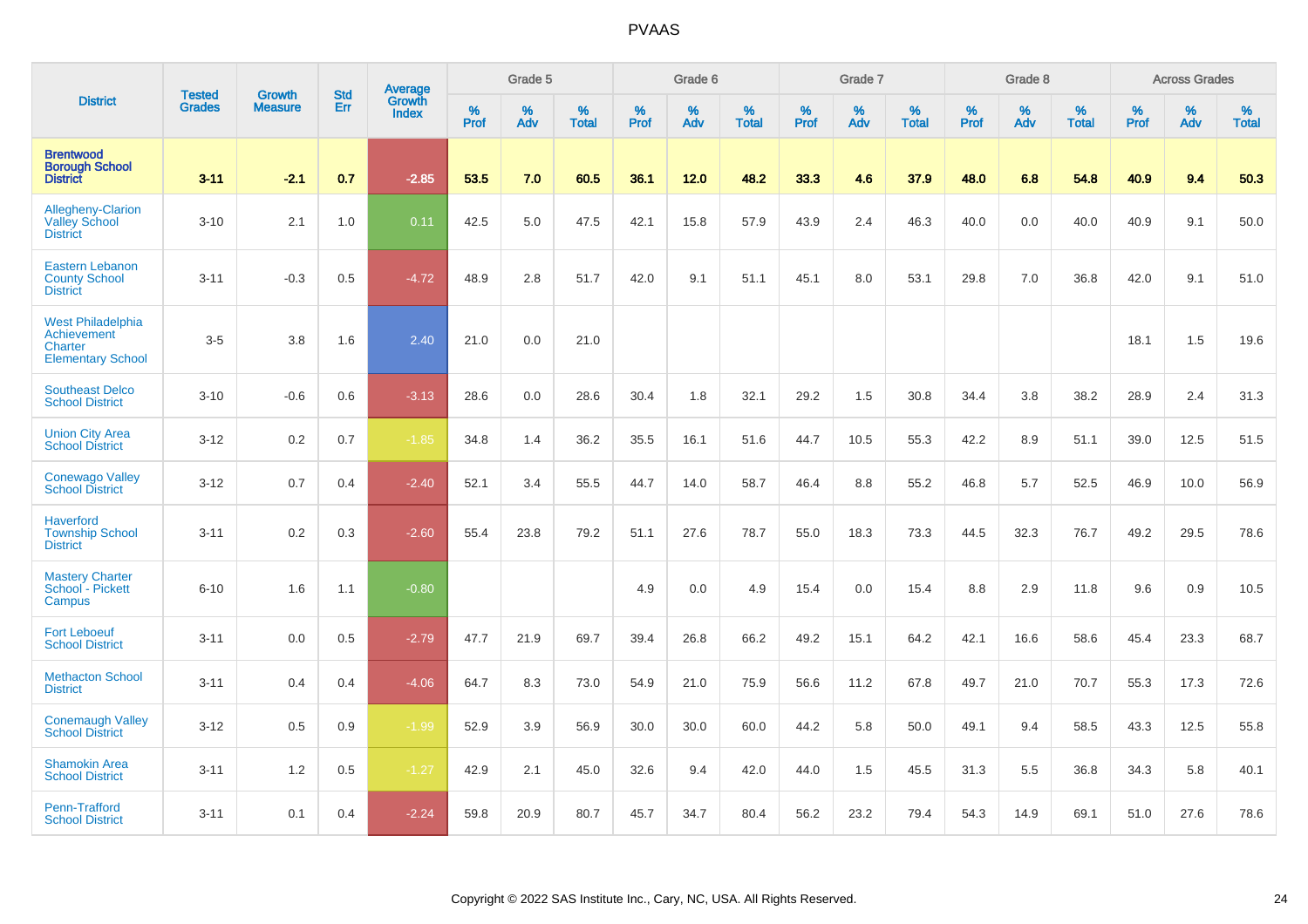|                                                                     |                                |                                 | <b>Std</b> | Average                |           | Grade 5  |                   |           | Grade 6  |                   |           | Grade 7  |                   |           | Grade 8  |                   |           | <b>Across Grades</b> |                   |
|---------------------------------------------------------------------|--------------------------------|---------------------------------|------------|------------------------|-----------|----------|-------------------|-----------|----------|-------------------|-----------|----------|-------------------|-----------|----------|-------------------|-----------|----------------------|-------------------|
| <b>District</b>                                                     | <b>Tested</b><br><b>Grades</b> | <b>Growth</b><br><b>Measure</b> | Err        | Growth<br><b>Index</b> | %<br>Prof | %<br>Adv | %<br><b>Total</b> | %<br>Prof | %<br>Adv | %<br><b>Total</b> | %<br>Prof | %<br>Adv | %<br><b>Total</b> | %<br>Prof | %<br>Adv | %<br><b>Total</b> | %<br>Prof | %<br>Adv             | %<br><b>Total</b> |
| <b>Brentwood</b><br><b>Borough School</b><br><b>District</b>        | $3 - 11$                       | $-2.1$                          | 0.7        | $-2.85$                | 53.5      | 7.0      | 60.5              | 36.1      | 12.0     | 48.2              | 33.3      | 4.6      | 37.9              | 48.0      | 6.8      | 54.8              | 40.9      | 9.4                  | 50.3              |
| Aliquippa School<br><b>District</b>                                 | $3 - 11$                       | $-0.6$                          | 0.8        | $-1.85$                | 14.7      | 0.0      | 14.7              | 12.5      | 3.1      | 15.6              | 27.4      | 2.7      | 30.1              | 14.1      | 0.0      | 14.1              | 16.7      | 1.0                  | 17.7              |
| <b>Mastery Charter</b><br>School-Cleveland<br>Elementary            | $3-8$                          | 2.7                             | 1.3        | 0.20                   | 25.0      | 7.1      | 32.1              | 23.5      | 0.0      | 23.5              | 24.1      | 3.4      | 27.6              | 21.7      | 0.0      | 21.7              | 18.8      | 1.9                  | 20.6              |
| <b>Newport School</b><br><b>District</b>                            | $3 - 12$                       | $-0.1$                          | 0.8        | $-1.60$                | 42.2      | 11.1     | 53.3              | 44.4      | 11.1     | 55.6              | 41.3      | 1.6      | 42.9              | 43.8      | 7.8      | 51.6              | 40.2      | 8.8                  | 48.9              |
| <b>Central Bucks</b><br><b>School District</b>                      | $3 - 11$                       | $-1.3$                          | 0.2        | $-11.77$               | 57.2      | 12.0     | 69.2              | 48.3      | 28.7     | 76.9              | 54.3      | 16.8     | 71.0              | 51.5      | 17.5     | 69.0              | 51.5      | 19.8                 | 71.4              |
| <b>General Mclane</b><br><b>School District</b>                     | $3 - 11$                       | 0.2                             | 0.5        | $-1.05$                | 57.7      | 8.0      | 65.8              | 45.4      | 23.3     | 68.7              | 50.3      | 15.6     | 66.0              | 44.9      | 12.2     | 57.0              | 49.9      | 16.3                 | 66.2              |
| <b>Deer Lakes School</b><br><b>District</b>                         | $3 - 11$                       | $-0.4$                          | 0.6        | $-2.21$                | 52.0      | 5.5      | 57.5              | 47.2      | 22.0     | 69.1              | 42.4      | 10.6     | 53.0              | 44.7      | 10.7     | 55.3              | 45.1      | 14.9                 | 60.0              |
| <b>Lindley Academy</b><br><b>Charter School At</b><br><b>Birney</b> | $3-8$                          | 1.0                             | 0.7        | $-1.02$                | 8.9       | 0.0      | 8.9               | 24.0      | 2.5      | 26.6              | 20.6      | 3.2      | 23.8              | 19.4      | 4.8      | 24.2              | 19.6      | 2.3                  | 21.9              |
| <b>West Oak Lane</b><br><b>Charter School</b>                       | $3-8$                          | 0.8                             | 0.7        | $-1.30$                | 29.9      | 0.0      | 29.9              | 26.5      | 2.9      | 29.4              | 35.1      | 6.8      | 41.9              | 41.5      | 4.6      | 46.2              | 31.4      | 4.3                  | 35.8              |
| Antonia Pantoja<br>Community<br><b>Charter School</b>               | $3-8$                          | 0.5                             | 0.9        | $-2.57$                | 20.9      | 1.5      | 22.4              | 32.3      | 6.4      | 38.7              | 37.0      | 2.2      | 39.1              | 35.1      | 8.1      | 43.2              | 25.4      | 3.3                  | 28.7              |
| <b>Franklin Area</b><br><b>School District</b>                      | $3 - 11$                       | 0.3                             | 0.6        | $-3.37$                | 47.7      | 1.5      | 49.2              | 41.7      | 12.6     | 54.3              | 36.6      | 4.9      | 41.5              | 43.0      | 5.9      | 48.9              | 40.2      | 6.2                  | 46.4              |
| <b>Conrad Weiser</b><br><b>Area School</b><br><b>District</b>       | $3 - 11$                       | $-2.3$                          | 0.5        | $-7.32$                | 44.8      | 0.6      | 45.4              | 40.0      | 8.7      | 48.7              | 26.2      | 2.7      | 28.9              | 30.0      | 3.4      | 33.5              | 36.9      | 6.7                  | 43.7              |
| <b>Hope For</b><br><b>Hyndman Charter</b><br>School                 | $3 - 11$                       | 4.1                             | 1.9        | 0.17                   |           |          |                   | 12.5      | 6.2      | 18.8              | 41.7      | 8.3      | 50.0              | 37.5      | 0.0      | 37.5              | 27.4      | 6.0                  | 33.3              |
| <b>Leechburg Area</b><br><b>School District</b>                     | $3 - 11$                       | $-2.3$                          | 0.9        | $-3.53$                | 46.7      | 2.2      | 48.9              | 29.7      | 2.7      | 32.4              | 42.9      | 0.0      | 42.9              | 51.2      | 11.6     | 62.8              | 45.8      | 7.9                  | 53.8              |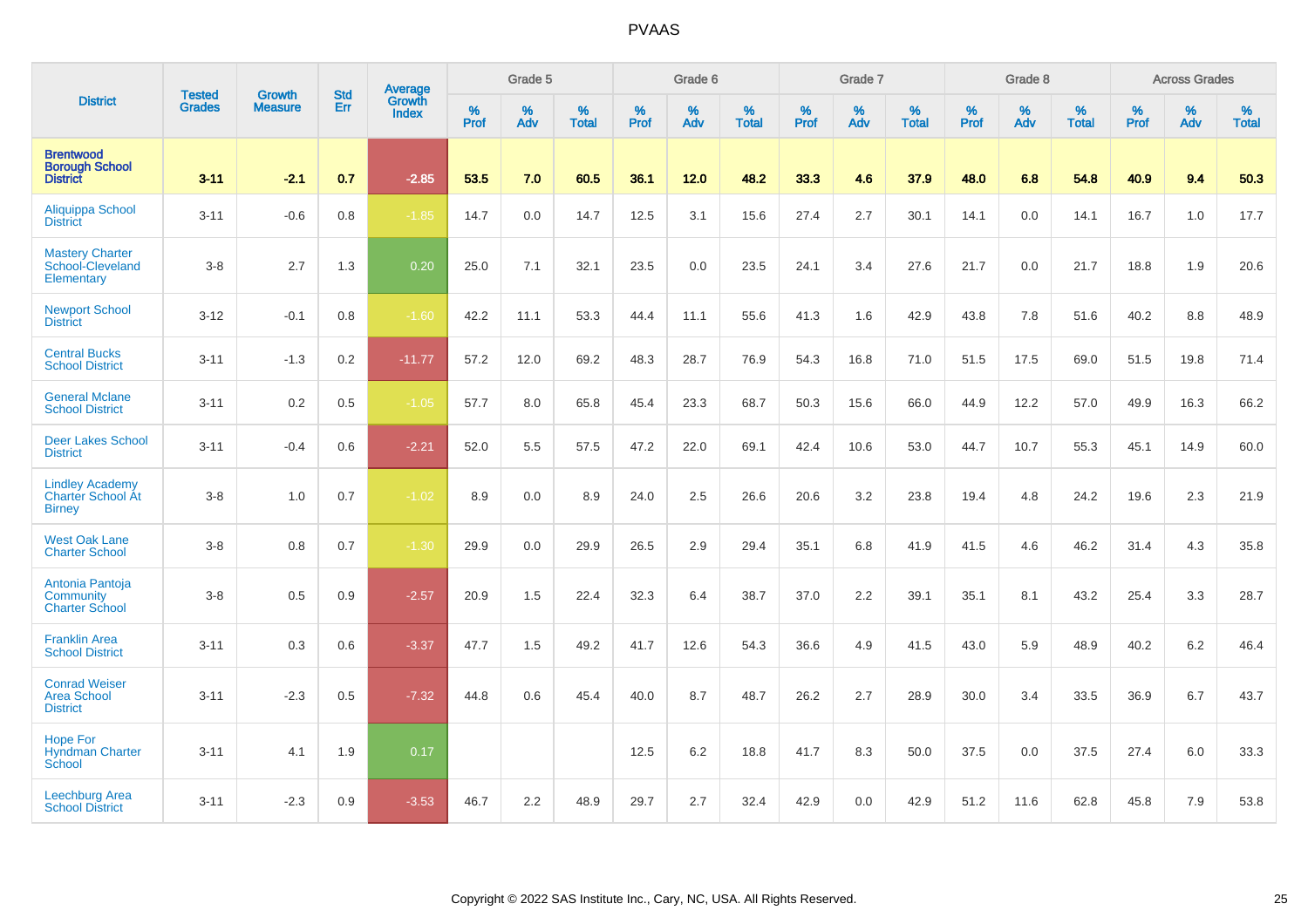|                                                                            | <b>Tested</b> | <b>Growth</b>  | <b>Std</b> | Average                |                     | Grade 5  |                   |                  | Grade 6  |                   |                  | Grade 7  |                   |           | Grade 8  |                   |           | <b>Across Grades</b> |                   |
|----------------------------------------------------------------------------|---------------|----------------|------------|------------------------|---------------------|----------|-------------------|------------------|----------|-------------------|------------------|----------|-------------------|-----------|----------|-------------------|-----------|----------------------|-------------------|
| <b>District</b>                                                            | <b>Grades</b> | <b>Measure</b> | Err        | Growth<br><b>Index</b> | $\%$<br><b>Prof</b> | %<br>Adv | %<br><b>Total</b> | %<br><b>Prof</b> | %<br>Adv | %<br><b>Total</b> | %<br><b>Prof</b> | %<br>Adv | %<br><b>Total</b> | %<br>Prof | %<br>Adv | %<br><b>Total</b> | %<br>Prof | %<br>Adv             | %<br><b>Total</b> |
| <b>Brentwood</b><br><b>Borough School</b><br><b>District</b>               | $3 - 11$      | $-2.1$         | 0.7        | $-2.85$                | 53.5                | 7.0      | 60.5              | 36.1             | 12.0     | 48.2              | 33.3             | 4.6      | 37.9              | 48.0      | 6.8      | 54.8              | 40.9      | 9.4                  | 50.3              |
| <b>Carlynton School</b><br><b>District</b>                                 | $3 - 11$      | 0.0            | 0.7        | $-1.38$                | 50.5                | 6.4      | 57.0              | 47.1             | 18.8     | 65.9              | 30.8             | 7.5      | 38.3              | 40.8      | 7.9      | 48.7              | 41.6      | 11.0                 | 52.7              |
| Gettysburg<br>Montessori Charter<br><b>School</b>                          | $3-6$         | 2.6            | 2.0        | $-0.30$                | 50.0                | 10.0     | 60.0              | 44.4             | 22.2     | 66.7              |                  |          |                   |           |          |                   | 43.0      | 14.0                 | 57.0              |
| <b>Mastery Charter</b><br>School - Thomas<br>Campus                        | $3 - 10$      | 0.4            | 1.0        | $-1.24$                | 29.0                | 0.0      | 29.0              | 17.1             | 0.0      | 17.1              | 20.9             | 2.3      | 23.3              | 28.9      | 0.0      | 28.9              | 24.9      | 2.3                  | 27.2              |
| Wissahickon<br><b>Charter School</b>                                       | $3 - 8$       | $-1.5$         | 0.7        | $-4.94$                | 22.2                | 0.0      | 22.2              | 20.5             | 6.0      | 26.5              | 24.1             | 1.2      | 25.3              | 22.1      | 0.0      | 22.1              | 22.4      | 2.8                  | 25.2              |
| <b>Propel Charter</b><br>School-Northside                                  | $3 - 8$       | $-1.3$         | 1.0        | $-2.83$                | 7.0                 | 0.0      | 7.0               | 14.6             | 0.0      | 14.6              | 5.0              | 0.0      | 5.0               | 10.0      | 0.0      | 10.0              | 9.0       | 0.0                  | 9.0               |
| <b>Pocono Mountain</b><br><b>School District</b>                           | $3 - 12$      | 0.1            | 0.6        | $-1.58$                | 48.0                | 5.4      | 53.5              | 41.8             | 7.9      | 49.7              | 42.1             | 1.8      | 43.9              | 35.6      | 1.9      | 37.5              | 43.4      | 7.1                  | 50.5              |
| <b>Mount Union Area</b><br><b>School District</b>                          | $3 - 10$      | 1.4            | 0.7        | 0.55                   | 28.7                | 3.2      | 31.9              | 28.4             | 0.0      | 28.4              | 28.9             | 4.8      | 33.7              | 36.9      | 1.2      | 38.1              | 31.6      | 2.9                  | 34.4              |
| <b>Schuylkill Valley</b><br><b>School District</b>                         | $3 - 11$      | 0.6            | 0.6        | $-1.32$                | 53.1                | 3.1      | 56.2              | 44.4             | 16.9     | 61.3              | 42.9             | 7.5      | 50.4              | 45.0      | 6.3      | 51.4              | 45.2      | 10.3                 | 55.6              |
| <b>Salisbury</b><br><b>Township School</b><br><b>District</b>              | $3 - 11$      | $-1.7$         | 0.7        | $-5.01$                | 38.3                | 7.4      | 45.7              | 33.0             | 22.0     | 55.0              | 34.8             | 4.4      | 39.1              | 47.1      | 12.6     | 59.8              | 40.0      | 11.6                 | 51.7              |
| <b>Chester Charter</b><br><b>Scholars Academy</b><br><b>Charter School</b> | $3 - 12$      | 0.0            | 0.9        | $-3.27$                | 17.8                | 0.0      | 17.8              | 31.9             | 4.3      | 36.2              | 37.5             | 4.2      | 41.7              | 16.0      | 0.0      | 16.0              | 23.8      | 1.8                  | 25.6              |
| <b>Green Woods</b><br><b>Charter School</b>                                | $3 - 8$       | 1.6            | 0.8        | $-0.37$                | 44.8                | 6.9      | 51.7              | 39.3             | 19.7     | 59.0              | 43.9             | 12.3     | 56.1              | 39.2      | 17.6     | 56.9              | 40.6      | 17.4                 | 58.0              |
| <b>Reynolds School</b><br><b>District</b>                                  | $3 - 10$      | $-4.3$         | 0.8        | $-5.71$                | 46.3                | 0.0      | 46.3              | 44.2             | 1.3      | 45.4              | 35.3             | 7.8      | 43.1              | 47.1      | 8.8      | 55.9              | 41.5      | 4.9                  | 46.4              |
| <b>Mountain View</b><br><b>School District</b>                             | $3 - 11$      | 1.6            | 0.9        | 0.20                   | 45.0                | 3.3      | 48.3              | 49.0             | 6.1      | 55.1              | 47.2             | 5.7      | 52.8              | 55.0      | 10.0     | 65.0              | 45.1      | 5.6                  | 50.7              |
| <b>Penns Manor Area</b><br><b>School District</b>                          | $3 - 12$      | 1.6            | 0.8        | $-1.15$                | 49.2                | 1.6      | 50.8              | 30.9             | 3.6      | 34.6              | 38.5             | 3.8      | 42.3              | 30.5      | 11.9     | 42.4              | 40.8      | 6.9                  | 47.8              |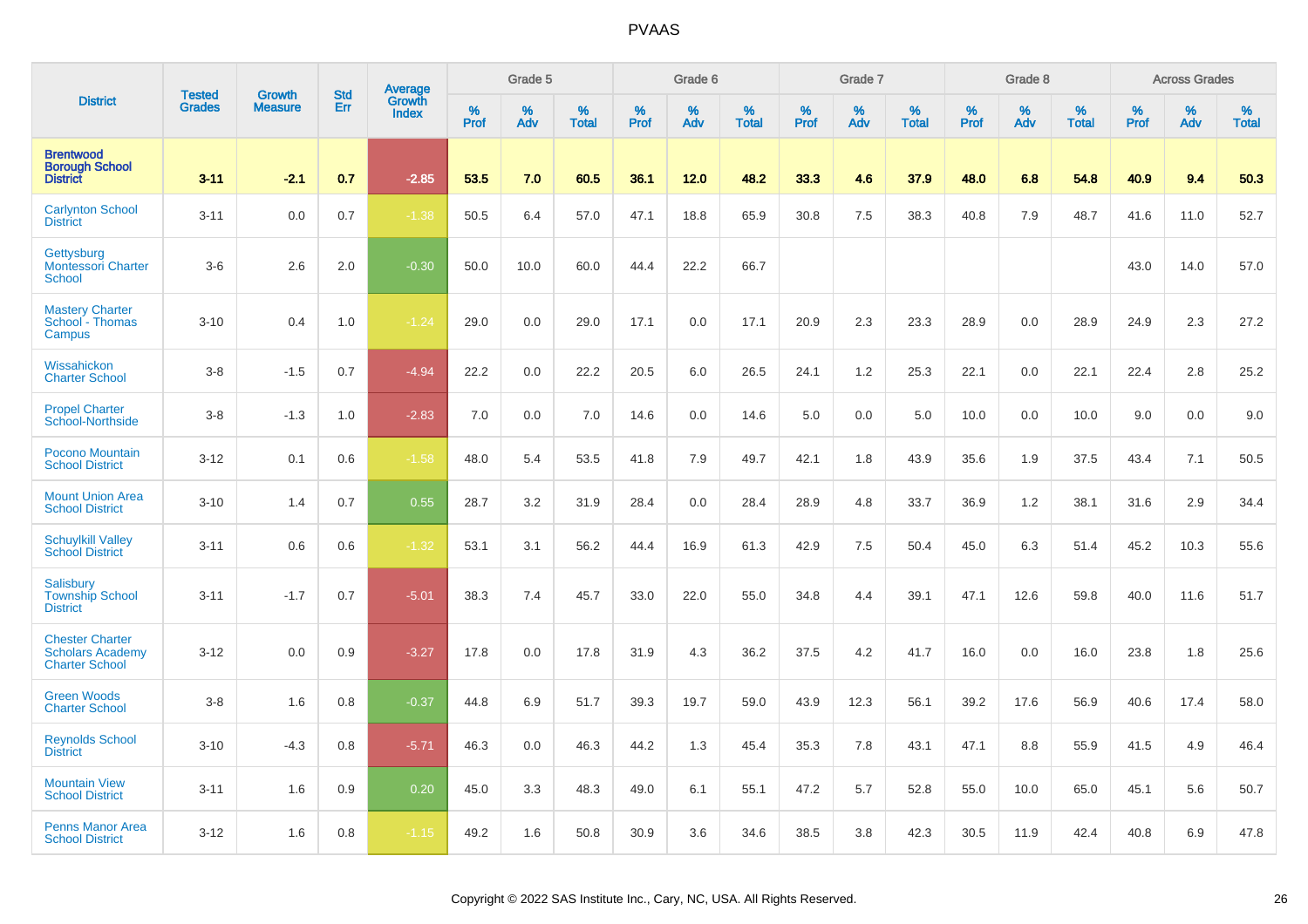|                                                                                            |                                |                                 | <b>Std</b> | <b>Average</b>         |           | Grade 5  |                   |           | Grade 6  |                   |           | Grade 7  |                   |           | Grade 8  |                   |           | <b>Across Grades</b> |                   |
|--------------------------------------------------------------------------------------------|--------------------------------|---------------------------------|------------|------------------------|-----------|----------|-------------------|-----------|----------|-------------------|-----------|----------|-------------------|-----------|----------|-------------------|-----------|----------------------|-------------------|
| <b>District</b>                                                                            | <b>Tested</b><br><b>Grades</b> | <b>Growth</b><br><b>Measure</b> | Err        | Growth<br><b>Index</b> | %<br>Prof | %<br>Adv | %<br><b>Total</b> | %<br>Prof | %<br>Adv | %<br><b>Total</b> | %<br>Prof | %<br>Adv | %<br><b>Total</b> | %<br>Prof | %<br>Adv | %<br><b>Total</b> | %<br>Prof | %<br>Adv             | %<br><b>Total</b> |
| <b>Brentwood</b><br><b>Borough School</b><br><b>District</b>                               | $3 - 11$                       | $-2.1$                          | 0.7        | $-2.85$                | 53.5      | 7.0      | 60.5              | 36.1      | 12.0     | 48.2              | 33.3      | 4.6      | 37.9              | 48.0      | 6.8      | 54.8              | 40.9      | 9.4                  | 50.3              |
| <b>Schuylkill Haven</b><br>Area School<br><b>District</b>                                  | $3 - 11$                       | $-1.4$                          | 0.7        | $-4.47$                | 44.6      | 1.2      | 45.8              | 46.9      | 6.2      | 53.1              | 49.5      | 8.6      | 58.1              | 46.0      | 3.4      | 49.4              | 46.4      | 10.0                 | 56.4              |
| <b>Ferndale Area</b><br><b>School District</b>                                             | $3 - 10$                       | 1.9                             | 1.0        | 0.06                   | 43.2      | 4.6      | 47.7              | 46.3      | 14.6     | 61.0              | 61.5      | 5.1      | 66.7              | 54.4      | 4.4      | 58.7              | 46.1      | 10.6                 | 56.6              |
| <b>Innovative Arts</b><br><b>Academy Charter</b><br><b>School</b>                          | $6 - 11$                       | $-2.2$                          | 0.9        | $-3.49$                |           |          |                   | 15.4      | 1.9      | 17.3              | 19.1      | 0.0      | 19.1              | 15.4      | 1.1      | 16.5              | 16.6      | 1.0                  | 17.5              |
| <b>Greenville Area</b><br><b>School District</b>                                           | $3 - 11$                       | 1.0                             | 0.7        | $-0.17$                | 46.7      | 5.6      | 52.2              | 52.5      | 11.2     | 63.8              | 43.8      | 5.7      | 49.5              | 31.2      | 12.5     | 43.8              | 42.0      | 10.1                 | 52.1              |
| <b>Tyrone Area</b><br><b>School District</b>                                               | $3 - 12$                       | $-2.0$                          | 0.6        | $-6.75$                | 50.4      | 3.0      | 53.3              | 43.4      | 10.1     | 53.5              | 43.8      | 5.0      | 48.8              | 44.7      | 6.1      | 50.9              | 45.2      | 12.0                 | 57.2              |
| The Philadelphia<br><b>Charter School for</b><br><b>Arts and Sciences</b><br>at HR Edmunds | $3-8$                          | $-1.2$                          | 0.7        | $-2.66$                | 11.9      | 2.4      | 14.3              | 18.6      | 0.0      | 18.6              | 17.2      | 0.0      | 17.2              | 24.4      | 0.0      | 24.4              | 16.1      | 0.6                  | 16.7              |
| <b>Oley Valley School</b><br><b>District</b>                                               | $3 - 11$                       | $-0.0$                          | 0.6        | $-2.17$                | 53.5      | 5.0      | 58.4              | 40.0      | 19.0     | 59.0              | 50.0      | 7.8      | 57.8              | 54.8      | 5.4      | 60.2              | 49.6      | 9.0                  | 58.6              |
| Chambersburg<br>Area School<br><b>District</b>                                             | $3 - 11$                       | $-0.2$                          | 0.3        | $-2.21$                | 44.0      | 7.0      | 51.0              | 34.1      | 16.0     | 50.1              | 38.2      | 8.2      | 46.5              | 38.7      | 11.2     | 49.9              | 37.5      | 11.0                 | 48.5              |
| <b>Phoenixville Area</b><br><b>School District</b>                                         | $3 - 11$                       | $-1.1$                          | 0.4        | $-4.78$                | 54.8      | 10.0     | 64.7              | 45.9      | 27.3     | 73.2              | 45.6      | 19.4     | 65.0              | 52.8      | 12.7     | 65.5              | 46.9      | 19.2                 | 66.1              |
| <b>Mahanoy Area</b><br><b>School District</b>                                              | $3 - 10$                       | $-3.0$                          | 0.8        | $-3.98$                | 30.4      | 0.0      | 30.4              | 31.5      | 8.2      | 39.7              | 19.6      | 2.0      | 21.6              | 14.9      | 1.5      | 16.4              | 27.6      | 3.3                  | 30.9              |
| <b>Antietam School</b><br><b>District</b>                                                  | $3 - 10$                       | 0.9                             | 0.8        | $-0.34$                | 29.7      | 1.6      | 31.2              | 35.0      | 5.0      | 40.0              | 29.1      | 0.0      | 29.1              | 34.0      | 1.9      | 35.8              | 31.3      | 3.0                  | 34.2              |
| Johnsonburg Area<br><b>School District</b>                                                 | $3 - 11$                       | $-1.6$                          | 1.0        | $-2.56$                | 42.5      | 7.5      | 50.0              | 60.6      | 12.1     | 72.7              | 41.9      | 9.3      | 51.2              | 44.2      | 2.3      | 46.5              | 51.3      | 10.3                 | 61.5              |
| <b>Fort Cherry School</b><br><b>District</b>                                               | $3 - 10$                       | $-2.2$                          | 0.8        | $-3.33$                | 61.4      | 8.8      | 70.2              | 31.6      | 33.3     | 64.9              | 45.6      | 8.8      | 54.4              | 39.5      | 26.7     | 66.3              | 45.7      | 16.8                 | 62.5              |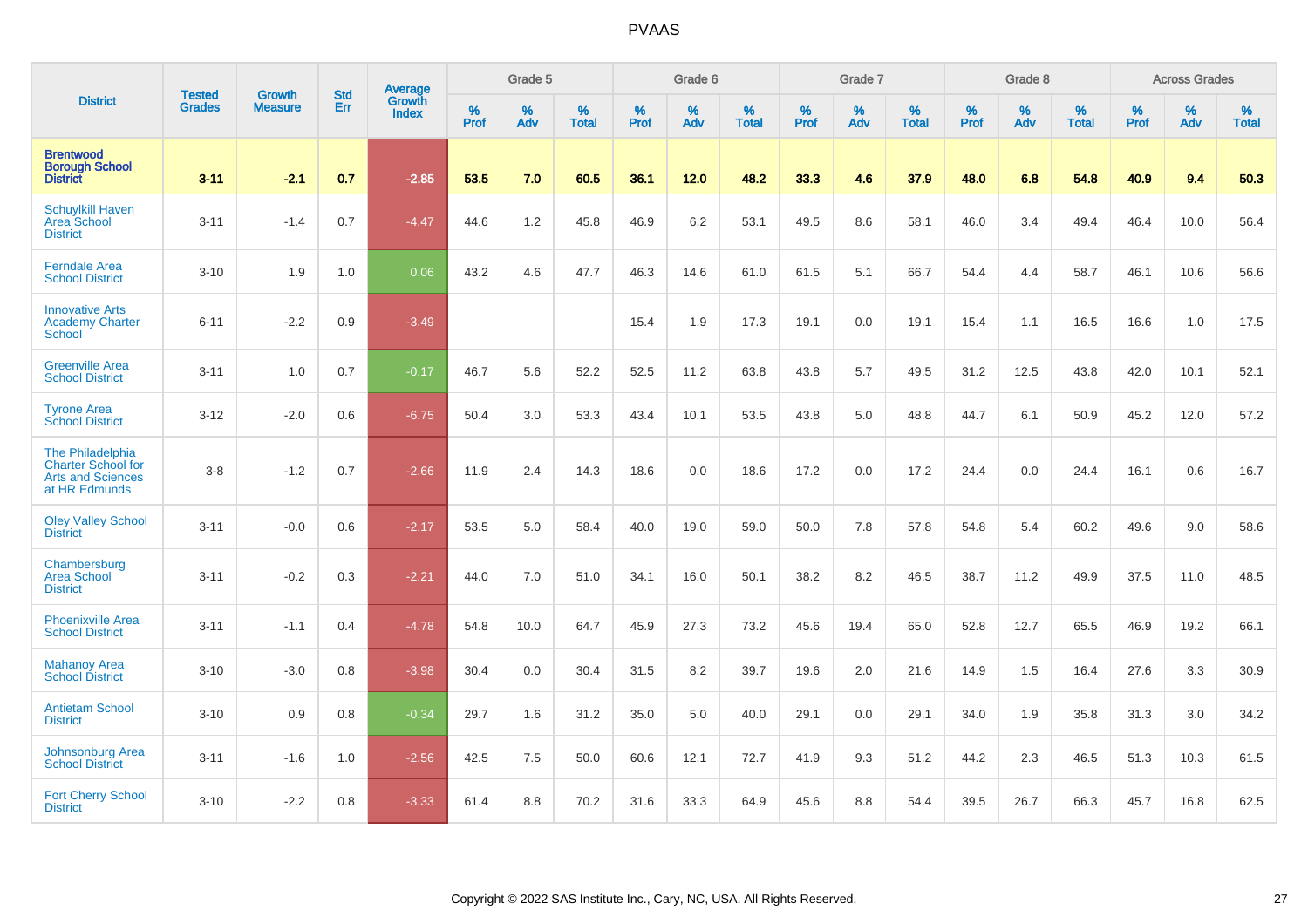|                                                              | <b>Tested</b> | <b>Growth</b>  | <b>Std</b> | Average                |           | Grade 5  |                   |           | Grade 6  |                   |           | Grade 7  |                   |           | Grade 8  |                   |           | <b>Across Grades</b> |                   |
|--------------------------------------------------------------|---------------|----------------|------------|------------------------|-----------|----------|-------------------|-----------|----------|-------------------|-----------|----------|-------------------|-----------|----------|-------------------|-----------|----------------------|-------------------|
| <b>District</b>                                              | <b>Grades</b> | <b>Measure</b> | Err        | Growth<br><b>Index</b> | %<br>Prof | %<br>Adv | %<br><b>Total</b> | %<br>Prof | %<br>Adv | %<br><b>Total</b> | %<br>Prof | %<br>Adv | %<br><b>Total</b> | %<br>Prof | %<br>Adv | %<br><b>Total</b> | %<br>Prof | %<br>Adv             | %<br><b>Total</b> |
| <b>Brentwood</b><br><b>Borough School</b><br><b>District</b> | $3 - 11$      | $-2.1$         | 0.7        | $-2.85$                | 53.5      | 7.0      | 60.5              | 36.1      | 12.0     | 48.2              | 33.3      | 4.6      | 37.9              | 48.0      | 6.8      | 54.8              | 40.9      | 9.4                  | 50.3              |
| <b>North Schuylkill</b><br><b>School District</b>            | $3 - 11$      | 0.7            | 0.5        | $-1.34$                | 36.8      | 2.2      | 39.0              | 42.4      | 8.8      | 51.2              | 41.3      | 3.9      | 45.2              | 50.0      | 5.2      | 55.2              | 40.4      | 8.7                  | 49.1              |
| <b>Turkeyfoot Valley</b><br>Area School<br><b>District</b>   | $3 - 12$      | 0.6            | 1.4        | $-2.97$                | 27.3      | 4.6      | 31.8              | 38.1      | 9.5      | 47.6              | 30.0      | 5.0      | 35.0              | 30.4      | 0.0      | 30.4              | 33.0      | 3.6                  | 36.6              |
| <b>Norristown Area</b><br><b>School District</b>             | $3 - 12$      | $-1.1$         | 0.4        | $-5.76$                | 24.5      | 1.0      | 25.5              | 32.9      | 5.0      | 37.8              | 26.4      | 4.8      | 31.3              | 26.6      | 3.6      | 30.2              | 27.8      | 4.0                  | 31.7              |
| <b>Fairview School</b><br><b>District</b>                    | $3 - 11$      | $-1.8$         | 0.5        | $-5.32$                | 61.9      | 9.5      | 71.4              | 47.8      | 30.6     | 78.4              | 46.6      | 26.7     | 73.3              | 55.9      | 16.9     | 72.8              | 50.8      | 23.7                 | 74.4              |
| <b>Gillingham Charter</b><br>School                          | $3 - 11$      | 2.2            | 2.0        | $-0.98$                | 41.7      | 0.0      | 41.7              | 38.5      | 0.0      | 38.5              |           |          |                   | 30.8      | 15.4     | 46.2              | 34.3      | 4.3                  | 38.6              |
| <b>Western Wayne</b><br><b>School District</b>               | $3 - 11$      | $-0.5$         | 0.6        | $-2.08$                | 56.6      | 7.6      | 64.2              | 43.0      | 21.5     | 64.5              | 45.2      | 10.6     | 55.8              | 45.8      | 15.0     | 60.8              | 45.8      | 18.1                 | 63.9              |
| <b>Governor Mifflin</b><br><b>School District</b>            | $3 - 11$      | $-1.0$         | 0.4        | $-4.99$                | 38.2      | 3.2      | 41.5              | 31.2      | 11.7     | 42.9              | 44.4      | 8.3      | 52.8              | 45.8      | 5.5      | 51.3              | 40.8      | 9.3                  | 50.1              |
| <b>Hamburg Area</b><br><b>School District</b>                | $3 - 11$      | $-0.4$         | 0.5        | $-3.43$                | 41.1      | 5.0      | 46.1              | 43.3      | 6.3      | 49.6              | 33.1      | 1.9      | 35.0              | 32.4      | 3.5      | 35.9              | 38.6      | 5.3                  | 43.9              |
| <b>Chartiers-Houston</b><br><b>School District</b>           | $3 - 10$      | $-1.5$         | 0.7        | $-3.54$                | 58.4      | 10.1     | 68.5              | 55.8      | 18.2     | 74.0              | 52.0      | 5.5      | 57.5              | 54.9      | 7.0      | 62.0              | 53.8      | 14.2                 | 68.0              |
| <b>Fannett-Metal</b><br><b>School District</b>               | $3 - 11$      | 0.5            | 1.1        | $-1.72$                | 34.5      | 10.3     | 44.8              | 44.8      | 6.9      | 51.7              | 37.5      | 3.1      | 40.6              | 33.3      | 2.2      | 35.6              | 40.2      | 9.2                  | 49.4              |
| <b>Canton Area</b><br><b>School District</b>                 | $3 - 11$      | $-2.0$         | 0.8        | $-3.71$                | 57.7      | 5.8      | 63.5              | 46.0      | 4.8      | 50.8              | 40.0      | 0.0      | 40.0              | 36.9      | 3.1      | 40.0              | 43.6      | 6.7                  | 50.3              |
| <b>School Lane</b><br><b>Charter School</b>                  | $3 - 11$      | 0.1            | 0.7        | $-1.87$                | 57.4      | 5.9      | 63.2              | 40.0      | 18.3     | 58.3              | 43.8      | 6.8      | 50.7              | 40.9      | 21.2     | 62.1              | 43.3      | 14.5                 | 57.9              |
| <b>Northern Potter</b><br><b>School District</b>             | $3 - 12$      | 0.3            | 1.1        | $-1.34$                | 33.3      | 3.3      | 36.7              | 32.6      | 14.0     | 46.5              | 51.6      | 9.7      | 61.3              | 40.7      | 3.7      | 44.4              | 36.4      | 8.9                  | 45.3              |
| <b>Midland Borough</b><br><b>School District</b>             | $3 - 8$       | 0.1            | 1.3        | $-2.19$                | 58.6      | 0.0      | 58.6              | 52.4      | 9.5      | 61.9              | 42.9      | 7.1      | 50.0              | 47.6      | 0.0      | 47.6              | 49.3      | 5.7                  | 55.0              |
| <b>Brownsville Area</b><br><b>School District</b>            | $3 - 12$      | 1.2            | 0.7        | $-0.17$                | 40.5      | 0.0      | 40.5              | 24.7      | 1.2      | 25.9              | 30.0      | 3.8      | 33.8              | 37.0      | 1.4      | 38.4              | 32.0      | 2.6                  | 34.6              |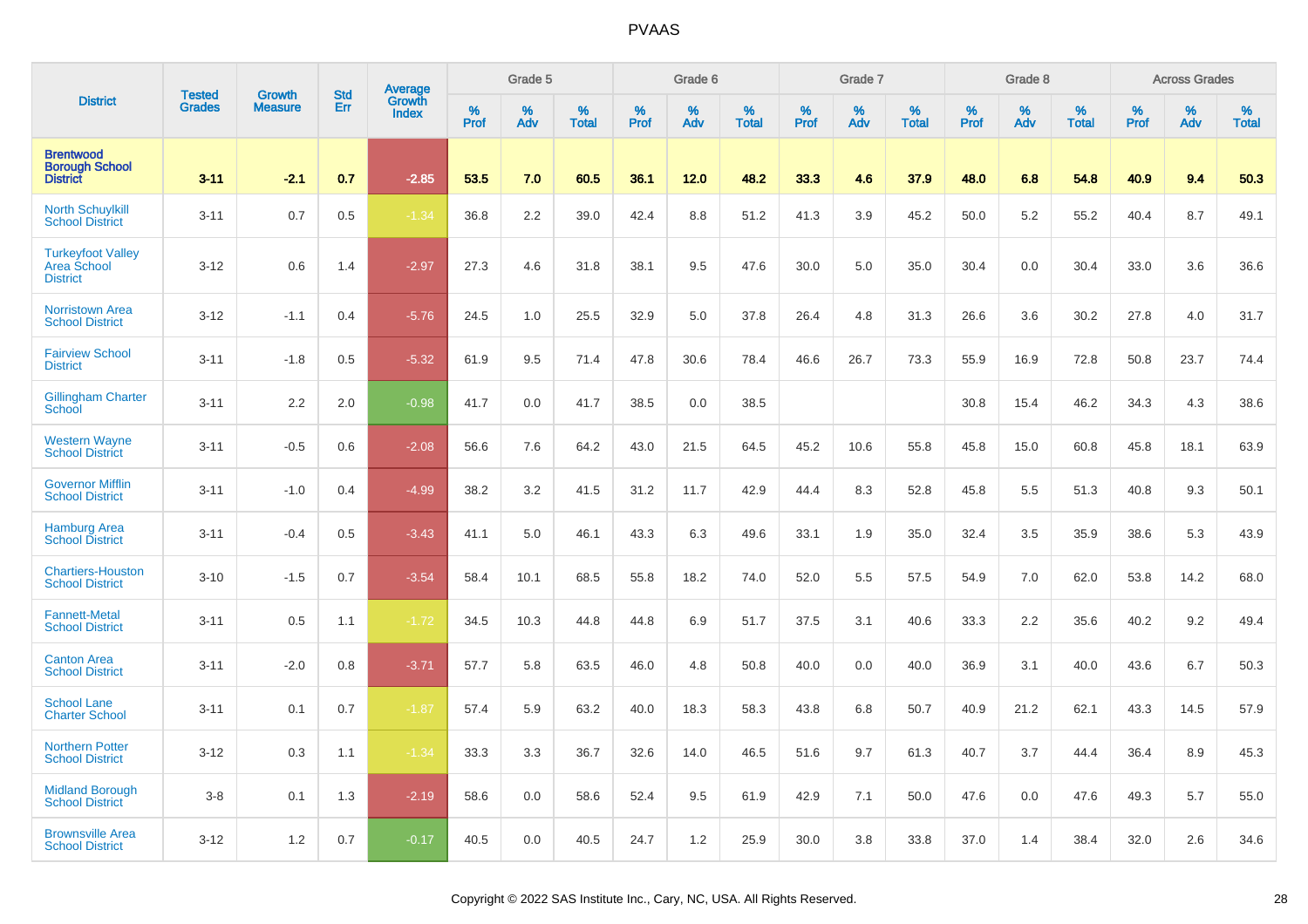|                                                              | <b>Tested</b> | <b>Growth</b>  | <b>Std</b> |                                   |                     | Grade 5  |                   |              | Grade 6  |                   |              | Grade 7  |                   |           | Grade 8  |                   |                  | <b>Across Grades</b> |                   |
|--------------------------------------------------------------|---------------|----------------|------------|-----------------------------------|---------------------|----------|-------------------|--------------|----------|-------------------|--------------|----------|-------------------|-----------|----------|-------------------|------------------|----------------------|-------------------|
| <b>District</b>                                              | <b>Grades</b> | <b>Measure</b> | Err        | Average<br>Growth<br><b>Index</b> | $\%$<br><b>Prof</b> | %<br>Adv | %<br><b>Total</b> | $\%$<br>Prof | %<br>Adv | %<br><b>Total</b> | $\%$<br>Prof | %<br>Adv | %<br><b>Total</b> | %<br>Prof | %<br>Adv | %<br><b>Total</b> | %<br><b>Prof</b> | %<br>Adv             | %<br><b>Total</b> |
| <b>Brentwood</b><br><b>Borough School</b><br><b>District</b> | $3 - 11$      | $-2.1$         | 0.7        | $-2.85$                           | 53.5                | 7.0      | 60.5              | 36.1         | 12.0     | 48.2              | 33.3         | 4.6      | 37.9              | 48.0      | 6.8      | 54.8              | 40.9             | 9.4                  | 50.3              |
| South Side Area<br><b>School District</b>                    | $3 - 11$      | $-1.4$         | 0.8        | $-3.13$                           | 50.0                | 6.7      | 56.7              | 33.9         | 8.1      | 41.9              | 57.6         | 6.1      | 63.6              | 49.3      | 8.4      | 57.8              | 43.1             | 10.2                 | 53.3              |
| <b>Allegheny Valley</b><br><b>School District</b>            | $3 - 11$      | $-2.6$         | 0.8        | $-3.45$                           | 56.1                | 7.0      | 63.2              | 44.4         | 9.3      | 53.7              | 38.8         | 6.0      | 44.8              | 44.3      | 13.1     | 57.4              | 45.7             | 8.9                  | 54.6              |
| <b>Rochester Area</b><br><b>School District</b>              | $3 - 11$      | $-3.0$         | 0.9        | $-4.33$                           | 50.0                | 0.0      | 50.0              | 40.4         | 13.5     | 53.8              | 24.0         | 2.0      | 26.0              | 47.2      | 1.9      | 49.1              | 43.3             | 7.5                  | 50.8              |
| <b>Berwick Area</b><br><b>School District</b>                | $3 - 11$      | $-0.6$         | 0.5        | $-3.35$                           | 45.3                | 5.8      | 51.0              | 43.2         | 18.3     | 61.5              | 44.9         | 12.8     | 57.8              | 41.4      | 9.8      | 51.2              | 42.6             | 14.7                 | 57.3              |
| <b>Lakeland School</b><br><b>District</b>                    | $3 - 11$      | $-0.9$         | 0.7        | $-1.85$                           | 41.3                | 1.3      | 42.7              | 38.7         | 11.8     | 50.5              | 49.1         | 9.4      | 58.5              | 39.3      | 5.6      | 44.9              | 41.3             | 9.6                  | 50.8              |
| <b>Forbes Road</b><br><b>School District</b>                 | $3 - 11$      | 1.3            | 1.4        | $-1.84$                           | 61.3                | 3.2      | 64.5              | 40.0         | 6.7      | 46.7              | 57.9         | 0.0      | 57.9              | 27.8      | 0.0      | 27.8              | 47.4             | 7.3                  | 54.7              |
| <b>Baldwin-Whitehall</b><br><b>School District</b>           | $3 - 11$      | $-0.1$         | 0.4        | $-4.77$                           | 49.1                | 6.3      | 55.4              | 48.8         | 11.8     | 60.6              | 48.6         | 8.3      | 56.8              | 45.1      | 7.0      | 52.0              | 46.4             | 12.2                 | 58.7              |
| <b>Propel Charter</b><br>School-Homestead                    | $3 - 11$      | $-1.0$         | 1.0        | $-1.95$                           | 21.6                | 0.0      | 21.6              | 16.7         | 5.6      | 22.2              | 11.8         | 0.0      | 11.8              | 9.5       | 2.4      | 11.9              | 15.3             | 2.2                  | 17.6              |
| Renaissance<br><b>Academy Charter</b><br><b>School</b>       | $3 - 11$      | $-1.3$         | 0.7        | $-2.40$                           | 36.6                | 5.6      | 42.2              | 39.7         | 16.4     | 56.2              | 50.7         | 5.3      | 56.0              | 40.6      | 18.8     | 59.4              | 41.0             | 10.8                 | 51.8              |
| <b>Coudersport Area</b><br><b>School District</b>            | $3 - 11$      | $-0.5$         | 0.9        | $-2.20$                           | 58.2                | 1.8      | 60.0              | 40.5         | 4.8      | 45.2              | 35.8         | 3.8      | 39.6              | 30.2      | 0.0      | 30.2              | 40.1             | 3.2                  | 43.3              |
| <b>Charleroi School</b><br><b>District</b>                   | $3 - 11$      | $-2.5$         | 0.6        | $-5.19$                           | 45.1                | 2.0      | 47.1              | 44.0         | 11.0     | 55.0              | 37.7         | 11.3     | 49.1              | 45.3      | 4.2      | 49.5              | 43.2             | 7.7                  | 50.9              |
| <b>Halifax Area</b><br><b>School District</b>                | $3 - 11$      | 0.6            | 0.8        | $-1.23$                           | 52.9                | 8.6      | 61.4              | 51.8         | 20.4     | 72.2              | 41.6         | 6.5      | 48.0              | 35.5      | 2.6      | 38.2              | 44.9             | 10.1                 | 55.1              |
| <b>Sugar Valley Rural</b><br><b>Charter School</b>           | $3 - 11$      | 0.5            | 1.0        | $-1.70$                           | 36.8                | 0.0      | 36.8              | 34.2         | 7.9      | 42.1              | 21.0         | 5.3      | 26.3              | 8.6       | 2.9      | 11.4              | 25.4             | 4.7                  | 30.0              |
| <b>Juniata Valley</b><br><b>School District</b>              | $3 - 11$      | $-0.4$         | 0.9        | $-4.35$                           | 53.5                | 2.3      | 55.8              | 35.7         | 8.9      | 44.6              | 50.9         | 5.3      | 56.1              | 33.3      | 4.2      | 37.5              | 41.8             | 7.0                  | 48.8              |
| <b>York Suburban</b><br><b>School District</b>               | $3 - 11$      | 0.5            | 0.5        | $-0.60$                           | 62.8                | 13.7     | 76.5              | 45.3         | 23.4     | 68.7              | 50.0         | 16.8     | 66.8              | 36.4      | 19.8     | 56.2              | 46.4             | 23.5                 | 70.0              |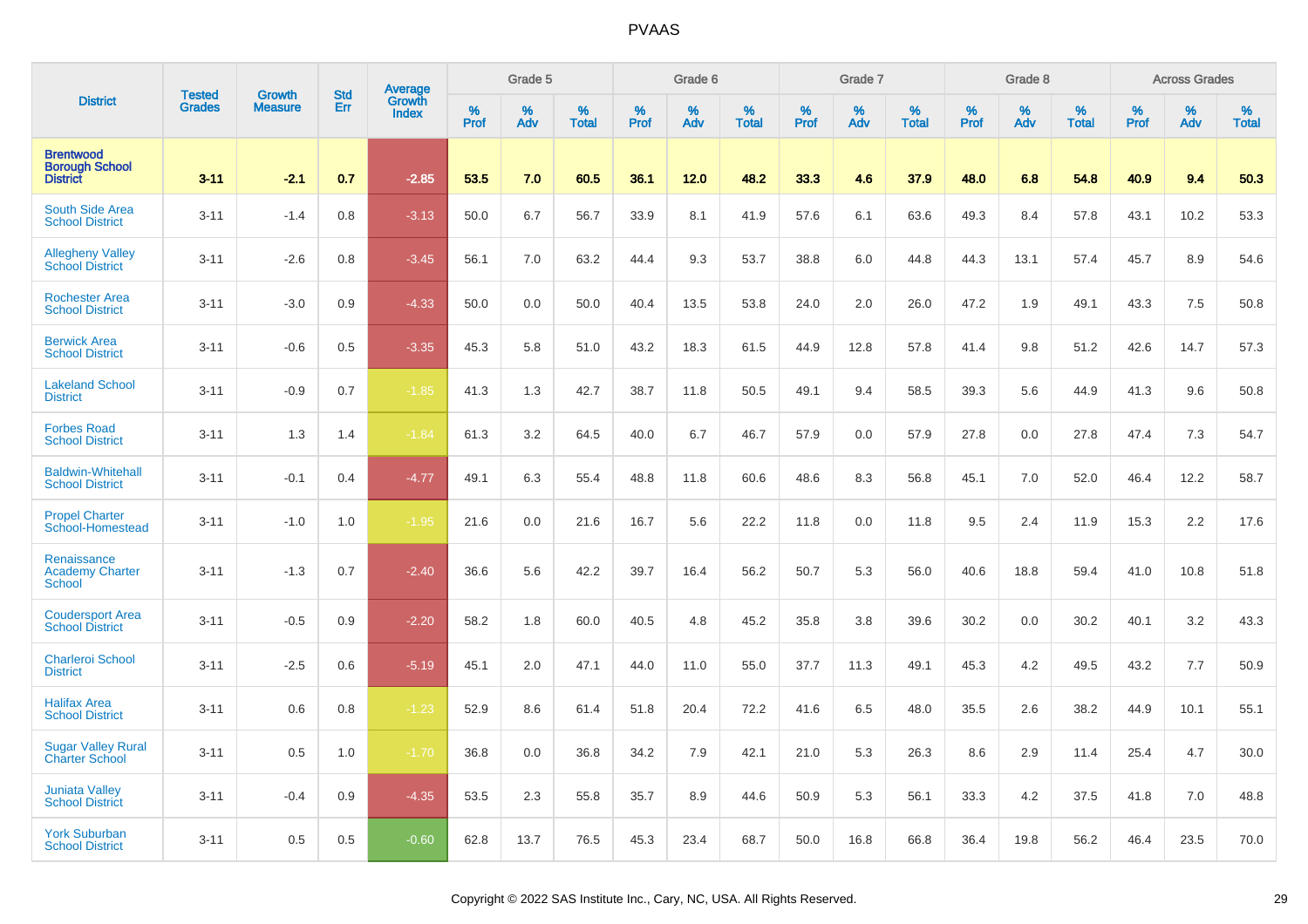|                                                                          |                                |                                 | <b>Std</b> | Average                |           | Grade 5  |                   |           | Grade 6  |                   |           | Grade 7  |                   |           | Grade 8  |                   |           | <b>Across Grades</b> |                   |
|--------------------------------------------------------------------------|--------------------------------|---------------------------------|------------|------------------------|-----------|----------|-------------------|-----------|----------|-------------------|-----------|----------|-------------------|-----------|----------|-------------------|-----------|----------------------|-------------------|
| <b>District</b>                                                          | <b>Tested</b><br><b>Grades</b> | <b>Growth</b><br><b>Measure</b> | Err        | Growth<br><b>Index</b> | %<br>Prof | %<br>Adv | %<br><b>Total</b> | %<br>Prof | %<br>Adv | %<br><b>Total</b> | %<br>Prof | %<br>Adv | %<br><b>Total</b> | %<br>Prof | %<br>Adv | %<br><b>Total</b> | %<br>Prof | %<br>Adv             | %<br><b>Total</b> |
| <b>Brentwood</b><br><b>Borough School</b><br><b>District</b>             | $3 - 11$                       | $-2.1$                          | 0.7        | $-2.85$                | 53.5      | 7.0      | 60.5              | 36.1      | 12.0     | 48.2              | 33.3      | 4.6      | 37.9              | 48.0      | 6.8      | 54.8              | 40.9      | 9.4                  | 50.3              |
| <b>Galeton Area</b><br><b>School District</b>                            | $3 - 11$                       | 2.2                             | 1.4        | 0.68                   | 56.0      | 8.0      | 64.0              | 38.1      | 14.3     | 52.4              | 28.0      | 0.0      | 28.0              | 35.0      | 5.0      | 40.0              | 37.7      | 6.9                  | 44.6              |
| <b>Sharpsville Area</b><br><b>School District</b>                        | $3 - 11$                       | $-0.5$                          | 0.8        | $-1.83$                | 54.8      | 4.8      | 59.7              | 52.9      | 19.1     | 72.1              | 40.0      | 10.8     | 50.8              | 47.1      | 12.9     | 60.0              | 48.0      | 14.5                 | 62.5              |
| <b>Frederick Douglass</b><br><b>Mastery Charter</b><br>School            | $3-8$                          | 1.8                             | 1.4        | $-0.08$                | 20.8      | 0.0      | 20.8              | 22.2      | 0.0      | 22.2              | 14.3      | 0.0      | 14.3              | 34.6      | 3.8      | 38.5              | 19.1      | 0.9                  | 20.0              |
| <b>Pittston Area</b><br><b>School District</b>                           | $3 - 11$                       | $-3.7$                          | 0.8        | $-6.99$                | 36.6      | 1.4      | 38.0              | 36.2      | 4.3      | 40.4              | 28.8      | 1.5      | 30.3              | 34.5      | 3.4      | 37.9              | 35.3      | 5.0                  | 40.3              |
| <b>Lehigh Valley</b><br><b>Academy Regional</b><br><b>Charter School</b> | $3 - 11$                       | 0.4                             | 0.6        | $-1.72$                | 50.0      | 5.8      | 55.8              | 38.3      | 18.8     | 57.0              | 50.9      | 3.8      | 54.7              | 51.8      | 4.6      | 56.4              | 46.4      | 11.0                 | 57.4              |
| <b>Columbia Borough</b><br><b>School District</b>                        | $3 - 12$                       | $-0.9$                          | 0.8        | $-3.70$                | 34.7      | 5.6      | 40.3              | 31.0      | 8.4      | 39.4              | 20.0      | 4.3      | 24.3              | 21.6      | 1.4      | 23.0              | 27.1      | 6.8                  | 33.9              |
| <b>Conneaut School</b><br><b>District</b>                                | $3 - 12$                       | 0.1                             | 0.5        | $-2.08$                | 42.4      | 5.3      | 47.7              | 44.8      | 18.4     | 63.2              | 51.1      | 6.7      | 57.8              | 47.6      | 5.4      | 53.1              | 45.1      | 12.8                 | 57.9              |
| <b>Fell Charter School</b>                                               | $3-8$                          | 3.1                             | 2.3        | 0.37                   | 62.5      | 0.0      | 62.5              | 50.0      | 6.2      | 56.2              |           |          |                   |           |          |                   | 60.5      | 4.0                  | 64.5              |
| <b>West Greene</b><br><b>School District</b>                             | $3 - 11$                       | $-1.2$                          | 1.0        | $-2.12$                | 46.2      | 10.3     | 56.4              | 35.9      | 15.4     | 51.3              | 28.3      | 11.3     | 39.6              | 35.3      | 3.9      | 39.2              | 43.2      | 10.7                 | 53.9              |
| <b>Bethlehem Area</b><br><b>School District</b>                          | $3 - 11$                       | 0.3                             | 0.4        | $-1.86$                | 50.4      | 5.3      | 55.6              | 39.9      | 8.4      | 48.3              | 40.8      | 5.2      | 46.0              | 33.8      | 6.3      | 40.1              | 42.3      | 9.3                  | 51.6              |
| <b>Tuscarora School</b><br><b>District</b>                               | $3 - 11$                       | $-0.1$                          | 0.5        | $-1.87$                | 41.0      | 5.8      | 46.8              | 43.7      | 11.9     | 55.6              | 45.8      | 5.6      | 51.4              | 45.6      | 6.3      | 51.8              | 43.1      | 9.9                  | 53.0              |
| <b>Berlin</b><br><b>Brothersvalley</b><br><b>School District</b>         | $3 - 11$                       | $-1.0$                          | 0.8        | $-3.00$                | 60.4      | 1.9      | 62.3              | 42.4      | 15.2     | 57.6              | 55.8      | 3.8      | 59.6              | 54.2      | 6.2      | 60.4              | 48.4      | 8.4                  | 56.8              |
| <b>Tulpehocken Area</b><br><b>School District</b>                        | $3 - 12$                       | $-0.2$                          | 0.6        | $-1.64$                | 57.5      | 2.3      | 59.8              | 32.4      | 17.6     | 50.0              | 39.8      | 4.8      | 44.7              | 42.0      | 6.2      | 48.2              | 41.5      | 9.5                  | 51.0              |
| <b>Blairsville-</b><br><b>Saltsburg School</b><br><b>District</b>        | $3 - 11$                       | $-0.1$                          | 0.7        | $-3.63$                | 46.9      | 8.2      | 55.1              | 40.4      | 22.5     | 62.9              | 38.6      | 9.9      | 48.5              | 50.6      | 14.1     | 64.7              | 41.8      | 15.1                 | 56.9              |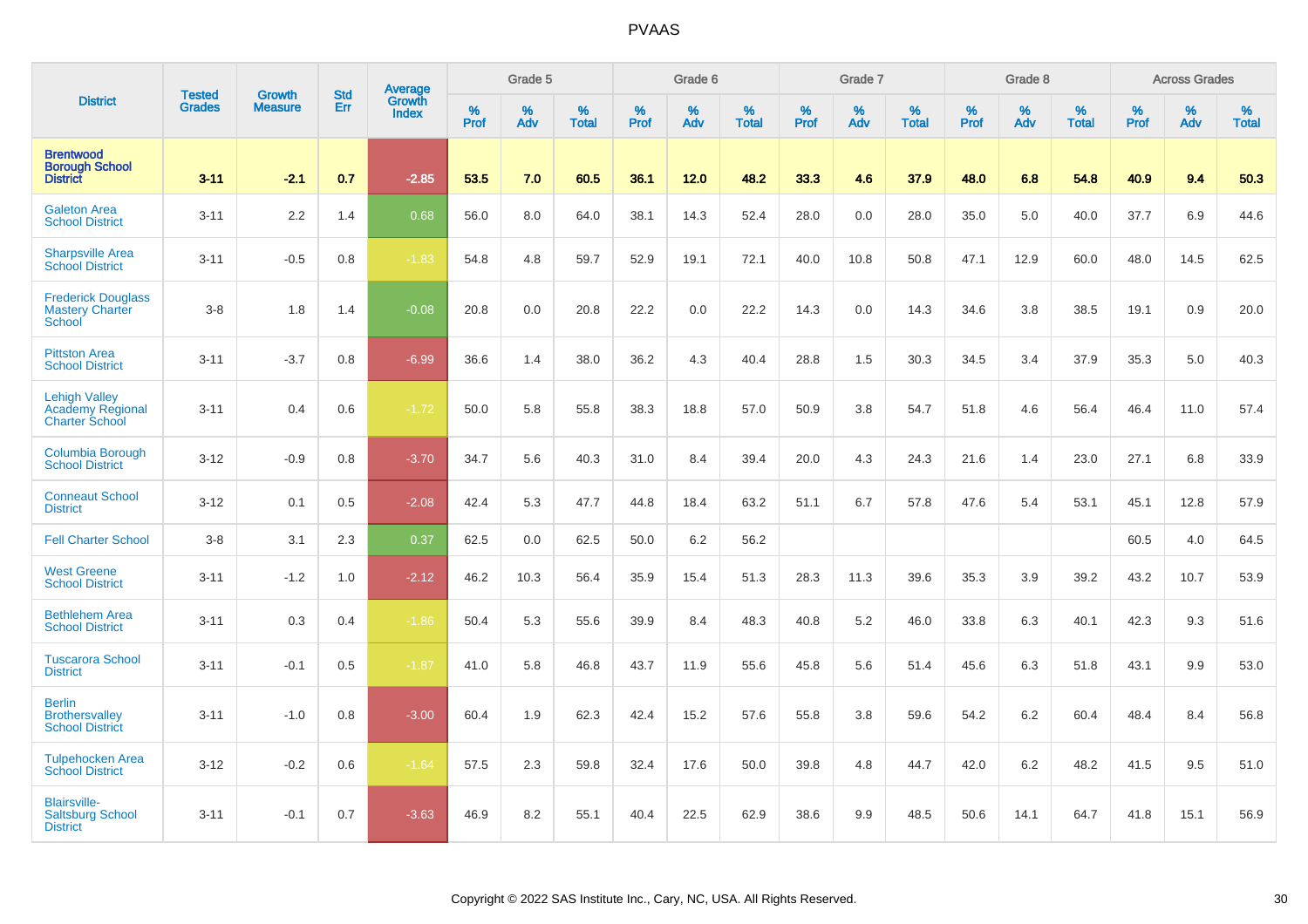|                                                                                          |                                |                                 | <b>Std</b> | Average                |           | Grade 5  |                   |                  | Grade 6  |                   |           | Grade 7  |                   |           | Grade 8  |                   |              | <b>Across Grades</b> |                   |
|------------------------------------------------------------------------------------------|--------------------------------|---------------------------------|------------|------------------------|-----------|----------|-------------------|------------------|----------|-------------------|-----------|----------|-------------------|-----------|----------|-------------------|--------------|----------------------|-------------------|
| <b>District</b>                                                                          | <b>Tested</b><br><b>Grades</b> | <b>Growth</b><br><b>Measure</b> | Err        | Growth<br><b>Index</b> | %<br>Prof | %<br>Adv | %<br><b>Total</b> | %<br><b>Prof</b> | %<br>Adv | %<br><b>Total</b> | %<br>Prof | %<br>Adv | %<br><b>Total</b> | %<br>Prof | %<br>Adv | %<br><b>Total</b> | $\%$<br>Prof | %<br>Adv             | %<br><b>Total</b> |
| <b>Brentwood</b><br><b>Borough School</b><br><b>District</b>                             | $3 - 11$                       | $-2.1$                          | 0.7        | $-2.85$                | 53.5      | 7.0      | 60.5              | 36.1             | 12.0     | 48.2              | 33.3      | 4.6      | 37.9              | 48.0      | 6.8      | 54.8              | 40.9         | 9.4                  | 50.3              |
| <b>Highlands School</b><br><b>District</b>                                               | $3 - 11$                       | $-0.6$                          | 0.5        | $-2.71$                | 47.5      | 0.0      | 47.5              | 37.2             | 9.7      | 46.9              | 42.2      | 5.4      | 47.6              | 39.2      | 9.5      | 48.6              | 40.7         | 7.9                  | 48.6              |
| South Williamsport<br><b>Area School</b><br><b>District</b>                              | $3 - 10$                       | 0.5                             | 0.7        | $-1.08$                | 45.7      | 6.4      | 52.1              | 37.4             | 15.4     | 52.8              | 40.5      | 8.3      | 48.8              | 43.2      | 12.5     | 55.7              | 39.9         | 12.1                 | 52.0              |
| <b>Lower Moreland</b><br><b>Township School</b><br><b>District</b>                       | $3 - 11$                       | $-2.1$                          | 0.5        | $-5.66$                | 53.0      | 10.2     | 63.2              | 50.0             | 25.9     | 75.9              | 55.2      | 14.7     | 69.9              | 48.8      | 18.8     | 67.6              | 51.2         | 19.3                 | 70.5              |
| <b>Tamaqua Area</b><br><b>School District</b>                                            | $3 - 12$                       | $-0.4$                          | 0.6        | $-2.14$                | 60.2      | 5.6      | 65.7              | 39.1             | 7.8      | 46.9              | 37.9      | 5.2      | 43.1              | 42.2      | 7.0      | 49.3              | 44.6         | 7.7                  | 52.3              |
| <b>Elizabeth Forward</b><br><b>School District</b>                                       | $3 - 11$                       | $-0.3$                          | 0.5        | $-1.82$                | 55.7      | 11.4     | 67.0              | 47.5             | 18.5     | 66.0              | 56.9      | 11.1     | 68.0              | 50.9      | 6.3      | 57.1              | 51.2         | 14.0                 | 65.2              |
| <b>Bermudian Springs</b><br><b>School District</b>                                       | $3 - 11$                       | 0.2                             | 0.6        | $-0.71$                | 50.4      | 0.0      | 50.4              | 37.5             | 10.6     | 48.1              | 44.5      | 5.9      | 50.4              | 39.8      | 6.5      | 46.3              | 42.4         | 6.9                  | 49.3              |
| <b>Laurel School</b><br><b>District</b>                                                  | $3 - 11$                       | $-0.0$                          | 0.7        | $-1.57$                | 54.0      | 6.8      | 60.8              | 35.7             | 21.4     | 57.1              | 60.8      | 10.1     | 70.9              | 50.8      | 10.4     | 61.2              | 50.7         | 14.6                 | 65.3              |
| <b>Mcguffey School</b><br><b>District</b>                                                | $3 - 11$                       | $-1.8$                          | 0.6        | $-5.01$                | 43.5      | 1.8      | 45.4              | 42.7             | 12.6     | 55.3              | 34.9      | 0.9      | 35.8              | 38.0      | 4.1      | 42.2              | 41.6         | 8.2                  | 49.8              |
| <b>West Branch Area</b><br><b>School District</b>                                        | $3 - 11$                       | 0.4                             | 0.8        | $-0.62$                | 37.1      | 3.2      | 40.3              | 32.8             | 6.6      | 39.3              | 48.6      | 6.8      | 55.4              | 50.0      | 3.0      | 53.0              | 42.6         | 6.8                  | 49.4              |
| <b>Benton Area</b><br><b>School District</b>                                             | $3 - 10$                       | $-0.4$                          | 0.9        | $-1.69$                | 47.5      | 1.6      | 49.2              | 43.5             | 8.7      | 52.2              | 37.3      | 5.1      | 42.4              | 46.2      | 2.6      | 48.7              | 42.6         | 8.4                  | 51.0              |
| <b>Global Leadership</b><br><b>Academy Charter</b><br><b>School Southwest</b><br>at Huey | $3 - 8$                        | $-0.4$                          | 1.8        | $-1.72$                | 0.0       | 0.0      | 0.0               | 0.0              | 0.0      | 0.0               |           |          |                   | 21.4      | 0.0      | 21.4              | 11.1         | 0.0                  | 11.1              |
| <b>Freedom Area</b><br><b>School District</b>                                            | $3 - 11$                       | $-1.9$                          | 0.7        | $-2.80$                | 36.0      | 2.3      | 38.4              | 36.8             | 12.6     | 49.4              | 37.9      | 1.9      | 39.8              | 40.3      | 1.3      | 41.6              | 38.8         | 6.0                  | 44.7              |
| <b>Howard Gardner</b><br><b>Multiple</b><br>Intelligence<br><b>Charter School</b>        | $3 - 8$                        | $-1.2$                          | 1.2        | $-2.23$                | 41.4      | 10.3     | 51.7              | 39.4             | 3.0      | 42.4              | 63.6      | 0.0      | 63.6              | 55.6      | 11.1     | 66.7              | 48.8         | 7.1                  | 55.9              |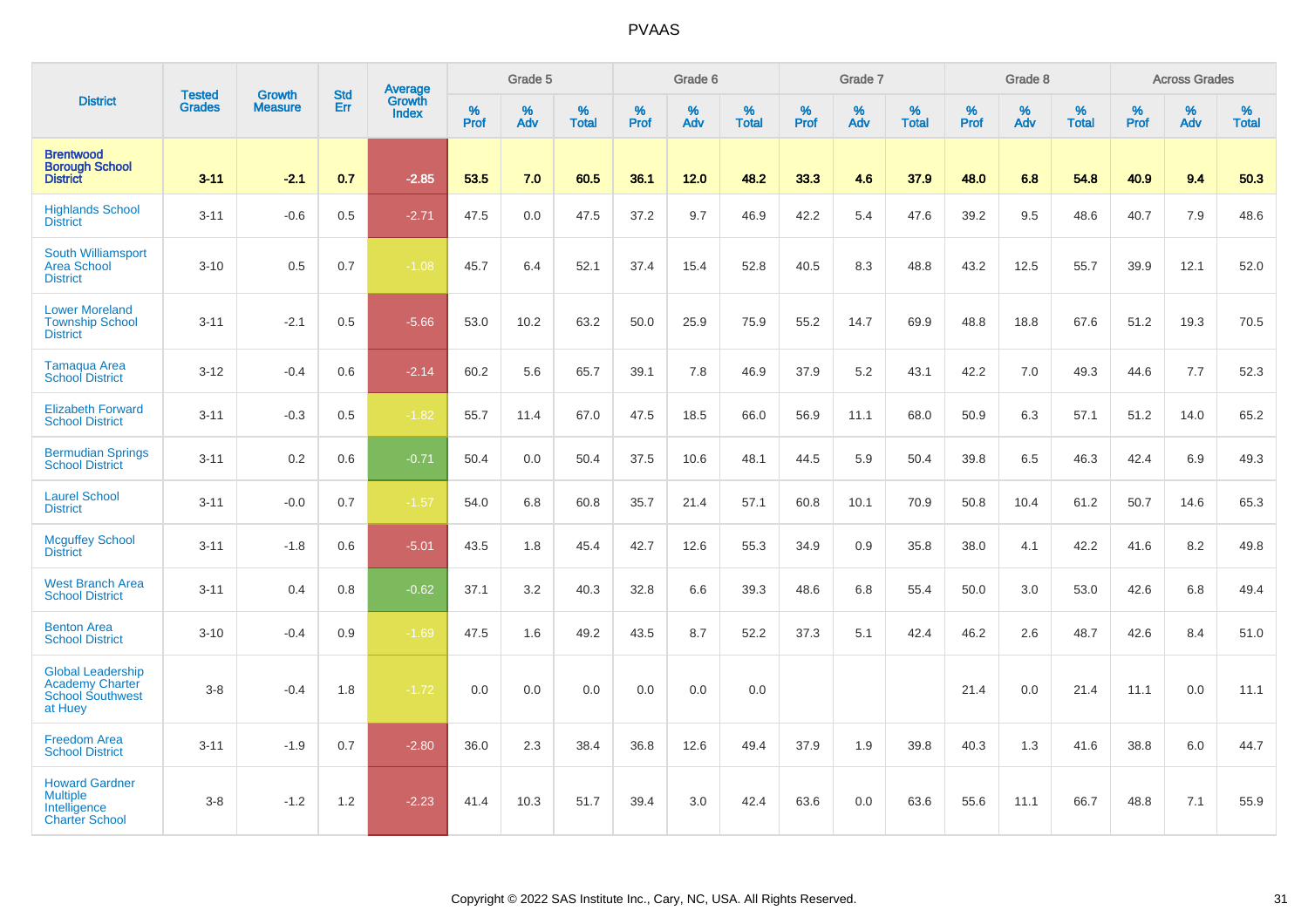|                                                                   |                                |                                 | <b>Std</b> | Average                |           | Grade 5  |                   |           | Grade 6  |                   |           | Grade 7  |                   |           | Grade 8  |                   |           | <b>Across Grades</b> |                   |
|-------------------------------------------------------------------|--------------------------------|---------------------------------|------------|------------------------|-----------|----------|-------------------|-----------|----------|-------------------|-----------|----------|-------------------|-----------|----------|-------------------|-----------|----------------------|-------------------|
| <b>District</b>                                                   | <b>Tested</b><br><b>Grades</b> | <b>Growth</b><br><b>Measure</b> | Err        | Growth<br><b>Index</b> | %<br>Prof | %<br>Adv | %<br><b>Total</b> | %<br>Prof | %<br>Adv | %<br><b>Total</b> | %<br>Prof | %<br>Adv | %<br><b>Total</b> | %<br>Prof | %<br>Adv | %<br><b>Total</b> | %<br>Prof | %<br>Adv             | %<br><b>Total</b> |
| <b>Brentwood</b><br><b>Borough School</b><br><b>District</b>      | $3 - 11$                       | $-2.1$                          | 0.7        | $-2.85$                | 53.5      | 7.0      | 60.5              | 36.1      | 12.0     | 48.2              | 33.3      | 4.6      | 37.9              | 48.0      | 6.8      | 54.8              | 40.9      | 9.4                  | 50.3              |
| <b>Bristol Borough</b><br><b>School District</b>                  | $3 - 12$                       | 0.4                             | 0.7        | $-0.78$                | 37.3      | 1.3      | 38.7              | 28.4      | 18.2     | 46.6              | 39.5      | 7.4      | 46.9              | 27.7      | 6.0      | 33.7              | 33.3      | 8.0                  | 41.4              |
| <b>KIPP West</b><br>Philadelphia<br><b>Charter School</b>         | $3 - 8$                        | $-0.4$                          | 1.2        | $-1.95$                | 28.6      | 0.0      | 28.6              | 19.4      | 0.0      | 19.4              | 25.0      | 0.0      | 25.0              | 16.7      | 0.0      | 16.7              | 17.6      | 0.6                  | 18.1              |
| <b>Belle Vernon Area</b><br><b>School District</b>                | $3 - 11$                       | $-0.1$                          | 0.6        | $-1.14$                | 52.2      | 6.3      | 58.6              | 49.6      | 14.8     | 64.4              | 47.8      | 4.4      | 52.2              | 44.1      | 6.4      | 50.5              | 47.7      | 8.9                  | 56.6              |
| <b>Keystone Oaks</b><br><b>School District</b>                    | $3 - 11$                       | $-1.4$                          | 0.6        | $-5.52$                | 54.1      | 17.2     | 71.3              | 35.4      | 25.7     | 61.1              | 45.1      | 13.3     | 58.4              | 41.1      | 12.5     | 53.6              | 44.5      | 21.3                 | 65.8              |
| <b>Bethlehem-Center</b><br><b>School District</b>                 | $3 - 10$                       | $-2.1$                          | 0.8        | $-4.03$                | 40.8      | 2.8      | 43.7              | 29.8      | 1.5      | 31.3              | 28.6      | 0.0      | 28.6              | 29.2      | 0.0      | 29.2              | 35.6      | 3.6                  | 39.2              |
| <b>Cranberry Area</b><br><b>School District</b>                   | $3 - 12$                       | $-0.0$                          | 0.7        | $-1.98$                | 48.7      | 9.2      | 57.9              | 52.1      | 9.4      | 61.5              | 41.0      | 2.1      | 43.2              | 46.7      | 9.3      | 56.0              | 44.5      | 7.7                  | 52.2              |
| <b>Greater Nanticoke</b><br><b>Area School</b><br><b>District</b> | $3 - 12$                       | $-0.0$                          | 0.6        | $-1.16$                | 43.1      | 2.8      | 45.9              | 26.7      | 6.0      | 32.8              | 23.6      | 1.9      | 25.5              | 35.6      | 3.5      | 39.1              | 29.8      | 5.0                  | 34.8              |
| <b>Mastery Charter</b><br>School - Clymer<br>Elementary           | $3-6$                          | 1.7                             | 1.5        | 0.22                   | 13.5      | 0.0      | 13.5              | 24.1      | 3.4      | 27.6              |           |          |                   |           |          |                   | 17.5      | 0.8                  | 18.3              |
| Northwestern<br><b>Lehigh School</b><br><b>District</b>           | $3 - 11$                       | $-1.5$                          | 0.5        | $-5.90$                | 55.9      | 5.5      | 61.4              | 46.0      | 15.3     | 61.3              | 51.0      | 7.1      | 58.1              | 40.1      | 16.6     | 56.7              | 48.0      | 12.1                 | 60.1              |
| <b>Manheim Central</b><br><b>School District</b>                  | $3 - 11$                       | $-0.3$                          | 0.5        | $-2.60$                | 35.4      | 6.2      | 41.5              | 48.3      | 9.2      | 57.5              | 37.6      | 6.2      | 43.8              | 41.9      | 11.7     | 53.6              | 42.2      | 11.1                 | 53.2              |
| <b>Bloomsburg Area</b><br><b>School District</b>                  | $3 - 10$                       | $-0.8$                          | 0.7        | $-2.19$                | 49.4      | 4.4      | 53.8              | 43.3      | 15.6     | 58.9              | 36.3      | 7.8      | 44.1              | 50.0      | 6.0      | 56.0              | 46.3      | 11.7                 | 57.9              |
| <b>Mars Area School</b><br><b>District</b>                        | $3 - 10$                       | $-1.1$                          | 0.4        | $-3.43$                | 66.5      | 10.4     | 76.9              | 45.1      | 33.8     | 79.0              | 51.6      | 17.4     | 69.0              | 56.1      | 9.4      | 65.6              | 51.3      | 23.7                 | 75.1              |
| <b>Keystone</b><br><b>Academy Charter</b><br><b>School</b>        | $3 - 8$                        | 0.9                             | 0.8        | $-0.53$                | 42.1      | 3.5      | 45.6              | 38.7      | 19.4     | 58.1              | 47.4      | 3.5      | 50.9              | 40.7      | 8.5      | 49.2              | 40.7      | 7.4                  | 48.1              |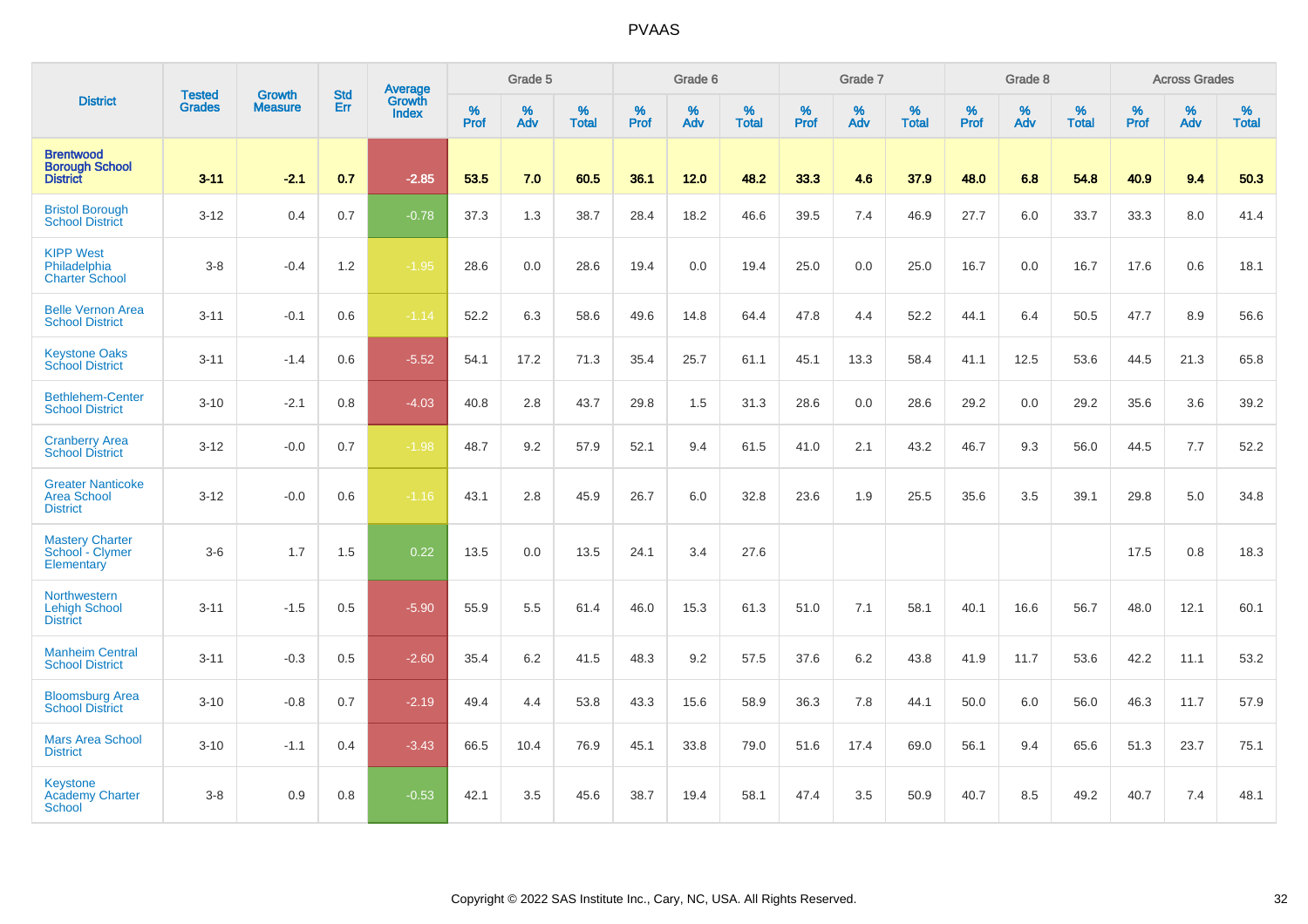|                                                                 |                                | <b>Growth</b>  | <b>Std</b> | Average                |                     | Grade 5  |                   |                     | Grade 6  |                   |                     | Grade 7  |                   |                     | Grade 8  |                      |                     | <b>Across Grades</b> |                   |
|-----------------------------------------------------------------|--------------------------------|----------------|------------|------------------------|---------------------|----------|-------------------|---------------------|----------|-------------------|---------------------|----------|-------------------|---------------------|----------|----------------------|---------------------|----------------------|-------------------|
| <b>District</b>                                                 | <b>Tested</b><br><b>Grades</b> | <b>Measure</b> | Err        | Growth<br><b>Index</b> | $\%$<br><b>Prof</b> | %<br>Adv | %<br><b>Total</b> | $\%$<br><b>Prof</b> | %<br>Adv | %<br><b>Total</b> | $\%$<br><b>Prof</b> | %<br>Adv | %<br><b>Total</b> | $\%$<br><b>Prof</b> | %<br>Adv | $\%$<br><b>Total</b> | $\%$<br><b>Prof</b> | %<br>Adv             | %<br><b>Total</b> |
| <b>Brentwood</b><br><b>Borough School</b><br><b>District</b>    | $3 - 11$                       | $-2.1$         | 0.7        | $-2.85$                | 53.5                | 7.0      | 60.5              | 36.1                | 12.0     | 48.2              | 33.3                | 4.6      | 37.9              | 48.0                | 6.8      | 54.8                 | 40.9                | 9.4                  | 50.3              |
| Shanksville-<br><b>Stonycreek School</b><br><b>District</b>     | $3 - 10$                       | 0.6            | 1.4        | $-1.55$                | 28.6                | 0.0      | 28.6              | 41.7                | 16.7     | 58.3              | 45.0                | 5.0      | 50.0              | 44.4                | 5.6      | 50.0                 | 49.2                | 8.5                  | 57.6              |
| <b>Uniontown Area</b><br><b>School District</b>                 | $3 - 11$                       | 0.5            | 0.6        | $-0.49$                | 40.6                | 9.4      | 50.0              | 40.7                | 14.8     | 55.6              | 37.3                | 3.6      | 40.9              | 42.4                | 3.3      | 45.6                 | 39.1                | 11.0                 | 50.1              |
| <b>Ligonier Valley</b><br><b>School District</b>                | $3 - 11$                       | $-0.8$         | 0.7        | $-1.79$                | 43.8                | 7.5      | 51.2              | 46.0                | 16.0     | 62.0              | 40.5                | 2.7      | 43.2              | 45.9                | 10.2     | 56.1                 | 44.7                | 12.8                 | 57.6              |
| <b>Mount Pleasant</b><br><b>Area School</b><br><b>District</b>  | $3 - 11$                       | $-2.9$         | 0.6        | $-5.11$                | 45.9                | 0.0      | 45.9              | 41.6                | 12.0     | 53.6              | 42.2                | 2.8      | 45.1              | 38.7                | 6.4      | 45.2                 | 42.0                | 8.5                  | 50.5              |
| <b>Forest City</b><br><b>Regional School</b><br><b>District</b> | $3 - 12$                       | $-2.2$         | 0.9        | $-3.41$                | 55.6                | 4.4      | 60.0              | 36.7                | 6.1      | 42.9              | 39.5                | 5.3      | 44.7              | 52.1                | 8.3      | 60.4                 | 44.0                | 8.8                  | 52.8              |
| <b>Hazleton Area</b><br><b>School District</b>                  | $3 - 11$                       | 0.5            | 0.4        | 0.09                   | 30.2                | 2.3      | 32.5              | 24.8                | 4.8      | 29.6              | 24.8                | 2.8      | 27.5              | 26.1                | 6.5      | 32.6                 | 28.6                | 4.0                  | 32.6              |
| <b>Wilkes-Barre Area</b><br><b>School District</b>              | $3 - 11$                       | $-1.0$         | 0.5        | $-3.12$                | 28.0                | 0.8      | 28.8              | 32.4                | 8.7      | 41.1              | 27.6                | 1.8      | 29.4              | 24.7                | 3.7      | 28.4                 | 27.8                | 4.6                  | 32.3              |
| <b>Upper Adams</b><br><b>School District</b>                    | $3 - 11$                       | 0.7            | 0.6        | $-0.01$                | 47.3                | 3.8      | 51.2              | 40.2                | 16.2     | 56.4              | 37.7                | 6.6      | 44.3              | 51.5                | 0.0      | 51.5                 | 43.6                | 8.8                  | 52.4              |
| <b>Shippensburg Area</b><br><b>School District</b>              | $3 - 11$                       | $-1.6$         | 0.4        | $-5.27$                | 40.8                | 9.2      | 50.0              | 30.4                | 12.9     | 43.3              | 40.6                | 5.9      | 46.5              | 47.0                | 10.1     | 57.1                 | 41.0                | 11.2                 | 52.2              |
| Wallingford-<br>Swarthmore<br><b>School District</b>            | $3 - 10$                       | $-1.1$         | 0.4        | $-2.53$                | 52.6                | 26.1     | 78.7              | 42.2                | 32.8     | 75.0              | 46.2                | 21.9     | 68.0              | 47.0                | 22.8     | 69.8                 | 44.7                | 32.4                 | 77.2              |
| <b>Pittsburgh School</b><br><b>District</b>                     | $3 - 11$                       | $-1.6$         | 0.2        | $-13.03$               | 29.0                | 3.9      | 32.8              | 27.7                | 11.6     | 39.2              | 33.3                | 6.0      | 39.3              | 30.7                | 7.3      | 38.0                 | 29.7                | 7.6                  | 37.3              |
| <b>West Mifflin Area</b><br><b>School District</b>              | $3 - 12$                       | $-3.0$         | 0.5        | $-8.43$                | 35.9                | 4.2      | 40.1              | 37.4                | 5.4      | 42.9              | 38.9                | 1.0      | 39.8              | 35.2                | 4.4      | 39.6                 | 37.4                | 4.4                  | 41.8              |
| <b>Abington Heights</b><br><b>School District</b>               | $3 - 11$                       | $-0.6$         | 0.5        | $-3.50$                | 57.0                | 8.7      | 65.6              | 50.7                | 19.1     | 69.8              | 63.6                | 10.7     | 74.3              |                     |          |                      | 52.3                | 18.0                 | 70.3              |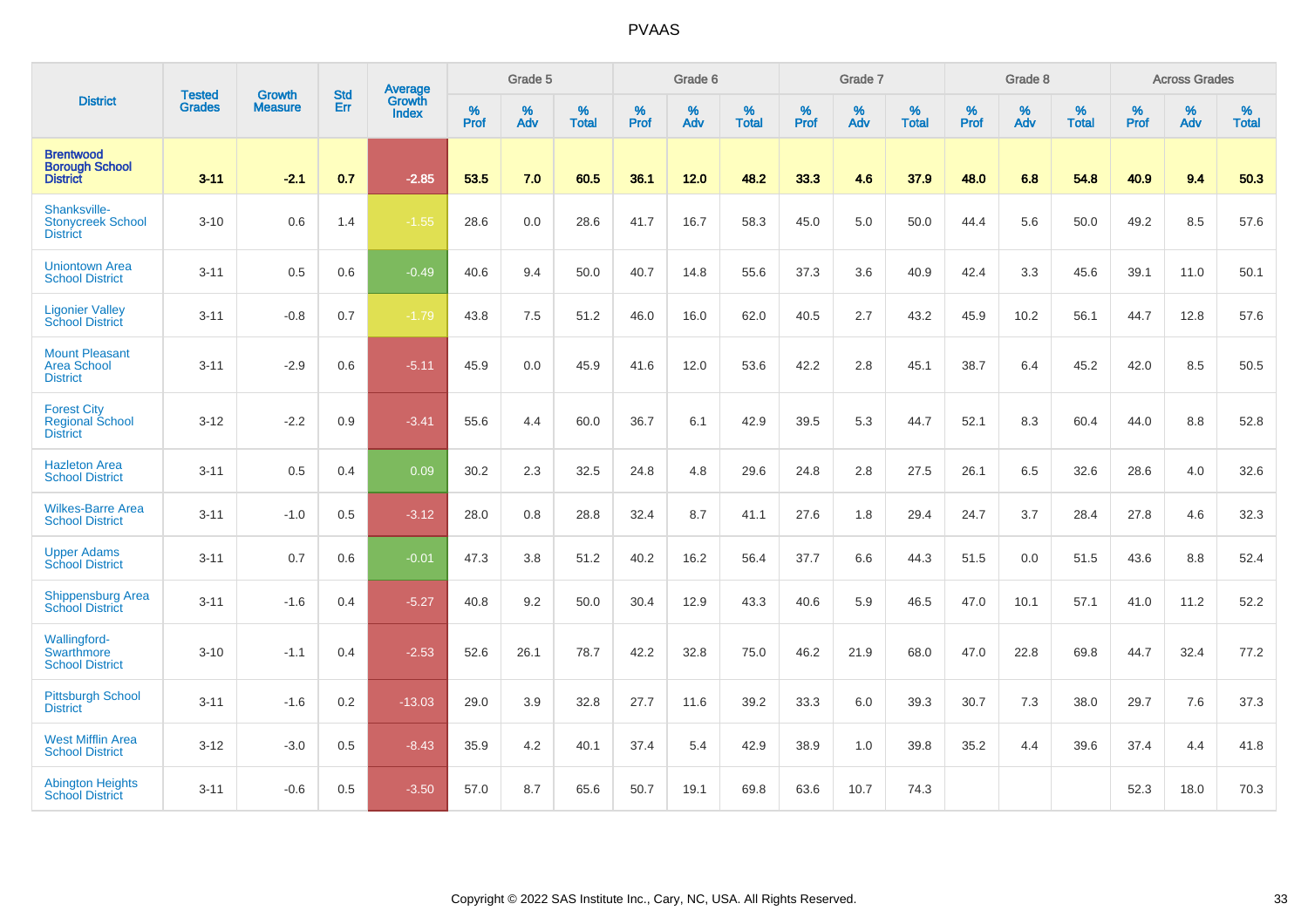|                                                              |                                | <b>Growth</b>  | <b>Std</b> | Average                |              | Grade 5  |                   |           | Grade 6  |                   |           | Grade 7  |                   |           | Grade 8  |                   |           | <b>Across Grades</b> |                   |
|--------------------------------------------------------------|--------------------------------|----------------|------------|------------------------|--------------|----------|-------------------|-----------|----------|-------------------|-----------|----------|-------------------|-----------|----------|-------------------|-----------|----------------------|-------------------|
| <b>District</b>                                              | <b>Tested</b><br><b>Grades</b> | <b>Measure</b> | Err        | Growth<br><b>Index</b> | $\%$<br>Prof | %<br>Adv | %<br><b>Total</b> | %<br>Prof | %<br>Adv | %<br><b>Total</b> | %<br>Prof | %<br>Adv | %<br><b>Total</b> | %<br>Prof | %<br>Adv | %<br><b>Total</b> | %<br>Prof | %<br>Adv             | %<br><b>Total</b> |
| <b>Brentwood</b><br><b>Borough School</b><br><b>District</b> | $3 - 11$                       | $-2.1$         | 0.7        | $-2.85$                | 53.5         | 7.0      | 60.5              | 36.1      | 12.0     | 48.2              | 33.3      | 4.6      | 37.9              | 48.0      | 6.8      | 54.8              | 40.9      | 9.4                  | 50.3              |
| <b>Global Leadership</b><br><b>Academy Charter</b><br>School | $3-8$                          | 0.6            | 1.9        | $-0.38$                | 21.4         | 0.0      | 21.4              |           |          |                   | 14.3      | 0.0      | 14.3              | 25.0      | 0.0      | 25.0              | 13.4      | 0.0                  | 13.4              |
| <b>Infinity Charter</b><br>School                            | $3 - 8$                        | $-0.5$         | 1.3        | $-1.47$                | 72.7         | 22.7     | 95.4              | 50.0      | 38.5     | 88.5              | 62.5      | 25.0     | 87.5              | 68.2      | 18.2     | 86.4              | 56.6      | 31.5                 | 88.1              |
| <b>Frazier School</b><br><b>District</b>                     | $3 - 11$                       | $-1.8$         | 0.8        | $-3.66$                | 49.0         | 3.9      | 52.9              | 48.8      | 17.5     | 66.2              | 43.0      | 12.8     | 55.8              | 20.4      | 3.7      | 24.1              | 40.8      | 10.9                 | 51.7              |
| <b>Shade-Central City</b><br><b>School District</b>          | $3 - 11$                       | $-2.8$         | 1.4        | $-2.71$                | 43.8         | 0.0      | 43.8              | 44.4      | 14.8     | 59.3              | 25.0      | 0.0      | 25.0              | 29.2      | 0.0      | 29.2              | 35.1      | 6.0                  | 41.0              |
| <b>Mastery Charter</b><br>School John Wister<br>Elementary   | $3-5$                          | 2.7            | 2.5        | 1.08                   | 8.3          | 0.0      | 8.3               |           |          |                   |           |          |                   |           |          |                   | 10.8      | 0.0                  | 10.8              |
| <b>Carbondale Area</b><br><b>School District</b>             | $3 - 10$                       | $-1.3$         | 0.7        | $-2.95$                | 34.5         | 0.0      | 34.5              | 23.1      | 2.2      | 25.3              | 29.4      | 3.5      | 32.9              | 42.4      | 5.7      | 48.1              | 30.0      | 3.2                  | 33.3              |
| <b>Forest Area School</b><br><b>District</b>                 | $3 - 11$                       | $-1.6$         | 1.2        | $-2.10$                | 45.8         | 0.0      | 45.8              | 37.5      | 4.2      | 41.7              | 24.2      | 12.1     | 36.4              | 28.1      | 3.1      | 31.2              | 40.8      | 6.6                  | 47.4              |
| <b>Burrell School</b><br><b>District</b>                     | $3 - 11$                       | $-3.3$         | 0.7        | $-4.68$                | 50.0         | 0.9      | 50.9              | 46.2      | 7.7      | 53.8              | 46.8      | 6.5      | 53.2              | 41.0      | 4.9      | 45.9              | 45.9      | 7.5                  | 53.4              |
| <b>Shikellamy School</b><br><b>District</b>                  | $3 - 10$                       | $-2.8$         | 0.5        | $-7.15$                | 47.9         | 5.7      | 53.6              | 29.1      | 9.8      | 38.9              | 41.5      | 8.5      | 50.0              | 35.8      | 7.4      | 43.2              | 38.2      | 9.0                  | 47.3              |
| <b>Trinity Area School</b><br><b>District</b>                | $3 - 11$                       | $-0.1$         | 0.4        | $-3.05$                | 55.8         | 12.7     | 68.5              | 43.1      | 14.7     | 57.8              | 48.7      | 9.2      | 58.0              | 48.2      | 13.5     | 61.6              | 46.8      | 15.3                 | 62.1              |
| <b>Propel Charter</b><br>School - Braddock<br><b>Hills</b>   | $3 - 11$                       | $-3.7$         | 0.8        | $-5.22$                | 19.6         | 1.8      | 21.4              | 15.8      | 3.5      | 19.3              | 19.0      | 0.0      | 19.0              | 14.5      | 2.9      | 17.4              | 15.6      | 1.9                  | 17.5              |
| <b>Vision Academy</b><br><b>Charter School</b>               | $3-8$                          | $-0.9$         | 1.2        | $-2.67$                | 35.7         | 0.0      | 35.7              | 36.0      | 0.0      | 36.0              | 37.1      | 2.9      | 40.0              | 28.6      | 0.0      | 28.6              | 32.1      | 1.1                  | 33.2              |
| <b>Insight PA Cyber</b><br><b>Charter School</b>             | $3 - 11$                       | $-1.0$         | 1.6        | $-1.68$                | 29.4         | 0.0      | 29.4              | 31.6      | 5.3      | 36.8              | 37.0      | 11.1     | 48.2              | 48.2      | 11.1     | 59.3              | 41.5      | 9.2                  | 50.8              |
| <b>Fleetwood Area</b><br><b>School District</b>              | $3 - 10$                       | $-1.3$         | 0.5        | $-3.53$                | 44.8         | 6.0      | 50.8              | 37.4      | 6.4      | 43.9              | 37.0      | 6.2      | 43.2              | 45.1      | 8.0      | 53.1              | 42.1      | 7.7                  | 49.9              |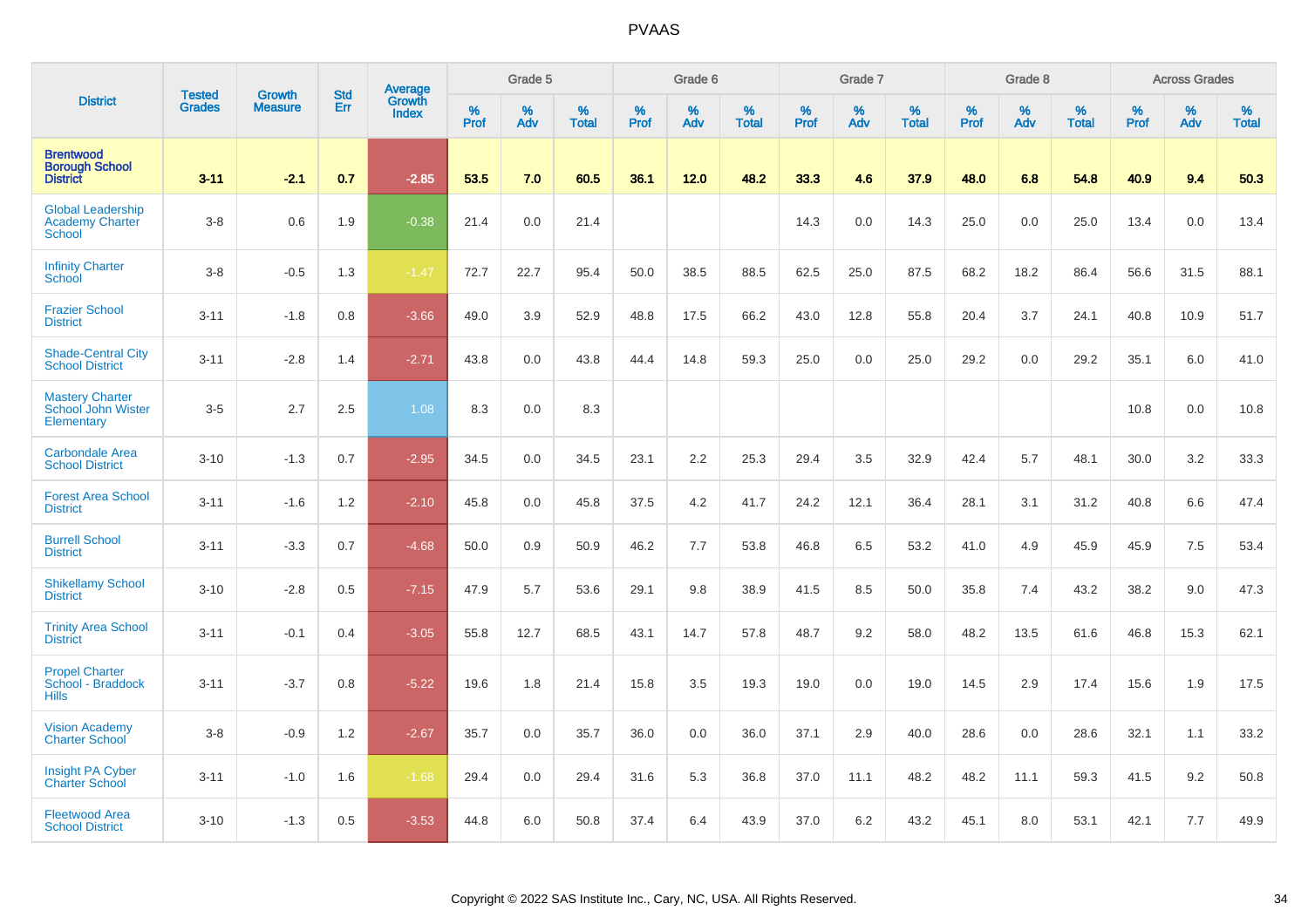|                                                              |                         |                                 | <b>Std</b> | Average                |                     | Grade 5  |                      |              | Grade 6  |                      |                     | Grade 7     |                      |                     | Grade 8     |                      |                     | <b>Across Grades</b> |                   |
|--------------------------------------------------------------|-------------------------|---------------------------------|------------|------------------------|---------------------|----------|----------------------|--------------|----------|----------------------|---------------------|-------------|----------------------|---------------------|-------------|----------------------|---------------------|----------------------|-------------------|
| <b>District</b>                                              | <b>Tested</b><br>Grades | <b>Growth</b><br><b>Measure</b> | Err        | Growth<br><b>Index</b> | $\%$<br><b>Prof</b> | ℅<br>Adv | $\%$<br><b>Total</b> | $\%$<br>Prof | %<br>Adv | $\%$<br><b>Total</b> | $\%$<br><b>Prof</b> | $\%$<br>Adv | $\%$<br><b>Total</b> | $\%$<br><b>Prof</b> | $\%$<br>Adv | $\%$<br><b>Total</b> | $\%$<br><b>Prof</b> | %<br>Adv             | %<br><b>Total</b> |
| <b>Brentwood</b><br><b>Borough School</b><br><b>District</b> | $3 - 11$                | $-2.1$                          | 0.7        | $-2.85$                | 53.5                | 7.0      | 60.5                 | 36.1         | 12.0     | 48.2                 | 33.3                | 4.6         | 37.9                 | 48.0                | 6.8         | 54.8                 | 40.9                | 9.4                  | 50.3              |
| <b>Valley Grove</b><br><b>School District</b>                | $3 - 10$                | 0.6                             | 0.8        | $-0.07$                | 56.2                | 8.3      | 64.6                 | 55.9         | 8.5      | 64.4                 | 43.4                | 9.4         | 52.8                 | 53.7                | 7.4         | 61.1                 | 48.3                | 9.3                  | 57.6              |
| <b>Muhlenberg</b><br><b>School District</b>                  | $3 - 10$                | $-2.8$                          | 0.4        | $-7.00$                | 35.9                | 1.4      | 37.2                 | 23.8         | 0.9      | 24.7                 | 27.7                | 2.0         | 29.6                 | 26.4                | 1.4         | 27.8                 | 28.8                | 3.0                  | 31.8              |
| <b>Harmony Area</b><br><b>School District</b>                | $3 - 10$                | 0.8                             | 1.8        | $-0.67$                | 43.8                | 0.0      | 43.8                 | 54.2         | 12.5     | 66.7                 | 33.3                | 0.0         | 33.3                 |                     |             |                      | 43.6                | 6.4                  | 50.0              |
| Northern Lebanon<br><b>School District</b>                   | $3 - 11$                | $-3.3$                          | 0.5        | $-6.34$                | 51.7                | 3.4      | 55.2                 | 43.1         | 9.2      | 52.3                 | 35.3                | 1.3         | 36.6                 | 32.3                | 2.6         | 34.8                 | 41.8                | 7.5                  | 49.3              |
| <b>Central Valley</b><br><b>School District</b>              | $3 - 10$                | $-2.0$                          | 0.5        | $-4.47$                | 44.1                | 4.2      | 48.2                 | 39.3         | 25.0     | 64.3                 | 50.3                | 9.2         | 59.5                 | 41.9                | 8.8         | 50.7                 | 46.3                | 13.9                 | 60.2              |
| <b>Freeport Area</b><br><b>School District</b>               | $3 - 10$                | 0.2                             | 0.6        | $-0.91$                | 65.4                | 10.0     | 75.4                 | 35.8         | 23.6     | 59.4                 | 57.0                | 14.1        | 71.1                 | 53.5                | 20.2        | 73.6                 | 52.5                | 17.7                 | 70.1              |
| <b>Oswayo Valley</b><br><b>School District</b>               | $3 - 12$                | $-0.7$                          | 1.2        | $-2.92$                | 62.1                | 13.8     | 75.9                 | 40.7         | 18.5     | 59.3                 | 48.2                | 0.0         | 48.2                 | 51.6                | 6.4         | 58.1                 | 54.7                | 11.8                 | 66.5              |
| <b>Hempfield Area</b><br><b>School District</b>              | $3 - 12$                | $-0.3$                          | 0.3        | $-3.43$                | 55.2                | 8.7      | 63.9                 | 41.4         | 20.3     | 61.6                 | 52.8                | 14.0        | 66.8                 | 50.0                | 12.4        | 62.4                 | 48.7                | 16.2                 | 64.9              |
| <b>Northern Lehigh</b><br><b>School District</b>             | $3 - 12$                | $-0.6$                          | 0.7        | $-1.20$                | 52.1                | 2.1      | 54.2                 | 44.4         | 6.2      | 50.6                 | 36.7                | 4.2         | 40.8                 | 41.7                | 5.6         | 47.2                 | 42.1                | 5.6                  | 47.7              |
| <b>Union Area School</b><br><b>District</b>                  | $3 - 11$                | $-1.4$                          | 0.9        | $-1.79$                | 66.7                | 7.7      | 74.4                 | 41.4         | 15.5     | 56.9                 | 43.9                | 5.3         | 49.1                 | 55.6                | 8.9         | 64.4                 | 47.6                | 12.4                 | 60.1              |
| <b>Lower Dauphin</b><br><b>School District</b>               | $3 - 11$                | $-0.9$                          | 0.4        | $-4.32$                | 52.7                | 13.3     | 66.0                 | 42.7         | 15.9     | 58.6                 | 48.9                | 8.1         | 57.0                 | 32.9                | 10.8        | 43.7                 | 44.6                | 14.8                 | 59.4              |
| Susquehanna<br><b>Community School</b><br><b>District</b>    | $3 - 11$                | 0.1                             | 0.9        | $-1.03$                | 47.1                | 7.8      | 54.9                 | 43.1         | 12.1     | 55.2                 | 43.5                | 6.5         | 50.0                 | 36.7                | 2.0         | 38.8                 | 40.9                | 10.7                 | 51.6              |
| <b>Crestwood School</b><br><b>District</b>                   | $3 - 11$                | $-0.8$                          | 0.5        | $-2.05$                | 50.0                | 6.1      | 56.1                 | 48.2         | 26.2     | 74.4                 | 51.1                | 5.0         | 56.1                 | 47.9                | 13.2        | 61.1                 | 48.5                | 14.6                 | 63.2              |
| <b>Saint Clair Area</b><br><b>School District</b>            | $3 - 8$                 | $-1.8$                          | 0.9        | $-2.93$                | 43.4                | 1.9      | 45.3                 | 58.0         | 6.0      | 64.0                 | 36.5                | 7.7         | 44.2                 | 41.5                | 2.4         | 43.9                 | 43.9                | 4.7                  | 48.6              |
| Catasaugua Area<br><b>School District</b>                    | $3 - 12$                | $-1.3$                          | 0.7        | $-4.82$                | 30.1                | 0.0      | 30.1                 | 55.4         | 9.5      | 64.9                 | 33.3                | 2.9         | 36.3                 | 24.4                | 7.8         | 32.2                 | 36.9                | 5.3                  | 42.2              |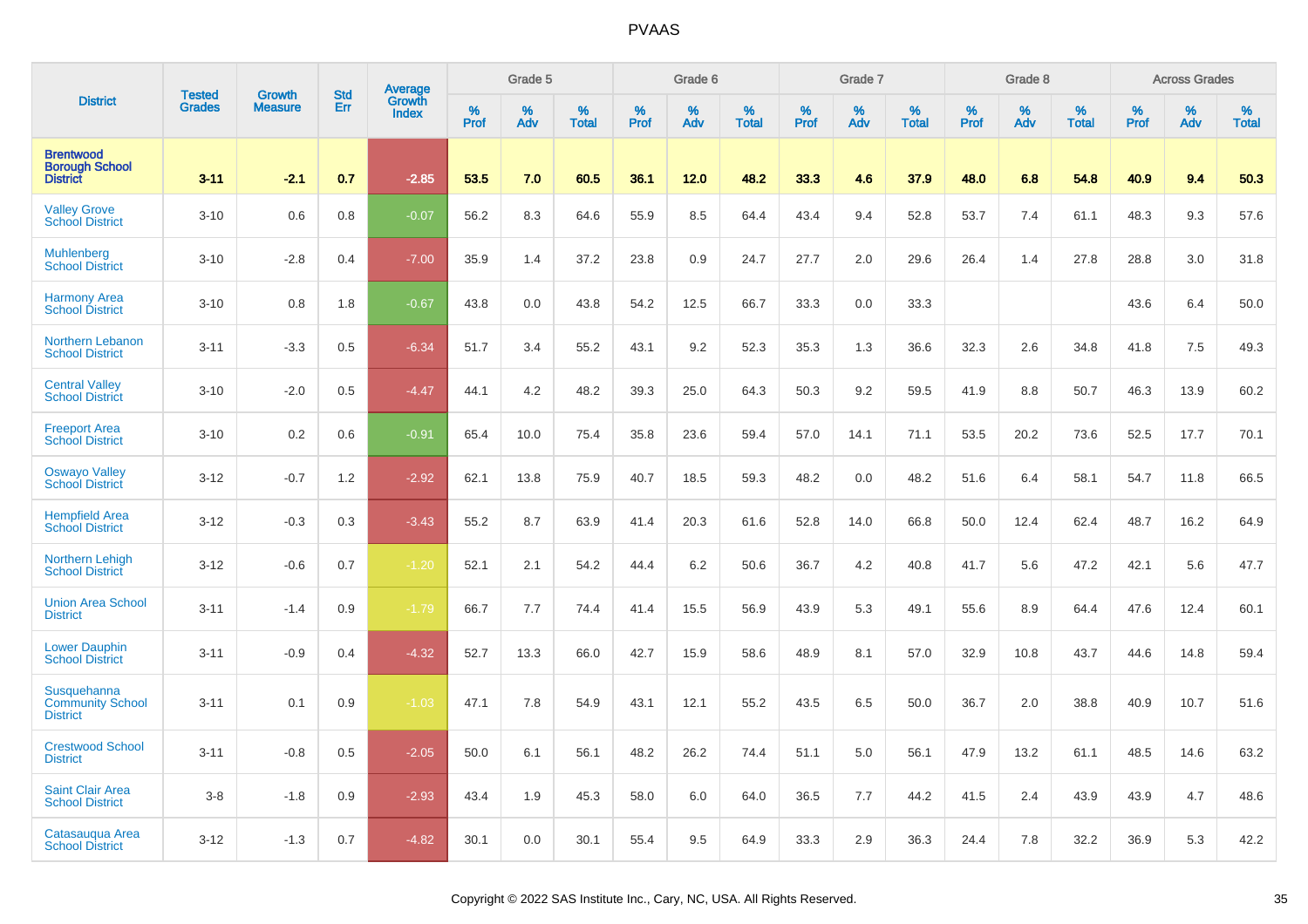|                                                                         | <b>Tested</b> | <b>Growth</b>  | <b>Std</b> | Average                |                     | Grade 5  |                   |                     | Grade 6  |                   |              | Grade 7  |                   |                     | Grade 8  |                   |                  | <b>Across Grades</b> |                   |
|-------------------------------------------------------------------------|---------------|----------------|------------|------------------------|---------------------|----------|-------------------|---------------------|----------|-------------------|--------------|----------|-------------------|---------------------|----------|-------------------|------------------|----------------------|-------------------|
| <b>District</b>                                                         | <b>Grades</b> | <b>Measure</b> | Err        | Growth<br><b>Index</b> | $\%$<br><b>Prof</b> | %<br>Adv | %<br><b>Total</b> | $\%$<br><b>Prof</b> | %<br>Adv | %<br><b>Total</b> | $\%$<br>Prof | %<br>Adv | %<br><b>Total</b> | $\%$<br><b>Prof</b> | %<br>Adv | %<br><b>Total</b> | %<br><b>Prof</b> | %<br>Adv             | %<br><b>Total</b> |
| <b>Brentwood</b><br><b>Borough School</b><br><b>District</b>            | $3 - 11$      | $-2.1$         | 0.7        | $-2.85$                | 53.5                | 7.0      | 60.5              | 36.1                | 12.0     | 48.2              | 33.3         | 4.6      | 37.9              | 48.0                | 6.8      | 54.8              | 40.9             | 9.4                  | 50.3              |
| <b>Young Scholars</b><br><b>Charter School</b>                          | $6 - 8$       | 0.5            | 0.9        | $-0.06$                |                     |          |                   | 23.2                | 5.4      | 28.6              | 14.3         | 5.7      | 20.0              | 13.0                | 0.0      | 13.0              | 16.3             | 3.4                  | 19.7              |
| <b>Central Greene</b><br><b>School District</b>                         | $3 - 11$      | $-1.8$         | 0.6        | $-3.71$                | 35.0                | 0.0      | 35.0              | 40.0                | 9.5      | 49.5              | 33.3         | 5.0      | 38.3              | 31.5                | 1.8      | 33.3              | 35.2             | 5.2                  | 40.3              |
| <b>Lincoln Charter</b><br>School                                        | $3-5$         | 1.2            | 1.4        | 0.81                   | 17.7                | 0.0      | 17.7              |                     |          |                   |              |          |                   |                     |          |                   | 14.5             | 1.2                  | 15.7              |
| Community<br><b>Academy Of</b><br>Philadelphia<br><b>Charter School</b> | $3 - 11$      | $-4.1$         | 1.0        | $-4.18$                | 22.5                | 0.0      | 22.5              | 27.3                | 0.0      | 27.3              | 33.3         | 2.8      | 36.1              | 12.2                | 0.0      | 12.2              | 24.9             | 1.4                  | 26.3              |
| <b>Lehigh Valley Dual</b><br>Language Charter<br>School                 | $3-8$         | $-0.8$         | 2.5        | $-1.32$                | 8.3                 | 0.0      | 8.3               | 58.3                | 0.0      | 58.3              |              |          |                   |                     |          |                   | 34.3             | 0.0                  | 34.3              |
| <b>Montgomery Area</b><br><b>School District</b>                        | $3 - 11$      | $-2.0$         | 0.8        | $-5.29$                | 56.8                | 6.8      | 63.5              | 43.6                | 19.4     | 62.9              | 34.7         | 4.2      | 38.9              | 50.0                | 6.9      | 56.9              | 42.9             | 11.7                 | 54.6              |
| <b>Sullivan County</b><br><b>School District</b>                        | $3 - 10$      | $-3.1$         | 1.0        | $-3.25$                | 23.8                | 2.4      | 26.2              | 62.0                | 6.0      | 68.0              | 41.2         | 5.9      | 47.1              | 40.0                | 2.9      | 42.9              | 40.0             | 6.0                  | 46.0              |
| <b>Montoursville Area</b><br><b>School District</b>                     | $3 - 12$      | $-1.3$         | 0.5        | $-4.72$                | 54.2                | 10.7     | 64.9              | 55.2                | 16.8     | 72.0              | 51.1         | 7.5      | 58.6              | 45.4                | 10.6     | 56.0              | 48.5             | 14.2                 | 62.6              |
| <b>Harbor Creek</b><br><b>School District</b>                           | $3 - 11$      | $-2.4$         | 0.5        | $-6.75$                | 61.7                | 20.8     | 82.5              | 37.4                | 36.3     | 73.7              | 55.9         | 13.3     | 69.2              | 45.4                | 12.3     | 57.8              | 48.7             | 24.9                 | 73.6              |
| <b>Panther Valley</b><br><b>School District</b>                         | $3 - 12$      | 0.1            | 0.6        | $-1.12$                | 26.7                | 1.0      | 27.6              | 33.1                | 1.6      | 34.7              | 34.6         | 2.7      | 37.3              | 32.7                | 4.7      | 37.4              | 31.1             | 4.0                  | 35.1              |
| <b>West Shore School</b><br><b>District</b>                             | $3 - 12$      | $-0.2$         | 0.3        | $-2.49$                | 46.3                | 8.2      | 54.5              | 44.4                | 15.0     | 59.4              | 44.4         | 8.2      | 52.7              | 42.8                | 11.8     | 54.6              | 42.7             | 13.2                 | 55.9              |
| <b>Norwin School</b><br><b>District</b>                                 | $3 - 11$      | $-0.6$         | 0.3        | $-3.90$                | 59.5                | 18.6     | 78.1              | 40.9                | 36.6     | 77.4              | 60.2         | 18.0     | 78.3              | 52.5                | 13.8     | 66.4              | 51.8             | 24.9                 | 76.7              |
| <b>Erie Rise</b><br>Leadership<br>Academy Charter<br><b>School</b>      | $3 - 8$       | 0.0            | 1.2        | $-0.41$                | 17.9                | 0.0      | 17.9              | 6.9                 | 0.0      | 6.9               | 4.8          | 2.4      | 7.1               | 0.0                 | 0.0      | 0.0               | 7.8              | 0.5                  | 8.3               |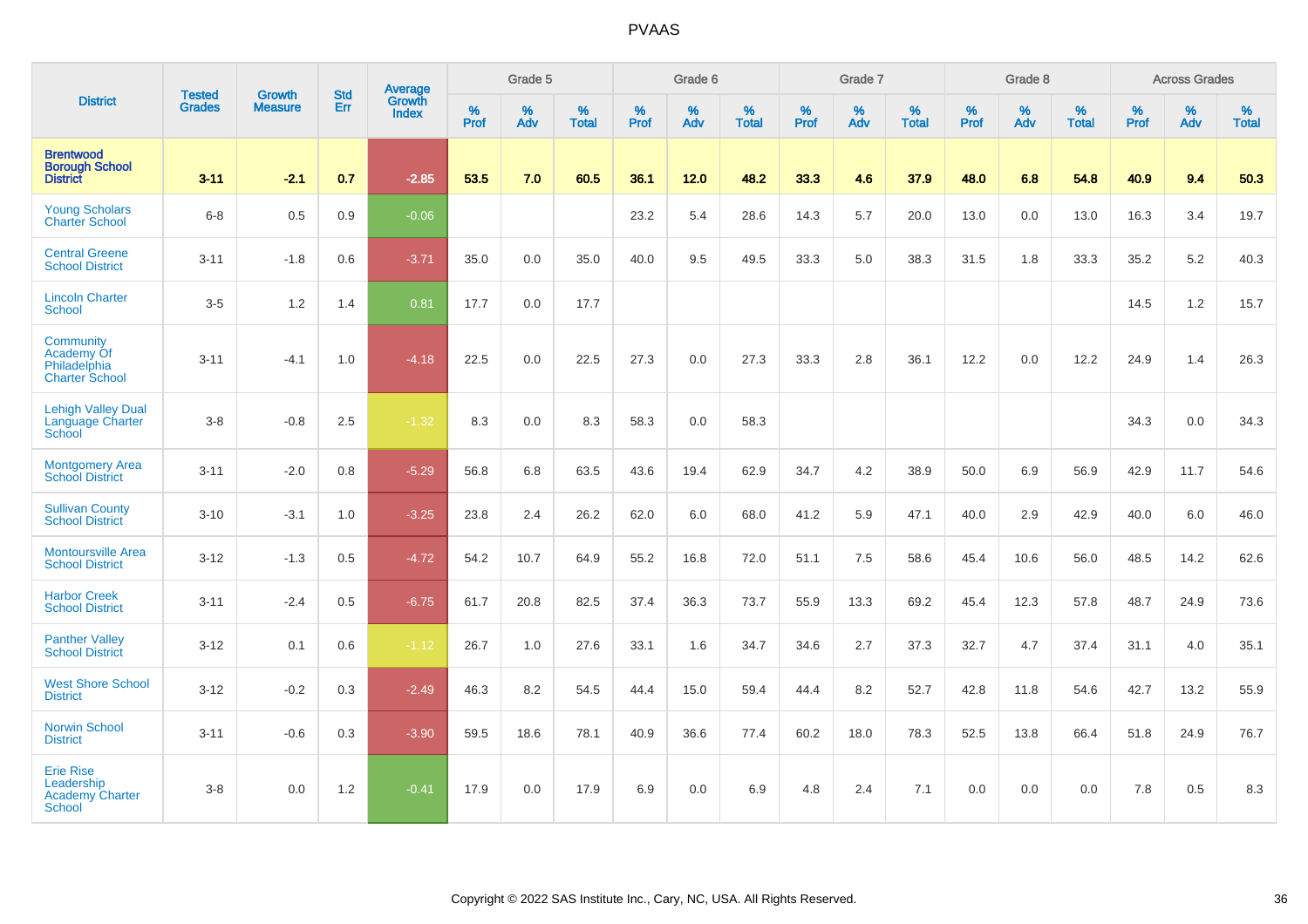|                                                              |                                | <b>Growth</b>  | <b>Std</b> | Average                |              | Grade 5  |                   |           | Grade 6  |                   |           | Grade 7  |                   |           | Grade 8  |                   |           | <b>Across Grades</b> |                   |
|--------------------------------------------------------------|--------------------------------|----------------|------------|------------------------|--------------|----------|-------------------|-----------|----------|-------------------|-----------|----------|-------------------|-----------|----------|-------------------|-----------|----------------------|-------------------|
| <b>District</b>                                              | <b>Tested</b><br><b>Grades</b> | <b>Measure</b> | Err        | Growth<br><b>Index</b> | $\%$<br>Prof | %<br>Adv | %<br><b>Total</b> | %<br>Prof | %<br>Adv | %<br><b>Total</b> | %<br>Prof | %<br>Adv | %<br><b>Total</b> | %<br>Prof | %<br>Adv | %<br><b>Total</b> | %<br>Prof | %<br>Adv             | %<br><b>Total</b> |
| <b>Brentwood</b><br><b>Borough School</b><br><b>District</b> | $3 - 11$                       | $-2.1$         | 0.7        | $-2.85$                | 53.5         | 7.0      | 60.5              | 36.1      | 12.0     | 48.2              | 33.3      | 4.6      | 37.9              | 48.0      | 6.8      | 54.8              | 40.9      | 9.4                  | 50.3              |
| <b>Pine-Richland</b><br><b>School District</b>               | $3 - 11$                       | $-3.0$         | 0.3        | $-8.46$                | 58.0         | 19.8     | 77.8              | 55.8      | 26.4     | 82.2              | 57.0      | 18.5     | 75.6              | 56.2      | 27.0     | 83.3              | 52.7      | 28.2                 | 80.9              |
| <b>Monessen City</b><br><b>School District</b>               | $3 - 10$                       | $-3.2$         | 1.2        | $-2.75$                | 20.0         | 0.0      | 20.0              | 18.0      | 2.6      | 20.5              | 13.3      | 0.0      | 13.3              | 4.8       | 0.0      | 4.8               | 15.2      | 0.6                  | 15.8              |
| <b>Kiski Area School</b><br><b>District</b>                  | $3 - 11$                       | $-2.3$         | 0.4        | $-5.07$                | 50.9         | 4.2      | 55.2              | 41.3      | 18.4     | 59.6              | 53.8      | 7.5      | 61.3              | 45.8      | 5.0      | 50.8              | 47.0      | 13.3                 | 60.4              |
| <b>Steelton-Highspire</b><br><b>School District</b>          | $3 - 11$                       | $-1.9$         | 0.7        | $-3.25$                | 21.9         | 0.0      | 21.9              | 11.5      | 0.0      | 11.5              | 3.8       | 0.0      | 3.8               | 5.9       | 0.0      | 5.9               | 9.0       | 0.0                  | 9.0               |
| Quakertown<br><b>Community School</b><br><b>District</b>     | $3 - 12$                       | $-1.6$         | 0.4        | $-7.86$                | 50.0         | 4.9      | 54.9              | 40.2      | 19.3     | 59.5              | 40.4      | 7.5      | 47.8              | 42.6      | 17.3     | 59.9              | 42.5      | 12.6                 | 55.1              |
| <b>Propel Charter</b><br>School-Hazelwood                    | $3 - 8$                        | $-0.7$         | 1.2        | $-1.40$                | 6.7          | 0.0      | 6.7               | 14.3      | 0.0      | 14.3              | 14.3      | 4.8      | 19.0              | 16.0      | 0.0      | 16.0              | 10.2      | 0.6                  | 10.8              |
| <b>Upper Dauphin</b><br>Area School<br><b>District</b>       | $3 - 11$                       | $-1.6$         | 0.8        | $-4.84$                | 40.3         | 1.6      | 41.9              | 41.7      | 16.7     | 58.3              | 48.6      | 8.1      | 56.8              | 41.4      | 8.6      | 50.0              | 42.4      | 12.8                 | 55.2              |
| <b>Wilmington Area</b><br><b>School District</b>             | $3 - 11$                       | $-0.8$         | 0.8        | $-1.48$                | 60.3         | 13.8     | 74.1              | 43.3      | 11.7     | 55.0              | 33.3      | 11.8     | 45.1              | 32.2      | 10.2     | 42.4              | 43.2      | 13.4                 | 56.6              |
| <b>Alliance For</b><br><b>Progress Charter</b><br>School     | $3 - 8$                        | $-1.1$         | 1.2        | $-3.25$                | 12.5         | 0.0      | 12.5              | 32.0      | 0.0      | 32.0              | 26.9      | 0.0      | 26.9              | 3.4       | 0.0      | 3.4               | 19.4      | 0.0                  | 19.4              |
| <b>Steel Valley</b><br><b>School District</b>                | $3 - 11$                       | $-2.9$         | 0.7        | $-6.65$                | 38.4         | 1.2      | 39.5              | 37.1      | 14.5     | 51.6              | 26.5      | 3.6      | 30.1              | 26.7      | 6.7      | 33.3              | 35.3      | 10.2                 | 45.5              |
| <b>Austin Area School</b><br><b>District</b>                 | $3 - 11$                       | $-0.5$         | 1.7        | $-1.08$                | 38.5         | 7.7      | 46.2              | 61.5      | 0.0      | 61.5              | 26.7      | 0.0      | 26.7              | 56.2      | 6.2      | 62.5              | 40.5      | 4.0                  | 44.6              |
| <b>Clearfield Area</b><br><b>School District</b>             | $3 - 10$                       | $-0.5$         | 0.5        | $-1.87$                | 37.9         | 3.2      | 41.1              | 35.8      | 5.8      | 41.6              | 39.0      | 1.5      | 40.4              | 32.4      | 4.1      | 36.6              | 35.2      | 5.8                  | 41.0              |
| Morrisville Borough<br><b>School District</b>                | $3 - 11$                       | $-0.9$         | 0.9        | $-1.54$                | 28.3         | 3.3      | 31.7              | 19.2      | 1.9      | 21.2              | 32.7      | 0.0      | 32.7              | 27.9      | 0.0      | 27.9              | 27.6      | 1.9                  | 29.5              |
| Cornwall-Lebanon<br><b>School District</b>                   | $3 - 11$                       | $-0.8$         | 0.3        | $-2.72$                | 46.8         | 6.1      | 52.9              | 45.0      | 15.9     | 60.9              | 48.6      | 7.2      | 55.8              | 49.4      | 12.2     | 61.6              | 44.4      | 12.6                 | 57.0              |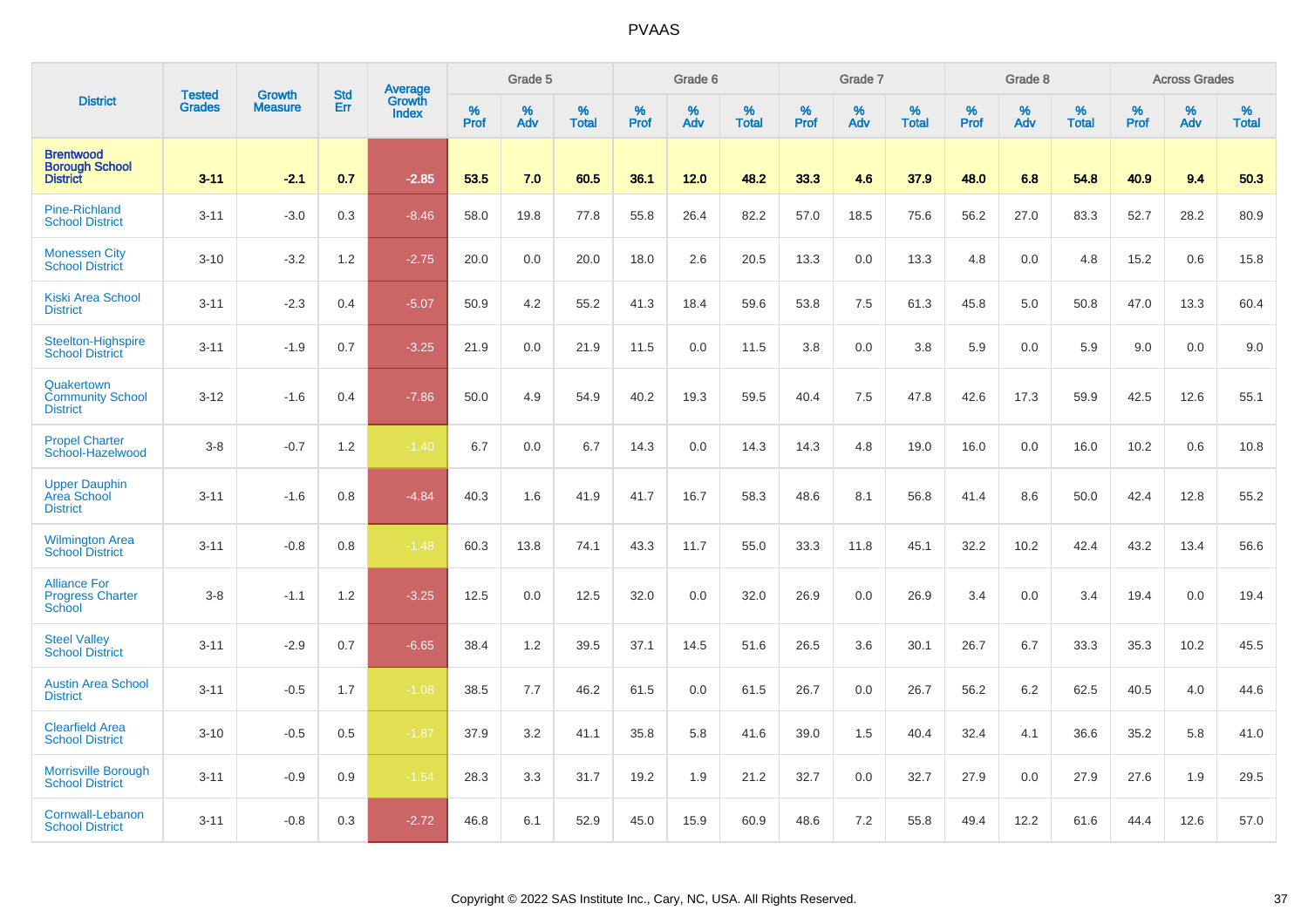|                                                                                |                                | <b>Growth</b>  | <b>Std</b> | <b>Average</b><br>Growth |              | Grade 5  |                   |           | Grade 6  |                   |           | Grade 7  |                   |           | Grade 8  |                   |           | <b>Across Grades</b> |                   |
|--------------------------------------------------------------------------------|--------------------------------|----------------|------------|--------------------------|--------------|----------|-------------------|-----------|----------|-------------------|-----------|----------|-------------------|-----------|----------|-------------------|-----------|----------------------|-------------------|
| <b>District</b>                                                                | <b>Tested</b><br><b>Grades</b> | <b>Measure</b> | Err        | <b>Index</b>             | $\%$<br>Prof | %<br>Adv | %<br><b>Total</b> | %<br>Prof | %<br>Adv | %<br><b>Total</b> | %<br>Prof | %<br>Adv | %<br><b>Total</b> | %<br>Prof | %<br>Adv | %<br><b>Total</b> | %<br>Prof | %<br>Adv             | %<br><b>Total</b> |
| <b>Brentwood</b><br><b>Borough School</b><br><b>District</b>                   | $3 - 11$                       | $-2.1$         | 0.7        | $-2.85$                  | 53.5         | 7.0      | 60.5              | 36.1      | 12.0     | 48.2              | 33.3      | 4.6      | 37.9              | 48.0      | 6.8      | 54.8              | 40.9      | 9.4                  | 50.3              |
| <b>Young Scholars of</b><br><b>Greater Allegheny</b><br><b>Charter School</b>  | $3 - 8$                        | $-1.6$         | 1.7        | $-1.89$                  | 26.3         | 0.0      | 26.3              | 40.0      | 0.0      | 40.0              | 35.0      | 0.0      | 35.0              |           |          |                   | 29.9      | 0.8                  | 30.8              |
| <b>Reach Cyber</b><br>Charter School                                           | $3 - 11$                       | $-2.6$         | 0.9        | $-2.78$                  | 52.4         | 4.8      | 57.1              | 52.2      | 8.7      | 60.9              | 38.5      | 1.9      | 40.4              | 47.5      | 5.1      | 52.5              | 46.8      | 5.5                  | 52.3              |
| Mariana Bracetti<br><b>Academy Charter</b><br><b>School</b>                    | $3 - 10$                       | 0.4            | 0.9        | $-0.00$                  | 33.9         | 1.7      | 35.6              | 17.8      | 0.0      | 17.8              | 38.2      | 1.8      | 40.0              | 12.1      | 3.0      | 15.2              | 26.5      | 2.0                  | 28.5              |
| <b>North Hills School</b><br><b>District</b>                                   | $3 - 11$                       | $-1.2$         | 0.4        | $-3.31$                  | 59.2         | 11.6     | 70.8              | 45.2      | 26.0     | 71.2              | 51.8      | 20.0     | 71.8              | 48.3      | 18.4     | 66.7              | 50.2      | 22.0                 | 72.3              |
| <b>Kutztown Area</b><br><b>School District</b>                                 | $3 - 12$                       | $-0.3$         | 0.8        | $-0.89$                  | 59.7         | 6.0      | 65.7              | 46.0      | 17.5     | 63.5              | 37.5      | 17.5     | 55.0              | 50.0      | 10.3     | 60.3              | 48.4      | 17.0                 | 65.5              |
| <b>Iroquois School</b><br><b>District</b>                                      | $3 - 11$                       | $-0.1$         | 0.7        | $-0.86$                  | 55.1         | 9.0      | 64.1              | 39.5      | 19.8     | 59.3              | 38.8      | 6.1      | 44.9              | 44.0      | 10.0     | 54.0              | 42.6      | 12.8                 | 55.4              |
| <b>Blackhawk School</b><br><b>District</b>                                     | $3 - 11$                       | $-3.2$         | 0.5        | $-6.30$                  | 58.7         | 1.4      | 60.1              | 43.4      | 16.4     | 59.8              | 52.8      | 4.9      | 57.7              | 39.7      | 6.7      | 46.4              | 48.1      | 10.9                 | 59.0              |
| <b>Lehighton Area</b><br><b>School District</b>                                | $3 - 11$                       | $-1.0$         | 0.5        | $-3.70$                  | 45.3         | 1.3      | 46.7              | 40.8      | 8.3      | 49.2              | 42.3      | 5.7      | 48.0              | 34.2      | 9.8      | 43.9              | 41.8      | 8.6                  | 50.4              |
| <b>Center For Student</b><br><b>Learning Charter</b><br>School At<br>Pennsbury | $6 - 12$                       | 1.9            | 3.5        | 0.54                     |              |          |                   |           |          |                   |           |          |                   | 25.0      | 8.3      | 33.3              | 26.9      | 3.8                  | 30.8              |
| <b>Burgettstown Area</b><br><b>School District</b>                             | $3 - 11$                       | $-3.6$         | 0.7        | $-4.89$                  | 35.1         | 6.5      | 41.6              | 58.5      | 7.7      | 66.2              | 32.9      | 2.4      | 35.4              | 35.6      | 5.5      | 41.1              | 40.5      | 8.8                  | 49.3              |
| <b>Esperanza Cyber</b><br><b>Charter School</b>                                | $3 - 11$                       | $-2.3$         | 1.3        | $-2.35$                  | 11.8         | 0.0      | 11.8              | 8.7       | 0.0      | 8.7               | 12.8      | 0.0      | 12.8              | 9.1       | 0.0      | 9.1               | 9.4       | 0.8                  | 10.2              |
| <b>Williams Valley</b><br><b>School District</b>                               | $3 - 11$                       | 0.3            | 0.8        | $-0.19$                  | 38.6         | 0.0      | 38.6              | 41.4      | 6.9      | 48.3              | 35.1      | 2.6      | 37.7              | 42.2      | 9.4      | 51.6              | 39.1      | 4.9                  | 44.0              |
| <b>Hanover Area</b><br><b>School District</b>                                  | $3 - 11$                       | $-2.1$         | 0.9        | $-2.93$                  | 29.8         | 0.0      | 29.8              | 14.6      | 9.1      | 23.6              | 15.5      | 0.0      | 15.5              | 14.3      | 2.4      | 16.7              | 20.2      | 2.3                  | 22.5              |
| <b>Tri-Valley School</b><br><b>District</b>                                    | $3 - 10$                       | $-2.4$         | 0.9        | $-3.85$                  | 40.0         | 5.9      | 45.9              | 36.7      | 6.1      | 42.9              | 36.7      | 0.0      | 36.7              | 40.5      | 9.5      | 50.0              | 41.3      | 8.0                  | 49.3              |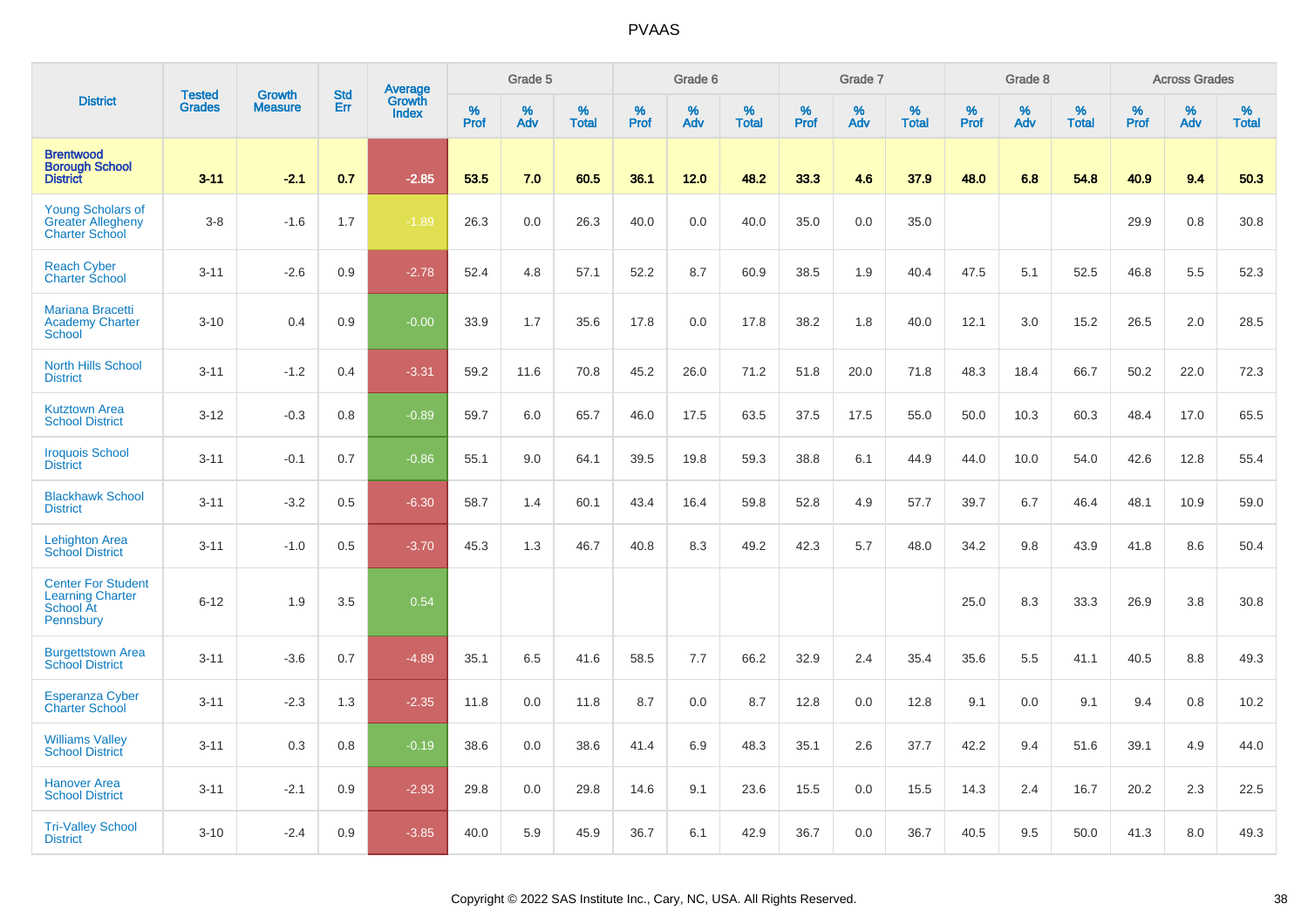|                                                              |                                | <b>Growth</b>  | <b>Std</b> | Average                |              | Grade 5  |                   |           | Grade 6  |                   |           | Grade 7  |                   |           | Grade 8  |                   |           | <b>Across Grades</b> |                   |
|--------------------------------------------------------------|--------------------------------|----------------|------------|------------------------|--------------|----------|-------------------|-----------|----------|-------------------|-----------|----------|-------------------|-----------|----------|-------------------|-----------|----------------------|-------------------|
| <b>District</b>                                              | <b>Tested</b><br><b>Grades</b> | <b>Measure</b> | Err        | Growth<br><b>Index</b> | $\%$<br>Prof | %<br>Adv | %<br><b>Total</b> | %<br>Prof | %<br>Adv | %<br><b>Total</b> | %<br>Prof | %<br>Adv | %<br><b>Total</b> | %<br>Prof | %<br>Adv | %<br><b>Total</b> | %<br>Prof | %<br>Adv             | %<br><b>Total</b> |
| <b>Brentwood</b><br><b>Borough School</b><br><b>District</b> | $3 - 11$                       | $-2.1$         | 0.7        | $-2.85$                | 53.5         | 7.0      | 60.5              | 36.1      | 12.0     | 48.2              | 33.3      | 4.6      | 37.9              | 48.0      | 6.8      | 54.8              | 40.9      | 9.4                  | 50.3              |
| Eugenio Maria De<br><b>Hostos Charter</b><br><b>School</b>   | $3-8$                          | $-0.5$         | 1.4        | $-1.78$                | 45.8         | 0.0      | 45.8              | 16.7      | 16.7     | 33.3              | 18.2      | 9.1      | 27.3              | 46.7      | 0.0      | 46.7              | 35.0      | 6.7                  | 41.7              |
| <b>Connellsville Area</b><br><b>School District</b>          | $3 - 11$                       | $-2.2$         | 0.4        | $-5.74$                | 34.7         | 3.7      | 38.4              | 32.7      | 6.4      | 39.1              | 27.4      | 5.1      | 32.4              | 33.8      | 3.6      | 37.4              | 33.6      | 5.9                  | 39.6              |
| <b>Springfield School</b><br><b>District</b>                 | $3 - 11$                       | $-0.9$         | 0.4        | $-2.85$                | 58.3         | 23.8     | 82.1              | 53.6      | 25.6     | 79.2              | 58.6      | 20.9     | 79.5              | 51.5      | 18.2     | 69.7              | 52.1      | 26.9                 | 78.9              |
| <b>Shaler Area</b><br><b>School District</b>                 | $3 - 11$                       | $-4.5$         | 0.4        | $-13.13$               | 52.7         | 5.4      | 58.1              | 39.8      | 10.6     | 50.4              | 50.0      | 7.8      | 57.8              | 46.9      | 12.9     | 59.8              | 46.7      | 13.0                 | 59.7              |
| <b>Purchase Line</b><br><b>School District</b>               | $3 - 12$                       | $-1.5$         | 0.8        | $-2.85$                | 37.2         | 5.9      | 43.1              | 40.9      | 6.1      | 47.0              | 39.4      | 3.0      | 42.4              | 30.9      | 3.6      | 34.6              | 39.8      | 6.3                  | 46.1              |
| <b>Franklin Towne</b><br>Charter<br><b>Elementary School</b> | $3-8$                          | $-3.1$         | 1.2        | $-3.10$                | 46.4         | 7.1      | 53.6              | 48.2      | 7.4      | 55.6              | 53.6      | 7.1      | 60.7              | 59.1      | 0.0      | 59.1              | 50.6      | 6.8                  | 57.4              |
| <b>MaST Community</b><br>Charter School II                   | $3 - 10$                       | $-4.6$         | 0.7        | $-6.45$                | 41.0         | 3.0      | 44.0              | 38.7      | 4.3      | 43.0              | 50.0      | 5.9      | 55.9              |           |          |                   | 44.5      | 7.0                  | 51.5              |
| <b>Northgate School</b><br><b>District</b>                   | $3 - 11$                       | $-1.4$         | 0.8        | $-4.26$                | 60.8         | 3.9      | 64.7              | 59.0      | 11.5     | 70.5              | 36.1      | 9.8      | 45.9              | 37.5      | 17.9     | 55.4              | 45.5      | 12.8                 | 58.3              |
| Washington<br><b>School District</b>                         | $3 - 11$                       | $-1.7$         | 0.7        | $-3.97$                | 44.7         | 0.0      | 44.7              | 39.6      | 6.2      | 45.8              | 28.0      | 1.2      | 29.3              | 23.5      | 1.5      | 25.0              | 35.4      | 3.1                  | 38.6              |
| <b>Arts Academy</b><br>Elementary<br><b>Charter School</b>   | $3-5$                          | 0.9            | 2.0        | 0.44                   | 31.6         | 0.0      | 31.6              |           |          |                   |           |          |                   |           |          |                   | 31.8      | 2.3                  | 34.1              |
| <b>Laurel Highlands</b><br><b>School District</b>            | $3 - 11$                       | $-1.7$         | 0.5        | $-3.99$                | 43.1         | 4.4      | 47.5              | 39.4      | 11.6     | 51.0              | 35.7      | 2.9      | 38.6              | 37.8      | 5.5      | 43.3              | 39.8      | 9.6                  | 49.4              |
| <b>Coatesville Area</b><br><b>School District</b>            | $3 - 11$                       | $-0.4$         | 0.4        | $-1.48$                | 28.2         | 1.6      | 29.8              | 30.3      | 2.8      | 33.1              | 30.8      | 4.4      | 35.2              | 26.3      | 2.9      | 29.3              | 28.5      | 3.0                  | 31.5              |
| <b>Blacklick Valley</b><br><b>School District</b>            | $3 - 11$                       | $-0.1$         | 1.0        | $-0.87$                | 29.6         | 0.0      | 29.6              | 52.6      | 7.9      | 60.5              | 35.4      | 0.0      | 35.4              | 34.2      | 0.0      | 34.2              | 43.2      | 3.7                  | 46.9              |
| <b>Waynesboro Area</b><br><b>School District</b>             | $3 - 12$                       | $-2.8$         | 0.4        | $-7.51$                | 42.9         | 6.1      | 49.0              | 38.4      | 14.0     | 52.4              | 37.6      | 7.1      | 44.7              | 37.5      | 12.8     | 50.3              | 41.0      | 12.0                 | 52.9              |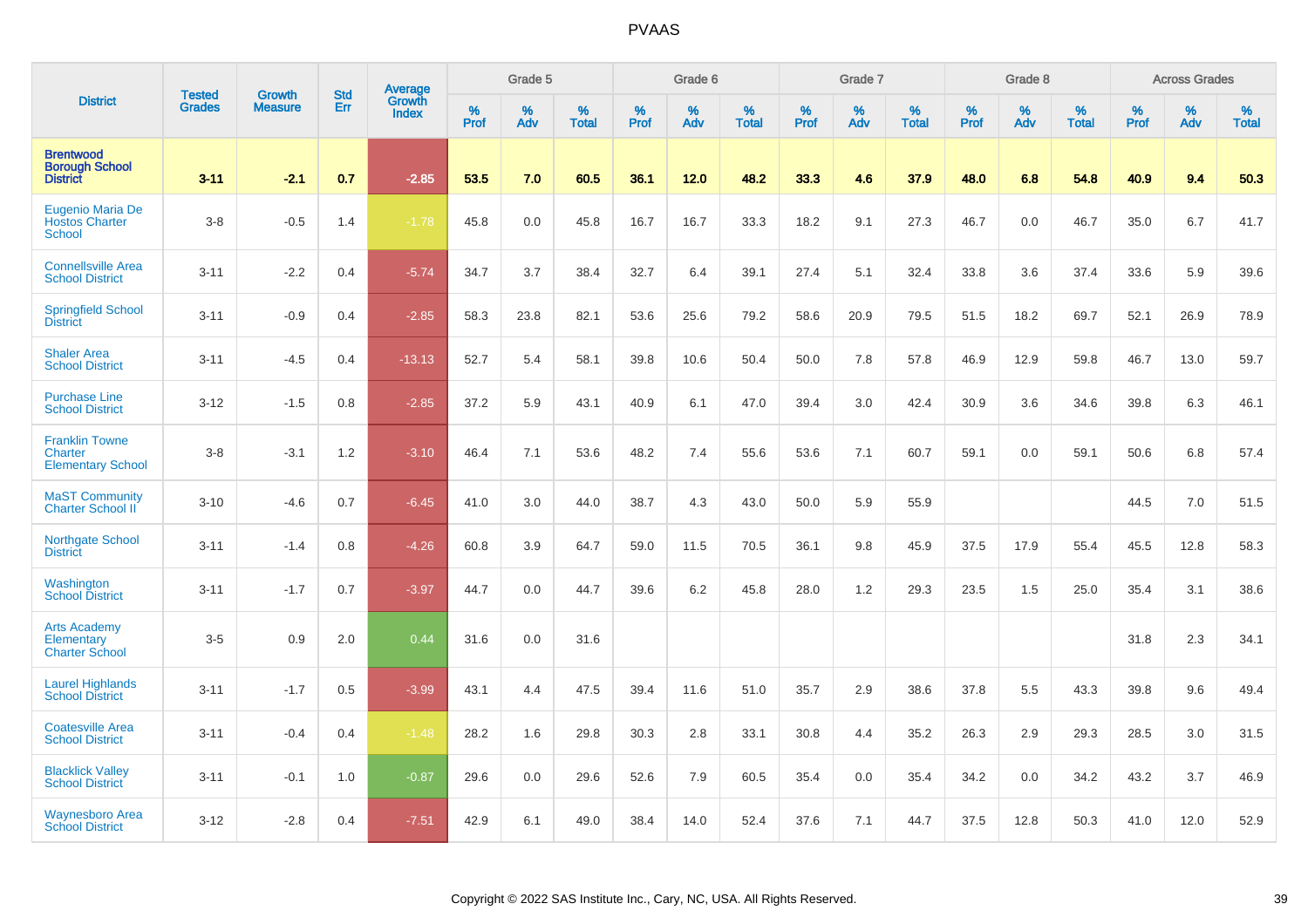|                                                                       |                                |                                 | <b>Std</b> | Average                |           | Grade 5  |                   |           | Grade 6  |                   |           | Grade 7  |                   |           | Grade 8  |                   |                  | <b>Across Grades</b> |                   |
|-----------------------------------------------------------------------|--------------------------------|---------------------------------|------------|------------------------|-----------|----------|-------------------|-----------|----------|-------------------|-----------|----------|-------------------|-----------|----------|-------------------|------------------|----------------------|-------------------|
| <b>District</b>                                                       | <b>Tested</b><br><b>Grades</b> | <b>Growth</b><br><b>Measure</b> | Err        | Growth<br><b>Index</b> | %<br>Prof | %<br>Adv | %<br><b>Total</b> | %<br>Prof | %<br>Adv | %<br><b>Total</b> | %<br>Prof | %<br>Adv | %<br><b>Total</b> | %<br>Prof | %<br>Adv | %<br><b>Total</b> | %<br><b>Prof</b> | %<br>Adv             | %<br><b>Total</b> |
| <b>Brentwood</b><br><b>Borough School</b><br><b>District</b>          | $3 - 11$                       | $-2.1$                          | 0.7        | $-2.85$                | 53.5      | 7.0      | 60.5              | 36.1      | 12.0     | 48.2              | 33.3      | 4.6      | 37.9              | 48.0      | 6.8      | 54.8              | 40.9             | 9.4                  | 50.3              |
| <b>Perseus House</b><br><b>Charter School Of</b><br><b>Excellence</b> | $6 - 11$                       | $-0.9$                          | 1.2        | $-1.85$                |           |          |                   | 4.8       | 0.0      | 4.8               | 20.4      | 0.0      | 20.4              | 22.7      | 1.5      | 24.2              | 19.2             | 0.7                  | 19.9              |
| <b>Penn Hills Charter</b><br>School of<br>Entrepreneurship            | $3 - 8$                        | $-1.5$                          | 1.0        | $-3.06$                | 27.3      | 0.0      | 27.3              | 37.1      | 8.6      | 45.7              | 34.2      | 0.0      | 34.2              | 45.4      | 0.0      | 45.4              | 40.8             | 6.4                  | 47.2              |
| <b>Titusville Area</b><br><b>School District</b>                      | $3 - 11$                       | $-0.4$                          | 0.5        | $-0.96$                | 57.4      | 8.5      | 65.9              | 35.0      | 12.6     | 47.6              | 46.2      | 8.3      | 54.6              | 40.6      | 11.6     | 52.2              | 44.1             | 12.1                 | 56.2              |
| <b>Cameron County</b><br><b>School District</b>                       | $3 - 12$                       | $-2.6$                          | 1.0        | $-2.51$                | 73.3      | 3.3      | 76.7              | 48.7      | 25.6     | 74.4              | 39.0      | 0.0      | 39.0              | 43.2      | 5.4      | 48.6              | 50.4             | 14.0                 | 64.4              |
| <b>Centre Learning</b><br>Community<br><b>Charter School</b>          | $5-8$                          | $-1.3$                          | 2.1        | $-1.22$                |           |          |                   |           |          |                   | 37.5      | 12.5     | 50.0              | 47.1      | 11.8     | 58.8              | 51.8             | 16.7                 | 68.5              |
| <b>Windber Area</b><br><b>School District</b>                         | $3 - 11$                       | $-1.4$                          | 0.7        | $-3.44$                | 49.4      | 13.9     | 63.3              | 49.2      | 14.9     | 64.2              | 49.3      | 9.3      | 58.7              | 57.1      | 10.7     | 67.9              | 49.9             | 11.8                 | 61.7              |
| <b>Moniteau School</b><br><b>District</b>                             | $3 - 11$                       | $-1.6$                          | 0.7        | $-2.47$                | 43.4      | 7.2      | 50.6              | 33.3      | 19.0     | 52.4              | 32.1      | 6.0      | 38.1              | 44.0      | 1.3      | 45.3              | 40.5             | 10.6                 | 51.1              |
| <b>Carmichaels Area</b><br><b>School District</b>                     | $3 - 10$                       | $-2.5$                          | 0.8        | $-3.95$                | 35.0      | 1.2      | 36.2              | 25.8      | 7.6      | 33.3              | 33.3      | 1.5      | 34.8              | 35.2      | 1.4      | 36.6              | 32.5             | 3.4                  | 35.9              |
| Springfield<br><b>Township School</b><br><b>District</b>              | $3 - 11$                       | $-1.2$                          | 0.5        | $-2.84$                | 52.0      | 13.4     | 65.4              | 51.4      | 15.0     | 66.5              | 56.3      | 10.8     | 67.1              | 47.3      | 14.0     | 61.3              | 52.1             | 16.5                 | 68.6              |
| <b>Easton Arts</b><br>Academy<br>Elementary<br><b>Charter School</b>  | $3-5$                          | 0.7                             | 2.6        | 0.29                   | 45.8      | 4.2      | 50.0              |           |          |                   |           |          |                   |           |          |                   | 37.2             | 4.6                  | 41.9              |
| <b>Camp Hill School</b><br><b>District</b>                            | $3 - 12$                       | $-2.3$                          | 0.7        | $-3.72$                | 65.4      | 17.3     | 82.7              | 53.3      | 8.0      | 61.3              | 63.7      | 5.5      | 69.2              | 49.6      | 15.3     | 64.9              | 52.7             | 18.6                 | 71.3              |
| <b>Avonworth School</b><br><b>District</b>                            | $3 - 10$                       | $-0.8$                          | 0.5        | $-1.38$                | 49.6      | 18.0     | 67.6              | 49.6      | 25.6     | 75.2              | 62.3      | 7.7      | 70.0              | 61.0      | 16.1     | 77.1              | 52.4             | 20.5                 | 72.8              |
| Independence<br><b>Charter School</b><br>West                         | $3 - 7$                        | $-3.2$                          | 1.8        | $-2.35$                | 14.3      | 0.0      | 14.3              | 15.4      | 7.7      | 23.1              | 15.8      | 0.0      | 15.8              |           |          |                   | 15.0             | 2.6                  | 17.7              |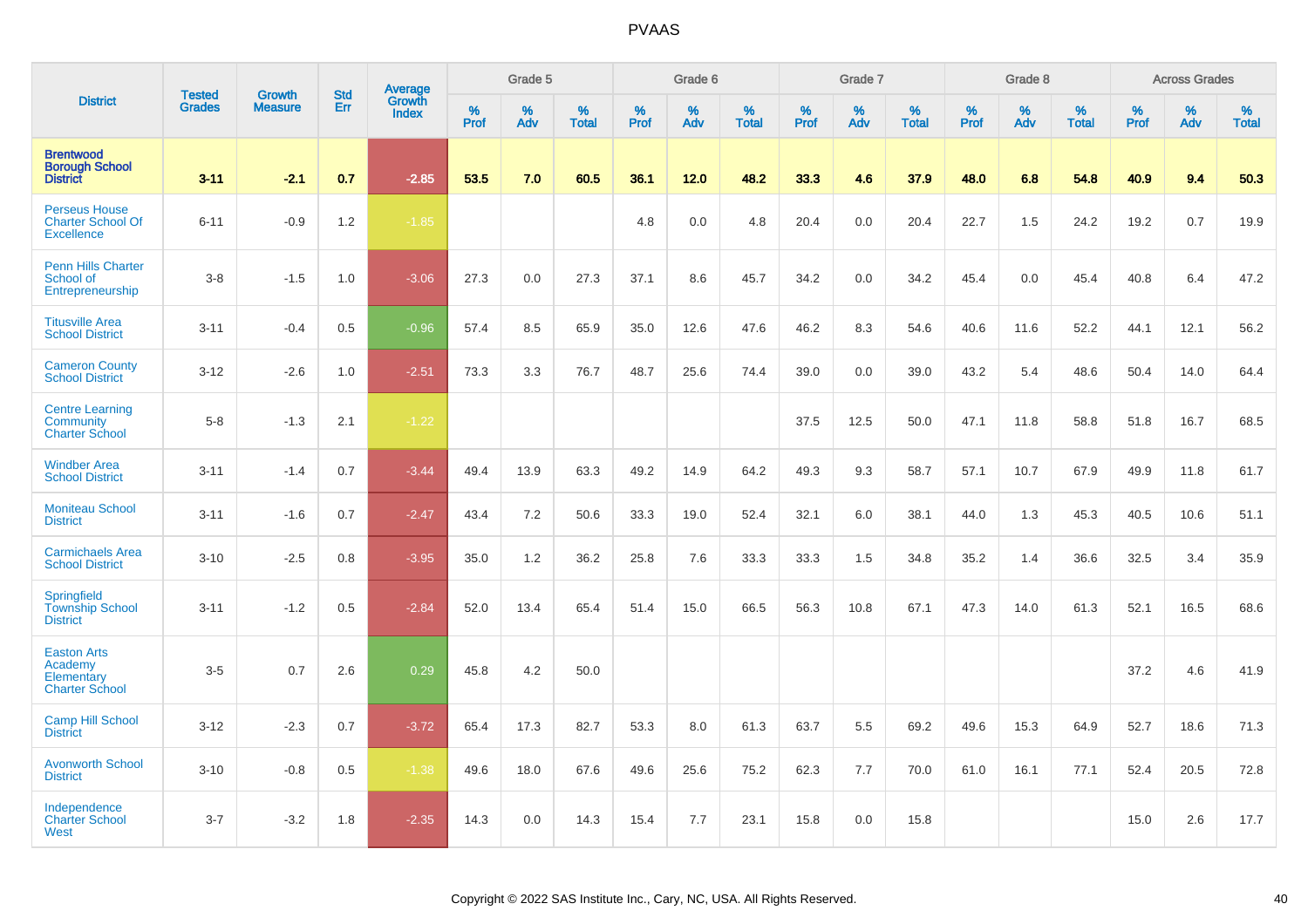|                                                                | <b>Tested</b> | <b>Growth</b>  | <b>Std</b> | Average                |           | Grade 5  |                   |           | Grade 6  |                   |           | Grade 7  |                   |              | Grade 8  |                   |           | <b>Across Grades</b> |                   |
|----------------------------------------------------------------|---------------|----------------|------------|------------------------|-----------|----------|-------------------|-----------|----------|-------------------|-----------|----------|-------------------|--------------|----------|-------------------|-----------|----------------------|-------------------|
| <b>District</b>                                                | <b>Grades</b> | <b>Measure</b> | Err        | Growth<br><b>Index</b> | %<br>Prof | %<br>Adv | %<br><b>Total</b> | %<br>Prof | %<br>Adv | %<br><b>Total</b> | %<br>Prof | %<br>Adv | %<br><b>Total</b> | $\%$<br>Prof | %<br>Adv | %<br><b>Total</b> | %<br>Prof | %<br>Adv             | %<br><b>Total</b> |
| <b>Brentwood</b><br><b>Borough School</b><br><b>District</b>   | $3 - 11$      | $-2.1$         | 0.7        | $-2.85$                | 53.5      | 7.0      | 60.5              | 36.1      | 12.0     | 48.2              | 33.3      | 4.6      | 37.9              | 48.0         | 6.8      | 54.8              | 40.9      | 9.4                  | 50.3              |
| Keystone<br><b>Education Center</b><br><b>Charter School</b>   | $3 - 12$      | 0.7            | 3.3        | 0.20                   |           |          |                   |           |          |                   |           |          |                   | 0.0          | 0.0      | 0.0               | 0.0       | 0.0                  | 0.0               |
| <b>Westmont Hilltop</b><br><b>School District</b>              | $3 - 11$      | $-4.1$         | 0.7        | $-7.50$                | 40.6      | 3.0      | 43.6              | 36.4      | 12.1     | 48.5              | 47.1      | 1.2      | 48.2              | 56.4         | 4.3      | 60.6              | 41.9      | 9.4                  | 51.2              |
| <b>Greensburg Salem</b><br><b>School District</b>              | $3 - 11$      | $-1.6$         | 0.5        | $-3.24$                | 49.7      | 7.2      | 56.9              | 40.1      | 13.8     | 53.9              | 44.0      | 5.5      | 49.4              | 48.3         | 7.2      | 55.6              | 42.8      | 11.4                 | 54.2              |
| Southmoreland<br><b>School District</b>                        | $3 - 11$      | $-3.9$         | 0.6        | $-6.43$                | 39.6      | 2.1      | 41.7              | 41.4      | 8.1      | 49.6              | 43.1      | 4.6      | 47.7              | 49.5         | 4.8      | 54.4              | 44.6      | 6.8                  | 51.3              |
| <b>Chichester School</b><br><b>District</b>                    | $3 - 11$      | $-4.0$         | 0.7        | $-5.95$                | 27.3      | 1.1      | 28.4              | 37.2      | 9.0      | 46.2              | 31.2      | 6.2      | 37.5              | 41.1         | 0.0      | 41.1              | 36.7      | 5.7                  | 42.4              |
| Environmental<br><b>Charter School At</b><br><b>Frick Park</b> | $3-9$         | $-2.5$         | 0.7        | $-4.24$                | 46.0      | 5.3      | 51.3              | 41.5      | 10.6     | 52.1              | 46.6      | 13.6     | 60.2              | 25.4         | 11.9     | 37.3              | 43.3      | 14.6                 | 57.9              |
| <b>Urban Pathways 6-</b><br>12 Charter School                  | $6 - 11$      | $-0.2$         | 2.1        | $-0.24$                |           |          |                   |           |          |                   | 22.2      | 0.0      | 22.2              | 0.0          | 0.0      | 0.0               | 15.9      | 0.0                  | 15.9              |
| <b>Commodore Perry</b><br><b>School District</b>               | $3 - 11$      | $-0.7$         | 1.1        | $-0.81$                | 64.5      | 12.9     | 77.4              | 41.9      | 6.4      | 48.4              | 48.6      | 8.1      | 56.8              | 37.0         | 25.9     | 63.0              | 48.6      | 13.1                 | 61.8              |
| <b>Fairfield Area</b><br><b>School District</b>                | $3 - 11$      | $-1.0$         | 0.8        | $-2.16$                | 50.8      | 3.3      | 54.1              | 44.3      | 6.6      | 50.8              | 45.4      | 1.8      | 47.3              | 37.0         | 5.6      | 42.6              | 45.1      | 9.6                  | 54.6              |
| <b>Ambridge Area</b><br><b>School District</b>                 | $3 - 12$      | $-0.9$         | 0.6        | $-2.18$                | 40.2      | 8.2      | 48.4              | 36.9      | 12.6     | 49.5              | 36.2      | 8.7      | 44.9              | 37.1         | 6.4      | 43.6              | 37.5      | 12.2                 | 49.7              |
| 21st Century Cyber<br><b>Charter School</b>                    | $6 - 12$      | $-2.2$         | 0.7        | $-4.36$                |           |          |                   | 48.2      | 16.7     | 64.9              | 54.9      | 10.5     | 65.4              | 58.0         | 6.7      | 64.7              | 54.2      | 10.8                 | 65.0              |
| <b>Dunmore School</b><br><b>District</b>                       | $3 - 11$      | $-2.2$         | 0.7        | $-4.01$                | 47.2      | 8.3      | 55.6              | 48.9      | 14.1     | 63.0              | 45.9      | 1.8      | 47.7              | 34.5         | 6.0      | 40.5              | 44.8      | 9.4                  | 54.2              |
| <b>South Park School</b><br><b>District</b>                    | $3 - 11$      | $-0.8$         | 0.6        | $-2.28$                | 61.4      | 2.4      | 63.9              | 40.6      | 13.2     | 53.8              | 47.5      | 12.5     | 60.0              | 55.8         | 7.7      | 63.5              | 50.5      | 13.2                 | 63.8              |
| <b>Ridley School</b><br><b>District</b>                        | $3 - 12$      | $-0.9$         | 0.4        | $-3.09$                | 49.2      | 5.6      | 54.8              | 38.5      | 12.4     | 50.9              | 39.6      | 5.9      | 45.6              | 41.1         | 7.5      | 48.6              | 42.4      | 10.0                 | 52.4              |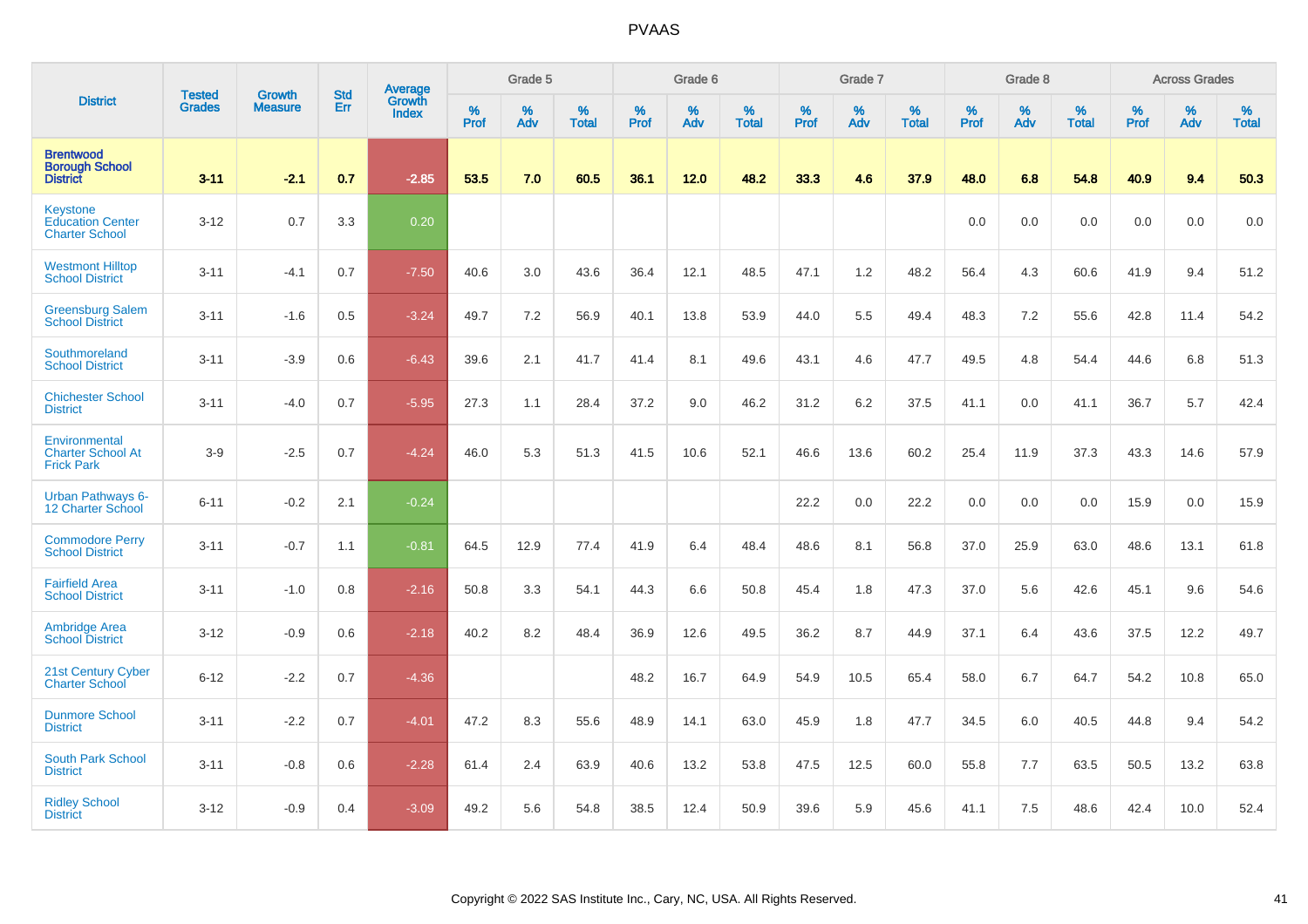|                                                                               |                                |                                 | <b>Std</b> | Average                |           | Grade 5  |                   |           | Grade 6  |                   |           | Grade 7  |                   |           | Grade 8  |                   |           | <b>Across Grades</b> |                   |
|-------------------------------------------------------------------------------|--------------------------------|---------------------------------|------------|------------------------|-----------|----------|-------------------|-----------|----------|-------------------|-----------|----------|-------------------|-----------|----------|-------------------|-----------|----------------------|-------------------|
| <b>District</b>                                                               | <b>Tested</b><br><b>Grades</b> | <b>Growth</b><br><b>Measure</b> | Err        | Growth<br><b>Index</b> | %<br>Prof | %<br>Adv | %<br><b>Total</b> | %<br>Prof | %<br>Adv | %<br><b>Total</b> | %<br>Prof | %<br>Adv | %<br><b>Total</b> | %<br>Prof | %<br>Adv | %<br><b>Total</b> | %<br>Prof | %<br>Adv             | %<br><b>Total</b> |
| <b>Brentwood</b><br><b>Borough School</b><br><b>District</b>                  | $3 - 11$                       | $-2.1$                          | 0.7        | $-2.85$                | 53.5      | 7.0      | 60.5              | 36.1      | 12.0     | 48.2              | 33.3      | 4.6      | 37.9              | 48.0      | 6.8      | 54.8              | 40.9      | 9.4                  | 50.3              |
| <b>Nazareth Area</b><br><b>School District</b>                                | $3 - 11$                       | $-2.5$                          | 0.4        | $-6.40$                | 49.2      | 5.5      | 54.7              | 43.3      | 23.0     | 66.3              | 56.0      | 8.6      | 64.7              | 51.9      | 8.5      | 60.5              | 48.6      | 14.4                 | 63.0              |
| Philipsburg-<br>Osceola Area<br><b>School District</b>                        | $3 - 11$                       | $-4.8$                          | 0.6        | $-8.12$                | 45.5      | 6.5      | 52.0              | 41.3      | 11.9     | 53.2              | 35.2      | 2.4      | 37.6              | 33.0      | 6.2      | 39.2              | 40.7      | 11.1                 | 51.8              |
| <b>New Kensington-</b><br>Arnold School<br><b>District</b>                    | $3 - 11$                       | $-1.0$                          | 0.7        | $-1.97$                | 22.5      | 0.9      | 23.4              | 20.6      | 10.3     | 30.8              | 27.0      | 0.0      | 27.0              | 26.4      | 3.4      | 29.9              | 27.1      | 4.2                  | 31.3              |
| <b>Roberto Clemente</b><br><b>Charter School</b>                              | $3 - 12$                       | $-5.1$                          | 1.0        | $-5.25$                | 19.4      | 0.0      | 19.4              | 23.1      | 5.1      | 28.2              | 11.6      | 0.0      | 11.6              | 12.2      | 0.0      | 12.2              | 15.5      | 1.7                  | 17.2              |
| Widener<br>Partnership<br><b>Charter School</b>                               | $3 - 7$                        | $-1.6$                          | 1.1        | $-2.26$                | 4.6       | 0.0      | 4.6               | 15.8      | 2.6      | 18.4              | 14.0      | 0.0      | 14.0              |           |          |                   | 9.6       | 1.4                  | 11.0              |
| <b>West York Area</b><br><b>School District</b>                               | $3 - 12$                       | $-1.4$                          | 0.5        | $-2.97$                | 36.0      | 4.4      | 40.4              | 38.5      | 9.3      | 47.8              | 35.9      | 5.3      | 41.2              | 41.2      | 5.2      | 46.4              | 37.8      | 8.4                  | 46.2              |
| <b>Mastery Charter</b><br>School-Francis D.<br><b>Pastorius</b><br>Elementary | $3-8$                          | $-1.7$                          | 1.5        | $-1.76$                | 3.8       | 0.0      | 3.8               | 28.6      | 3.6      | 32.1              | 22.7      | 0.0      | 22.7              |           |          |                   | 14.3      | 0.8                  | 15.1              |
| <b>Deep Roots</b><br><b>Charter School</b>                                    | $3-6$                          | $-2.5$                          | 1.4        | $-2.18$                | 18.2      | 0.0      | 18.2              | 19.0      | 2.4      | 21.4              |           |          |                   |           |          |                   | 19.2      | 0.7                  | 19.9              |
| <b>Arts Academy</b><br><b>Charter School</b>                                  | $5-8$                          | $-3.5$                          | 1.1        | $-3.11$                | 41.2      | 0.0      | 41.2              | 46.7      | 2.2      | 48.9              | 49.1      | 1.9      | 50.9              | 45.2      | 3.2      | 48.4              | 46.6      | 2.0                  | 48.6              |
| <b>Council Rock</b><br><b>School District</b>                                 | $3 - 11$                       | $-2.3$                          | 0.2        | $-9.78$                | 58.1      | 8.8      | 66.9              | 49.7      | 26.1     | 75.9              | 52.3      | 13.9     | 66.2              | 46.6      | 14.5     | 61.1              | 50.8      | 17.6                 | 68.4              |
| <b>Propel Charter</b><br>School-Montour                                       | $3 - 10$                       | $-1.8$                          | 0.8        | $-2.37$                | 18.0      | 0.0      | 18.0              | 22.7      | 3.0      | 25.8              | 21.5      | 0.0      | 21.5              | 23.4      | 3.1      | 26.6              | 21.5      | 3.2                  | 24.7              |
| <b>Mastery Charter</b><br>School-Mann<br>Campus                               | $3-6$                          | $-2.7$                          | 1.7        | $-1.86$                | 16.7      | 0.0      | 16.7              | 27.8      | 0.0      | 27.8              |           |          |                   |           |          |                   | 18.4      | 0.0                  | 18.4              |
| <b>Dover Area School</b><br><b>District</b>                                   | $3 - 12$                       | $-1.0$                          | 0.4        | $-2.38$                | 48.0      | 4.8      | 52.8              | 41.4      | 17.1     | 58.6              | 48.6      | 7.1      | 55.7              | 44.7      | 5.7      | 50.4              | 44.8      | 10.8                 | 55.6              |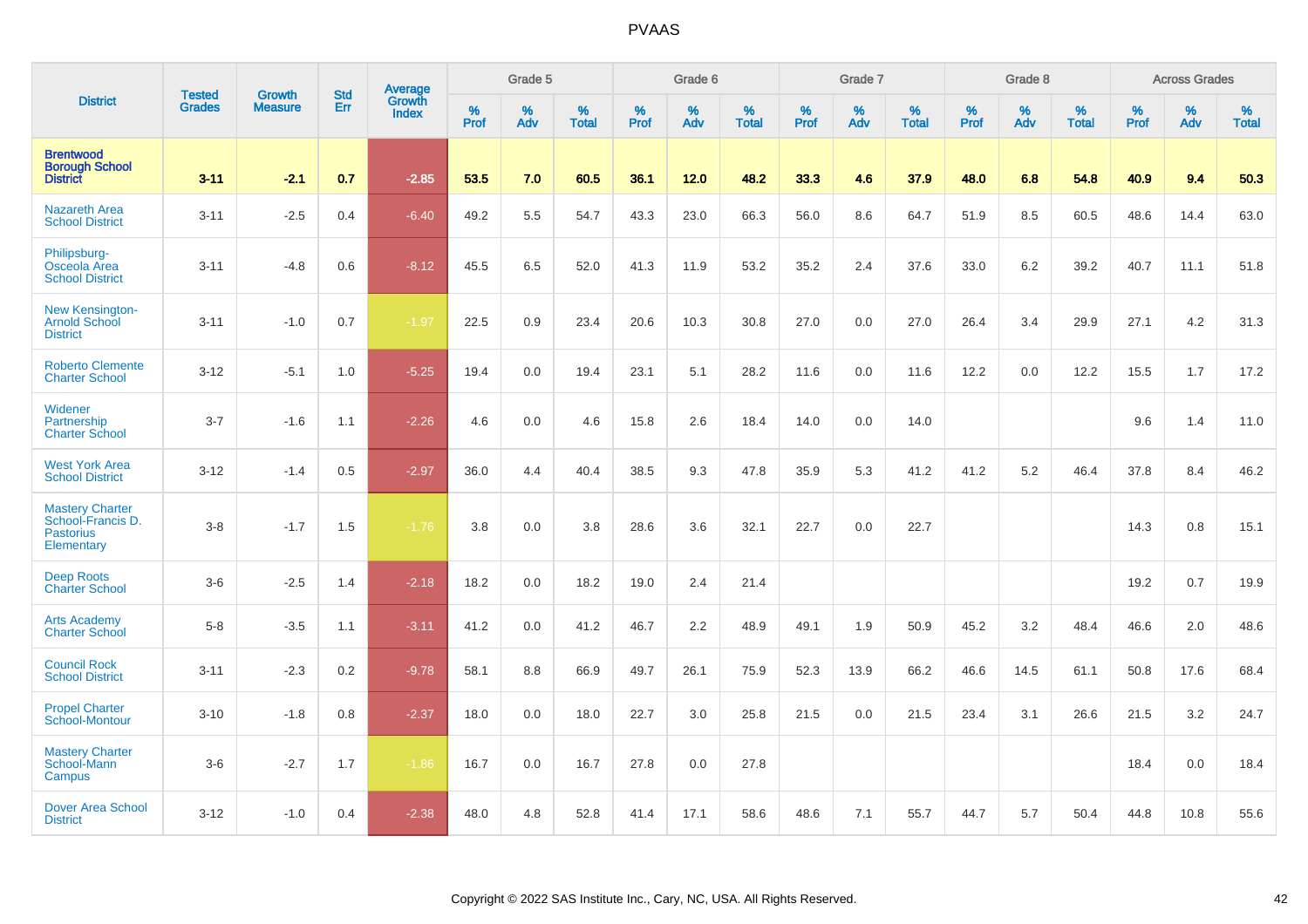|                                                                 |                                |                                 |                   | Average                |           | Grade 5  |                   |           | Grade 6  |                   |           | Grade 7  |                   |           | Grade 8  |                   |           | <b>Across Grades</b> |                   |
|-----------------------------------------------------------------|--------------------------------|---------------------------------|-------------------|------------------------|-----------|----------|-------------------|-----------|----------|-------------------|-----------|----------|-------------------|-----------|----------|-------------------|-----------|----------------------|-------------------|
| <b>District</b>                                                 | <b>Tested</b><br><b>Grades</b> | <b>Growth</b><br><b>Measure</b> | <b>Std</b><br>Err | Growth<br><b>Index</b> | %<br>Prof | %<br>Adv | %<br><b>Total</b> | %<br>Prof | %<br>Adv | %<br><b>Total</b> | %<br>Prof | %<br>Adv | %<br><b>Total</b> | %<br>Prof | %<br>Adv | %<br><b>Total</b> | %<br>Prof | %<br>Adv             | %<br><b>Total</b> |
| <b>Brentwood</b><br><b>Borough School</b><br><b>District</b>    | $3 - 11$                       | $-2.1$                          | 0.7               | $-2.85$                | 53.5      | 7.0      | 60.5              | 36.1      | 12.0     | 48.2              | 33.3      | 4.6      | 37.9              | 48.0      | 6.8      | 54.8              | 40.9      | 9.4                  | 50.3              |
| Pennsylvania<br><b>Leadership Charter</b><br><b>School</b>      | $3 - 11$                       | $-1.6$                          | 0.5               | $-3.16$                | 59.1      | 11.7     | 70.8              | 51.3      | 16.2     | 67.5              | 43.2      | 14.2     | 57.4              | 48.7      | 11.8     | 60.5              | 49.6      | 15.0                 | 64.6              |
| <b>Mount Carmel</b><br><b>Area School</b><br><b>District</b>    | $3 - 11$                       | $-2.5$                          | 0.6               | $-4.10$                | 36.9      | 1.8      | 38.7              | 31.3      | 7.8      | 39.1              | 30.6      | 0.0      | 30.6              | 29.0      | 2.6      | 31.6              | 32.7      | 4.4                  | 37.2              |
| <b>MaST Community</b><br><b>Charter School III</b>              | $3-6$                          | $-0.7$                          | 0.8               | $-0.88$                | 25.8      | 0.8      | 26.5              | 30.0      | 6.9      | 36.9              |           |          |                   |           |          |                   | 28.3      | 6.5                  | 34.8              |
| Independence<br><b>Charter School</b>                           | $3-8$                          | $-2.1$                          | 0.7               | $-3.23$                | 28.8      | 9.6      | 38.4              | 39.0      | 18.3     | 57.3              | 38.3      | 11.1     | 49.4              | 50.9      | 7.0      | 57.9              | 35.6      | 11.9                 | 47.5              |
| Lampeter-<br><b>Strasburg School</b><br><b>District</b>         | $3 - 12$                       | $-1.0$                          | 0.5               | $-2.99$                | 56.5      | 14.9     | 71.4              | 48.5      | 27.4     | 76.0              | 56.6      | 10.1     | 66.7              | 49.5      | 10.0     | 59.5              | 50.0      | 20.6                 | 70.5              |
| <b>Neshannock</b><br><b>Township School</b><br><b>District</b>  | $3 - 10$                       | $-3.2$                          | 0.7               | $-4.59$                | 56.7      | 8.9      | 65.6              | 57.4      | 20.6     | 77.9              | 62.0      | 14.0     | 76.0              | 51.3      | 6.4      | 57.7              | 55.4      | 13.5                 | 68.9              |
| <b>Baden Academy</b><br><b>Charter School</b>                   | $3-6$                          | $-1.3$                          | 1.1               | $-1.32$                | 47.6      | 1.6      | 49.2              | 46.6      | 10.3     | 56.9              |           |          |                   |           |          |                   | 42.3      | 7.1                  | 49.4              |
| <b>Lakeview School</b><br><b>District</b>                       | $3 - 11$                       | $-3.2$                          | 0.8               | $-3.93$                | 63.3      | 10.2     | 73.5              | 46.5      | 16.9     | 63.4              | 37.1      | 8.1      | 45.2              | 43.1      | 9.2      | 52.3              | 45.7      | 15.4                 | 61.1              |
| <b>Cocalico School</b><br><b>District</b>                       | $3 - 11$                       | $-2.5$                          | 0.4               | $-5.75$                | 50.2      | 11.9     | 62.2              | 46.0      | 22.6     | 68.5              | 50.7      | 7.0      | 57.6              | 35.9      | 14.1     | 50.0              | 44.9      | 15.8                 | 60.7              |
| La Academia<br>Partnership<br><b>Charter School</b>             | $6 - 11$                       | $-4.8$                          | 1.8               | $-2.67$                |           |          |                   | 14.3      | 0.0      | 14.3              | 4.2       | 0.0      | 4.2               | 0.0       | 0.0      | 0.0               | 5.6       | 0.0                  | 5.6               |
| <b>Forest Hills School</b><br><b>District</b>                   | $3 - 11$                       | $-4.9$                          | 0.6               | $-9.70$                | 53.0      | 4.5      | 57.5              | 48.3      | 6.7      | 55.0              | 30.9      | 3.2      | 34.2              | 22.3      | 2.5      | 24.8              | 39.3      | 7.6                  | 46.9              |
| Commonwealth<br><b>Charter Academy</b><br><b>Charter School</b> | $3 - 10$                       | $-3.1$                          | 0.9               | $-3.75$                | 49.2      | 1.7      | 50.8              | 56.0      | 12.0     | 68.0              | 49.1      | 8.8      | 57.9              | 39.6      | 4.2      | 43.8              | 45.3      | 10.1                 | 55.4              |
| <b>Dallas School</b><br><b>District</b>                         | $3 - 11$                       | $-5.2$                          | 0.5               | $-9.60$                | 58.5      | 8.8      | 67.3              | 50.7      | 12.7     | 63.4              | 49.2      | 3.2      | 52.4              | 48.7      | 14.3     | 63.0              | 50.5      | 13.7                 | 64.2              |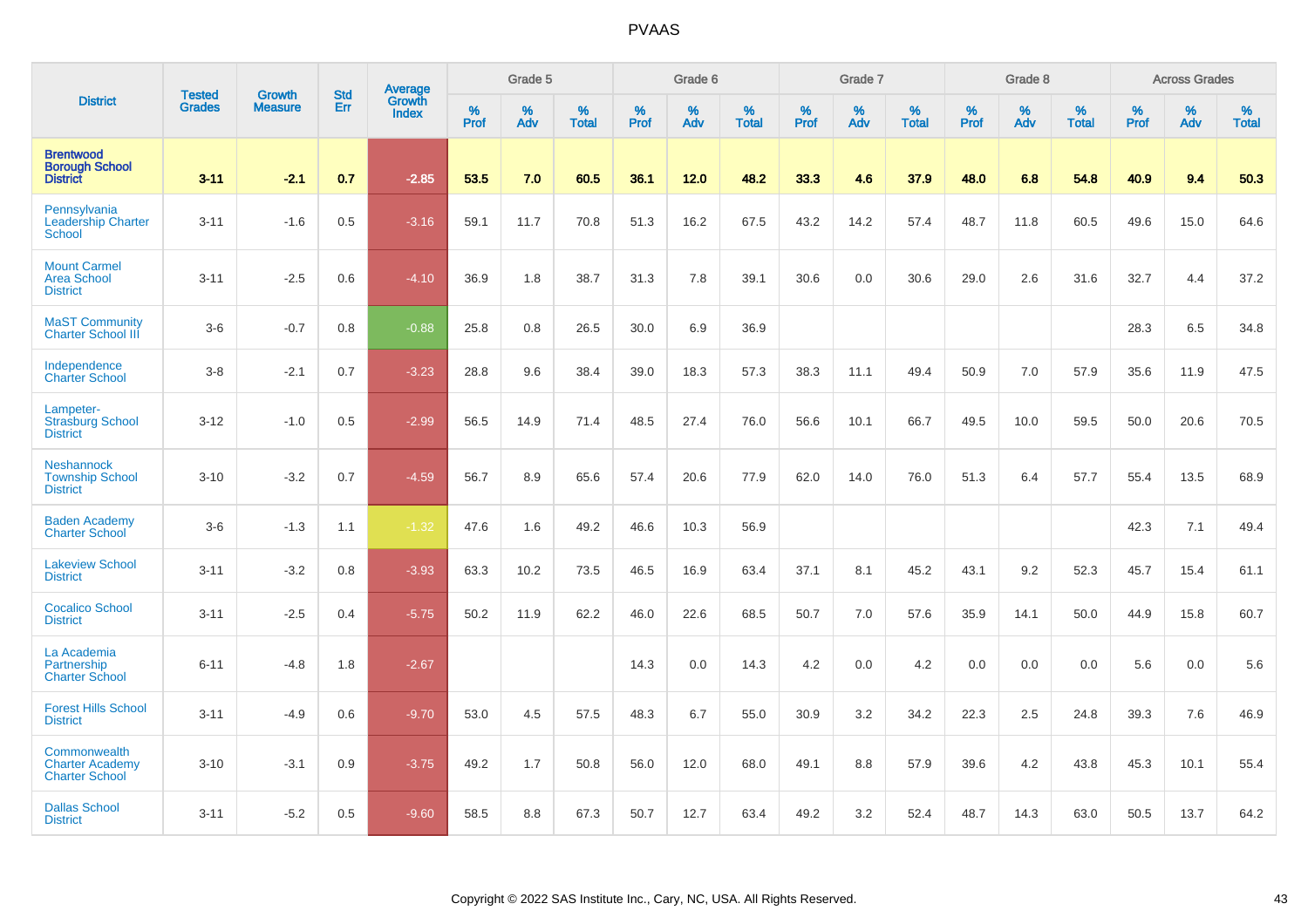|                                                              | <b>Tested</b> | <b>Growth</b>  | <b>Std</b> | Average<br>Growth |              | Grade 5  |                   |           | Grade 6  |                   |           | Grade 7  |                   |           | Grade 8  |                   |           | <b>Across Grades</b> |                   |
|--------------------------------------------------------------|---------------|----------------|------------|-------------------|--------------|----------|-------------------|-----------|----------|-------------------|-----------|----------|-------------------|-----------|----------|-------------------|-----------|----------------------|-------------------|
| <b>District</b>                                              | <b>Grades</b> | <b>Measure</b> | Err        | <b>Index</b>      | $\%$<br>Prof | %<br>Adv | %<br><b>Total</b> | %<br>Prof | %<br>Adv | %<br><b>Total</b> | %<br>Prof | %<br>Adv | %<br><b>Total</b> | %<br>Prof | %<br>Adv | %<br><b>Total</b> | %<br>Prof | %<br>Adv             | %<br><b>Total</b> |
| <b>Brentwood</b><br><b>Borough School</b><br><b>District</b> | $3 - 11$      | $-2.1$         | 0.7        | $-2.85$           | 53.5         | 7.0      | 60.5              | 36.1      | 12.0     | 48.2              | 33.3      | 4.6      | 37.9              | 48.0      | 6.8      | 54.8              | 40.9      | 9.4                  | 50.3              |
| <b>New Day Charter</b><br><b>School</b>                      | $7 - 11$      | $-1.7$         | 3.2        | $-0.53$           |              |          |                   |           |          |                   |           |          |                   | 11.1      | 0.0      | 11.1              | 11.1      | 0.0                  | 11.1              |
| <b>Woodland Hills</b><br><b>School District</b>              | $3 - 12$      | $-3.0$         | 0.5        | $-6.16$           | 34.1         | 0.6      | 34.7              | 13.8      | 3.4      | 17.2              | 32.5      | 2.6      | 35.0              | 24.8      | 2.0      | 26.7              | 26.7      | 3.7                  | 30.4              |
| <b>Brentwood</b><br><b>Borough School</b><br><b>District</b> | $3 - 11$      | $-2.1$         | 0.7        | $-2.85$           | 53.5         | 7.0      | 60.5              | 36.1      | 12.0     | 48.2              | 33.3      | 4.6      | 37.9              | 48.0      | 6.8      | 54.8              | 40.9      | 9.4                  | 50.3              |
| Achievement<br><b>House Charter</b><br>School                | $7 - 11$      | $-3.1$         | 1.6        | $-1.91$           |              |          |                   |           |          |                   | 52.0      | 0.0      | 52.0              | 48.8      | 7.0      | 55.8              | 50.0      | 4.4                  | 54.4              |
| Southeastern<br><b>Greene School</b><br><b>District</b>      | $3 - 10$      | $-4.6$         | 1.0        | $-4.40$           | 44.8         | 17.2     | 62.1              | 42.4      | 12.1     | 54.6              | 36.7      | 6.1      | 42.9              | 48.8      | 2.3      | 51.2              | 41.1      | 14.3                 | 55.4              |
| <b>Wilson School</b><br><b>District</b>                      | $3 - 12$      | $-3.7$         | 0.5        | $-7.41$           | 49.3         | 4.2      | 53.5              | 52.1      | 11.6     | 63.7              | 47.6      | 8.4      | 56.0              | 47.8      | 11.1     | 58.9              | 47.0      | 13.2                 | 60.1              |
| <b>Whitehall-Coplay</b><br><b>School District</b>            | $3 - 11$      | $-1.0$         | 0.4        | $-2.56$           | 47.1         | 4.6      | 51.7              | 43.0      | 11.2     | 54.1              | 41.3      | 7.8      | 49.1              | 38.2      | 7.1      | 45.4              | 42.6      | 8.9                  | 51.5              |
| <b>Central Cambria</b><br><b>School District</b>             | $3 - 11$      | $-3.0$         | 0.6        | $-5.07$           | 59.8         | 11.1     | 70.9              | 33.6      | 13.3     | 46.9              | 48.2      | 4.4      | 52.6              | 38.9      | 4.8      | 43.6              | 44.9      | 10.7                 | 55.6              |
| Octorara Area<br><b>School District</b>                      | $3 - 11$      | $-3.9$         | 0.6        | $-6.74$           | 44.6         | 9.1      | 53.6              | 53.3      | 8.3      | 61.7              | 28.9      | 5.2      | 34.1              | 40.5      | 6.0      | 46.6              | 42.6      | 9.0                  | 51.6              |
| <b>Agora Cyber</b><br><b>Charter School</b>                  | $3 - 11$      | $-2.5$         | 0.6        | $-4.31$           | 31.7         | 1.0      | 32.7              | 30.1      | 7.0      | 37.1              | 29.0      | 2.8      | 31.7              | 28.3      | 2.0      | 30.3              | 30.7      | 4.8                  | 35.5              |
| <b>Northwest Area</b><br><b>School District</b>              | $3 - 10$      | $-2.3$         | 0.9        | $-2.59$           | 38.6         | 0.0      | 38.6              | 26.7      | 8.3      | 35.0              | 28.0      | 0.0      | 28.0              | 37.0      | 3.7      | 40.7              | 32.5      | 3.1                  | 35.6              |
| <b>Tunkhannock Area</b><br><b>School District</b>            | $3 - 11$      | $-3.4$         | 0.5        | $-6.81$           | 29.2         | 2.9      | 32.1              | 35.9      | 12.5     | 48.4              | 33.3      | 3.1      | 36.4              | 40.1      | 8.2      | 48.3              | 36.3      | 6.8                  | 43.0              |
| <b>Bensalem</b><br><b>Township School</b><br><b>District</b> | $3 - 11$      | $-1.5$         | 0.3        | $-4.35$           | 24.4         | 3.4      | 27.7              | 32.6      | 7.6      | 40.2              | 29.8      | 4.8      | 34.6              | 31.8      | 6.9      | 38.7              | 28.8      | 6.0                  | 34.8              |
| <b>Universal Bluford</b><br><b>Charter School</b>            | $3-6$         | $-2.8$         | 1.2        | $-2.37$           | 19.0         | 0.0      | 19.0              | 23.3      | 0.0      | 23.3              |           |          |                   |           |          |                   | 22.3      | 1.8                  | 24.1              |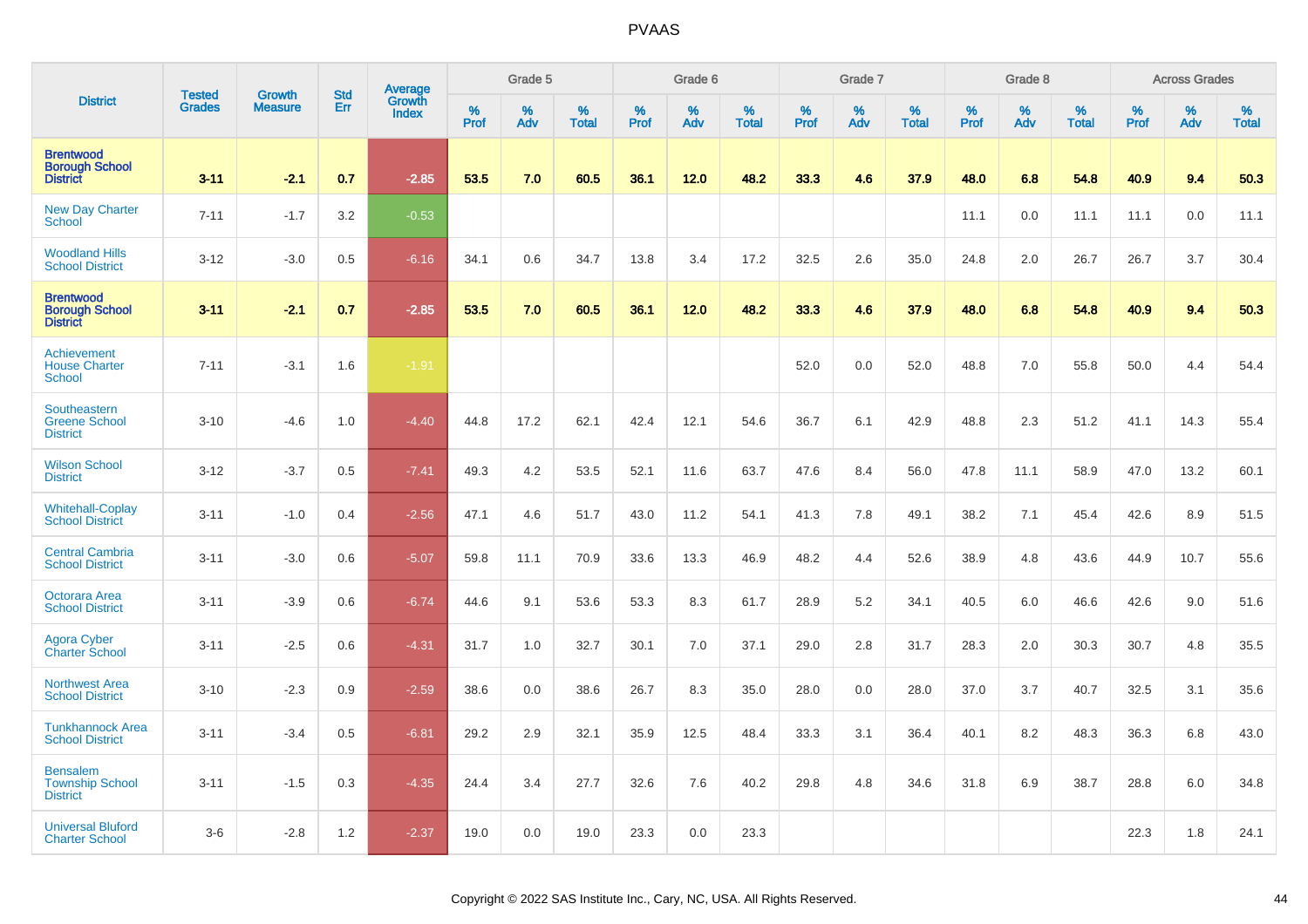|                                                                                 |                                |                                 | <b>Std</b> | Average                       |           | Grade 5  |                   |           | Grade 6  |                   |           | Grade 7  |                   |           | Grade 8  |                   |           | <b>Across Grades</b> |                   |
|---------------------------------------------------------------------------------|--------------------------------|---------------------------------|------------|-------------------------------|-----------|----------|-------------------|-----------|----------|-------------------|-----------|----------|-------------------|-----------|----------|-------------------|-----------|----------------------|-------------------|
| <b>District</b>                                                                 | <b>Tested</b><br><b>Grades</b> | <b>Growth</b><br><b>Measure</b> | Err        | <b>Growth</b><br><b>Index</b> | %<br>Prof | %<br>Adv | %<br><b>Total</b> | %<br>Prof | %<br>Adv | %<br><b>Total</b> | %<br>Prof | %<br>Adv | %<br><b>Total</b> | %<br>Prof | %<br>Adv | %<br><b>Total</b> | %<br>Prof | %<br>Adv             | %<br><b>Total</b> |
| <b>Brentwood</b><br><b>Borough School</b><br><b>District</b>                    | $3 - 11$                       | $-2.1$                          | 0.7        | $-2.85$                       | 53.5      | 7.0      | 60.5              | 36.1      | 12.0     | 48.2              | 33.3      | 4.6      | 37.9              | 48.0      | 6.8      | 54.8              | 40.9      | 9.4                  | 50.3              |
| Northampton Area<br><b>School District</b>                                      | $3 - 11$                       | $-4.3$                          | 0.7        | $-6.25$                       | 39.1      | 8.6      | 47.7              | 34.2      | 19.3     | 53.5              | 27.4      | 6.8      | 34.2              | 40.0      | 5.0      | 45.0              | 42.3      | 12.8                 | 55.1              |
| <b>Brookville Area</b><br><b>School District</b>                                | $3 - 11$                       | $-3.3$                          | 0.6        | $-5.82$                       | 41.6      | 5.9      | 47.5              | 37.1      | 12.4     | 49.4              | 34.4      | 0.8      | 35.2              | 45.0      | 7.3      | 52.3              | 40.4      | 8.7                  | 49.1              |
| <b>Propel Charter</b><br>School-Pitcairn                                        | $3-8$                          | $-5.3$                          | 1.2        | $-4.63$                       | 12.1      | 0.0      | 12.1              | 29.6      | 11.1     | 40.7              | 18.2      | 0.0      | 18.2              | 16.7      | 0.0      | 16.7              | 17.3      | 2.5                  | 19.8              |
| Lackawanna Trail<br><b>School District</b>                                      | $3 - 10$                       | $-3.9$                          | 0.8        | $-5.05$                       | 50.9      | 3.6      | 54.6              | 38.8      | 14.9     | 53.7              | 45.1      | 5.6      | 50.7              | 31.2      | 3.9      | 35.1              | 43.8      | 10.0                 | 53.8              |
| Salisbury-Elk Lick<br><b>School District</b>                                    | $3 - 11$                       | $-3.9$                          | 1.3        | $-2.93$                       | 50.0      | 8.3      | 58.3              | 50.0      | 0.0      | 50.0              | 30.0      | 0.0      | 30.0              | 28.6      | 4.8      | 33.3              | 42.2      | 3.3                  | 45.4              |
| <b>Perkiomen Valley</b><br><b>School District</b>                               | $3 - 11$                       | $-3.7$                          | 0.3        | $-11.07$                      | 53.1      | 15.9     | 69.0              | 52.5      | 21.5     | 74.0              | 51.0      | 12.6     | 63.6              | 48.7      | 12.2     | 60.9              | 51.1      | 18.7                 | 69.8              |
| <b>Yough School</b><br><b>District</b>                                          | $3 - 10$                       | $-4.7$                          | 0.6        | $-9.77$                       | 37.9      | 1.5      | 39.4              | 39.6      | 15.7     | 55.2              | 42.3      | 8.2      | 50.5              | 36.7      | 5.8      | 42.5              | 41.9      | 9.2                  | 51.1              |
| <b>Mastery Charter</b><br>School - Smedley<br>Campus                            | $3-6$                          | $-4.0$                          | 1.3        | $-3.20$                       | 19.2      | 1.9      | 21.2              | 31.0      | 1.7      | 32.8              |           |          |                   |           |          |                   | 21.4      | 2.2                  | 23.6              |
| <b>Executive</b><br><b>Education</b><br><b>Academy Charter</b><br><b>School</b> | $3 - 10$                       | $-5.5$                          | 1.6        | $-3.40$                       | 10.0      | 0.0      | 10.0              | 12.5      | 6.2      | 18.8              |           |          |                   | 38.1      | 0.0      | 38.1              | 31.4      | 2.9                  | 34.3              |
| <b>East Allegheny</b><br><b>School District</b>                                 | $3 - 11$                       | $-3.0$                          | 0.7        | $-4.43$                       | 41.6      | 3.4      | 44.9              | 25.9      | 7.1      | 32.9              | 30.8      | 2.6      | 33.3              | 22.3      | 3.9      | 26.2              | 26.8      | 4.0                  | 30.9              |
| <b>First Philadelphia</b><br>Preparatory<br><b>Charter School</b>               | $3-8$                          | $-3.5$                          | 0.7        | $-5.28$                       | 13.7      | 1.0      | 14.7              | 22.8      | 1.1      | 23.9              | 7.6       | 0.0      | 7.6               | 18.9      | 4.0      | 23.0              | 16.4      | 1.6                  | 17.9              |
| <b>East Stroudsburg</b><br><b>Area School</b><br><b>District</b>                | $3 - 11$                       | $-4.1$                          | 0.5        | $-9.10$                       | 43.7      | 1.9      | 45.6              | 40.8      | 9.4      | 50.3              | 41.9      | 3.5      | 45.4              | 32.3      | 5.1      | 37.3              | 36.5      | 7.4                  | 43.9              |
| <b>Garnet Valley</b><br><b>School District</b>                                  | $3 - 10$                       | $-3.6$                          | 0.4        | $-9.46$                       | 53.3      | 14.4     | 67.6              | 51.3      | 23.0     | 74.4              | 53.8      | 10.5     | 64.3              | 53.4      | 12.2     | 65.6              | 51.6      | 17.8                 | 69.4              |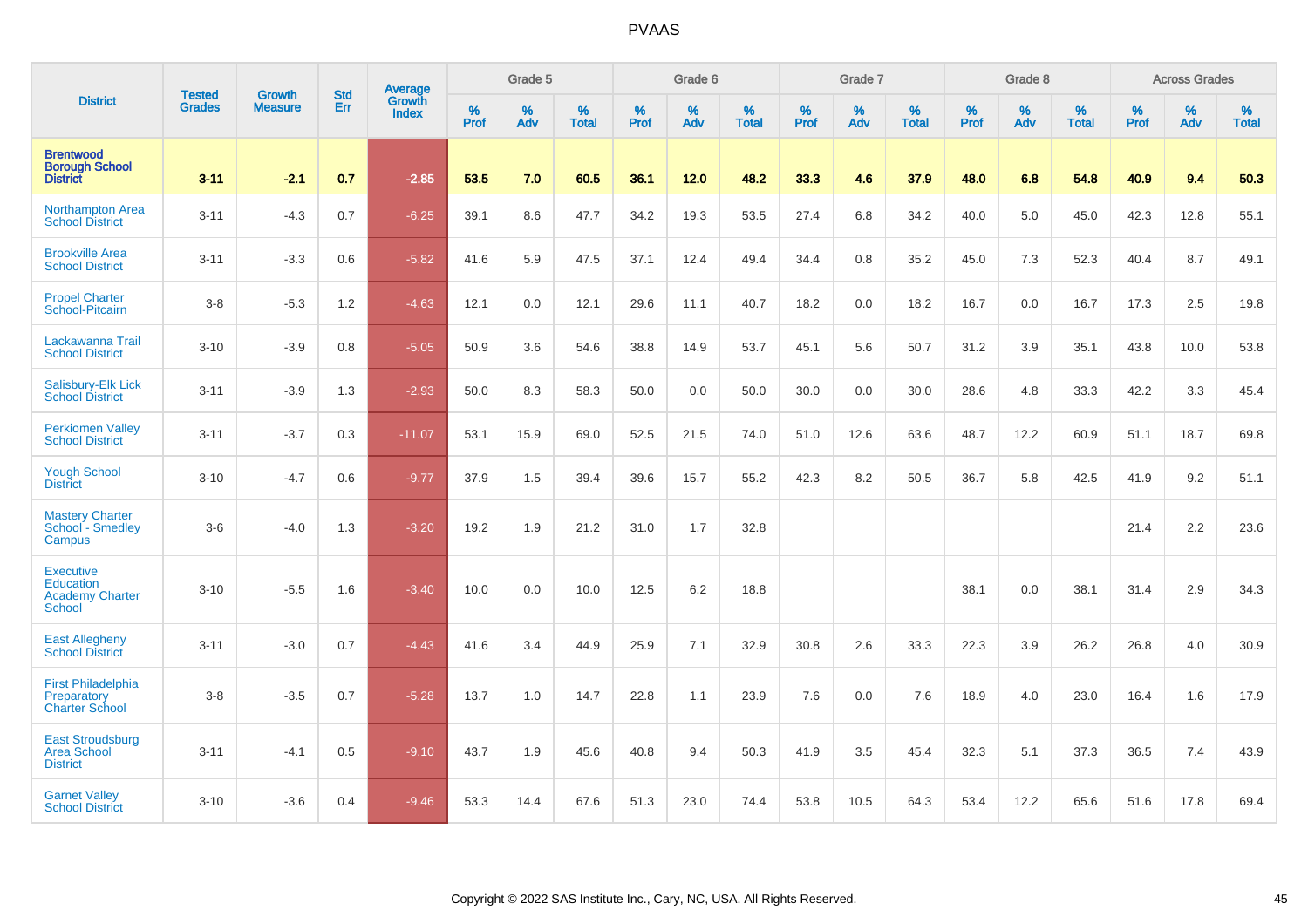|                                                                        |                         |                                 |                   | Average                |                     | Grade 5  |                      |              | Grade 6  |                      |              | Grade 7     |                      |                     | Grade 8     |                      |                     | <b>Across Grades</b> |                   |
|------------------------------------------------------------------------|-------------------------|---------------------------------|-------------------|------------------------|---------------------|----------|----------------------|--------------|----------|----------------------|--------------|-------------|----------------------|---------------------|-------------|----------------------|---------------------|----------------------|-------------------|
| <b>District</b>                                                        | <b>Tested</b><br>Grades | <b>Growth</b><br><b>Measure</b> | <b>Std</b><br>Err | Growth<br><b>Index</b> | $\%$<br><b>Prof</b> | %<br>Adv | $\%$<br><b>Total</b> | $\%$<br>Prof | %<br>Adv | $\%$<br><b>Total</b> | $\%$<br>Prof | $\%$<br>Adv | $\%$<br><b>Total</b> | $\%$<br><b>Prof</b> | $\%$<br>Adv | $\%$<br><b>Total</b> | $\%$<br><b>Prof</b> | %<br>Adv             | %<br><b>Total</b> |
| <b>Brentwood</b><br><b>Borough School</b><br><b>District</b>           | $3 - 11$                | $-2.1$                          | 0.7               | $-2.85$                | 53.5                | 7.0      | 60.5                 | 36.1         | 12.0     | 48.2                 | 33.3         | 4.6         | 37.9                 | 48.0                | 6.8         | 54.8                 | 40.9                | 9.4                  | 50.3              |
| <b>Parkland School</b><br><b>District</b>                              | $3 - 11$                | $-2.9$                          | 0.3               | $-10.53$               | 55.6                | 16.6     | 72.1                 | 42.4         | 30.0     | 72.4                 | 50.3         | 17.5        | 67.8                 | 46.6                | 14.9        | 61.4                 | 47.1                | 23.4                 | 70.5              |
| <b>Penn Hills School</b><br><b>District</b>                            | $3 - 11$                | $-4.6$                          | 0.5               | $-9.21$                | 22.2                | 0.0      | 22.2                 | 17.0         | 6.1      | 23.1                 | 13.6         | 1.6         | 15.2                 | 20.7                | 4.3         | 25.0                 | 20.9                | 2.9                  | 23.8              |
| Cheltenham<br><b>School District</b>                                   | $3 - 11$                | $-2.6$                          | 0.6               | $-4.40$                | 43.9                | 13.0     | 56.9                 | 49.5         | 17.8     | 67.3                 | 48.3         | 9.4         | 57.7                 | 35.2                | 7.7         | 42.9                 | 44.0                | 14.8                 | 58.8              |
| <b>Collegium Charter</b><br>School                                     | $3 - 10$                | $-4.5$                          | 0.5               | $-9.56$                | 32.0                | 1.0      | 33.0                 | 26.2         | 4.2      | 30.4                 | 26.3         | 1.1         | 27.4                 | 25.0                | 3.4         | 28.4                 | 31.5                | 3.2                  | 34.7              |
| <b>Wyoming Area</b><br><b>School District</b>                          | $3 - 10$                | $-4.1$                          | 0.6               | $-6.56$                | 58.6                | 6.0      | 64.7                 | 38.8         | 2.9      | 41.8                 | 49.5         | 3.2         | 52.7                 | 35.8                | 9.4         | 45.3                 | 43.5                | 7.5                  | 51.1              |
| Northwestern<br><b>School District</b>                                 | $3 - 11$                | $-4.4$                          | 0.6               | $-6.84$                | 50.0                | 2.1      | 52.1                 | 41.4         | 16.1     | 57.5                 | 42.4         | 1.9         | 44.3                 | 36.4                | 6.4         | 42.7                 | 40.4                | 8.1                  | 48.5              |
| <b>Chartiers Valley</b><br><b>School District</b>                      | $3 - 11$                | $-3.4$                          | 0.4               | $-8.00$                | 51.3                | 6.5      | 57.8                 | 45.9         | 15.3     | 61.2                 | 46.3         | 8.7         | 55.0                 | 42.9                | 7.6         | 50.5                 | 47.3                | 10.0                 | 57.4              |
| <b>Great Valley</b><br><b>School District</b>                          | $3 - 11$                | $-2.0$                          | 0.4               | $-5.13$                | 57.8                | 13.0     | 70.8                 | 43.6         | 32.2     | 75.8                 | 53.2         | 16.6        | 69.8                 | 56.6                | 18.4        | 75.0                 | 50.6                | 21.7                 | 72.3              |
| <b>Ringgold School</b><br><b>District</b>                              | $3 - 11$                | $-6.9$                          | 0.5               | $-14.33$               | 22.7                | 1.2      | 23.9                 | 29.5         | 0.6      | 30.1                 | 21.8         | 3.5         | 25.3                 | 31.7                | 4.3         | 36.0                 | 32.2                | 4.3                  | 36.4              |
| South Allegheny<br><b>School District</b>                              | $3 - 11$                | $-5.4$                          | 0.9               | $-5.76$                | 43.1                | 0.0      | 43.1                 | 32.6         | 6.1      | 38.8                 | 31.6         | 5.3         | 36.8                 | 41.5                | 12.2        | 53.7                 | 39.4                | 6.6                  | 46.0              |
| <b>New Brighton Area</b><br><b>School District</b>                     | $3 - 11$                | $-4.3$                          | 0.6               | $-6.67$                | 37.1                | 4.5      | 41.6                 | 37.0         | 7.0      | 44.0                 | 33.7         | 5.0         | 38.6                 | 27.6                | 3.8         | 31.4                 | 32.4                | 4.8                  | 37.2              |
| <b>Pottstown School</b><br><b>District</b>                             | $3 - 12$                | $-5.4$                          | 0.5               | $-10.46$               | 22.5                | 1.2      | 23.7                 | 20.1         | 2.1      | 22.2                 | 16.9         | 0.6         | 17.5                 | 16.5                | 1.6         | 18.1                 | 21.9                | 2.2                  | 24.0              |
| <b>Jim Thorpe Area</b><br><b>School District</b>                       | $3 - 11$                | $-3.4$                          | 0.6               | $-5.71$                | 45.4                | 2.0      | 47.5                 | 30.8         | 9.4      | 40.2                 | 37.9         | 6.4         | 44.3                 | 37.6                | 5.6         | 43.2                 | 38.6                | 8.0                  | 46.6              |
| <b>Lincoln Park</b><br><b>Performing Arts</b><br><b>Charter School</b> | $7 - 11$                | $-3.9$                          | 1.1               | $-3.56$                |                     |          |                      |              |          |                      | 66.1         | 5.4         | 71.4                 | 59.8                | 17.2        | 77.0                 | 62.2                | 12.6                 | 74.8              |
| <b>Propel Charter</b><br>School-Mckeesport                             | $3 - 8$                 | $-7.2$                          | 1.0               | $-7.15$                | 36.1                | 0.0      | 36.1                 | 32.4         | 0.0      | 32.4                 | 34.2         | 2.6         | 36.8                 | 29.7                | 2.7         | 32.4                 | 32.1                | 1.4                  | 33.5              |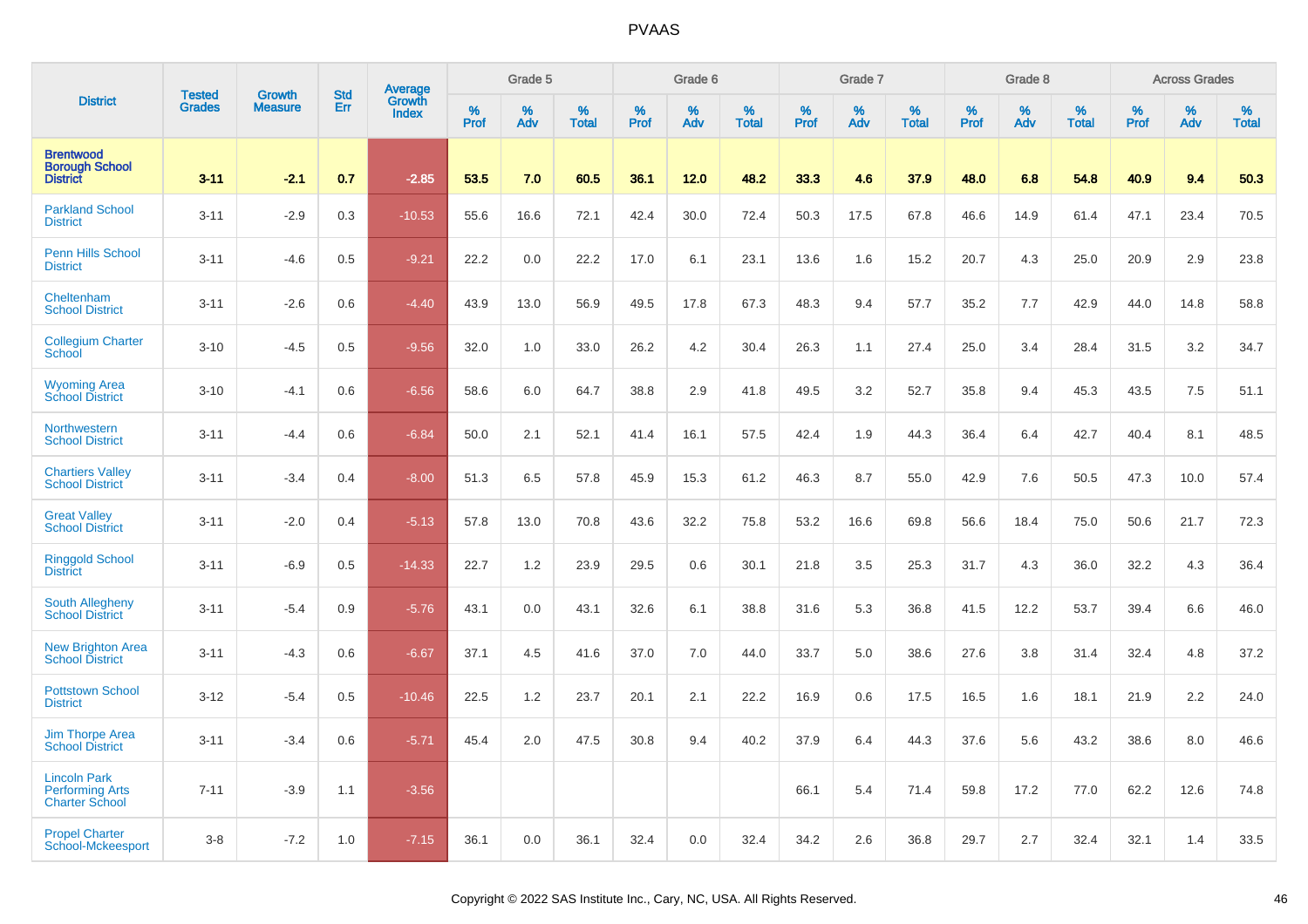|                                                                               | <b>Tested</b> |                                 | <b>Std</b> |                                   |                     | Grade 5  |                   |                  | Grade 6  |                   |           | Grade 7  |                   |              | Grade 8  |                   |           | <b>Across Grades</b> |                   |
|-------------------------------------------------------------------------------|---------------|---------------------------------|------------|-----------------------------------|---------------------|----------|-------------------|------------------|----------|-------------------|-----------|----------|-------------------|--------------|----------|-------------------|-----------|----------------------|-------------------|
| <b>District</b>                                                               | <b>Grades</b> | <b>Growth</b><br><b>Measure</b> | Err        | Average<br>Growth<br><b>Index</b> | $\%$<br><b>Prof</b> | %<br>Adv | %<br><b>Total</b> | %<br><b>Prof</b> | %<br>Adv | %<br><b>Total</b> | %<br>Prof | %<br>Adv | %<br><b>Total</b> | $\%$<br>Prof | %<br>Adv | %<br><b>Total</b> | %<br>Prof | %<br>Adv             | %<br><b>Total</b> |
| <b>Brentwood</b><br><b>Borough School</b><br><b>District</b>                  | $3 - 11$      | $-2.1$                          | 0.7        | $-2.85$                           | 53.5                | 7.0      | 60.5              | 36.1             | 12.0     | 48.2              | 33.3      | 4.6      | 37.9              | 48.0         | 6.8      | 54.8              | 40.9      | 9.4                  | 50.3              |
| <b>Montessori</b><br><b>Regional Charter</b><br>School                        | $3-6$         | $-3.8$                          | 1.1        | $-3.39$                           | 33.3                | 0.0      | 33.3              | 37.3             | 8.5      | 45.8              |           |          |                   |              |          |                   | 32.2      | 4.5                  | 36.7              |
| <b>Neshaminy School</b><br><b>District</b>                                    | $3 - 11$      | $-2.8$                          | 0.3        | $-9.73$                           | 49.1                | 6.0      | 55.1              | 46.0             | 14.0     | 60.0              | 44.0      | 7.6      | 51.6              | 41.9         | 9.1      | 51.0              | 44.7      | 12.5                 | 57.2              |
| <b>Wilson Area</b><br><b>School District</b>                                  | $3 - 11$      | $-5.9$                          | 0.5        | $-10.96$                          | 53.6                | 11.6     | 65.2              | 40.2             | 18.0     | 58.2              | 29.2      | 6.8      | 36.0              | 38.6         | 8.3      | 47.0              | 41.0      | 12.4                 | 53.4              |
| <b>Marple Newtown</b><br><b>School District</b>                               | $3 - 11$      | $-4.5$                          | 0.5        | $-9.87$                           | 57.0                | 10.9     | 67.8              | 47.9             | 22.8     | 70.6              | 50.8      | 9.4      | 60.2              | 51.2         | 7.2      | 58.4              | 51.2      | 18.8                 | 69.9              |
| <b>Boyertown Area</b><br><b>School District</b>                               | $3 - 11$      | $-3.6$                          | 0.4        | $-10.13$                          | 45.9                | 6.0      | 51.9              | 38.5             | 13.6     | 52.1              | 46.4      | 12.8     | 59.3              | 42.2         | 8.4      | 50.6              | 42.6      | 10.7                 | 53.4              |
| <b>Maritime Academy</b><br><b>Charter School</b>                              | $3 - 10$      | $-6.3$                          | 0.7        | $-9.48$                           | 16.3                | 0.0      | 16.3              | 18.1             | 2.4      | 20.5              | 24.1      | 3.4      | 27.6              | 22.7         | 0.0      | 22.7              | 19.4      | 1.9                  | 21.3              |
| <b>Manheim</b><br><b>Township School</b><br><b>District</b>                   | $3 - 12$      | $-2.7$                          | 0.3        | $-8.26$                           | 48.2                | 17.7     | 65.9              | 40.2             | 34.8     | 75.0              | 50.6      | 15.3     | 65.8              | 42.1         | 17.4     | 59.5              | 45.0      | 24.3                 | 69.3              |
| <b>Erie City School</b><br><b>District</b>                                    | $3 - 12$      | $-2.9$                          | 0.3        | $-10.54$                          | 17.9                | 0.9      | 18.8              | 15.4             | 2.7      | 18.1              | 16.6      | 1.6      | 18.2              | 18.4         | 2.3      | 20.7              | 17.5      | 2.2                  | 19.8              |
| <b>Inquiry Charter</b><br>School                                              | $3-5$         | $-7.5$                          | 2.2        | $-3.42$                           | 30.3                | 0.0      | 30.3              |                  |          |                   |           |          |                   |              |          |                   | 25.9      | 4.6                  | 30.6              |
| <b>Seneca Valley</b><br><b>School District</b>                                | $3 - 11$      | $-3.6$                          | 0.3        | $-12.57$                          | 52.6                | 9.8      | 62.4              | 44.4             | 27.6     | 72.0              | 53.0      | 9.8      | 62.9              | 51.1         | 14.5     | 65.6              | 47.2      | 20.2                 | 67.4              |
| <b>Bristol Township</b><br><b>School District</b>                             | $3 - 11$      | $-3.8$                          | 0.4        | $-10.35$                          | 23.8                | 0.9      | 24.7              | 30.0             | 5.5      | 35.5              | 30.2      | 2.2      | 32.4              | 24.1         | 2.8      | 26.9              | 26.9      | 2.9                  | 29.8              |
| <b>New Castle Area</b><br><b>School District</b>                              | $3 - 12$      | $-5.0$                          | 0.4        | $-11.37$                          | 19.4                | 0.5      | 19.9              | 18.2             | 4.2      | 22.4              | 18.3      | 0.0      | 18.3              | 20.9         | 0.9      | 21.9              | 17.6      | 1.9                  | 19.5              |
| <b>Urban Academy Of</b><br><b>Greater Pittsburgh</b><br><b>Charter School</b> | $3-5$         | $-8.2$                          | 1.9        | $-4.39$                           | 21.4                | 2.4      | 23.8              |                  |          |                   |           |          |                   |              |          |                   | 20.6      | 1.6                  | 22.2              |
| Pennridge School<br><b>District</b>                                           | $3 - 10$      | $-4.2$                          | 0.3        | $-14.02$                          | 58.0                | 5.4      | 63.4              | 42.6             | 18.6     | 61.3              | 49.7      | 8.2      | 57.8              | 46.2         | 10.0     | 56.1              | 49.6      | 11.6                 | 61.1              |